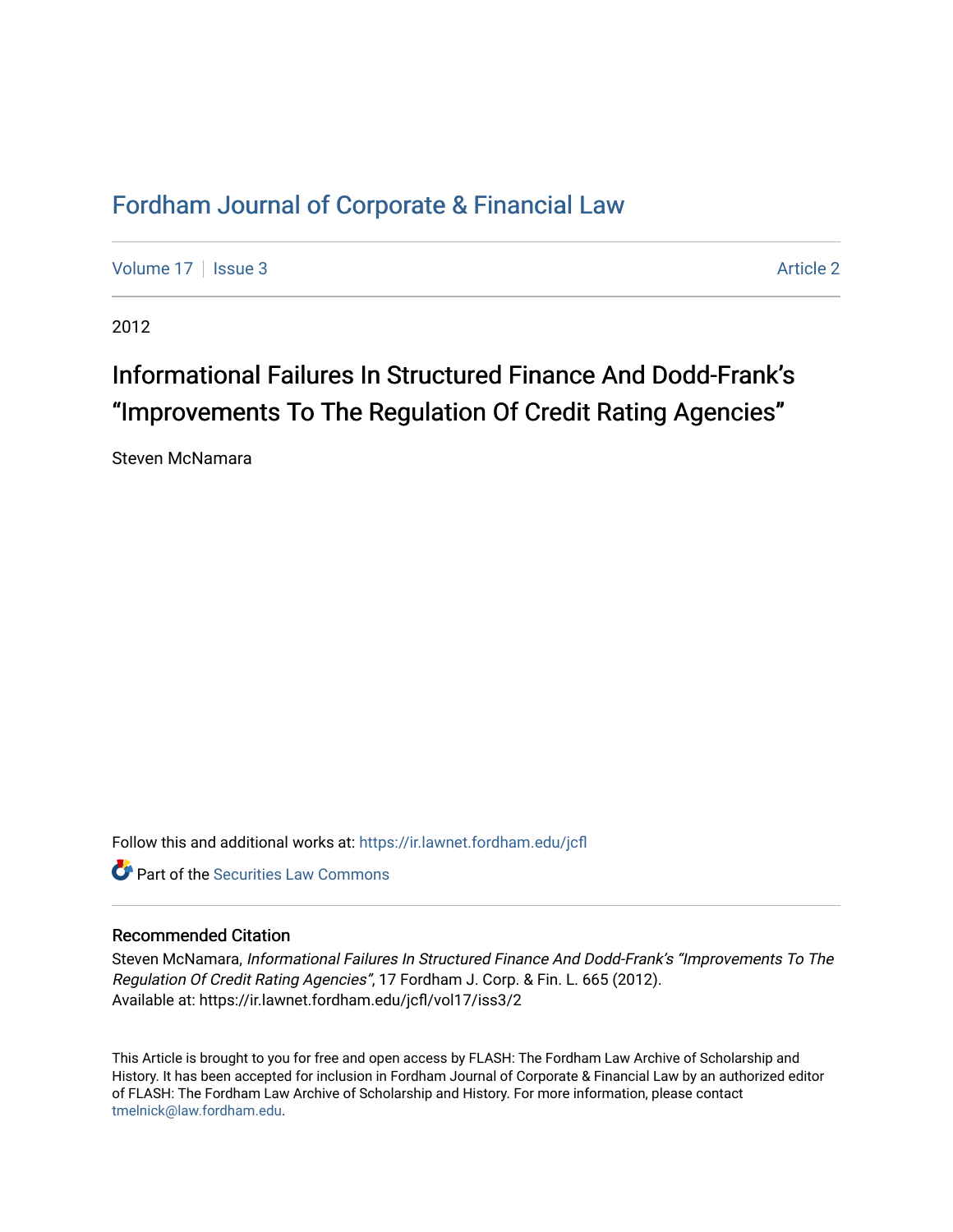# Informational Failures In Structured Finance And Dodd-Frank's "Improvements To The Regulation Of Credit Rating Agencies"

# Cover Page Footnote

Assistant Professor, Business Law, Olayan School of Business, the American University of Beirut; B.A., St. John's College; Ph.D., Boston College; J.D., Columbia University School of Law. The author may be contacted at sm99@aub.edu.lb. He wishes to thank his colleagues Ali Termos and Neil Yorke-Smith for comments and discussion during the course of preparation of this article.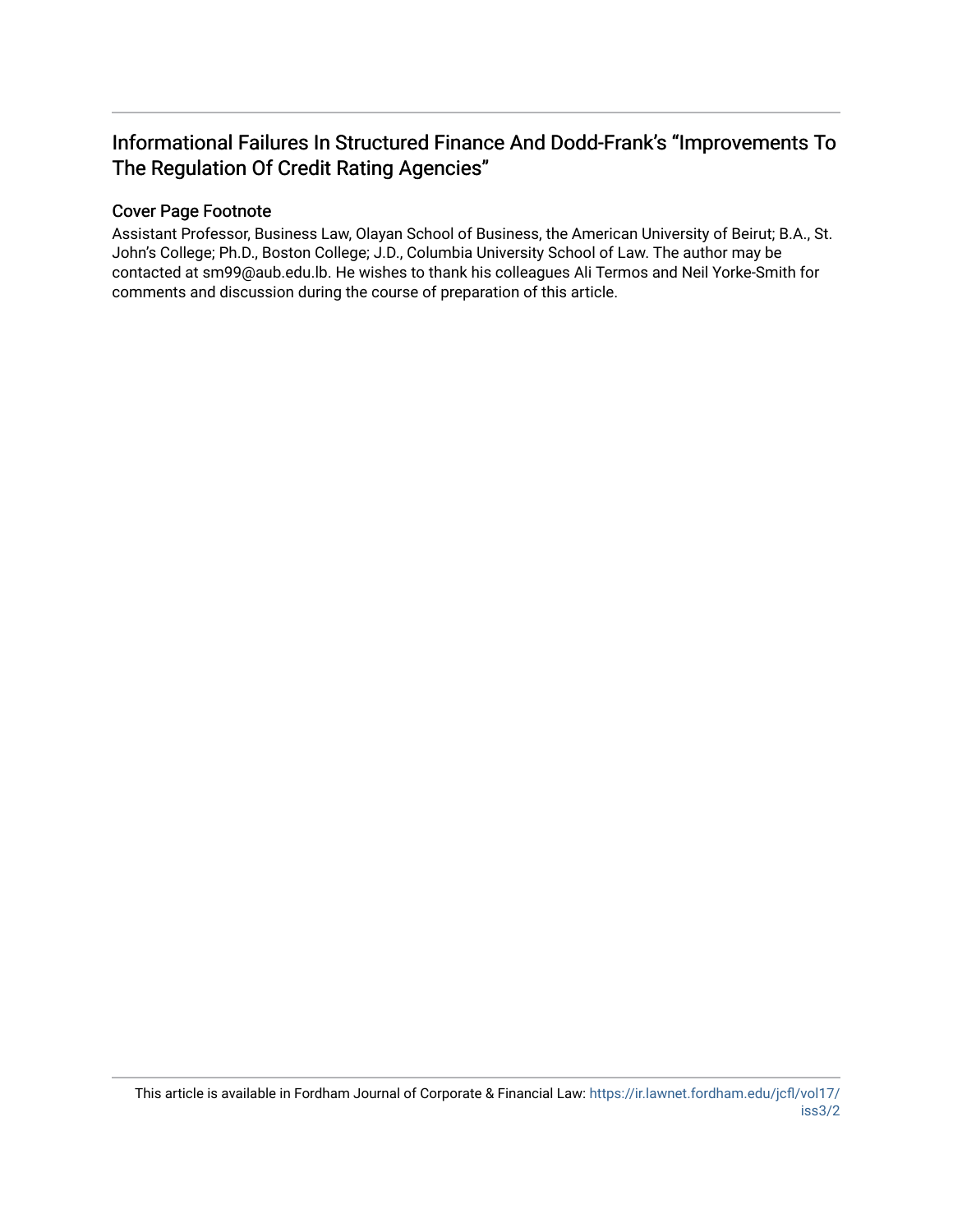

# INFORMATIONAL FAILURES IN STRUCTURED FINANCE AND DODD-FRANK'S "IMPROVEMENTS TO THE REGULATION OF CREDIT RATING AGENCIES"

*Steven McNamara*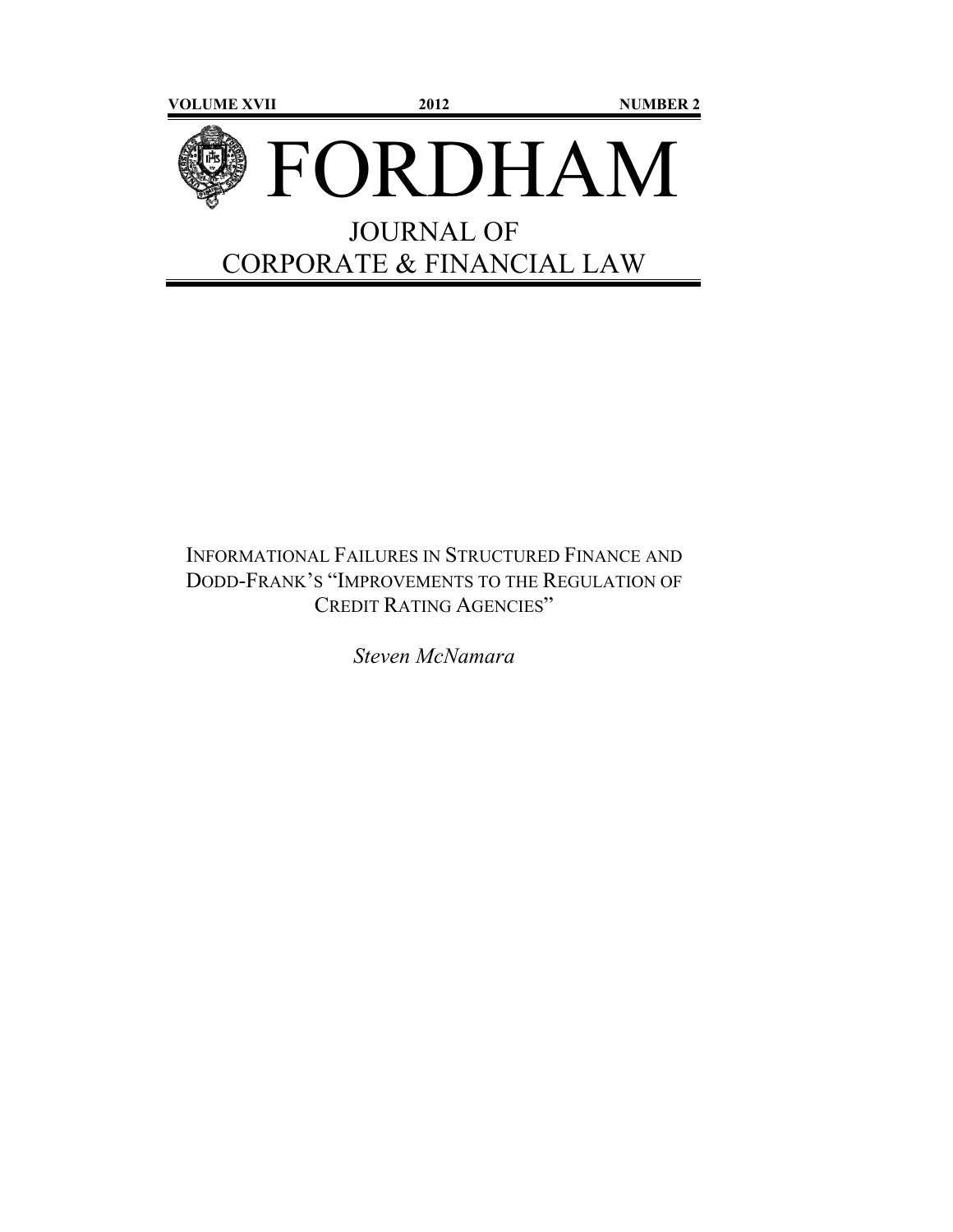# **INFORMATIONAL FAILURES IN STRUCTURED FINANCE AND DODD-FRANK'S "IMPROVEMENTS TO THE REGULATION OF CREDIT RATING AGENCIES"**

# *Steven McNamara\**

#### **ABSTRACT**

This article analyzes the credit rating agency reform provisions of the Dodd-Frank Act's "Improvements to the Regulation of Credit Rating Agencies" in light of the massive failures in the ratings of structured finance securities leading up to the 2008 credit crisis. The primary cause of ratings failure was the flawed quantitative ratings models used by the rating agencies; conflicted behavior on the part of the rating agencies was also an important but secondary cause. The key mechanical flaw in the ratings models was the method used to determine correlation, a measure of the likelihood that one borrower would default in the event that another did. In addition to flawed correlation measures, other important causes of informational failure in real estate-backed collateralized debt obligations include the decline in collateral quality at the peak of the housing boom and ratings arbitrage on the part of investment banks sponsoring structured finance transactions. While the Dodd-Frank Act contains important reforms meant to reduce the likelihood of future ratings failure, it does not attempt to regulate the ratings process directly but instead relies on the traditional securities law strategies of disclosure and liability to incentivize the production of accurate ratings. Such an indirect approach may be both puzzling and disappointing to critics of the rating agencies. It does however reflect the prevailing rule that the SEC may not regulate the substance of credit ratings and the practical limitations of legislators and regulators in this hypercomplex area, as well as a psychological aversion on the part of legislators and the public to understanding a central cause of the credit crisis as a primarily mechanical failure.

<sup>\*</sup> Assistant Professor, Business Law, Olayan School of Business, the American University of Beirut; B.A., St. John's College; Ph.D., Boston College; J.D., Columbia University School of Law. The author may be contacted at  $\text{sm99}(a)$ aub.edu.lb. He wishes to thank his colleagues Ali Termos and Neil Yorke-Smith for comments and discussion during the course of preparation of this article.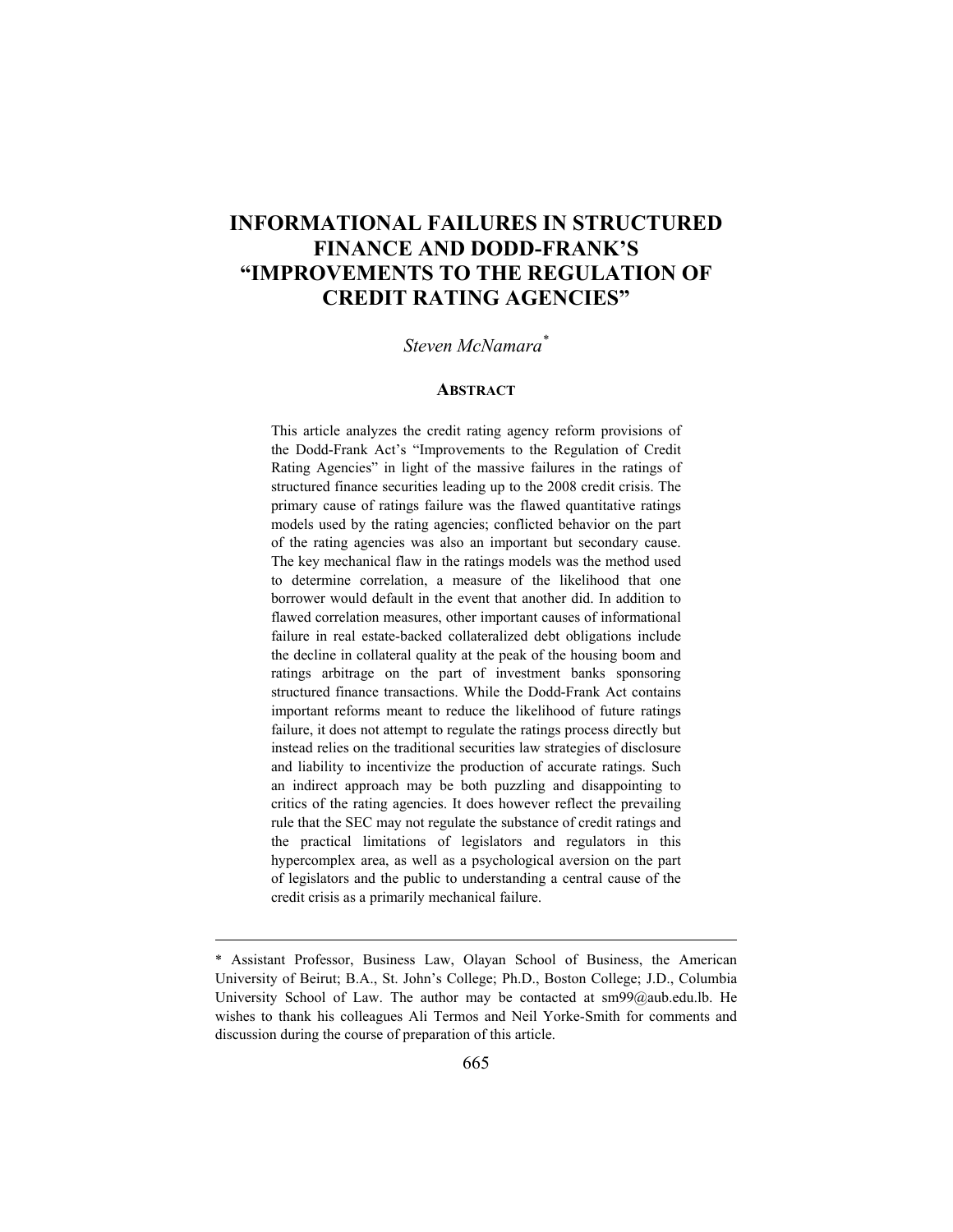# **TABLE OF CONTENTS**

| <b>INFORMATIONAL FLAWS INHERENT IN</b>               |                                                                                                                                                                                                                                                                                                                                                                                                                              |
|------------------------------------------------------|------------------------------------------------------------------------------------------------------------------------------------------------------------------------------------------------------------------------------------------------------------------------------------------------------------------------------------------------------------------------------------------------------------------------------|
|                                                      |                                                                                                                                                                                                                                                                                                                                                                                                                              |
| A. THE HOUSING BUBBLE AND THE RISE OF STRUCTURED     |                                                                                                                                                                                                                                                                                                                                                                                                                              |
|                                                      |                                                                                                                                                                                                                                                                                                                                                                                                                              |
|                                                      |                                                                                                                                                                                                                                                                                                                                                                                                                              |
|                                                      |                                                                                                                                                                                                                                                                                                                                                                                                                              |
| I.                                                   |                                                                                                                                                                                                                                                                                                                                                                                                                              |
| 2.                                                   |                                                                                                                                                                                                                                                                                                                                                                                                                              |
| 3 <sub>1</sub>                                       |                                                                                                                                                                                                                                                                                                                                                                                                                              |
| D. RATINGS MODELS AS THE PRIMARY CAUSE OF FLAWED     |                                                                                                                                                                                                                                                                                                                                                                                                                              |
|                                                      |                                                                                                                                                                                                                                                                                                                                                                                                                              |
| I.                                                   |                                                                                                                                                                                                                                                                                                                                                                                                                              |
|                                                      |                                                                                                                                                                                                                                                                                                                                                                                                                              |
| 3.                                                   |                                                                                                                                                                                                                                                                                                                                                                                                                              |
|                                                      |                                                                                                                                                                                                                                                                                                                                                                                                                              |
| Theoretical Implication: Real Estate-Backed<br>Ι.    |                                                                                                                                                                                                                                                                                                                                                                                                                              |
|                                                      |                                                                                                                                                                                                                                                                                                                                                                                                                              |
|                                                      |                                                                                                                                                                                                                                                                                                                                                                                                                              |
|                                                      |                                                                                                                                                                                                                                                                                                                                                                                                                              |
| THE RESPONSE: "IMPROVEMENTS TO THE                   |                                                                                                                                                                                                                                                                                                                                                                                                                              |
|                                                      |                                                                                                                                                                                                                                                                                                                                                                                                                              |
|                                                      |                                                                                                                                                                                                                                                                                                                                                                                                                              |
|                                                      |                                                                                                                                                                                                                                                                                                                                                                                                                              |
| 1.                                                   |                                                                                                                                                                                                                                                                                                                                                                                                                              |
| 2.                                                   |                                                                                                                                                                                                                                                                                                                                                                                                                              |
| 3.                                                   |                                                                                                                                                                                                                                                                                                                                                                                                                              |
| $\overline{4}$ .                                     |                                                                                                                                                                                                                                                                                                                                                                                                                              |
|                                                      |                                                                                                                                                                                                                                                                                                                                                                                                                              |
|                                                      |                                                                                                                                                                                                                                                                                                                                                                                                                              |
| 1.                                                   |                                                                                                                                                                                                                                                                                                                                                                                                                              |
| 2.                                                   |                                                                                                                                                                                                                                                                                                                                                                                                                              |
|                                                      |                                                                                                                                                                                                                                                                                                                                                                                                                              |
| IRCRA and the Technical Failures of the Ratings<br>L |                                                                                                                                                                                                                                                                                                                                                                                                                              |
|                                                      |                                                                                                                                                                                                                                                                                                                                                                                                                              |
| 2.                                                   |                                                                                                                                                                                                                                                                                                                                                                                                                              |
|                                                      |                                                                                                                                                                                                                                                                                                                                                                                                                              |
|                                                      |                                                                                                                                                                                                                                                                                                                                                                                                                              |
|                                                      | B. OVERVIEW OF THE COLLATERALIZED DEBT OBLIGATION  676<br>E. THE IMPLICATIONS OF CDOS AS INHERENTLY FLAWED  707<br>2. Practical Implication: The Current Market<br>Office of Credit Ratings Annual Reports on NRSROs  727<br>Disclosure of Changes in Ratings Methodologies 728<br>Transparency of Credit Ratings<br>D. IRCRA AS A RESPONSE TO INFORMATIONAL FAILURE  742<br>The Nature of IRCRA's Response to Informational |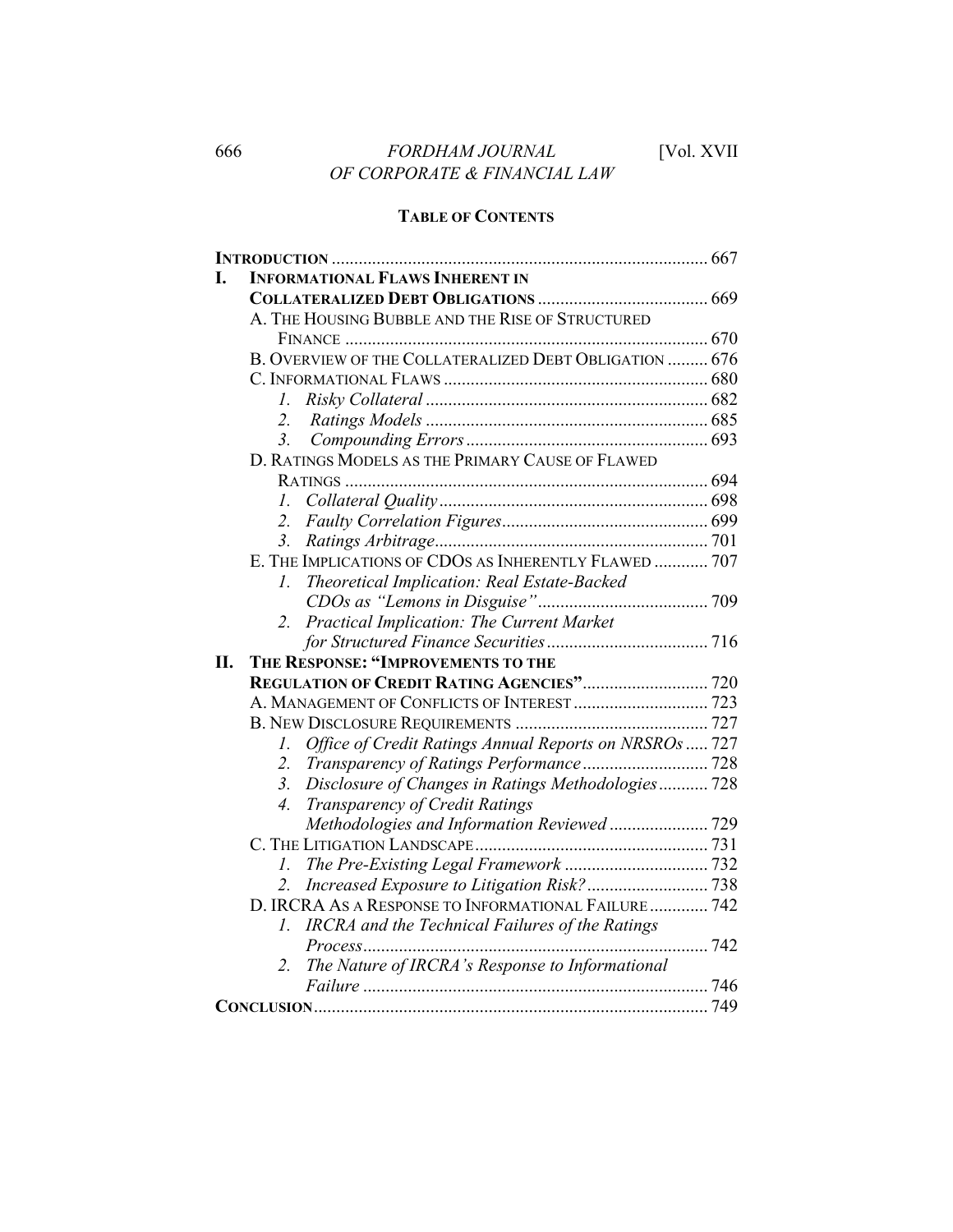#### **INTRODUCTION**

Despite disagreement about the ultimate causes of the financial crisis of 2008, observers agree that inflated credit ratings assigned to the complex structured finance securities known as collateralized debt obligations or "CDOs" were a central cause of the crisis and the severe recession that followed.<sup>1</sup> Among the causes identified are a worldwide savings glut, the increase in systemic risk resulting from the growth of the largely unregulated shadow banking system, abnormally low interest rates in the wake of the 2001-2002 recession, the inability of Americans to afford homes in an environment of stagnant wages and rising real estate prices, subprime mortgages and the proliferation of CDOs, credit default swaps ("CDSs") and other new financial instruments. CDOs occupy a central place on this list, because they were the channel through which a flood of investment capital inflated the American housing market, thereby linking many of the other causes together.<sup>2</sup> Unfortunately for investors, homeowners and taxpayers the complexity inherent in the typical CDO gave rise to massive informational failures that remained hidden while the real estate market continued its rise. These failures manifested themselves primarily in the investment grade ratings the majority of CDO securities received. After the U.S. real estate market peaked in 2006, CDO securities suffered unprecedented ratings downgrades in 2007 and 2008, ushering in the credit crisis of 2008 and the ensuing recession.<sup>3</sup>

<sup>1</sup>*. See* FINANCIAL CRISIS INQUIRY COMM'N, FINANCIAL CRISIS INQUIRY REPORT (2011) [hereinafter the "FCIC REPORT"] (typifying the disagreement over the ultimate causes of the financial crisis, *see* the majority report and dissents. The report by the majority focuses on misdeeds and failures at the Wall Street investment banks and the CRAs, while the minority dissent focuses on a global credit bubble, among other causes; a second dissent focuses on government housing policy).

<sup>2</sup>*. See generally* Markus K. Brunnermeier, *Deciphering the Liquidity and Credit Crunch 2007-2008*, 23 J. ECON. PERSPS. 77, 98 (2009) (concluding that "[w]hat is new about this crisis is the extent of securitization, which led to an opaque web of interconnected obligations."); GARY B. GORTON, SLAPPED BY THE INVISIBLE HAND: THE PANIC OF 2007 61-113 (Oxford Univ. Press 2010) [hereinafter GORTON, SLAPPED BY THE INVISIBLE HAND].

<sup>3</sup>*. See* Emphraim Benmelech & Jennifer Dlugosz, *The Credit Rating Crisis* (NBER Working Paper No. 15045), *available at* http://www.nber.org/papers/w150 45.pdf (Table 2: Structured Finance Upgrades and Downgrades; Table 5: Asset Types with Most Downgrades).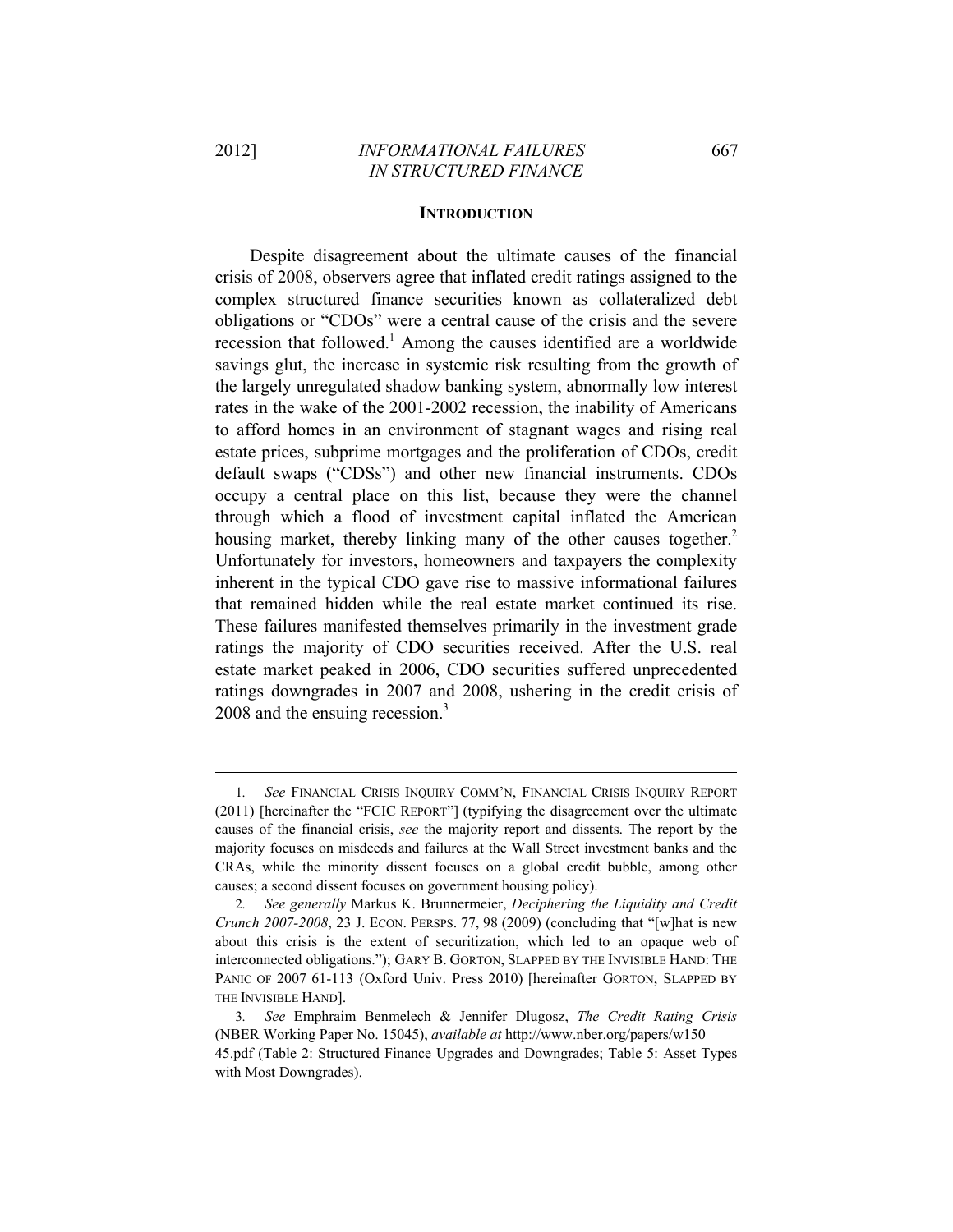## 668 *FORDHAM JOURNAL* [Vol. XVII *OF CORPORATE & FINANCIAL LAW*

A central objective therefore of the Dodd-Frank Wall Street Reform and Consumer Protection Act (the "Dodd-Frank Act")<sup>4</sup> is to prevent the credit rating agencies ("CRAs") from issuing such inaccurate ratings in the future. To accomplish this, Subtitle C of Title IX of the Dodd-Frank Act, "Improvements to the Regulation of Credit Ratings Agencies" ("IRCRA"), extends the traditional American securities law strategy of mandatory information disclosure to the credit ratings process and institutes corporate governance rules meant to curb the influence of conflicts of interest. It also exposes the CRAs to standards of liability similar, though not identical, to those other experts who opine on securities offerings face, and begins the process of eliminating the NRSRO (Nationally Recognized Statistical Ratings Organization) designation from federal law.

What IRCRA does *not* do is attack directly the root cause of ratings failure: the flawed quantitative models used by the CRAs to generate ratings for CDOs and other structured finance securities. Conflicts of interest and skewed incentives generated by the NRSRO designation were important causes of the ratings crisis, but I argue that both were secondary to the ratings models themselves. These models had the unusual effect of altering over time the very risk profile they were attempting to measure. By awarding investment grade ratings in a manner that was plausible when they were first implemented, during the period 2000-2003,<sup>5</sup> the ratings models played an essential role in attracting massive amounts of investment to the CDO sector. They were thereby instrumental in inflating prices in the housing market to unsustainable levels, and in turn exposing the very real estate-backed CDOs they were rating to massive systemic risk that they failed to capture.

This article analyses IRCRA in terms of the specific informational failures latent within CDOs and the ratings models. Its goal is to explain how and why flawed ratings were given, and how IRCRA attempts to prevent similar failures in the future. To accomplish this, Part I begins with a look at the development of the structured finance industry and the

<sup>&</sup>lt;u> 1989 - Johann Barn, mars ann an t-Amhain ann an t-Amhain an t-Amhain an t-Amhain an t-Amhain an t-Amhain an t-</u> 4. Dodd-Frank Wall Street Reform and Consumer Protection Act, Pub. L. No. 111-203, 124 Stat. 1376 (2010) [hereinafter the "Dodd-Frank Act"].

<sup>5</sup>*. See* Felix Salmon, *Recipe for Disaster: The Formula That Killed Wall Street*, WIRED MAGAZINE, Feb. 23, 2009, *available at* http://www.wired.com/techbiz/it/mag azine/17-03/wp\_quant?currentPage=all [hereinafter Salmon, *Recipe for Disaster*]. While David X. Li's formula provided a plausible means to measure risk, it came with limitations recognized by Li and others, which were generally ignored.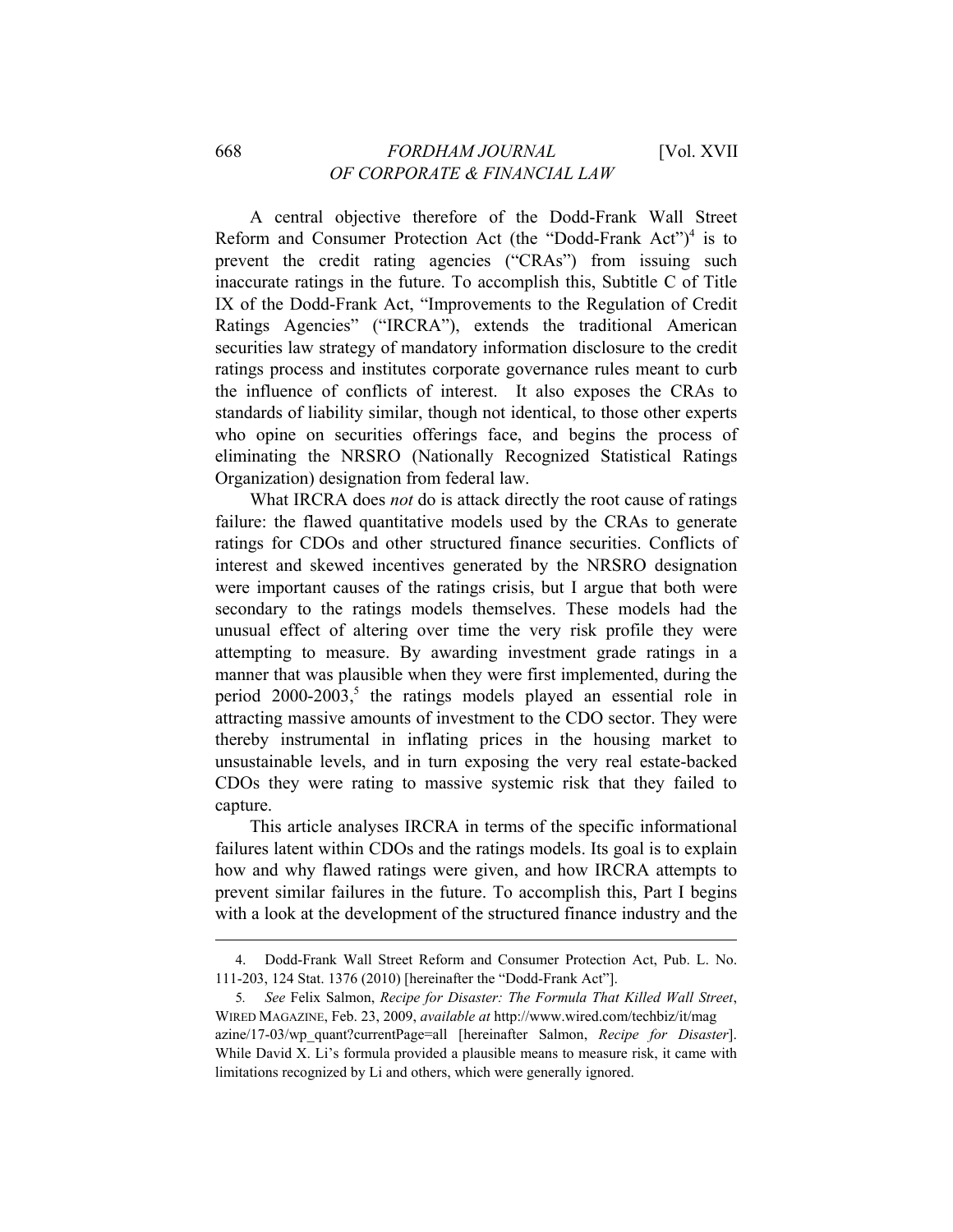real estate boom in the United States. Part I then examines the pooling and tranching structure that is the hallmark of the CDO, as well as the typical method used to assign a credit rating to the various tranched securities issued by a CDO and the flaws with this approach; in particular it argues that technical flaws in the quantitative models were the primary cause of ratings failure in structured finance, and that conflicts of interest and regulatory incentives were important but secondary causes. The investment banks sponsoring CDO transactions, and by extension, the CRAs themselves, acted opportunistically when they took advantage of the various opportunities the flawed models offered them as insiders, but the models were already at work creating massive systemic risk before widespread intentional abuses occurred. Part II turns to IRCRA and presents a comprehensive overview of its provisions in light of the informational failures discussed in Part I. The Article concludes by considering how IRCRA responds to the specific problems discussed in Part I, and the possible significance of its indirect approach to quantitative failure.

# **I. INFORMATIONAL FLAWS INHERENT IN COLLATERALIZED DEBT OBLIGATIONS**

The credit crisis began with the collapse of Lehman Brothers in September 2008. Lehman's collapse followed significant downgrades of complex securities tied to the real estate market during the course of the previous year and speculation as to the effect on the investment banks of the loss in value of these securities.<sup>6</sup> While the credit crisis specifically refers to the reluctance of lending institutions to lend, and the near seizure in the financial markets that resulted in late 2008, it was brought on by the inability of major financial institutions to obtain short-term cash funding in the overnight repurchase or 'repo' markets by pledging

<sup>6.</sup> On 2007 ratings downgrades, *see* Aaron Luchetti & Serena Ng, *Get Set for a Wave of Debt Downgrades; With Investors Frazzled, Real Estate Softening, Three Ratings Firms Have Their Markers Out*, WALL ST. J., Nov. 9, 2007, at C1. For discussions at the time of possible effects of downgrades on the investment banks, *see*  Chris Dammers, *Silent Billions of Super-Senior CDOs Emerge to Torture Banks*, EUROWEEK, Nov. 9, 2007, *available at* 2007 WL 28097315; Paul J. Davies & Michael Mackenzie, *Correlation Crisis Could Leave Banks the Biggest Losers*, FIN. TIMES, Feb. 15, 2008, at 23; Gillian Tett, *Banks' Mortgage Writeoffs to Hit \$60 Billion*, FIN. TIMES, Nov. 8, 2007, at 16.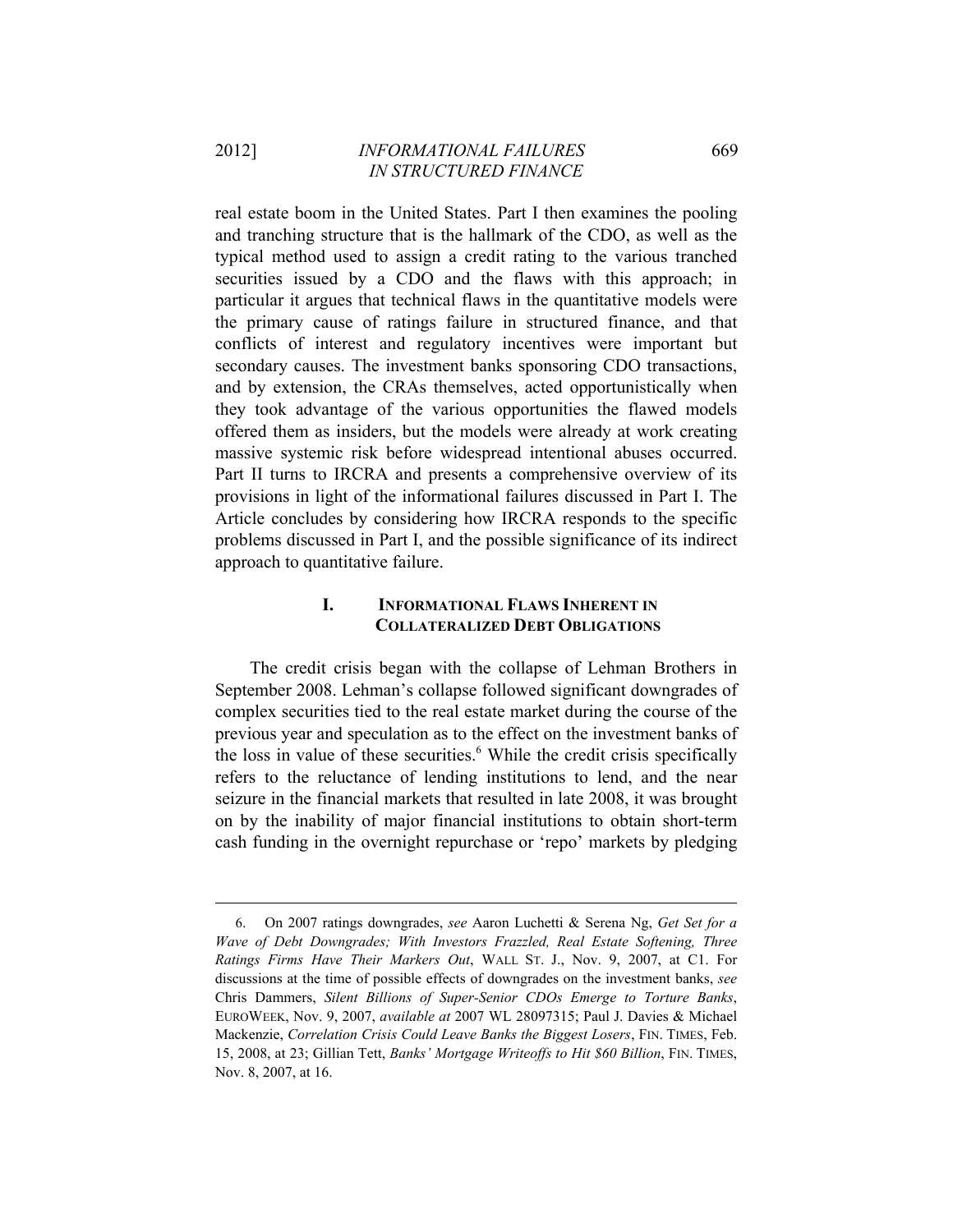their long-term securities as collateral for short-term loans.<sup>7</sup> Because the banks could not obtain the cash necessary for their operations, their ability to operate was threatened and Lehman Brothers was forced into bankruptcy on September 15, 2008. While some economists specializing in financial markets maintain that the ultimate causes of this loss of confidence in the banks are complex and still uncertain, $\delta$  it is generally agreed that the uncertainty concerning the value of the real estatebacked CDO securities held on the balance sheets of the major banks and other financial institutions was the major factor in this loss of confidence.<sup>9</sup>

#### A. THE HOUSING BUBBLE AND THE RISE OF STRUCTURED FINANCE

The economic history of the past decade is dominated by the twin phenomena of a real estate bubble in the United States and other developed countries and the financialization of the American economy. In the United States, the average home price increased over 80% in value from 2000 to 2006 and the share of total corporate profits attributable to the financial industry in the period 2000 to 2003 increased from 29% to 42%, before sinking back to 28% in 2006.<sup>10</sup> The

9*. See,* e.g., René M. Stulz, *Credit Default Swaps and the Credit Crisis*, 24 J. ECON. PERSPS. 73, 83 (2010) (arguing that the direct cause of the collapse of Bear Stearns and Lehman Brothers was that market participants "believed that there was a high probability that the assets of these institutions were worth less than their liabilities."); GORTON, SLAPPED BY THE INVISIBLE HAND, *supra* note 2, at 112 ("[s]ecuritized bonds provided collateral for repo, and the shadow banking system worked. But once subprime risk infected the system, the vulnerability to panic was increased.").

10. Home price data based on the Case-Shiller U.S. National Home Price Index, *available at* www.standardandpoors.com/spf/docs/case-shiller/csnational\_values

\_052506.xls (last visited June 7, 2011). The Case-Shiller National Value Index is based on a survey of 20 leading metropolitan regions in the U.S. Data on corporate profits are contained in THE ECONOMIC REPORT OF THE PRESIDENT, 2011, Table B-91 ("Corporate profits by industry, 1962-2010"). *See also* the FCIC REPORT, *supra* note 1, at 64-66 (Financial Sector Growth: "I Think We Overdid Finance Versus the Real Economy.").

<sup>&</sup>lt;u> 1989 - Johann Barn, mars ann an t-Amhain ann an t-Amhain an t-Amhain an t-Amhain an t-Amhain an t-Amhain an t-</u> 7*. See* GORTON, SLAPPED BY THE INVISIBLE HAND, *supra* note 2, at 128-35; Brunnermeier, *supra* note 2, at 80.

<sup>8</sup>*. See* Binymin Appelbaum & Sewell Chan, *Senate Financial Bill Misguided, Some Academics Say*, N.Y. TIMES, May 3, 2010, at A16; *see generally* Peter Yeoh, *Causes of the Global Financial Crisis: Learning from Competing Insights*, 7(1) INT'L J. DISCLOSURE & GOVERNANCE 42 (providing an overview of competing perspectives on the financial crisis).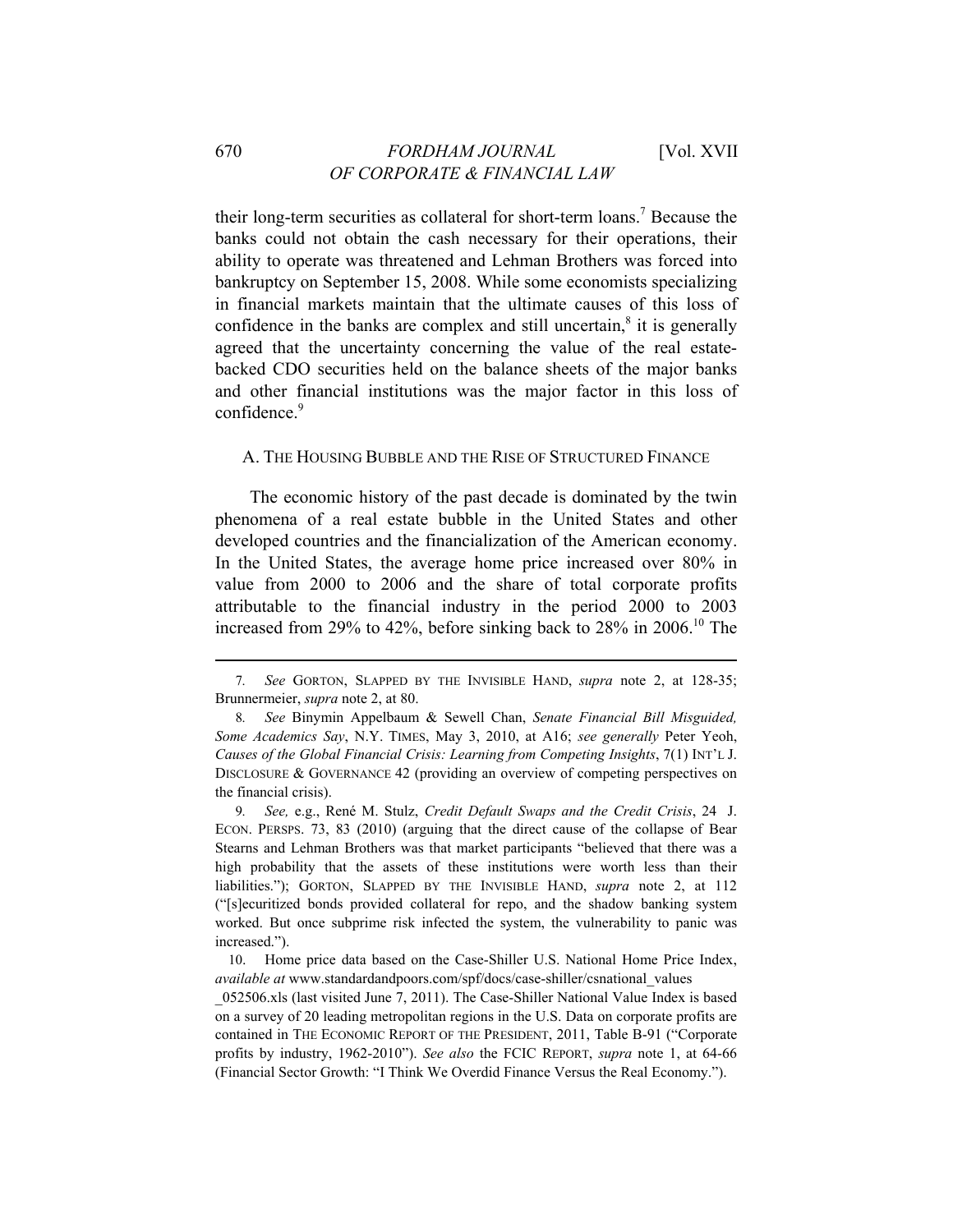housing bubble and the financialization of the economy were intertwined through the development of the structured finance industry, which constructed the CDO securities that served as the conduit for the capital fueling the real estate bubble.

In tandem with the rise in real estate prices and the financialization of the U.S. economy, came spectacular growth in the sophisticated financial products developed on Wall Street over the past 25 years. In the same period of 2000 to 2006, the Securities and Financial Markets Association ("SIFMA") reports that total mortgage-backed securities ("MBS") issuance rose from \$685.0 billion to \$2.15 trillion, assetbacked securities ("ABS") issuance (not including MBSs or CDOs) increased from \$281.05 billion to \$753.87 billion, and global CDO issuance rose from  $$67.99$  billion to  $$520.64$  billion.<sup>11</sup> Markets in derivatives also mushroomed, with the notional amount of CDSs outstanding increasing from \$918.87 billion in 2001 to \$34.42 trillion in 2006, and then to  $$62.17$  trillion in 2007.<sup>12</sup> The major Wall Street banks led the way in developing complex securities tied to real estate, but all major financial players were involved, including hedge funds, institutional investors and the credit rating agencies, as well as the legislators and regulators whose decisions allowed these markets to develop outside the more tightly regulated public securities markets in

<sup>11.</sup> As reported by the Securities Industry and Financial Markets Association ("SIFMA"), *available at* http://www.sifma.org/research (last visited Mar. 31, 2012). Mortgage-backed securities ("MBSs") include both commercial and residential securities. Asset-backed securities ("ABSs") include first-tier structured finance securities backed by home equity loans, subprime mortgages (but not real estate assets covered under other SIFMA categories such as MBSs), consumer receivables such as auto loans and credit card receivables. Collateralized debt obligations ("CDOs") denote second-tier securities that securitize other securities, such as corporate bonds, various types of ABSs and CDOs.

<sup>12</sup>*. ISDA Market Survey: Notional Amounts Outstanding at Year-End, All Surveyed Contracts, 1987-present*, INT'L SWAPS AND DERIVATIVES ASS'N, INC., (2010), *available at* www.isda.org/statistics/pdf/ISDA-Market-Survey-annual-data.pdf (last visited Mar. 31, 2012); *see generally* Stulz, *supra* note 9, at 78-79 ("The Size of the Credit Default Swap Market"). It should be remembered that while amounts in the *trillions* of dollars sound alarming, they are notional amounts signifying the value of the reference obligation covered by a credit default swap ("CDS"), not the value to the parties of the insurance contract itself. A CDS contract obligating the seller to cover default on \$100 million worth of bonds may cost the buyer 160 basis points, or \$1.6 million, per year. The notional value of this contract is \$100 million, though it yields only \$1.6 million to the seller and for most categories of bonds the risk of total loss of the underlying reference obligation is quite small.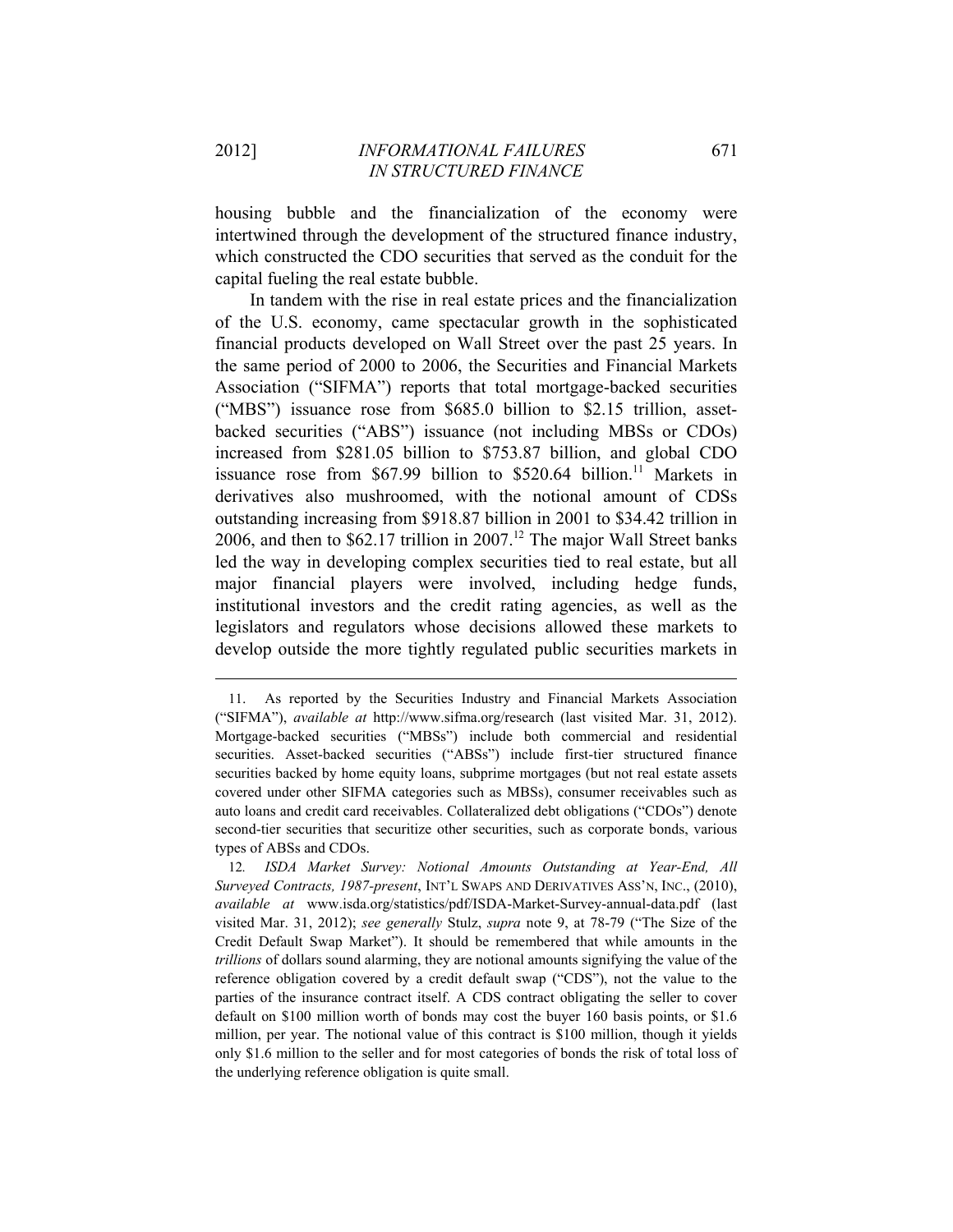the first place. "Structured finance," which in a broad sense refers to all financial activities more complex than the traditional activities of underwriting single-issuer securities and engaging in lending activities, came to dominate Wall Street, displacing traditional lines of business such as advising corporate clients on mergers and acquisitions and underwriting "plain vanilla" securities transactions such as IPOs and issuances of corporate stock and debt.<sup>13</sup>

The most important development in finance of the past decade was the CDO.<sup>14</sup> Both CDOs and ABSs are securitization structures that combine a large amount of financial assets, such as mortgages, credit card receivables, corporate loans, debt securities or other fixed income assets into an asset or collateral pool, and then issue debt securities (and for tax purposes, a small amount of equity) paying interest and principle

<sup>13</sup>*. See*, *e.g.,* FCIC REPORT, *supra* note 1, 50-51 (stating that Goldman Sachs estimates that 25%-35% of its revenues in the 2006-2009 period came from derivative operations).

<sup>14.</sup> This Article uses the term "ABS" to refer to a first-tier structured finance security that holds assets other than securities themselves in its asset pool, typically mortgages, consumer loan, credit card receivables and other types of non-securitized fixed-income assets. "CDO" on the other hand is used here in its narrow sense to refer only to a second-tier debt security that holds securities (such as first-tier ABS) in its asset pool. (The term "CDO" is sometimes used in a broader sense to refer to all tranched securitization structures backed by fixed-income assets, so that all ABSs would be referred to as "CDOs.") Within the narrower category, ABS CDOs are CDOs holding bonds backed by RMBSs (residential mortgage-backed securities) and CMBSs (commercial mortgage-backed securities) or other first-tier asset backed securities. The typical ABS CDO held hundreds of various RMBS debt securities in their asset pools, though they were also constructed with asset pools consisting of CMBSs, CLOs (collateralized loan obligations) and ABSs built on credit card receivables, auto loans, student loans and many other fixed income obligations. As the structured finance industry developed in the period of 2003-2005, CDOs began to use CDO securities themselves in their asset pools, particularly the mezzanine tranches that were difficult to sell, resulting in "CDOs squared" or "CDO $2$ s." In turn, CDOs squared were placed in CDOs, leading to "CDOs cubed" or "CDO $3s$ ." "Synthetic CDOs," which are very important to the final stage of structured finance before the crash, were developed when a shortage of RMBS securities in 2005 led to the substitution of payments from credit default swaps for the interest payments from securities backed by real assets that would mimic the performance of the RMBS used as reference assets. *See* Steven L. Schwarcz, *Protecting Financial Markets: Lessons from the Subprime Mortgage Meltdown*, 93 MINN. L. REV. 373, 376 (2008) (categorizing structured finance securities as MBSs, ABSs and CDOs).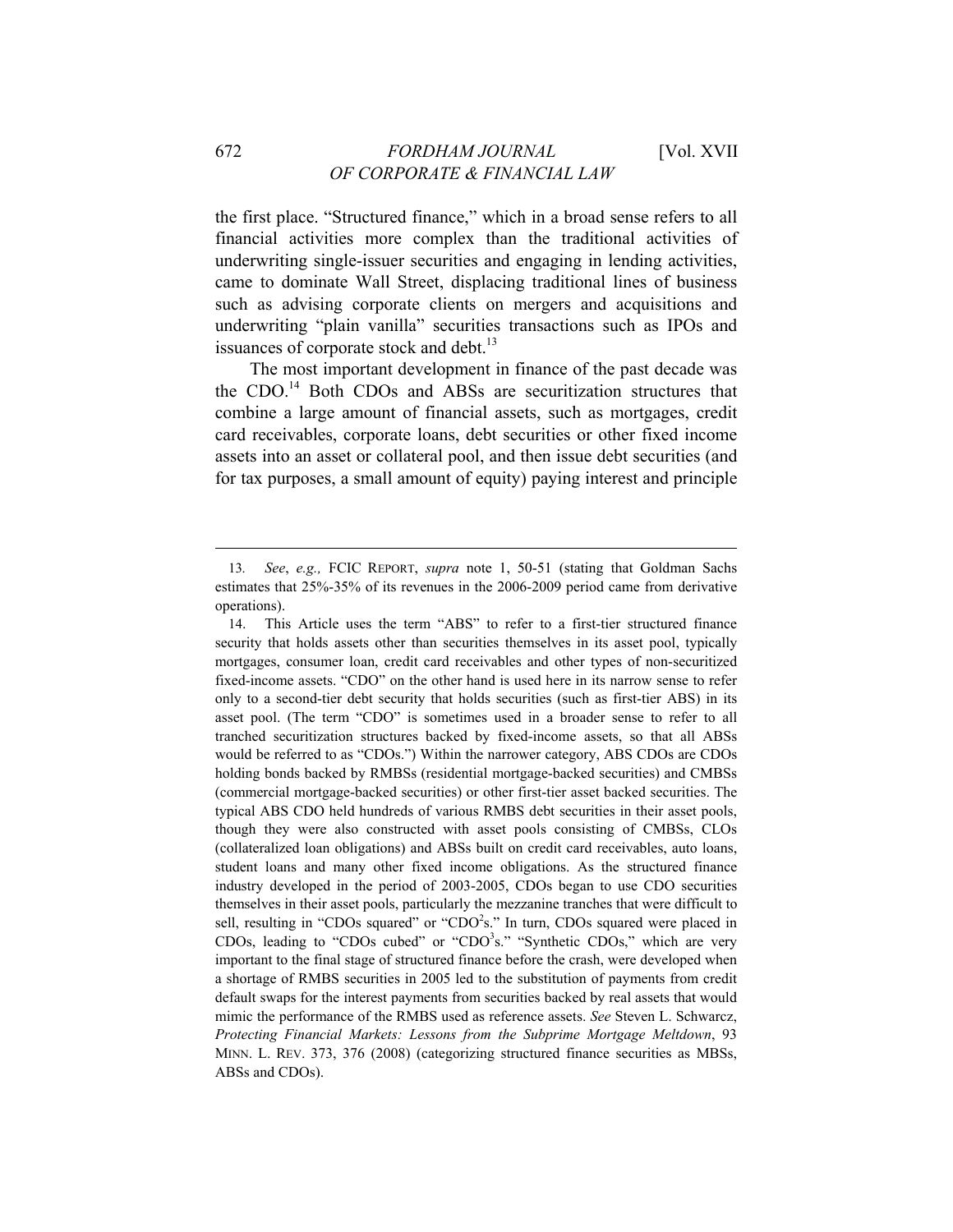funded by the underlying assets in the asset pool.<sup>15</sup> The debt securities are divided into layers or tranches, with the less risky, higher tranches in the capital structure receiving the first payments under the CDO's "waterfall" provisions that govern the priority and amounts of payments on the different tranches.<sup>16</sup>

CDO issuance exploded, and many variations on the basic model were introduced from 2000 to 2007. Crucial to the widespread acceptance of CDOs by bankers and investors was the publication in 2000 of the Guassian copula formula developed by David X. Li, a mathematician who worked at the Canadian Imperial Bank of Commerce and JPMorgan Chase.<sup>17</sup> Although the formula was used in a simplistic and ultimately dangerous manner, the fact that it produced a single number indicating the correlation of risks in the CDO assets made it very useful for pricing CDO securities, and was central to their widespread acceptance.<sup>18</sup> CDOs and ABSs were not new, however. Earlier forms of mortgage-backed securities were issued in the 1880s and the  $1920s$ ,<sup>19</sup> and Lewis Ranieri at Salomon Brothers pioneered their contemporary incarnation by bundling mortgages together to make ABSs in the late 1970s and early 1980s.<sup>20</sup> Then in 1987 the first CDO was issued by Drexel Burnham Lambert.<sup>21</sup> Before its collapse in 1990,

<sup>15</sup>*. See* Joshua Coval, Jakob Jurek & Erik Stafford, *The Economics of Structured Finance*, 23 J. ECON. PERSPS. 3, 15 (2009) [hereinafter Coval et al., *The Economics of Structured Finance*].

<sup>16</sup>*. Id*.

<sup>17</sup>*. See* David X. Li, *On Default Correlation: A Copula Function Approach*, 9 J. FIXED INCOME 43, 43 (2000) (introducing his Gaussian copula function for use in determining the correlation of default risks).

<sup>18.</sup> For the story of the introduction of the Gaussian copula function, *see* Salmon, *Recipe for Disaster, supra* note 5; *see also* Mark Whitehouse, *Slices of Risk: How a Formula Ignited Market That Burned Some Big Investors*, WALL ST. J., Sept. 12, 2005, at A1.

<sup>19.</sup> An earlier form of mortgage-backed security issued in the 1880s actually preceded the MBS of the 1970s. *See* Richard E. Mendales, *Collateralized Explosive Devices: Why Securities Regulation Failed to Prevent the CDO Meltdown, and How to Fix It*, 2009 U. ILL. L. REV. 1359, 1365-66 (2009).

<sup>20</sup>*. See* Mike McNamee, *Lewis S. Ranieri: Your Mortgage Was His Bond*, BLOOMBERG BUSINESSWEEK, Nov. 29, 2004; BETHANY MCLEAN & JOE NOCERA, ALL THE DEVILS ARE HERE: THE HIDDEN HISTORY OF THE FINANCIAL CRISIS 4-6 (Penguin Group, Inc. 2010).

<sup>21.</sup> Alfred J. Puchala, Jr., *Securitizing Third World Debt*, 1989 COL. BUS. L. REV. 137, 143 (1989); *see Imperial Corp. Unit Sells Notes Backed By High-Yield Bonds*, WALL ST. J., Sept. 25, 1987, at 45; *see also* Ann Monroe, *Agencies Will Broaden*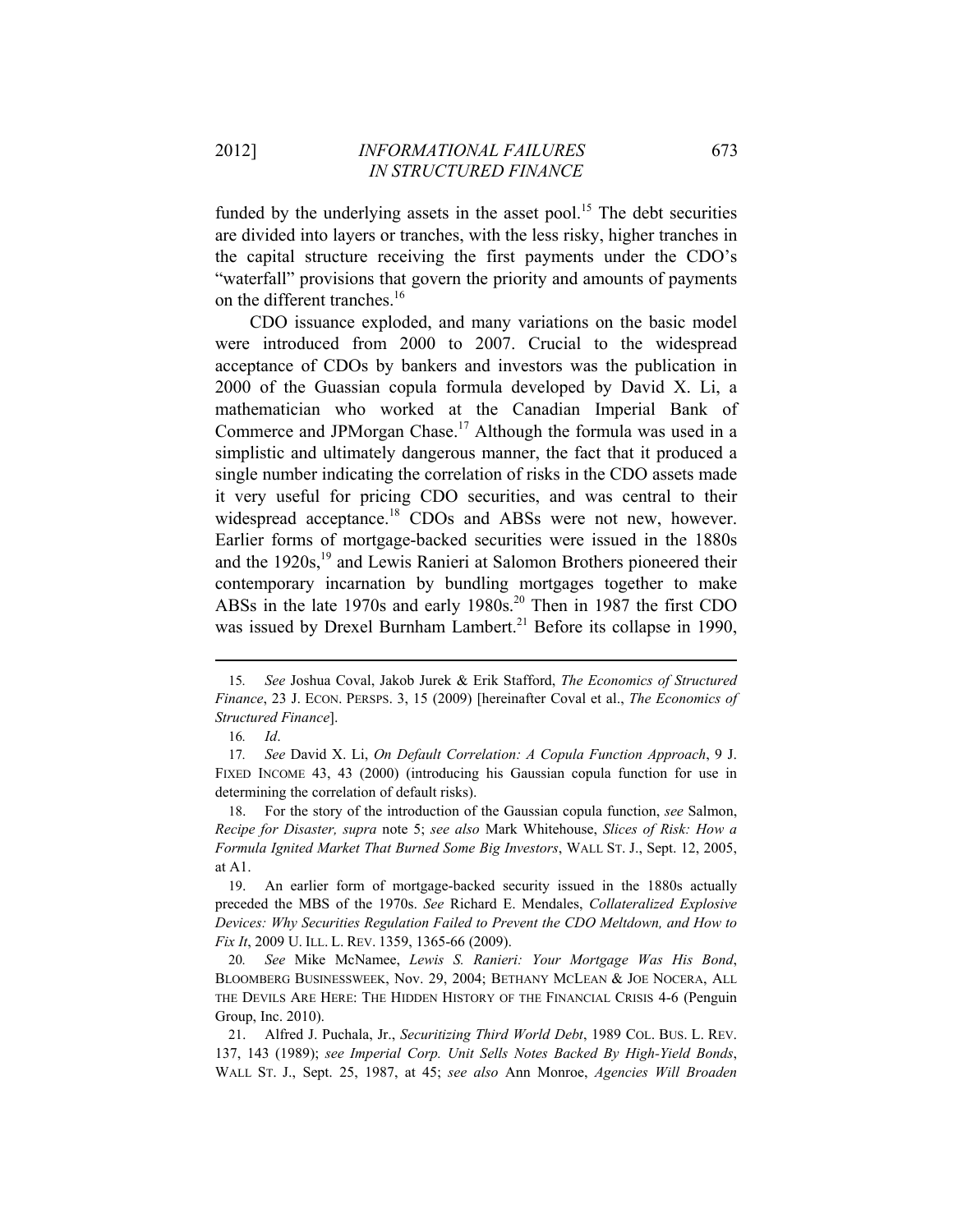## 674 *FORDHAM JOURNAL* [Vol. XVII *OF CORPORATE & FINANCIAL LAW*

Drexel's C.E.O., Michael Milken, pioneered the high-yield or "junk bond" as a financing method for weak or otherwise financially distressed companies.<sup>22</sup> Yielding rates that were substantially higher than the investment grade bonds issued by stronger companies, junk bonds were a means for troubled companies to obtain financing; on the buyer's side, they were attractive to investors willing to gamble on a risky company in return for a significantly higher payout.<sup>23</sup> Junk bonds met with an enthusiastic reception in the market, just as CDOs were to later, and rates of issuance were high. $^{24}$  For the bonds Drexel and the other investment banks could not sell, however, federal banking regulations required them to commit substantial amounts of regulatory capital to cover the risk that remained on their balance sheets.<sup>25</sup>

The CDO was an ingenious solution to the problem of the regulatory capital requirements: by placing the bonds in an asset pool owned by a "special purpose vehicle," a trust or corporation legally separate from the investment bank sponsoring the transaction, they were taken off the bank's balance sheet, thereby freeing up regulatory capital to engage in further profit-generating activities, such as underwriting more junk bonds. From the sponsor's perspective, the CDO was a convenient solution to the constraint that banking regulations imposed on the lucrative but risky practice of junk bond finance. While the issuance of CDOs and ABSs also generated substantial fees for the investment banks, as investors paid a premium for debt securities tailored to their specific risk parameters, the original motive was as much regulatory as financial on the part of the sponsoring investment banks. This gave rise to what are known as "balance sheet" CDOs, CDOs issued for the purpose of improving bank balance sheets.<sup>26</sup>

<sup>&</sup>lt;u> 1989 - Johann Barn, mars ann an t-Amhain ann an t-Amhain an t-Amhain an t-Amhain an t-Amhain an t-Amhain an t-</u> *Triple-A Rating—It Will Go to Securities Backed By Junk Bonds*, WALL ST. J., Sept. 8, 1987, at 41 (discussing concern about high ratings).

<sup>22.</sup> For an overview of the rise and fall of Michael Milken and Drexel Burnham Lambert, *see* JAMES STEWART, DEN OF THIEVES (1992).

<sup>23</sup>*. See* William A. Klein, *High-Yield Junk Bonds as Investments and as Financial Tools,* 19 CARDOZO L. REV. 505 (1997).

<sup>24</sup>*. See* Arthur E. Wilmarth, Jr., *The Transformation of the U.S. Financial Services Industry, 1975-2000: Competition, Consolidation, and Increased Risks,* 2002 U. ILL. L. REV. 215, 231-233 (2002).

<sup>25</sup>*. See* Richard Cantor & Frank Packer, *The Credit Rating Industry*, FED. RES. BOARD N.Y.Q. REV. 1, 6-7 (1994).

<sup>26</sup>*. See* Frank Partnoy, *How and Why Credit Rating Agencies Are Not Like Other Gatekeepers* (Univ. of San Diego Legal Studies Research Paper Series, Working Paper No. 07-46, 2006) at 73, *available at* http://papers.ssrn.com/sol3/papers.cfm?abstract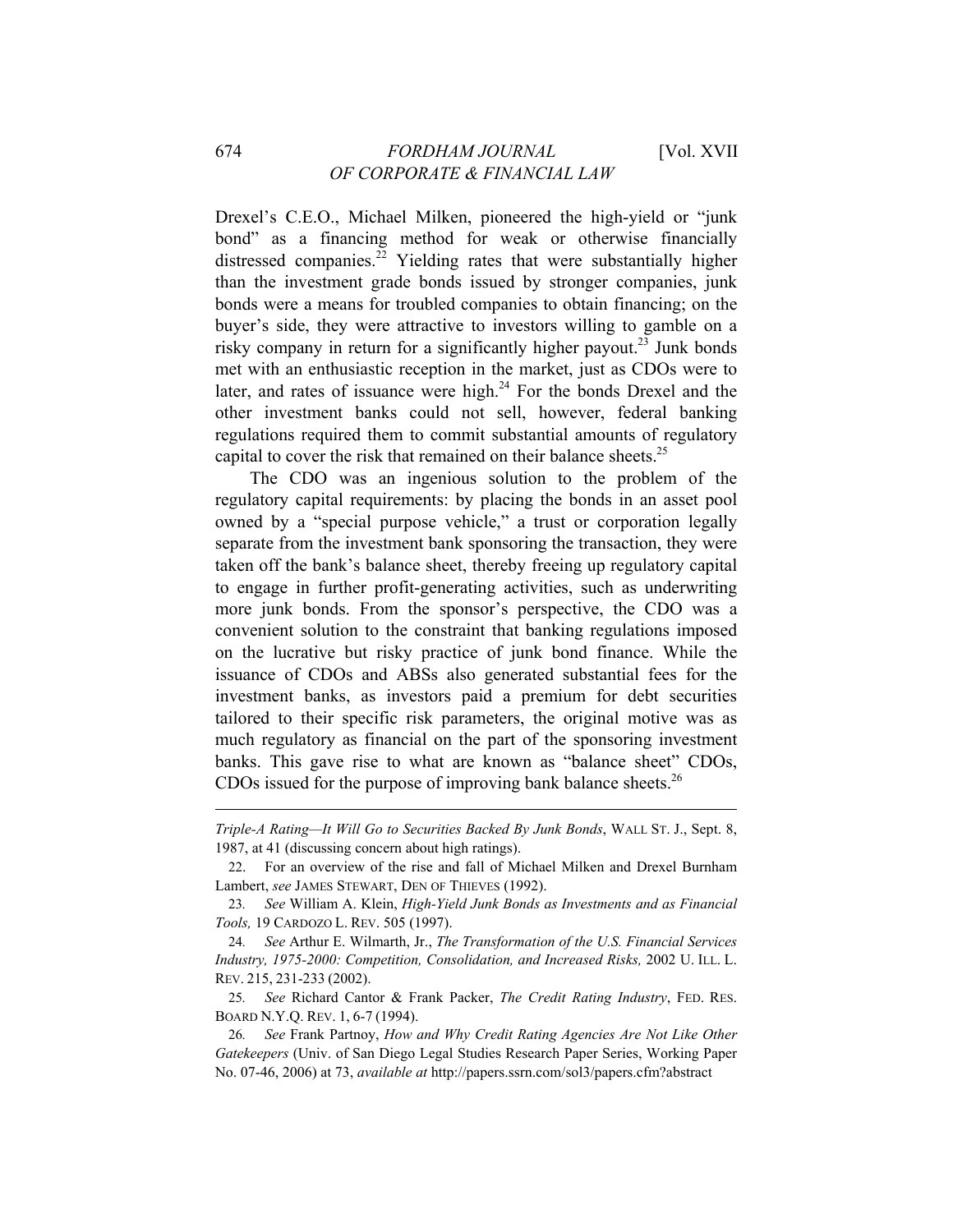The explosive growth of structured finance was not driven solely by the interests of the investment banks, however.<sup>27</sup> Because they offered relatively high returns, 28 ABSs and CDOs met with considerable investor demand. Since the great majority of securities by dollar value issued by CDOs and ABSs were investment grade, possessing ratings of BBB or higher on the Standard & Poor's and Fitch ratings scales, and Baa on Moody's, institutional investors and others who were restricted to holding debt securities with investment grade ratings could purchase them.29 Federal banking regulations had favored securities with high credit ratings since the early  $1930s$ ,<sup>30</sup> and the Securities and Exchange Commission (the "SEC" or "Commission") first introduced the "Nationally Recognized Statistical Ratings Organization" (NRSRO) designation into federal securities law in 1975 with the broker-dealer net capital rule, Rule 15c3-1, under the Securities Exchange Act of 1934 (the "Exchange Act").<sup>31</sup> Rule 15c3-1 requires broker-dealers to take certain "haircuts" or reductions in value for debt securities they hold in calculating their required net capital; the ratings used must be issued by a NRSRO.<sup>32</sup> The NRSRO designation has been adopted in many other areas of U.S. financial law, including in the Exchange Act, the Investment Company Act of 1940 and the Employee Retirement Income

28*. See* John Hull, *The Credit Crunch of 2007: What Went Wrong? Why? What Lessons Can Be Learned?*, 5 J. CREDIT RISK 3, 13 (2009).

<sup>&</sup>lt;u> 1989 - Johann Barn, mars ann an t-Amhain ann an t-Amhain an t-Amhain an t-Amhain an t-Amhain an t-Amhain an t-</u> \_id=900257 [hereinafter Partnoy, *How and Why Credit Rating Agencies are Not Like Other Gatekeepers*].

<sup>27.</sup> There are three principal explanations offered for the existence of tranched securities: transactions costs, market incompleteness and asymmetric information. *See*  Peter M. DeMarzo, *The Pooling and Tranching of Securities: A Model of Informed Intermediation*, 18 REV. FIN. STUD. 1, 2 (2005). As will be discussed in Part I.E below, economists and legal scholars have begun to question these conventional explanations. *See*, *e.g*., Partnoy, *How and Why Credit Rating Agencies Are Not Like Other Gatekeepers*, *supra* note 26.

<sup>29</sup>*. See* Cantor & Packer, *supra* note 25, at 5-7.

<sup>30</sup>*. See* Frank Partnoy, *The Siskel and Ebert of Financial Markets?: Two Thumbs Down for the Credit Rating Agencies*, 77 WASH. U. L.Q. 619, 688-90 (1999).

<sup>31.</sup> Adoption of Uniform Net Capital Rule and an Alternative Net Capital Requirement for Certain Brokers and Dealers, 40 F.R. 29795 (July 16, 1975).

<sup>32.</sup> Net capital requirements for brokers or dealers, 17 C.F.R. § 240.15c3-1 (2011) (section (c)(2)(vi), "Securities Haircuts"); *see also* Partnoy, *How and Why Credit Rating Agencies Are Not Like Other Gatekeepers*, *supra* note 26, at 25.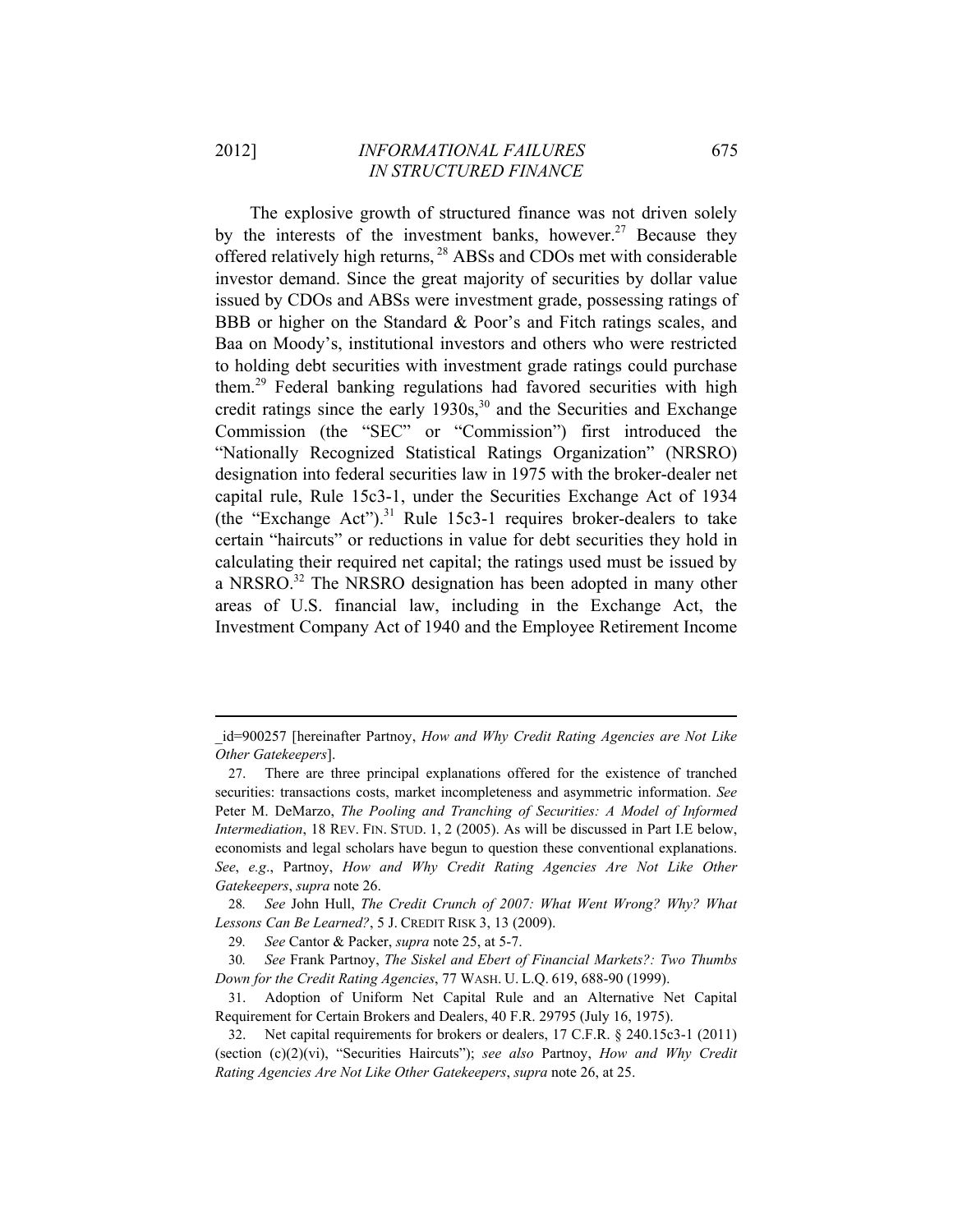Security Act ("ERISA"). $33$  While the intent of Congress was to incentivize, or in some cases require, institutional investors and others to hold less risky assets by instituting a legal barrier to investments in riskier or typically non-investment grade areas, such as consumer auto loans, non-securitized corporate loans, corporate junk bonds and residential mortgages, the NRSRO designation also granted a "regulatory license" to the established credit rating agencies.<sup>34</sup> Finally, ABS and CDO securities also allowed investors to surmount a practical barrier, as investment in many asset classes would have been difficult or impossible. By pooling hundreds and thousands of relatively small assets, such as mortgages on individual homes or credit card receivables, under a single corporate umbrella, structured finance securities provided access to types of assets otherwise unavailable, or at least not easily available, to institutions not dealing in those types of assets on the retail level.

#### B. OVERVIEW OF THE COLLATERALIZED DEBT OBLIGATION

The collateralized debt obligation or CDO is a complex debt security that at bottom is based on a relatively straightforward "pooling and tranching" structure: a CDO holds a multititude of fixed-income securities in its asset pool and uses the proceeds to make interest and principal payments to investors on the various subordinated layers or  $'$ tranches' of its own debt securities.<sup>35</sup> Instead of funding these payments with revenues from business activities and investment projects, as a traditional corporation does, the CDO pays its debtholders with the fixed-income payments it receives from its collateral.<sup>36</sup> The tranches of debt securities consist of (supposedly) low-risk, investment-grade

<sup>33</sup>*. See* John Patrick Hunt, *Rating Agencies and the "Worldwide Credit Crisis": The Limits of Reputation, the Insufficiency of Reform, and a Proposal for Improvement*, 2009 COL. BUS. L. REV. 109, 144-47 (2009).

<sup>34</sup>*. See* Partnoy, *supra* note 30, at 623.

<sup>35</sup>*. See* Coval et al., *The Economics of Structured Finance*, *supra* note 15.

<sup>36</sup>*. See* Joseph R. Mason & Joshua Rosner, *Where Did the Risk Go? How Misapplied Bond Ratings Cause Mortgage Backed Securities and Collateralized Debt Obligation Market Disruptions* 34-51 (Working Paper, May 14, 2007), *available at* http://ssrn.com/abstract=1027475 [hereinafter Mason & Rosner, *Where Did the Risk Go?*] (contrasting the dynamic nature of traditional corporate bond issuers with the static nature of structured finance vehicles and the relevance of this distinction for the ratings process).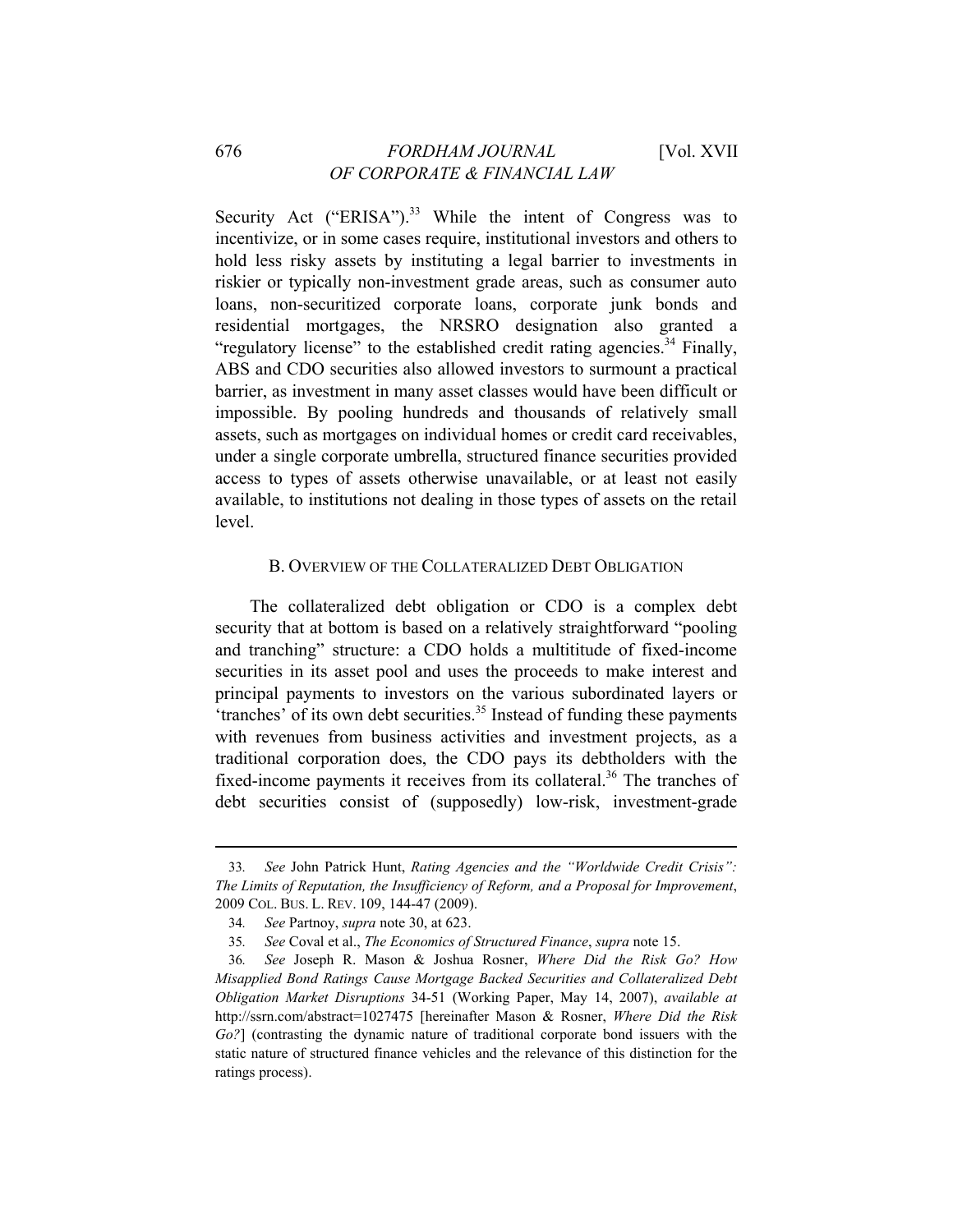securities at the top of the capital structure, followed by a smaller amount of 'mezzanine' securities and finally a small equity cushion of usually  $1-4\%$  by value.<sup>37</sup> While the internal mechanisms of the CDO can become very complex, especially the 'waterfall' structure that governs the order of payments to the various tranches, the hallmark of the CDO is this basic pooling and tranching structure.

CDOs are formed when the sponsor sets up a special purpose entity or "SPE" (also sometimes referred to as a special purpose vehicle or "SPV"), typically in a tax-friendly jurisdiction such as the Cayman Islands, to serve as the legal issuer of the CDO securities. The issuer is legally independent of the sponsor for two main reasons: first, the assets in the collateral pool must be under the control of a separate legal entity for accounting purposes under banking regulations; as discussed above, regulatory motives were behind the development of the first CDOs.<sup>38</sup> Second, for the debt securities issued by the CDO to attain an investment grade rating, it is crucial that the asset pool be legally independent and therefore bankruptcy-remote from the sponsor.<sup>39</sup>

Once the issuer is formed, the sponsor begins the process of transferring assets to it. Typically this occurs over time as the collateral manager fills the asset pool during a specified period.<sup>40</sup> During this "ramp up" period, the collateral manager fills the collateral pool and then manages it under a collateral management agreement which gives the manager some leeway in determining the exact assets in the pool, although the agreement typically restricts the manager in terms of what assets can actually be placed in the asset pool. $41$ 

<sup>37</sup>*. See* GORTON, SLAPPED BY THE INVISIBLE HAND, *supra* note 2, at 97-101 (providing an overview of the structure of typical CDOs containing subprime mortgagebacked bonds).

<sup>38</sup>*. See supra* notes 25, 30-33 and accompanying text.

<sup>39</sup>*. See generally* Kenneth C. Kettering, *Securitization and Its Discontents: The Dynamics of Financial Product Development*, 29 CARDOZO L. REV. 1553 (2008) (providing a critical examination of the legal requirement of bankruptcy remoteness that is central to securitization).

<sup>40</sup>*. See CDOs in Plain English: A Summer Intern's Letter Home*, NOMURA FIXED INCOME RESEARCH, (Sept. 13, 2004), http://www.vonodkothari.com/Nomura\_cdo \_plainenglish.pdf.

<sup>41</sup>*. See* GORTON, SLAPPED BY THE INVISIBLE HAND, *supra* note 2, at 97-98 (stating that the collateral manager "is allowed to trade—buy and sell—bonds to a limited extent (say 10% of the notional amount per year) over a limited period of time  $\dots$ . Efraim Benmelech & Jennifer Dlugosz, *The Alchemy of CDO Ratings*, 56 J. MONETARY ECON. 617, 625-26 (2009).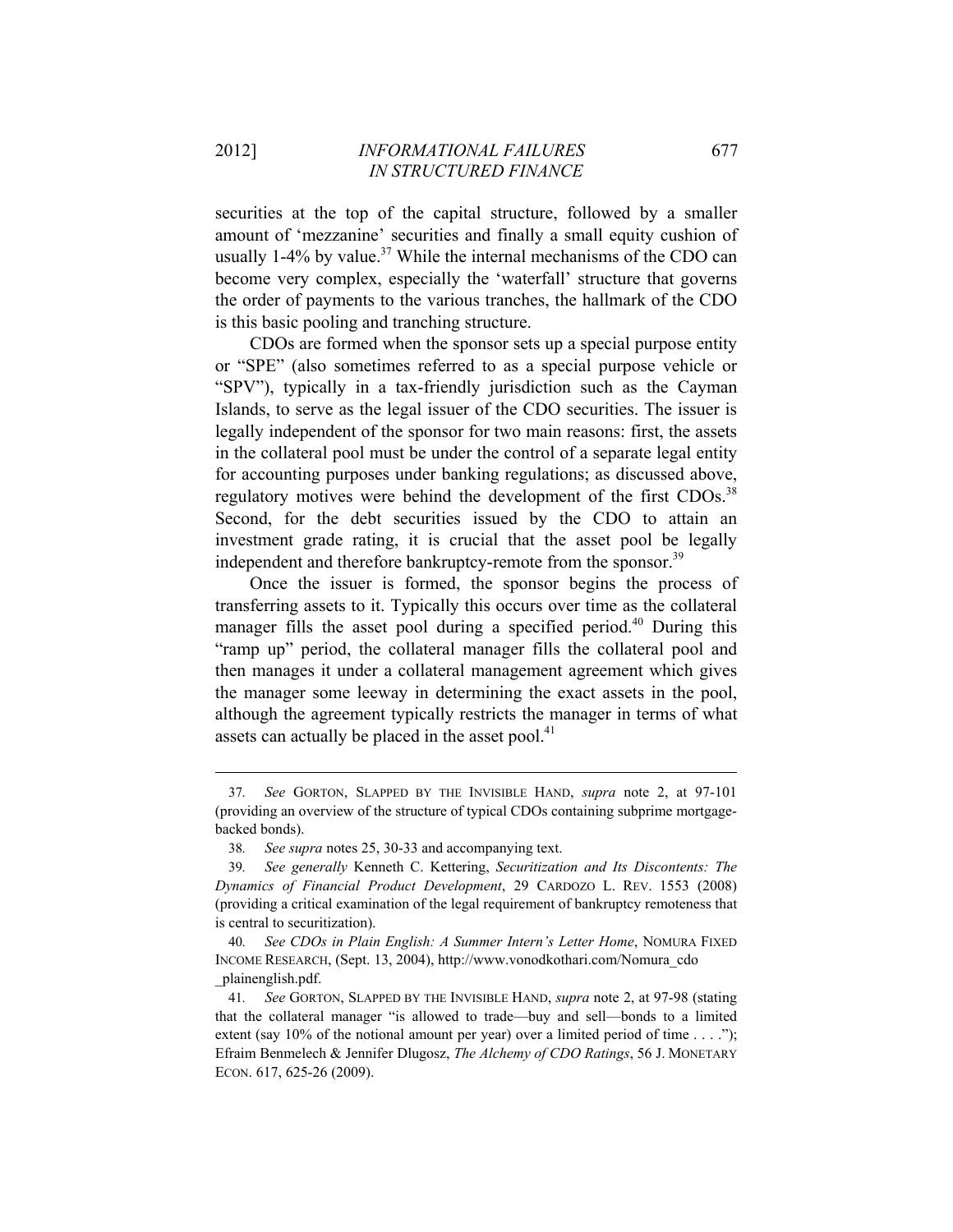After the CDO is formed, the sponsor sells the various tranches of debt securities to investors.<sup>42</sup> An aggressive but not unrepresentative capital structure from the 2003-2006 period is that of the Broderick CDO 1 Ltd. transaction, $43$  arranged by Merrill Lynch in 2005:

| <b>Class</b>                      | Value         | Rating          | Percentage |
|-----------------------------------|---------------|-----------------|------------|
| $A-1V$                            | \$250,000,000 | <b>AAA</b>      | 20%        |
| $A-1$ NVA                         | \$354,750,000 | $\bf{A} \bf{A}$ | 29%        |
| <b>A-1NVB</b>                     | \$485,000,000 | <b>AAA</b>      | 39%        |
| $A-2$                             | \$85,000,000  | AA              | $7\%$      |
| B                                 | \$43,000,000  | AA              | 2%         |
| $\mathbf C$                       | \$23,000,000  | <b>BBB</b>      | 2%         |
| <b>Preferred</b><br><b>Shares</b> | \$8,500,000   | N/R             | 0.7%       |

All the securities issued by Broderick CDO 1 Ltd. are investment grade. Such securities are highly desirable for fixed-income investors seeking safe investments that still possess an attractive yield. Even more important for institutional investors such as pension funds and mutual funds and others are the investment-grade ratings these securities possess, i.e., any rating BBB or higher on the Standard & Poor's and Fitch scales, or Baa or higher on Moody's, because of numerous provisions of U.S. banking, securities and other financial law.<sup>44</sup>

Also crucial to the internal structure of the CDO is the method used to ensure that its tranches receive the desired credit ratings. For a rating agency to assign a particular rating to a given tranche, it must determine

<sup>42</sup>*. See* the FCIC Report, *supra* note 1, at 128.

<sup>43</sup>*. See* BRODERICK CDO 1 LTD. OFFERING CIRCULAR, http://fcicstatic.law.stanford.edu/cdn\_media/fcic-docs/2005-12-

<sup>00</sup>\_Broderick%201\_CDO%20Offering%20Circular.pdf. The Broderick CDO 1 Ltd. offering documents are included in the CDO documents available at http://fcic.law.stanford.edu/resource/staff-data-projects/cdo-Library.

<sup>44</sup>*. See supra* notes 30-33 and accompanying text.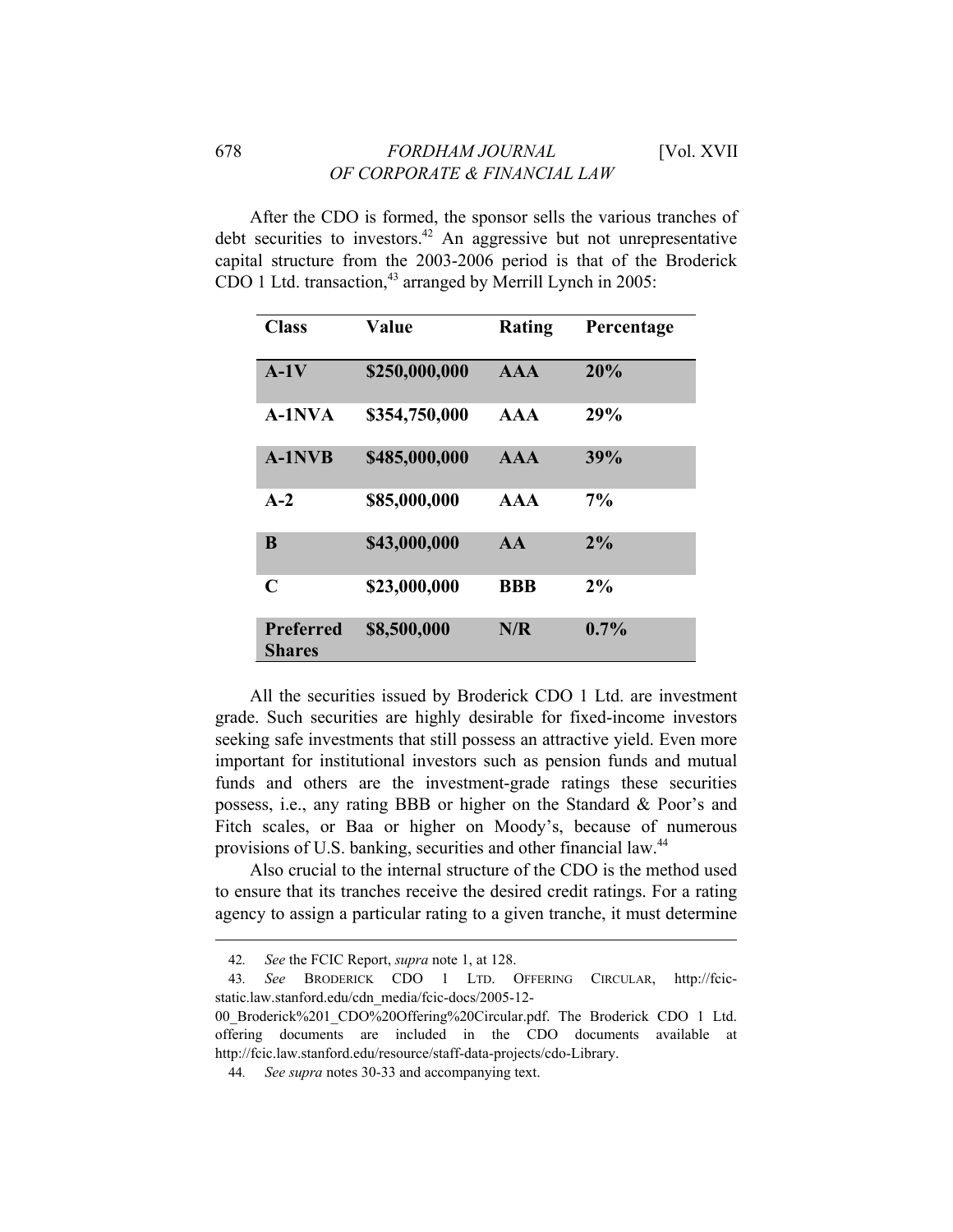the likelihood of an interruption in payments of interest and principle on a given tranche in the event of default of a certain amount of assets in the asset pool.<sup>45</sup> The mezzanine tranches will be the first to suffer default, with the lower-yielding but safer securities higher in the capital structure defaulting only in the event of a greater disruption of payments from the asset pool.<sup>46</sup> The first and most common technique to ensure the safety of a given class of securities is "overcollateralization": in building the capital structure, the sponsor provides a slightly greater amount of assets than is necessary under ordinary conditions.<sup>47</sup> With overcollateralization, the additional assets function as insurance in the event of disruptions of the payment stream from the underlying assets. Assuming normal economic conditions, the ultimate beneficiaries of overcollateralization will be the holders of the small equity tranche, as they will receive a (relatively) generous payout upon the termination of the CDO. The second technique used to insure that the tranches receive their desired ratings is to purchase insurance on the underlying assets in the form of CDSs.48 In the event of default on the underlying mortgages, loans or other collateral, the CDSs will provide make-up payments to the SPE, allowing it to meet its scheduled payments to bond holders.<sup>49</sup> When the CRAs determine the ratings on a particular tranche of securities, the cushion a particular tranche has in the event of a

<sup>45.</sup> Coval et al., *The Economics of Structured Finance*, *supra* note 15, at 8; *see generally* Partnoy, *How and Why Credit Rating Agencies Are Not Like Other Gatekeepers*, *supra* note 26, 73-80 for an overview of the ratings process for structured finance securities.

<sup>46</sup>*. See* Partnoy, *How and Why Credit Rating Agencies Are Not Like Other Gatekeepers*, *supra* note 26, at 74.

<sup>47</sup>*. See* GORTON, SLAPPED BY THE INVISIBLE HAND, *supra* note 2, at 84, 99; *see also* Michel G. Crouhy, Robert A. Jarrow & Stuart M. Turnbull, *The Subprime Credit Crisis of '07* 10 (Working Paper, July 9, 2008), *available at* http://papers.ssrn.com/

sol3/papers.cfm?abstract\_id=1112467 (discussing the difference between the income and expenses of the credit structure as "excess spread").

<sup>48</sup>*. See* Kathleen C. Engle & Patricia A. McCoy, *Turning A Blind Eye: Wall Street Finance of Predatory Lending*, 75 FORDHAM L. REV. 2039, 2048 n.45 (2007).

<sup>49</sup>*. See* STANDARD & POOR'S STRUCTURED FINANCE CDO EVALUATOR VERSION 3.0: TECHNICAL DOCUMENT [hereinafter S&P CDO EVALUATOR] (Section 6.6, Long/short CDS, discussing role of CDSs as insurance in CDOs); *see also* the FCIC REPORT, *supra* note 1, at 132, 140 (discussing role of AIG in providing insurance to the CDO industry in the form of CDSs through its Financial Products Group).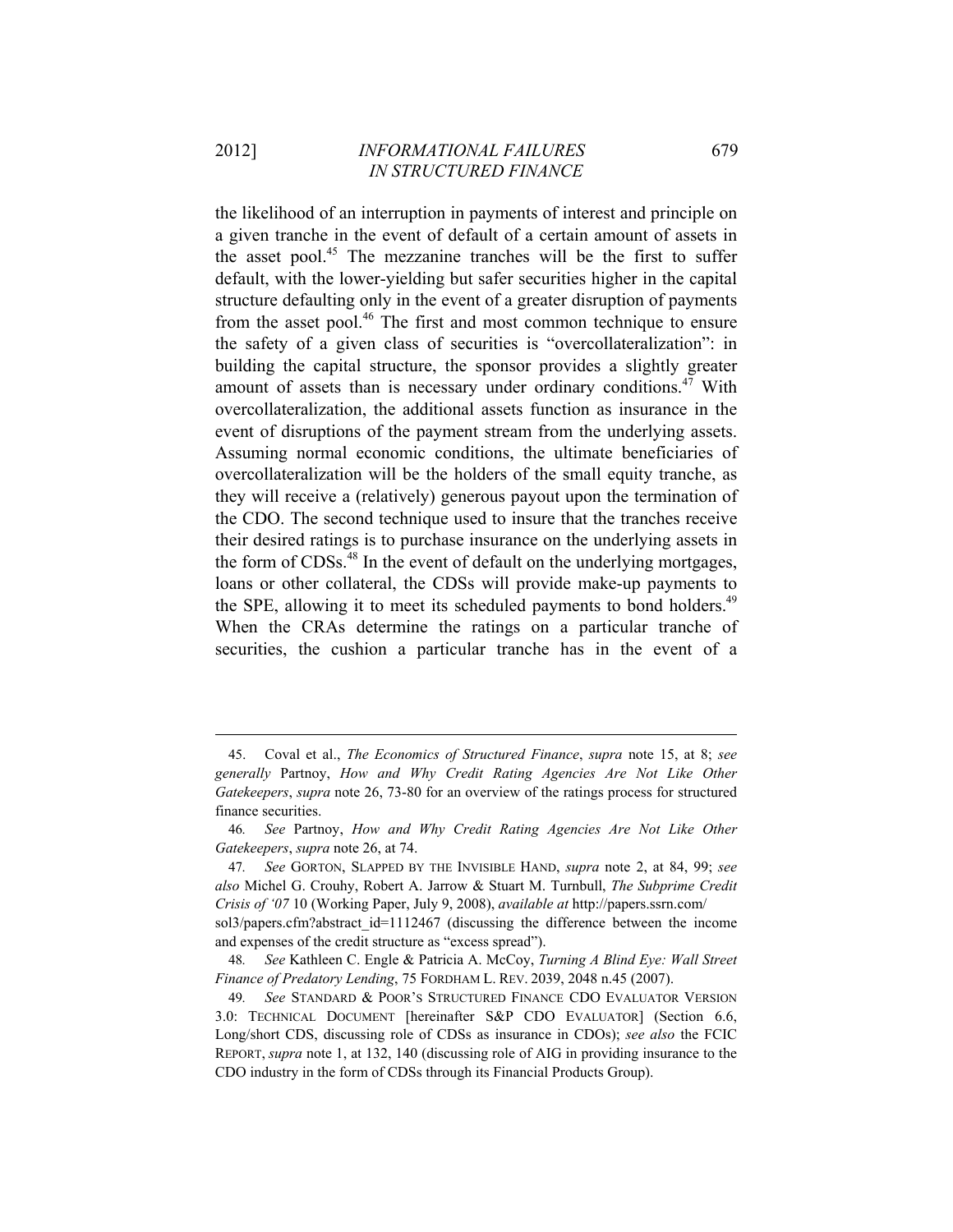disruption of payments from the asset pool, either through overcollateralization or through CDSs, will be taken into account.<sup>50</sup>

Pooling fixed income assets under a separate legal entity, tranching their payments and the provision of some cushion in the event of defaults within the collateral pool then are the basic structural elements of the CDO. The basic structure of the CDO, and the ABS in general, is relatively straightforward, despite the fact that CDOs as actually constructed can become incredibly complex.

#### C. INFORMATIONAL FLAWS

In practice, the complexity of CDOs offers numerous opportunities for informational failure. Most second-tier, ABS CDOs are collateralized by 100 to 500 separate securities, each one of which might contain between 2,000 and 10,000 individual financial obligations, in the form of home, car, commercial real estate or other loans.<sup>51</sup> Proceeds from this collateral are then divided into anywhere from 3 or 4 to 10 or more tranches, with the payment scheme governed by a complex "waterfall" provision providing for payment to the more senior tranches first, with the subordinate tranches following.<sup>52</sup> The assembly of a CDO requires the coordinated efforts of the sponsor, collateral seller, collateral manager, credit rating agency, CDS seller (if credit

<sup>50</sup>*. See* Engle & McCoy, *supra* note 48, at 2047-2048.

<sup>51.</sup> A typical CDO would have in the low hundreds of securities or other obligations. *See* SECURITIES AND EXCHANGE COMM'N, SUMMARY REPORT OF ISSUES IDENTIFIED IN THE COMMISSION STAFF'S EXAMINATION OF SELECT CREDIT RATING AGENCIES 7 (2008) [hereinafter SEC 2008 SUMMARY REPORT]; *see also* Partnoy, *How and Why Credit Rating Agencies are Not Like Other Gatekeepers*, *supra* note 26, at 79 ("a typical CDO squared transaction might involve 1,000 corporate names [, since] there are only about 400 liquid corporate names" each corporate name was, on average, listed 4.17 times in a CDO squared transaction). A first-tier ABS, on the other hand, would typically have thousands of individual mortgages or other financial obligations. *See* Adam B. Ashcraft & Til Schuermann, *Understanding the Securitization of Subprime Mortgage Credit*, FED. RES. BANK OF N.Y. STAFF REPORT NO. 318 13 (2008) (analyzing a first-tier, \$881 million ABS backed by 3,949 subprime loans put together by New Century Financial, the GSAMP Trust 2006-NC2); *see also* FCIC REPORT, *supra* note 1, at 71 (analyzing a Citigroup RMBS with 4,499 subprime mortgages originated by New Century Financial, the CMLTI 2006-NC2).

<sup>52</sup>*. See* Coval et al., *The Economics of Structured Finance*, *supra* note 15; *see also* Benmelech & Dlugosz, *supra* note 41 tbl. 1, for an example of tranche structure and interest and principal waterfalls.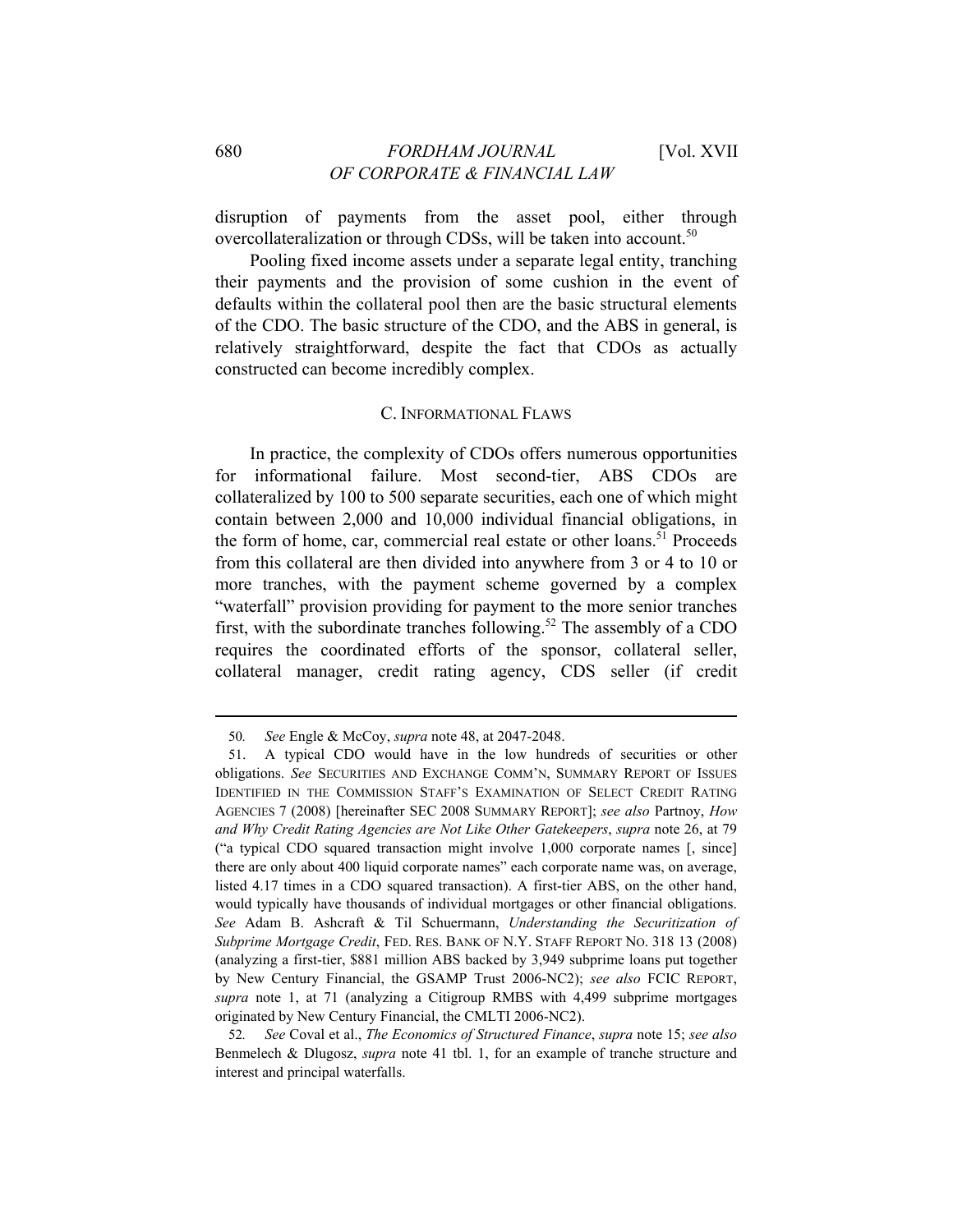enhancement is provided through CDS or the CDO is synthetic) and the law firms representing the sponsor and the collateral manager.<sup>53</sup> And finally the CDO securities are purchased by an investor who may or may not have the technical capability to make an independent assessment of the CDO and its assets, if such information is even available.<sup>54</sup> In fact, due to the practical impossibility of investigating the underlying assets in a CDO, most investors appear instead to have relied on ratings provided by the CRAs.<sup>55</sup>

The complexity of real-world CDOs led to three primary levels of informational failure: 1) At the level of the underlying assets in the collateral pool, the difficulty of ascertaining the creditworthiness of any one discrete asset; 2) at the level of the CDO as a whole, the difficulty of assessing the collective risk inherent in the collateral; and 3) the compounding of these two errors through the creation of second, third, and in some cases even fourth-tier structured finance securities. Compounding of error also propogated itself through the financial system through the significant use of CDSs priced according to flawed risk estimates.56 As a result of these multifaceted informational problems, the CDO market collapsed in the latter half of 2007 and 2008 as investors lost faith in their ratings, particularly for those CDOs backed by real estate assets.<sup>57</sup> While on a theoretical level CDOs can be seen as a mechanism to overcome the "lemons problem" that would otherwise obtain benefits in the market for investing in assets such as

<sup>53</sup>*. See* the FCIC REPORT, *supra* note 1, at 129-132.

<sup>54.</sup> John C. Coffee Jr., *Ratings Reform: The Good, The Bad, and The Ugly* 54 (Columbia Law and Economics Working Paper No. 359, 2010), *available at* http://papers.ssrn.com/sol3/papers.cfm?abstract\_id=1650802 [hereinafter Coffee, *Ratings Reform*] (access to capital in industries such as housing finance "may depend on ratings that are credible, because 'do-it-yourself' financial analysis of opaque debt instruments is simply not feasible for most financial institutions.").

<sup>55</sup>*. See* Mendales, *supra* note 19, at 1361 ("The key to the problem is that unregulated ratings for asset-backed securities became proxies for the full disclosure required by securities law."); *see also* Charles W. Calomiris, *Financial Innovation, Regulation, and Reform*, 29 CATO J. 1, 72 (2009) (arguing that in fact buyers wanted CRAs to underestimate the risk inherent in complex securities because of the regulatory benefits granted by the ratings).

<sup>56</sup>*. See* Carrick Mollenkamp, Serena Ng, Liam Pleven & Randall Smith, *Behind AIG's Fall, Risk Models Failed to Pass Real-World Test*, WALL ST. J., Nov. 3, 2008, at A1.

<sup>57</sup>*. See* Benmelech & Dlugosz, *supra* note 3 (Table 5: Asset Types with Most Downgrades).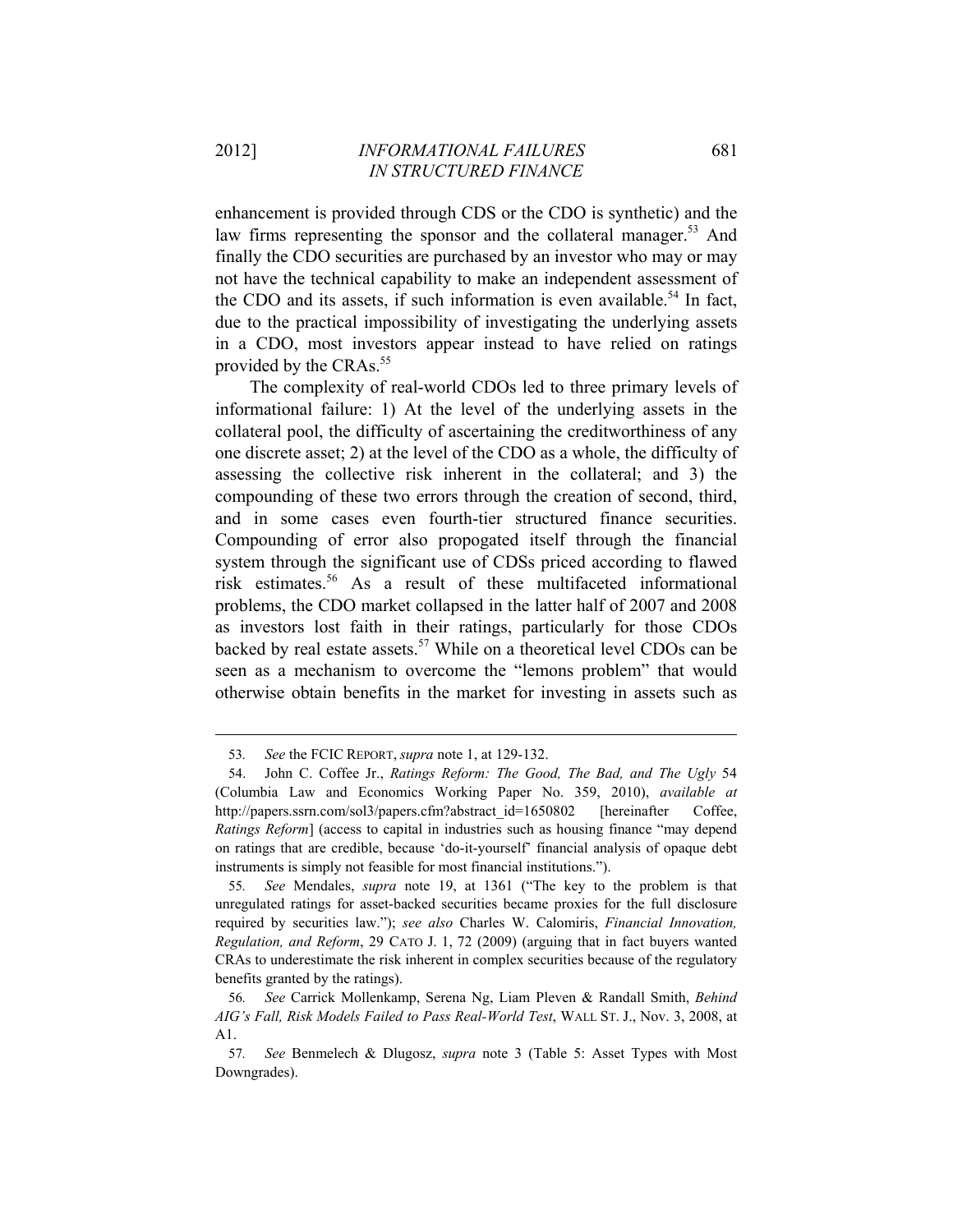mortgages and consumer loans, it appears that the actual informational failures in many CDOs swamped whatever theoretical informational benefits they offered.<sup>58</sup> CDOs therefore appear to have been "lemons in disguise," so to speak, risky assets that were not recognized as such in the marketplace due to the difficulty, and perhaps even the impossibility, of actually ascertaining their true credit risk.

#### *1. Risky Collateral*

In the complex chain of relationships that comprises the mortgagebacked CDO, the first link is the relationship between the borrower using a mortgage to purchase or refinance a home and the mortgage originator arranging her loan. Traditionally, in the United States this relationship had been between the homeowner and a local bank which held the mortgages it issued until maturity, making a small but safe return on its loans; whatever risk the bank assumed was balanced out by the value of the property mortgaged, and with a 20% required downpayment the risk of such loans was small.<sup>59</sup> Over the past decade the originate-to-hold business model was displaced by mortgage brokers originating to distribute,<sup>60</sup> at the same time that prices began to inflate and new types of mortgages such as adjustable rate mortages ("ARMs") and interest-only mortgages ("IOs") were developed in response to the affordability squeeze.

Just as homebuyers found it difficult to properly evaluate the costs and risks these mortgages entailed, their complexity would have also made it difficult, had they wanted to do so, for the CDO sponsors who bought them to properly evaluate their creditworthiness as compared to a straightforward fixed-rate, prime mortgage. In any event, sponsors did not look too closely at the collateral going into residential mortgagebacked securities ("RMBSs") and, in turn, CDOs, as they were focused on the fee income they earned from the CDO business, and assumed that the supersenior tranches their institutions retained would in any event be safe as they sat at the very top of the tranched capital structures.<sup>61</sup>

<sup>58</sup>*. See infra* Part I.E.1.

<sup>59</sup>*. See* Oren Bar-Gill, *The Law, Economics and Psychology of Subprime Mortgage Contracts*, 94 CORNELL L. REV. 1073, 1076.

<sup>60</sup>*. See* Richard J. Rosen, *The Role of Securitization in Mortgage Lending*, CHI. FED LETTER (Fed Res. Bank of Chi., Chi. Ill.), (Nov. 2007), http://www.chicagofed.org /digital\_assets/publications/chicago\_fed\_letter/2007/cflnovember2007\_244.pdf.

<sup>61</sup>*. See* the FCIC REPORT, *supra* note 1, at 129.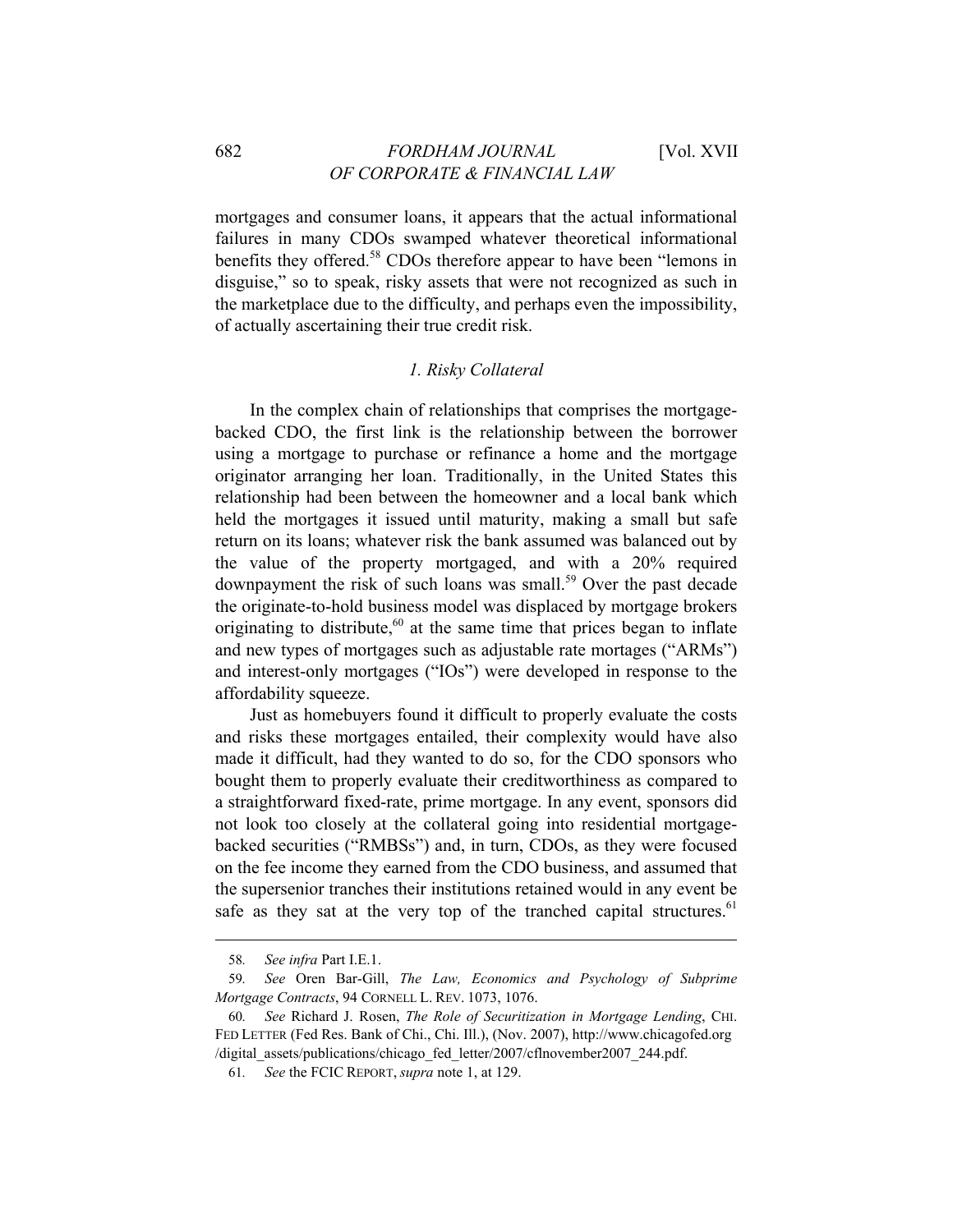Nevertheless, subprime mortgages issued through 2005 performed fairly well, with only a small increase in defaults up to  $2006$ .<sup>62</sup> The  $2006$ vintage of subprime loans however began to default soon after issuance, which was first noticed in early 2007 and provided the first signal of problems in the housing market.<sup>63</sup> One reason for this is that flawed incentives in the originate-to-distribute mortgage origination model had by that time corrupted mortgage lending, leading to the first set of informational failures in the subprime chain. By 2006, as competition in the mortgage business reached a fever pitch, senior management of the mortgage brokers placed intense pressure on their sales forces to grow the volume of mortgages originated. $64$  In response, it appears that while the numerical factors such as FICO scores, loan-to-value ratios and other data reported to purchasers of mortgages on term sheets remained relatively constant, other items of information requested by brokers, such as length of time on the job and the time spent in the last residence, declined in quality. This information requested by lenders was not even shared with buyers of mortgages and investors further down the chain.<sup>65</sup> In addition to the probable decline in borrower quality reflected by such non-reported information is also the presence of a certain amount of outright mortgage fraud on the part of borrowers. In many such cases, this fraud was abetted by unscrupulous mortgage lenders who had no incentive to police against it, as they were paid on the basis of commissions on loan volume, not the ultimate soundness of such loans granted. For example, the SEC's 2008 CRA Examination Report mentions that when one CRA began "Enhanced Originator/Issuer Reviews" for subprime transactions, it "conducted an internal review of 45 loan files and reported that it found the appearance of fraud or

<sup>62</sup>*. See* Yuliya Demyanyk & Otto Van Hemert, *Understanding the Subprime Mortgage Crisis* 1-2 (Dec. 5, 2008), *available at* http://ssrn.com/abstract=1020396 (Figure 1 illustrates the increased delinquency rates for mortgages issued in 2006 and 2007; the authors also demonstrate that delinquency rates increased for all types of mortgages, not just low documentation ones, and that the decrease in housing price appreciation was a major factor associated with delinquency).

<sup>63</sup>*. See* Thomas Zimmerman, *The Great Subprime Meltdown of 2007*, 13 J. STRUCTURED FIN. 7, 12 (2007) ("loans from 2006 with the same characteristics [hybrid ARMs, simultaneous  $2<sup>nd</sup>$  liens with 0% down and liar loans] are defaulting at about twice the rate as their 2005 cousins.").

<sup>64</sup>*. See* FCIC REPORT, *supra* note 1, at 105.

<sup>65</sup>*. See* Zimmerman, *supra* note 63, at 12.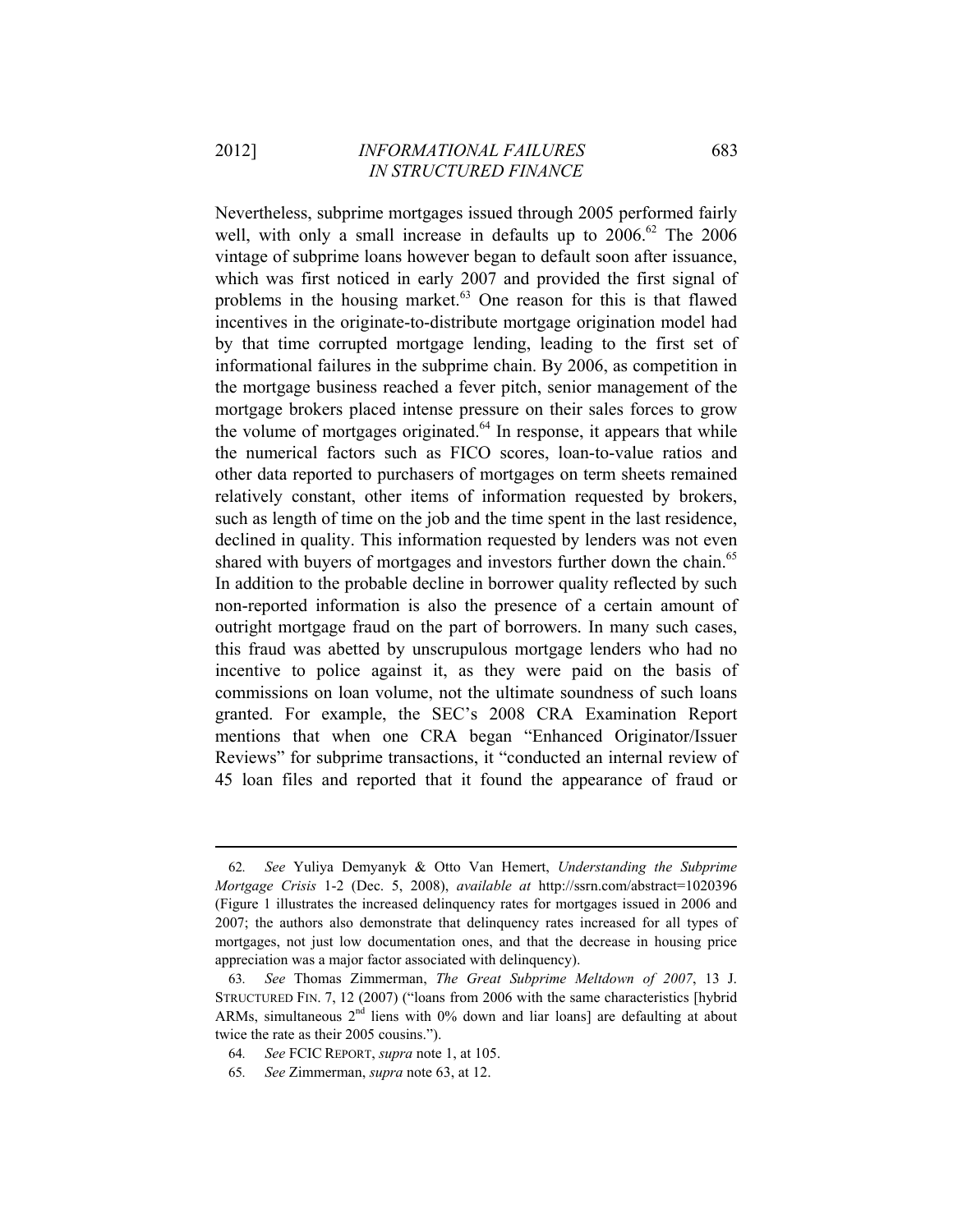misrepresentation in almost every file."66 Evidence of such fraud indicates that, at least at the height of the housing boom, the informational problems in MBSs and CDOs trace all the way back to the borrowers who took such loans.

A second and more fundamental reason for the risky collateral put into late-vintage ABS CDOs has to do with the very nature of the mortgages that were developed during the housing boom. The subprime mortgages that predominated during the housing boom were sensitive to housing prices in a way that traditional fixed-rate mortgages are not; specifically, their economic viability required continuously rising home prices.<sup>67</sup> Gary Gorton explains that the adjustable rate mortgage, with a 'teaser' rate of 2 or 3 years, and then a reset to a higher floating rate, say LIBOR plus 6.00%, in effect forces borrowers to seek a refinancing at the end of the introductory period, in order to avoid the much higher payments that would otherwise result when the initial rate expires.<sup>68</sup> In the event that house prices have risen, a lender would typically permit refinancing, either into a fixed rate loan or into another ARM, using some of the increase in the value of the underlying property as an equity cushion for the new loan.<sup>69</sup> In this way, subprime mortgages in a housing market experiencing substantial price increases could conceivably enable borrowers to build up enough equity in their homes to make the mortgages ultimately beneficial, despite the relatively high costs in interest rates and fees.

However, as Gorton emphasizes, $^{70}$  because the higher payments upon reset will be unaffordable for most borrowers, this implicitly gives the lender, and not the borrower, the option to continue to finance the purchase of the home or not. Unlike a fixed rate mortgage, where the borrower has the option to "call" the mortgage by prepaying or to "put" by defaulting, giving the property to the lender in effect, now the lender is given fundamental decision-making power over whether to continue

<sup>66</sup>*. See* SEC 2008 SUMMARY REPORT, *supra* note 51, at 18 n.23; *see generally* James Charles Smith, *The Structural Causes of Mortgage Fraud*, 60 SYRACUSE L. REV. 473 (2010).

<sup>67</sup>*. See* GORTON, SLAPPED BY THE INVISIBLE HAND, *supra* note 2, at 74-82 ("Subprime Mortgage Design"). "Subprime" is not an official designation or legal term; it merely denotes borrowers who are "perceived to be riskier than the average borrower because of a poor credit history." *Id*. at 68.

<sup>68</sup>*. Id*. at 75.

<sup>69.</sup> *Id*. at 78-80.

<sup>70.</sup> *Id*. at 79.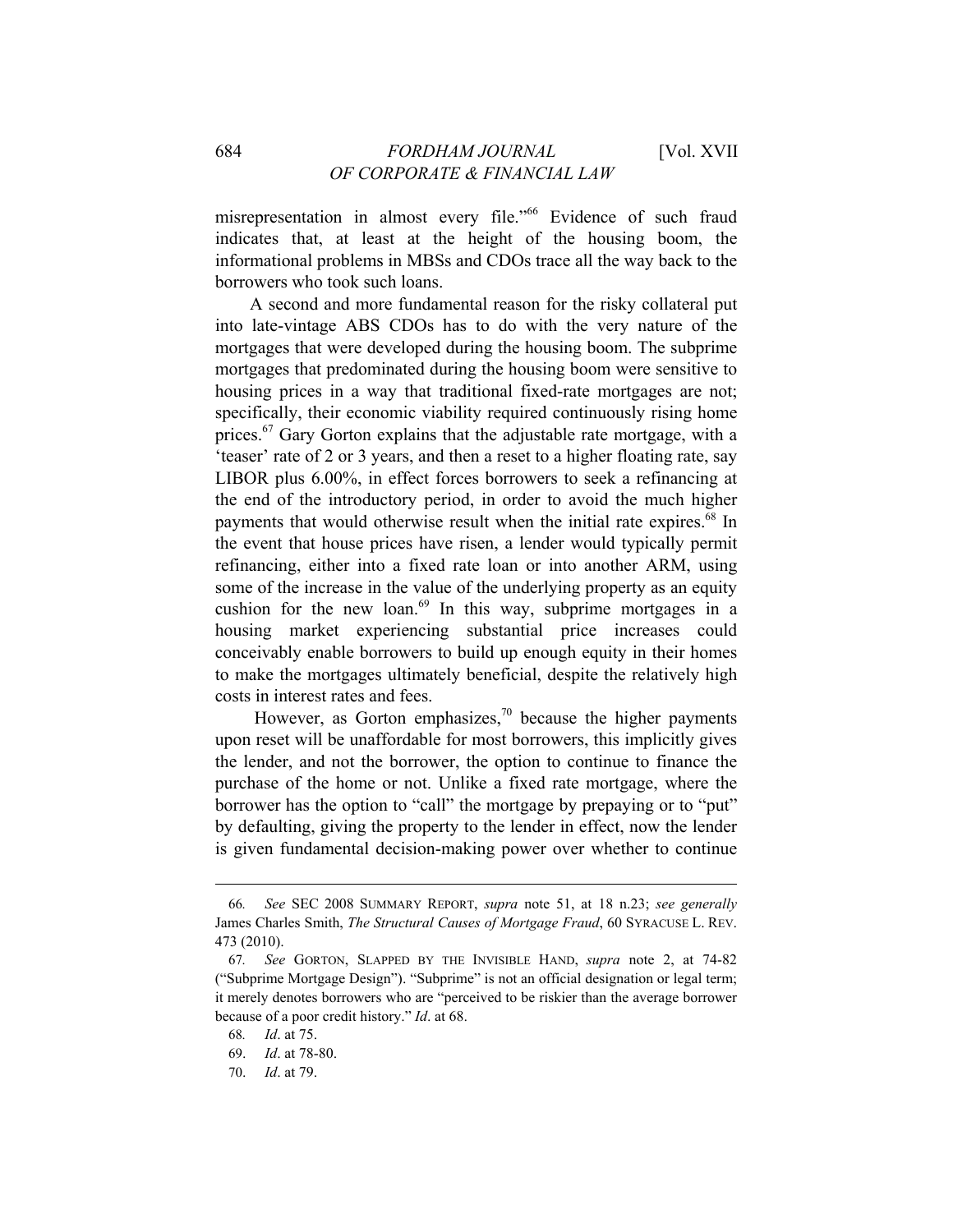financing the property. In Gorton's words, "a subprime mortgage contains an implicit embedded option on house prices for the lender.<sup>"71</sup> If the increase in the property's value is too small, or has even declined, a sufficient amount of equity will not have built up for the lender to feel comfortable extending the loan. In that event, the lender can repossess the property assuming the borrower is unable to make its payments upon reset.

Looking at the course of events from 2006 to the present, as the housing market slowed and then crashed, it is clear that where there are price declines on the levels seen in the United States, the lender's option in this situation does not in fact protect it. The costs of foreclosure are significant, combining the deterioration in property value of vacant homes with the effects of fire sale prices in auctions. The conclusion to be drawn is that a large measure of the risk in subprime collateral came from the intrinsic economic structure of the mortgage contracts, which were only viable if housing prices continued to increase as they had since the late 90s.<sup>72</sup> Without such increases, borrowers could not refinance, and in an economic climate of widespread defaults and substantial price declines, the lender's option to possess the property was not very valuable either. Indeed, by 2008 over eighty subprime lenders had either gone bankrupt or otherwise halted subprime mortgage lending activities. $^{73}$ 

#### *2. Ratings Models*

After collateral is purchased by a CDO arranger, the process of constructing and rating a CDO begins. The quantitative ratings models were essential to the CDO business and by extension the credit crisis of 2008-2009, and ratings reform is one of the central objectives of the

<sup>71</sup>*. Id*. at 76.

<sup>72</sup>*. Id*. at 81 ("To reiterate, no other consumer loan has the design feature in which the borrower's ability to repay is so sensitively linked to appreciation of an underlying asset."); *see also* Zimmerman, *supra* note 63, at 8-10 (describing how a "virtuous subprime cycle" lasting from 2000 to 2007 "camouflaged the performance of high risk loans").

<sup>73</sup>*. See* Worth Civils & Mark Gongloff, *Subprime Shakeout*, WALL STREET JOURNAL ONLINE, *available at* http://online.wsj.com/public/resources/documents/infosubprimeloans0706-sort.html.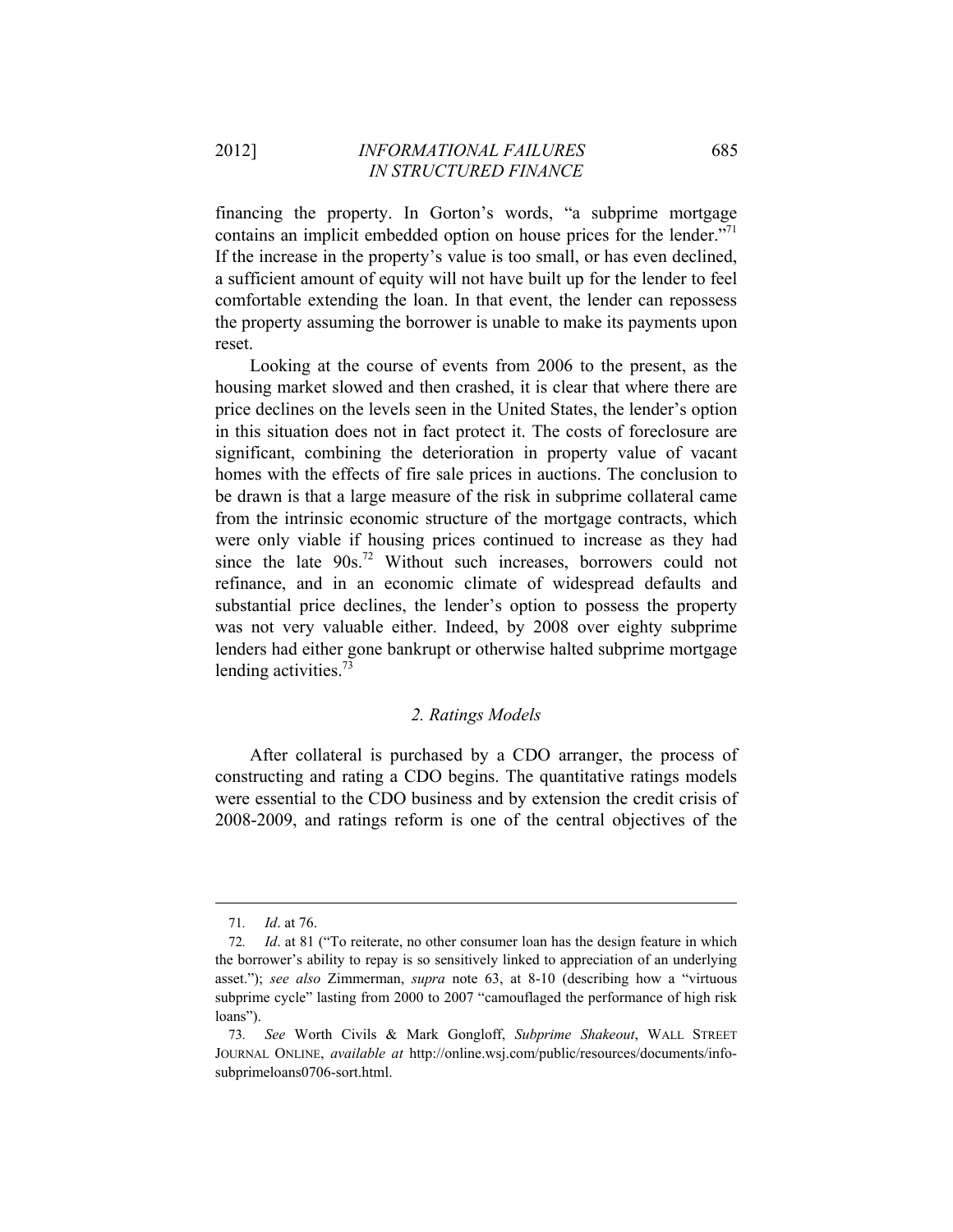Dodd-Frank Act.<sup>74</sup> How were structured finance securities rated, and why did the ratings so utterly fail to capture the risk inherent in structured finance securities?

The traditional business of the rating agencies involved rating the credit risk of debt obligations issued by corporations, municipalities and other business and governmental entities.<sup>75</sup> Industrial corporations are dynamic institutions that function as individual actors in larger economic systems, and evaluating a company's debt primarily involves an analysis of the expected cash flow of the firm's underlying business and investment projects.<sup>76</sup> In rating the debt security of a corporate issuer the rating agencies focus on the quality and experience of management personnel, the prospects for the overall sector of the economy the firm operates in and entity-specific factors such as the firm's capital structure and existing financial condition. While issuers can appeal an assigned rating in the event of disagreement, the ratings process for traditional corporate debt is not interactive or iterative. The ratings agency reviews the entity after a debt issuance is planned, offering an independent assessment of the issuer towards the end of the capital-raising process.<sup>77</sup> In a standard corporate or government bond issuance the rating agencies do not function as active participants, and there is no legal question of their being deemed "underwriters" of a securities issuance under federal securities law.<sup>78</sup> In those instances where capital-raising institutions have pressed legal claims against the rating agencies in the context of conventional corporate or municipal bond issuances, the First Amendment provides a defense that their

<sup>74</sup>*. See, e.g*., Senate Banking Comm., *Brief Summary of the Dodd-Frank Wall Street Reform and Consumer Protection Act*, SENATE.GOV, http://banking.senate.gov /public/\_files/070110\_Dodd\_Frank\_Wall\_Street\_Reform\_comprehensive\_summary\_Fi nal.pdf.

<sup>75</sup>*. See generally* Cantor & Packer, *supra* note 25.

<sup>76</sup>*. Id.* at 3; *see also* Mason & Rosner, *Where Did the Risk Go?*, *supra* note 36, at 36-37.

<sup>77</sup>*. See* Cantor & Packer, *supra* note 25, at 5.

<sup>78</sup>*. See* Jennifer E. Bethel, Allen Ferrell & Gang Hu, *Legal and Economic Issues in Litigation Arising From The 2007-2008 Credit Crisis* 59 (Harv. L. Sch. Discussion Paper, 2008), *available at* http://papers.ssrn.com/sol3/papers.cfm?abstract\_id=1020396. Bethel et al. raise the issue of whether the CRAs could be considered "underwriters" for U.S. securities law purposes, exposing them to liability for their role in assisting with the structuring of complex securities, but conclude this is unlikely. Indeed, the courts have rejected such arguments. *See infra* Part II.C.1 for further discussion of the (non) issue of CRAs as underwriters.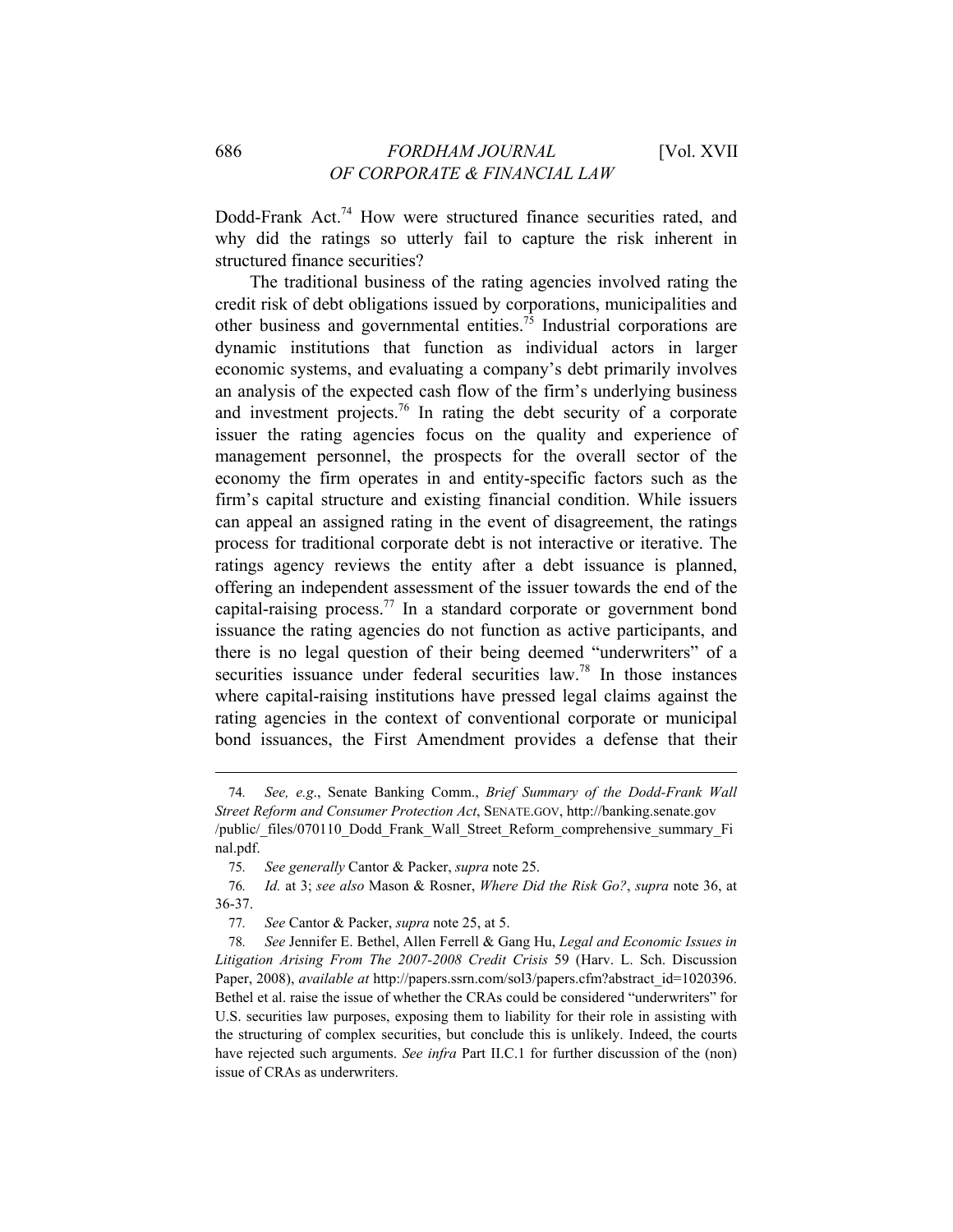ratings qualify as "the world's shortest editorial" and government should not interfere, short of the demonstration of actual malice on the part of the agencies.79

While structured finance ratings aim to capture the credit risk of the securities being issued, just as ratings of traditional debt securities do, and they use the same letter grades of AAA, AA, A, BBB, BB, B, CCC, CC, DD, D (the scale used by S&P and Fitch), or Aaa, Aa, A, Baa, Ba, B, Caa, Ca, C, D (Moody's), rating a structured finance security differs both in the degree of quantification involved and the process of working with the issuer. $80$  First, in structured finance there is no corporate entity attempting to execute a business plan.<sup>81</sup> Instead, the SPV has an asset pool often concentrated in one segment of the economy, most famously residential real estate.<sup>82</sup> The CDO is not a dynamic organization but a (relatively) static one—except to the extent a collateral manager has the mandate to buy and sell a certain amount of assets in the asset pool in a given time period, it merely receives payments from the assets it holds. Instead of evaluating the experience and past successes of management and the prospects for such a firm in the economy at large, rating a CDO involves the use of complex statistical ratings tools intended to gauge credit risk by taking into account numerous data fields relevant to its asset pool.<sup>83</sup> Second, the CDO rating process is iterative, with sponsors knowing in advance the tools that will be used to rate their products, engaging in back-and-forth discussion with the particular analysts in charge of the rating, and having recourse to an appeals process in the

<sup>&</sup>lt;u> 1989 - Johann Barn, mars ar breithinn ar chuid ann an t-Alban ann an t-Alban ann an t-Alban ann an t-Alban a</u> 79*. See infra* Part II.C.1 for further discussion of the First Amendment protections offered to the CRAs.

<sup>80</sup>*. See* Mason & Rosner, *Where Did the Risk Go?*, *supra* note 36, at 36-48 on the contrast between rating structured finance securities and traditional corporate debt obligations; *see* note 84 *infra* on the back-and-forth nature of the structured finance ratings process.

<sup>81</sup>*. See* Mason & Rosner, *Where Did the Risk Go?*, *supra* note 36, at 36-37.

<sup>82</sup>*. See* Jian Hu, *Assessing the Credit Risk of CDOs Backed By Structured Finance Securities Rating Analysts' Challenges and Solutions* 8 (Figure 5, "Distribution of Asset Types Backing Cash and Hybrid SF CDOs") (Moody's Investors Service, 2007), *available at* http://papers.ssrn.com/sol3/papers.cfm?abstract\_id=1011184; *see also* the SIFMA breakdown of ABS categories at www.sifma.org/research/statistics.aspx (last visited May 5, 2011), listing auto, credit cards, equipment, home equity, manufactured housing, other and student loans.

<sup>83</sup>*. See* S&P CDO EVALUATOR, *supra* note 49.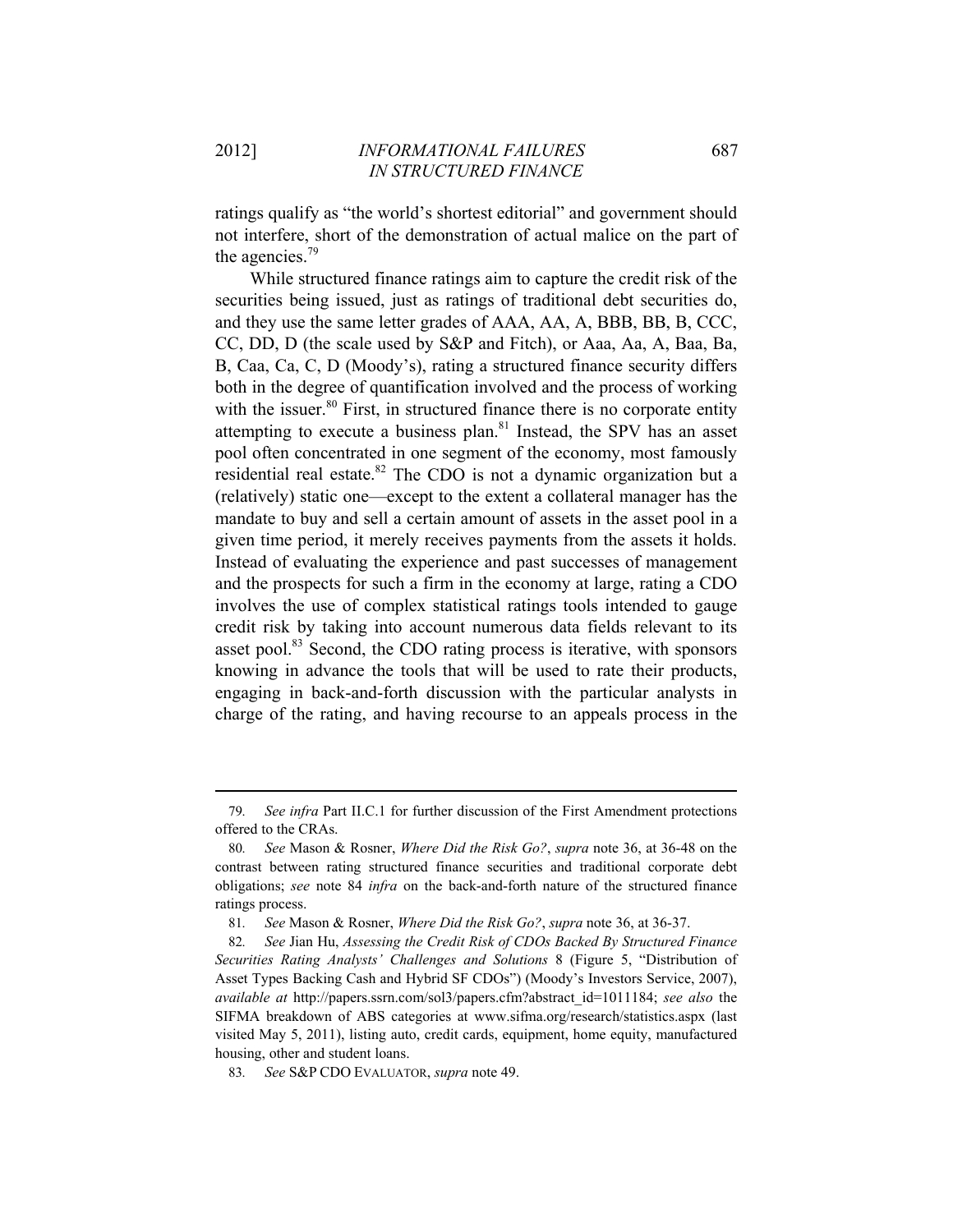event the sponsor disagrees with the conclusions of the analyst and rating committee at the agency.<sup>84</sup>

The process begins with the CDO sponsor presenting the details of the proposed deal to the CRA, including the particular assets to be held in the asset pool, the proposed capital structure and the ratings sought for the various tranches. Sponsors have access to the quantitative tools developed by the rating agencies—S&P's "CDO Evaluator," Moody's "CDOROM," and Fitch's "VECTOR"—and even run the quantitative computer simulations themselves that are designed to calculate the probability of losses and to justify a given rating for a tranche.<sup>85</sup> After the calculations are run the sponsor presents the rating agency with the audited results.<sup>86</sup> The CRA focuses on the quantitative information the sponsor provides, as well as qualitative factors such as the reputation and track record of the collateral manager the sponsor intends to use and the legal structures reflected in the draft CDO documentation. $87$  In the course of the ratings process, the rating analysts engage in a collaborative process with their client to structure an asset pool that meets the sought-after ratings at the lowest possible cost to the sponsor.<sup>88</sup> After a deal structure, asset pool and ratings are decided upon,

<u> 1989 - Johann Barn, mars ar breithinn ar chuid ann an t-Alban ann an t-Alban ann an t-Alban ann an t-Alban a</u>

85*. See* Partnoy, *How and Why Credit Rating Agencies Are Not Like Other Gatekeepers*, *supra* note 26, at 79 n.62, *citing* STANDARD & POOR'S, STRUCTURED FINANCE, S&P GLOBAL CASH FLOW AND SYNTHETIC CDO CRITERIA, Mar. 21, 2002.

86*. Id*.

87*. See* Hu, *supra* note 82, at 10-11.

<sup>84.</sup> Despite protestations on the part of the CRAs downplaying the interactive nature of the ratings process (*see, e.g*., Hu, *supra* note 82, at 10, n.17 ("Contrary to some misconceptions, Moody's rating analysts are not involved in the structuring and pricing of CDO transactions. In addition, it is natural that rating analysts and arrangers need to have dialogues as arrangers make changes to satisfy investors and present these changes to rating analysts for review.")), it is clear that issuing a structured finance rating involved, at the minimum, extensive back-and-forth communications and negotiations between the parties. *See* BANK FOR INT'L SETTLEMENTS, COMM. ON GLOBAL FIN. SYS., THE ROLE OF RATINGS IN STRUCTURED FINANCE: ISSUES AND IMPLICATIONS 2 (2005); John C. Coffee, Jr., *The Mortgage Meltdown and Gatekeeper Failure*, N.Y.L.J., Sept. 20, 2007, at 5; Aaron Lucchetti, *Rating Game: As Housing Boomed, Moody's Opened Up*, WALL ST. J., Apr. 11, 2008, at A1 (quoting former Moody's executive Paul Stevenson as saying "that the rating process became a negotiation."); Mason & Rosner, *Where Did the Risk Go?*, *supra* note 36, at 13.

<sup>88</sup>*. See* Roger Lowenstein, *Triple A Failure*, N.Y. TIMES MAGAZINE, Apr. 27, 2008, at 36; *see also* Benmelech & Dlugosz, *supra* note 41, at 632-33. Benmelech & Dlugosz point out that S&P's CDO Evaluator software allowed sponsors to calculate the minimal amount of collateral required to support a particular credit rating for a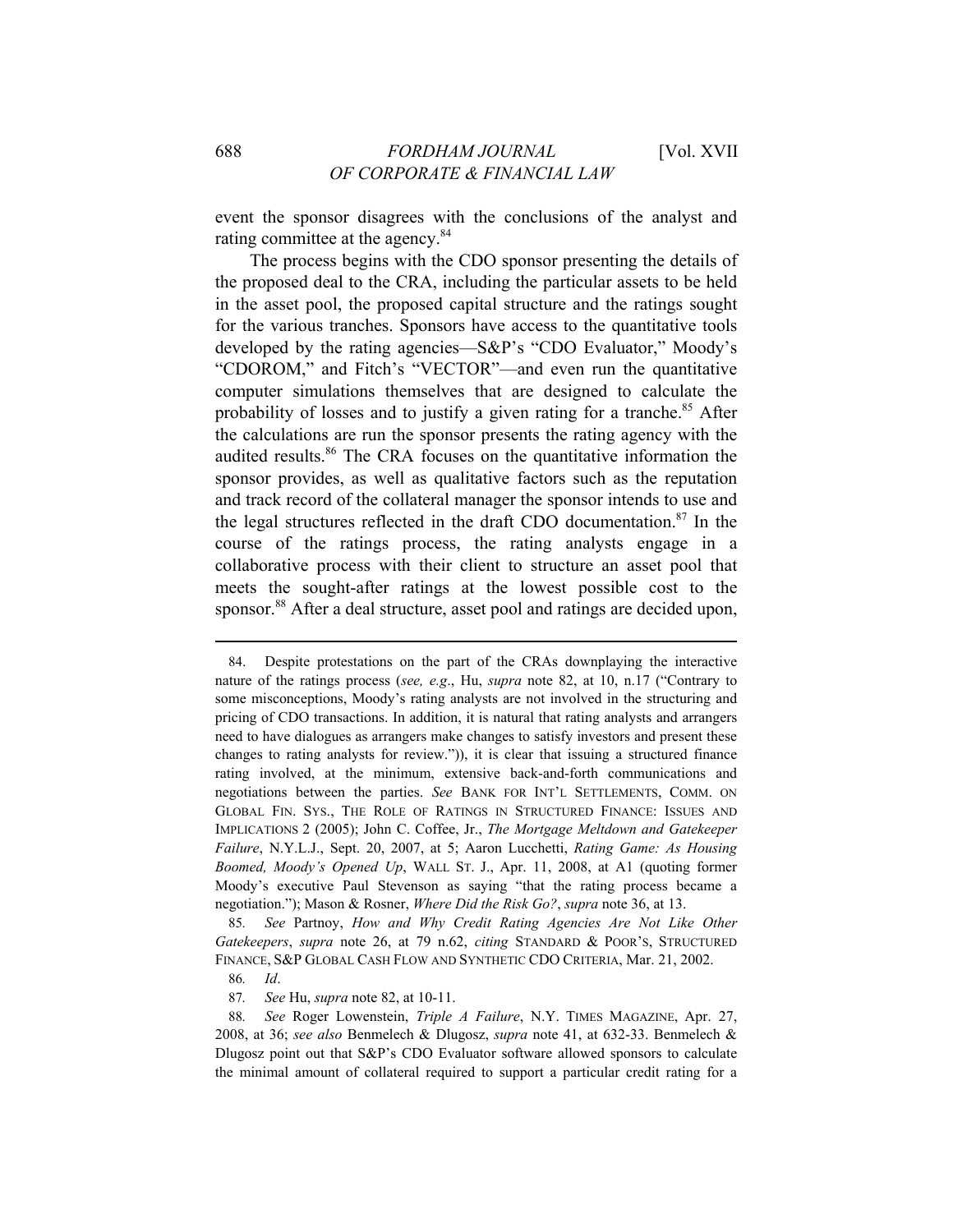the analyst at the CRA presents the entire transaction to the ratings committee at the agency for sign-off. If the sponsor disagrees with the final determination of the ratings committee, it may appeal the committee's rating if it believes it does not reflect the CDO's actual creditworthiness.<sup>89</sup>

The mathematical rating models are the key to the ratings process. While they differ in their particulars, the three major CRAs all follow the same basic two-step approach.<sup>90</sup> First, a loss distribution for the underlying asset pool is determined, and second, cash-flow simulations are run using the loss distribution to estimate whether the securities in the proposed capital structure, with its payment waterfalls and other financial details, merit the ratings sought.<sup>91</sup> Estimation of the loss distribution involves an analysis of the assets in the collateral pool, such as mortgage or other asset-backed securities, corporate loans, etc. and assigning default probabilities to them using historical or other data relevant to their performance. A key assumption in the first step of the ratings process concerns the correlation rate, that is, the likelihood that one asset will default in the event that another does so. For example, if one corporate debt security defaults, S&P's CDO Evaluator assumes that another corporate debt security issued by a company in the same sector will have a 15% chance of defaulting, but the likelihood that another corporate security by an issuer exists in a different sector is assumed to be only  $5\%$ .<sup>92</sup> Many observers believe that a key factor in the

tranche, and that S&P's CDO Evaluator Handbook Version 3.0 (2006) stated that S&P's Excess Collateral field "tells what percentage of asset notional needs to be eliminated (added) in order for the transaction to provide *just enough* (i.e. ROC equals 100%) support at a given rating level." Benmelech & Dlugosz, *supra* note 41, at 632 (Figure 7, reproducing page from S&P's CDO Evaluator Handbook, Version 3.0 (2006)). The authors also argue that the remarkable structural uniformity of the 744 cash-flow CLOs they analyze indicates that sponsors most likely learned that particular combinations of tranches and ratings provided the highest ratings at the lowest possible cost. *See* Benmelech & Dlugosz, *supra* note 41, at 618.

<sup>89</sup>*. See* SEC 2008 SUMMARY REPORT, *supra* note 51, at 9.

<sup>90.</sup> For a discussion of ratings methods in general, see generally Ingo Fender & John Kiff, *CDO Rating Methodology: Some Thoughts on Model Risk and Its Implications* (Bank for International Settlements, Working Paper No. 163, 2004), *available at* http://www.bis.org/publ/work163.pdf. For a discussion of Moody's approach, see also Hu, *supra* note 82, at 10-17 (discussing Moody's approach).

<sup>91</sup>*. See* Crouhy et al., *supra* note 47, at 10.

<sup>92.</sup> S&P CDO EVALUATOR, *supra* note 49, Appendix III ("Correlation Assumptions for CDO Evaluator Assets").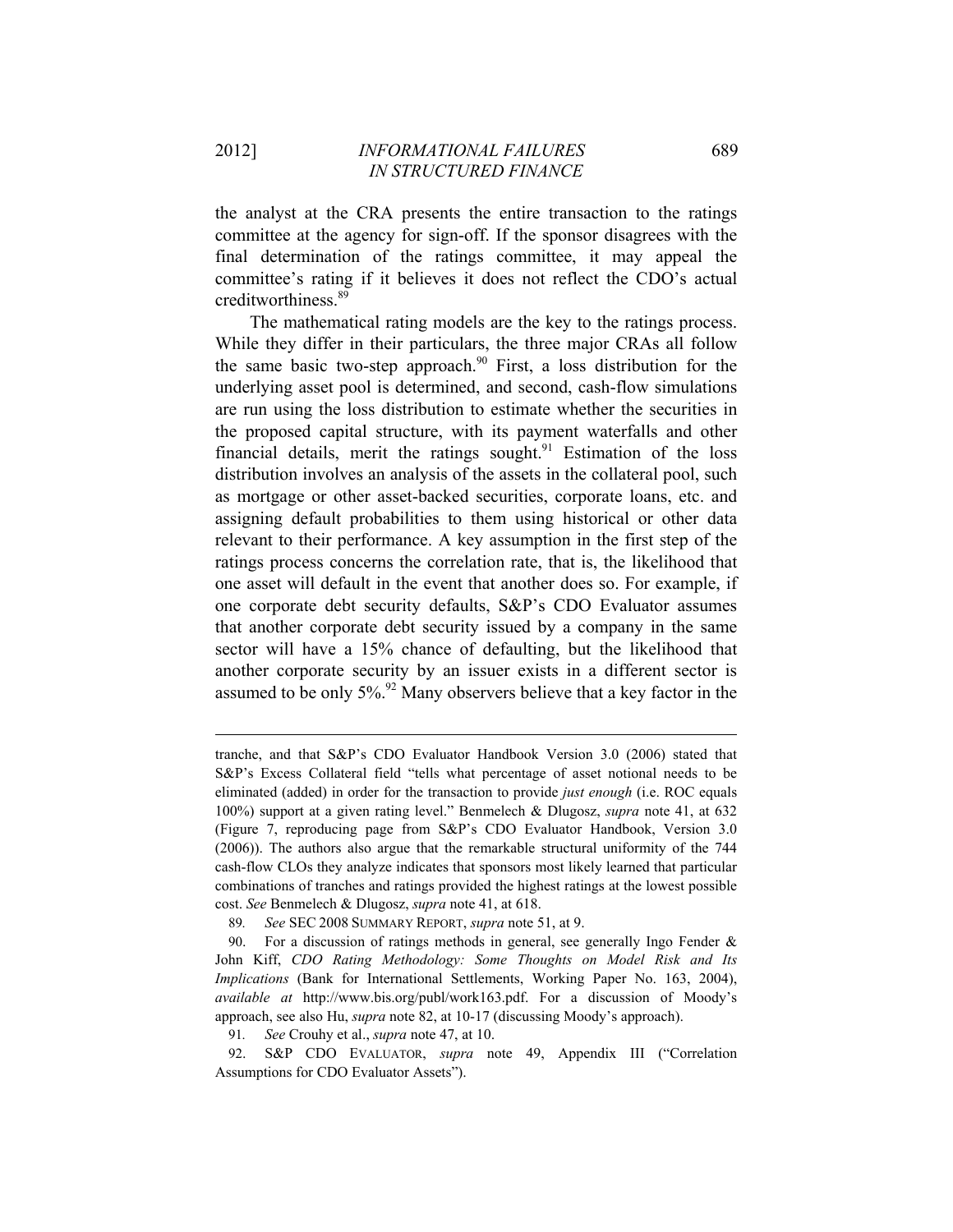flawed ratings assigned to mortgage-backed CDOs is that the correlation assumptions for default on mortgage-backed securities in the asset pools were far too low.<sup>93</sup> Once the default probabilities and other factors such as recovery rates in the event of default are determined, Monte Carlo simulations are run, resulting in probabilistic distributions of loss throughout the asset pool. $94$ 

After a loss distribution is determined, the second step is to determine how the projected losses would affect each individual tranche of the proposed CDO.<sup>95</sup> In the CDO Evaluator model used by S&P, this is done by calculating the level of default each tranche must be able to withstand in order to achieve the targeted credit rating, or the "scenario loss rate.<sup>"96</sup> The rating agency first determines the default rate on corporate bonds with the same rating and life as the rating sought for the particular tranche in question and for bonds of a maturity equal to the weighted average maturity of the CDO's assets.<sup>97</sup> Assume, for example. that corporate bonds with a 7-year life and a rating of AA have a 2% chance of default. The scenario loss rate then is the default rate for the particular tranche in question that has a no greater than 2% chance of being exceeded under the loss distribution calculated in the first stage. Finally, the rating agency runs cash flow simulations to ensure that each tranche will meet its scheduled interest and principal payments in the event of defaults up to the scenario loss rate. Credit enhancement ensuring that a trache will meet its obligations in the event of losses is provided by the tranche's subordination level, i.e., the amount of securities below it in the capital structure, the excess payment levels of the collateral relative to the interest and principal owed by the CDO, or its "overcollateralization," as well as reserve accounts and third-party insurance.

As the massive amount of downgrades of CDO securities demonstrates, the ratings generated by the CRAs' models were, to put it

<sup>93</sup>*. See*, *e.g*., Crouhy et al., *supra* note 47, at 45; Mason & Rosner, *supra* note 36, at 25; *see also* Charles C. Calomiris, *The Subprime Turmoil: What's Old, What's New, and What's Next,* 15 J. STRUCTURED FIN. 6, 13 (2009) (explaining that expected losses on subprime RMBS pools were only 4.5% in 2004, and rose to roughly 6.0% in 2006).

<sup>94</sup>*. See* Partnoy, *How and Why* C*redit Rating Agencies Are Not Like Other Gatekeepers, supra* note 26, at 76.

<sup>95</sup>*. See* Crouhy et al., *supra* note 47, at 10.

<sup>96.</sup> S&P CDO EVALUATOR, *supra* note 49, at 10.

<sup>97</sup>*. See* Partnoy, *How and Why Credit Rating Agencies are Not Like Other Gatekeepers*, *supra* note 26, at 77.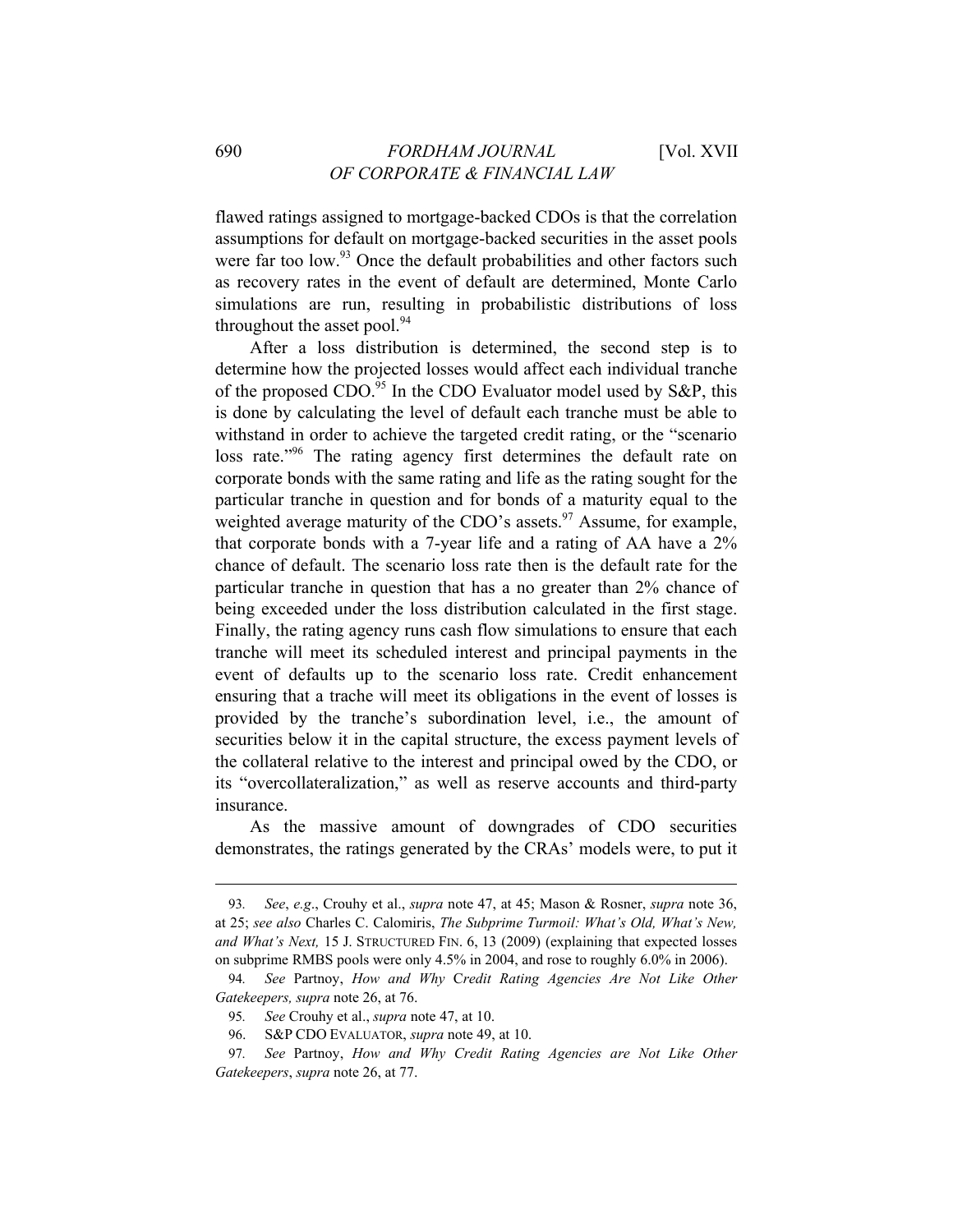mildly, unreliable. As observers have noted, any quantitative model is subject to the limitations of 1) its assumptions, and 2) the quality of its inputs.98 In the case of ABS ratings in general, both the assumptions behind the model and the accuracy of the data concerning the underlying collateral, particularly for CDOs formed in 2006 and 2007, failed to produce a rating that would reflect the creditworthiness of the security being rated. The reasons for this stem from faulty data, as well as the assumptions used to interpret it, and the tranched structure of the CDO securities themselves.

In order to come up with a correlation number comparable to the correlation numbers used to estimate the risk of default of corporate bonds, the CRAs resorted to data on CDS prices on MBSs. Such information would track the risk of default for such bonds, as a CDS functioned as insurance on such prices. This method for estimating default was used because information on the risk of default of actual mortgages simply was not available.<sup>99</sup> In theory this may have been a plausible strategy, but in practice it had serious flaws: the data used was limited to a time of rising house prices, the  $1990s$  and  $2000s$ ,<sup>100</sup> and so failed to capture the effect of a decline in house prices on CDOs built on real estate assets. It also failed to capture important changes in the mortgage market, as mortgage products such as interest-only, adjustable rate and low and no-documentation loans had not even existed during the periods the CDS data was taken from.<sup>101</sup> Given that many of the new mortgage products depended on rising house prices in order to avoid default, the new mortgage forms were not economically comparable to the traditional, fixed-rate mortgages, $102$  and so the CDS price data on mortgages securities from the 1990s would not correlate with the defaults to be expected in the housing market of 2004-2007. As a result, the correlation numbers stand out as perhaps the single most important

<sup>98.</sup> Professor Coffee, for example, notes the "GIGO Effect," or "Garbage In, Garbage Out." *See* Coffee, *Ratings Reform*, *supra* note 54, at 16. In his discussion of ratings models, Frank Partnoy also states that "However sophisticated their techniques, they are subject to the limitations of 'garbage in, garbage out.'" Partnoy, *How and Why Credit Rating Agencies are Not Like Other Gatekeepers*, *supra* note 26, at 77.

<sup>99</sup>*. See* Salmon, *Recipe for Disaster, supra* note 5.

<sup>100</sup>*. Id*.; *see also* Mason & Rosner, *Where Did the Risk Go?*, *supra* note 36, at 25- 26.

<sup>101</sup>*. See* Mason & Rosner, *Where Did the Risk Go?*, *supra* note 36, at 26; Coval et al., *The Economics of Structured Finance*, *supra* note 15, at 15.

<sup>102</sup>*. See supra* notes 67-71 and accompanying text.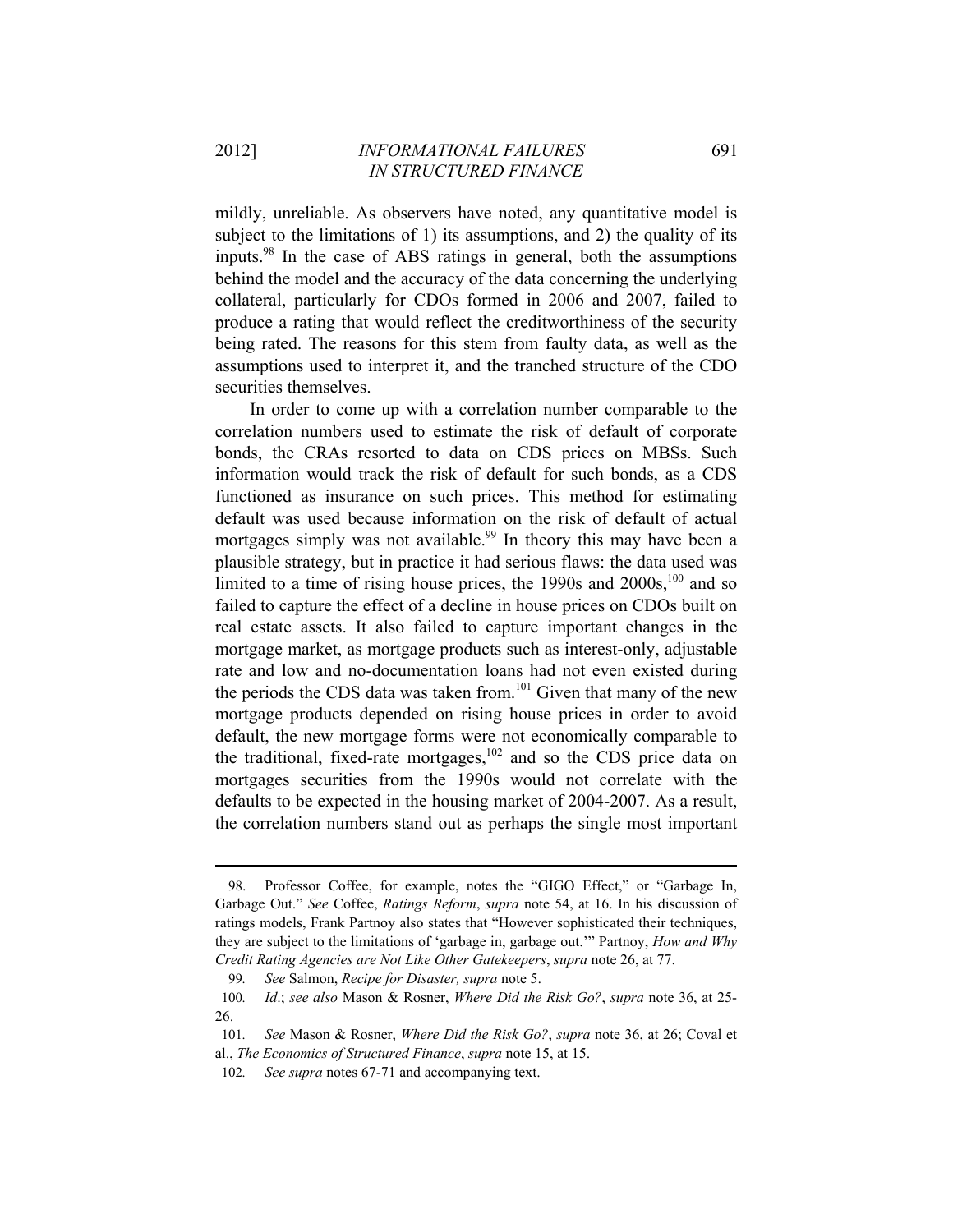## 692 *FORDHAM JOURNAL* [Vol. XVII *OF CORPORATE & FINANCIAL LAW*

flaw in the models used by the CRAs.<sup>103</sup> The risk of default of the underlying assets in the asset pool in a time of widespread economic distress was not accurately captured; because the ratings models employed non-comparable data to judge correlation, they implicitly assumed that housing prices would continue to rise. By including many hundreds and thousands of assets in their asset pools, CDOs were thought to diversify risk, but due to these assets' sensitivity to a decline in real estate prices, and ultimately, a general economic decline, they instead were exposed to great systemic risk which they themselves created.104

A second informational flaw with the CDO concerns the quality of the collateral and the ability of the sponsors to fill their asset pools with the lowest quality collateral necessary to still achieve a desired rating. Benmelech & Dlugosz, and their student Anna Katherine Barnett-Hart, argue that the remarkable consistency of the capital structures of CDOs and CLOs is evidence that sponsors became adept at manipulating the ratings models to achieve given ratings for their tranches at the lowest possible cost.<sup>105</sup> CDOs thus became a dumping ground for low-quality, fixed-income assets that the banks could not otherwise dispose of, with the ratings models functioning as a sort of alchemical technique that appeared, for a time, to turn this dross into highly-rated gold. The use of subprime mortgages in ABSs and CDOs in 2005 and 2006 suggests this, as does the creation of mezzanine CDOs-squared, CDOs built on mezzanine-level CDO securities that the banks found it difficult to sell. CDOs therefore became a way to sell 'lemons' which were not recognized as such due to the fact that investors, and even to some

<sup>103</sup>*. See* sources cited *supra* note 93.

<sup>104</sup>*. See* Coval et al., *The Economics of Structured Finance*, *supra* note 15, at 18 (explaining that with pooling, losses become "driven entirely by the systematic risk exposure"); GILLIAN TETT, FOOL'S GOLD: HOW UNRESTRAINED GREED CORRUPTED A DREAM, SHATTERED GLOBAL MARKETS AND UNLEASHED A CATASTROPHE 121 (2009) [hereinafter, TETT, FOOL'S GOLD] ("The more that banks all relied on Li's Guassian copula approach, the more they were creating a *new* form of correlation risk.") (emphasis in original).

<sup>105.</sup> Benmelech & Dlugosz, *supra* note 41, at 632-33 (uniformity of CDO structures suggests that sponsors were using ratings software "to achieve the highest possible credit rating at the lowest possible cost"); Anna Katherine Barnett-Hart, *The Story of the CDO Market Meltdown: An Empirical Analysis* 94 (unpublished A.B. thesis, Harvard Univ.), (Mar. 19, 2009), *available at* http://www.hks.harvard.edu/mrcbg/students/dunlop/2009-CDOmeltdown.pdf [hereinafter Barnett-Hart, *The Story of the CDO Market Meltdown*].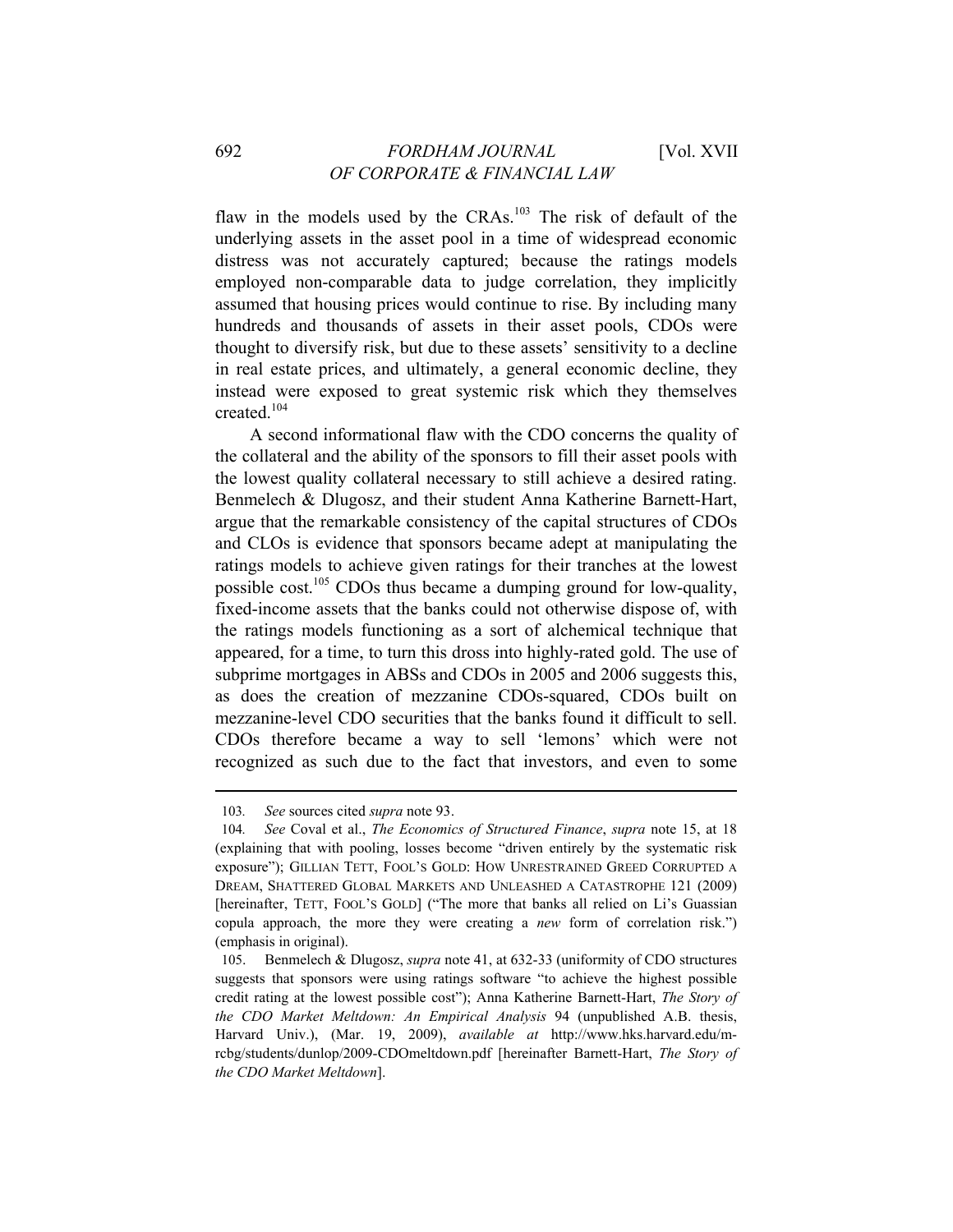extent the CRAs, were unaware of the informational flaws inherent in CDOs due to their internal complexity as well as the flaws in the ratings models.

#### *3. Compounding Errors*

Finally, the effects of the first two informational failures are compounded when first-tier ABSs are used as collateral for higher-level CDOs. A CDO backed by RMBS securities is already a second-tier structured finance security, and so any errors in the initial ratings process of the RMBS are compounded in the second ratings process when the tranches are rated to create an ABS CDO. Furthermore, as the structured finance boom progressed,  $CDO<sup>2</sup>$ s ("squared") and even  $CDO<sup>3</sup>$ s ("cubed") were formed to repackage the mezzanine-level  $CDO$ securities that the banks found it difficult to sell to investors.

In *The Economics of Structured Finance*, Joshua Coval, Jakub Jurek and Erik Stafford explain the magnifying effects of the pooling and tranching structure on default probability.106 Combined with the extremely fine-grained differentiations in default probabilities that the ratings scales used by the CRAs indicate, these magnifying effects produced CDO ratings that were very sensitive to mistakes in correlation and default probability numbers in their underlying collateral. Coval et al. begin by constructing a hypothetical group of 40 CDOs, each with 100 bonds in its asset pool.<sup>107</sup> Each bond has a five-year default probability of 5% and a recovery rate of 50% upon default.<sup>108</sup> Default correlation of any two bonds in the asset pool is 20%, and defaults of bonds in different asset pools are uncorrelated. Each CDO is composed of three tranches, where the junior tranche absorbs all losses until the portfolio loss reaches 6%, at which point it becomes worthless, the mezzanine tranche then absorbs all losses up to 12% and then the senior tranche absorbs all following losses.<sup>109</sup> There is also a  $CDO<sup>2</sup>$  constructed of all the mezzanine tranches from the original 40 CDOs.

Given the rating scale published by Fitch, in which investment grade bonds (from AAA to BBB-) had annualized default probabilities ranging from 0.02% to 0.75%,<sup>110</sup> while speculative grade bonds (BB+ to

<sup>&</sup>lt;u> 1989 - Johann Barn, mars ann an t-Amhain ann an t-Amhain an t-Amhain an t-Amhain an t-Amhain an t-Amhain an t-</u> 106*. See* Coval et al., *The Economics of Structured Finance*, *supra* note 15, at 15.

<sup>107</sup>*. Id.* at 9.

<sup>108</sup>*. Id*.

<sup>109.</sup> *Id*. at 10.

<sup>110</sup>*. Id.* at 8.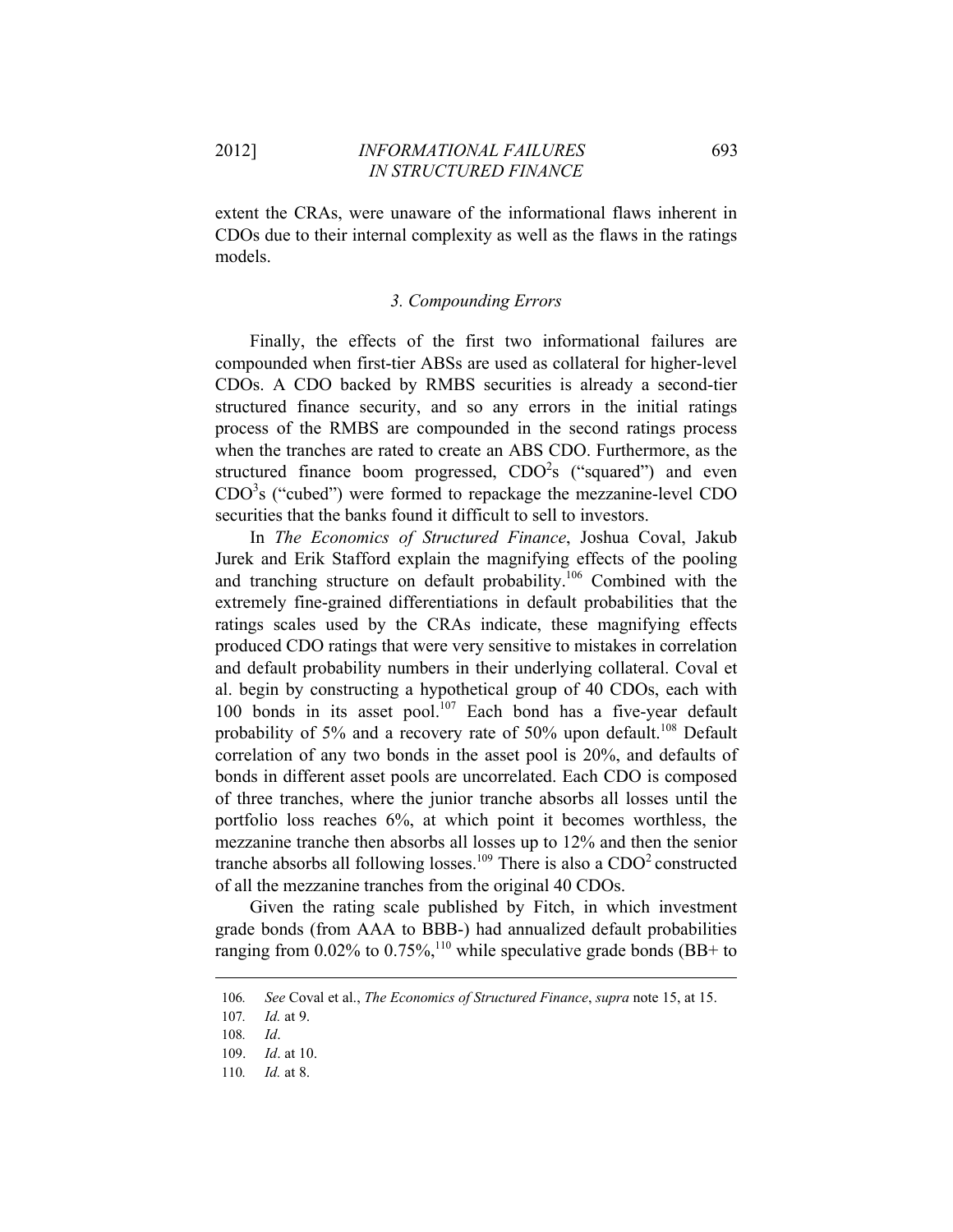## 694 *FORDHAM JOURNAL* [Vol. XVII *OF CORPORATE & FINANCIAL LAW*

C) ranged from  $1.07\%$  to  $29.96\%$ ,<sup>111</sup> the hypothetical CDOs were very sensitive to changes in the assumed correlation figures, as well as default probabilities. For example, increasing the default correlation from 20% to 40% in the case of the CDO led to a decrease in the rating of the mezzanine tranche from BBB- to BB-, while the senior tranche fell from AAA to  $A +$ <sup>112</sup> With the CDO<sup>2</sup>, the results were particularly pronounced in the case of the mezzanine tranche: here, increasing default correlation alone from 20% to 40% caused the security to lose its investment grade standing, falling from AAA to  $B+.113$  In the case of the  $CDO<sup>2</sup>$  senior tranche, increasing the default probability from 5.00% to 12.50% caused its rating to collapse, from AAA to  $B$ -.<sup>114</sup> And, as Coval et al. point out, real estate-backed CDOs should really be understood as  $CDO<sup>2</sup>s$ , because their underlying RMBSs already resecuritize an original securitization of mortgages.

*The Economics of Structured Finance* is a vivid and succinct presentation of the phenomena institutional investors and others watched with horror in 2008, as large amounts of CDOs and CDO<sup>2</sup>s suffered drastic downgrades, and then collapsed in value. The power of CDOs to insulate their higher tranches from defaults within the collateral pool during normal economic conditions simultaneously exposed the higher tranches to great sensitivity in ratings, particularly given the very fine gradations in default probability expressed in the investment grade ratings scales. As Coval et al. illustrate, the pooling and tranching structure essential to structured finance served to compound the sensitivity of these securities to small errors in estimates of the underlying default correlation, default probability and other aspects of the creditworthiness of the underlying collateral pool.

#### D. RATINGS MODELS AS THE PRIMARY CAUSE OF FLAWED RATINGS

In the aftermath of the credit crisis, as the foreclosure crisis mounted and the recession took hold in the U.S. and abroad, significant attention was focused on the CRAs. Investors realized that structured finance securities were assigned ratings that failed to capture their true

<sup>111.</sup> *Id.* 

<sup>112</sup>*. Id*. at 15 (Table 3, "Effects of Changes in Underlying Parameters on CDO and CDO<sup>2</sup> Tranche Ratings").

<sup>113</sup>*. Id*.

<sup>114</sup>*. Id.*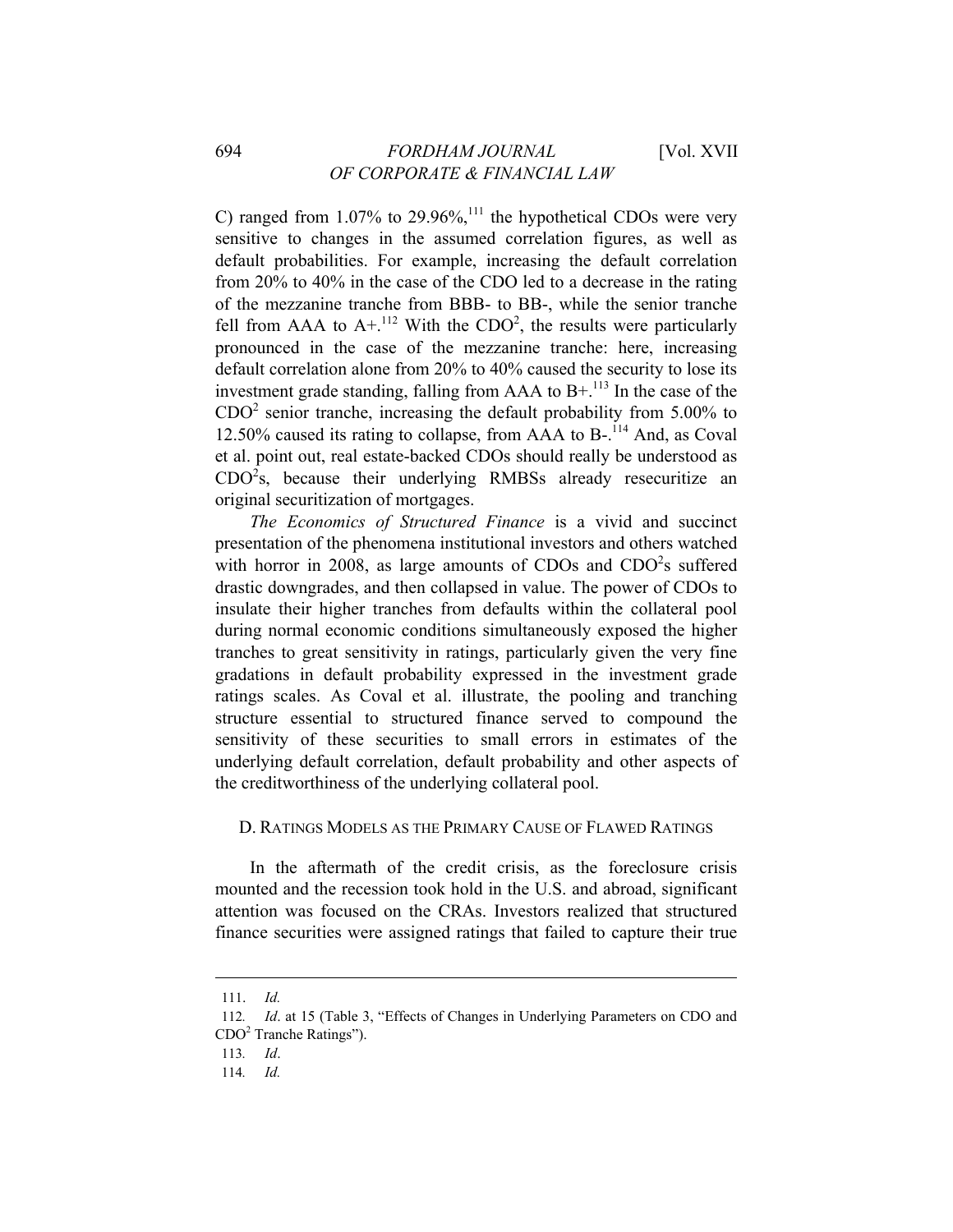risks, by significant margins. Quite naturally, the issuer-pays business model of the CRAs came in for severe criticism, with critics focusing on the fundamental conflict of interest embodied in having issuers pay the CRAs directly for ratings of their securities.

In what follows, I argue that while conflicts of interest were a crucial secondary cause of flawed ratings, a close look at structured finance ratings and the skewed factors in the ratings models leads to the conclusion that in the first instance flawed ratings can be explained by the flawed ratings models and their inputs, without any need to resort to the human agency on the part of CRA managers that conflicts of interest entail. The appropriate place for conflicts of interest in an account of the ratings fiasco is as an aggravating secondary cause, where the desire to please paying clients led managers to turn away from a rigorous examination of the assumptions and data used by their ratings models, to construct a ratings system they knew or should have known was being gamed by their clients, and in at least one instance, cover up for a flawed ratings model by making offsetting changes to the model when the flaw was uncovered.<sup>115</sup> It must be conceded to those who emphasize the role of conflicts of interest in the ratings disaster that conflicted behavior made the credit crisis much worse than it had to have been, by letting the housing bubble and structured finance boom continue for perhaps two or three years longer than it otherwise would have. Had the CRAs stopped issuing flawed ratings in 2004 or 2005, when doubts about the ratings system began to surface and economists began to wonder if housing prices were sustainable, the effects of the credit crisis would likely have been greatly diminished. Nevertheless, the primary cause of flawed ratings is the reliance on quantitative ratings models containing serious technical flaws. The development of the ratings models occurred over a number of years, and key elements of the system, which CDO sponsors took advantage of, such as the grounding assumptions and the make-up of the data fed into them, were in place a number of years before the 2006-2007 disaster period for ratings accuracy. By the time the influence of any conflicts of interest could have been felt, the inherent mechanical flaws with the ratings systems were already at work generating seriously flawed ratings, which in turn created increased demand for CDO securities, further inflating U.S. housing prices. Had managers at the CRAs had the proper incentives to rigorously question

<sup>&</sup>lt;u> 1989 - Johann Barn, mars ann an t-Amhain ann an t-Amhain an t-Amhain an t-Amhain an t-Amhain an t-Amhain an t-</u> 115*. Cf.* Sam Jones, *When Junk Was Gold*, FIN. TIMES MAGAZINE, Oct. 18, 2008, at 16.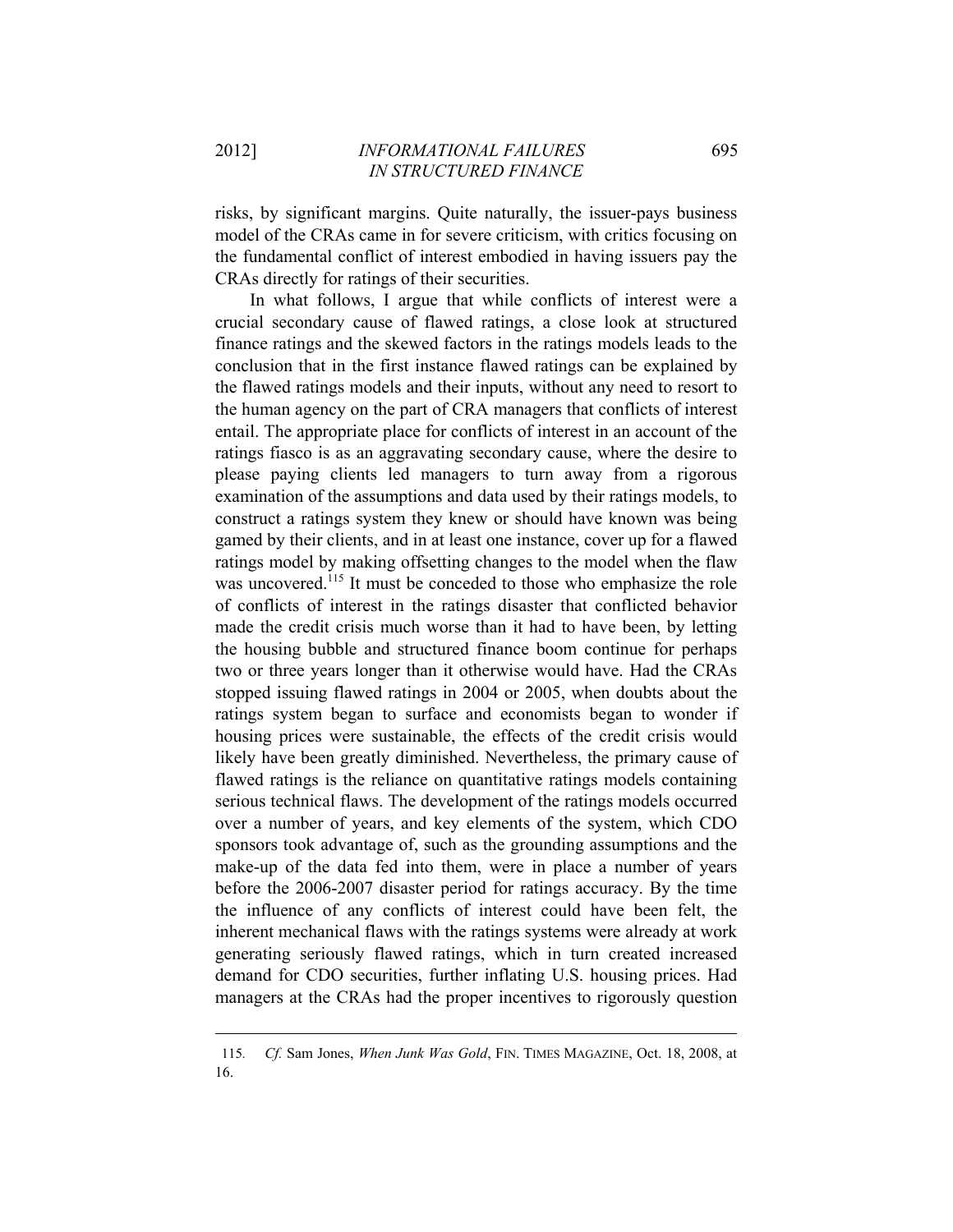the efficacy of their ratings models and the veracity of the data supplied to them by structured finance issuers, and to stop sponsors from manipulating the ratings models when it appeared that they were doing so, the damage from flawed ratings most likely would have been lessened. However, the fundamental importance of the mechanical flaws in the ratings models, as well as the fact that the flawed ratings models were operative long before the CDO sponsors began to engage in widespread manipulation, argues for the models themselves as the germ of the ratings disaster, not human decisions motivated by a desire to please paying clients.

What evidence is there to support this position? First, a remarkable study that tested conflicts of interest in CDO ratings came to an equivocal conclusion on the question of whether conflicts of interest resulted in more inaccurate ratings. Anna Katherine Barnett-Hart's study, "The Story of the CDO Meltdown: An Empirical Analysis," included a test of conflicts of interest in the assignment of credit ratings by the CRAs.<sup>116</sup> Her Hypothesis 3F, "Conflicts of Interest," tests whether "[c]onflicts of interest caused by the fee system of credit ratings would result in more aggressive initial ratings, subsequently more downgrades, and worse accuracy in predictions for the CDOs of large underwriters."<sup>117</sup> In her study she ran regression analyses on data from 735 U.S. CDOs issued from January 1999 through March 2009. The results for Hypothesis 3F were equivocal; bigger underwriters did receive higher initial amounts of securities rated AAA, as one would expect in a conflicted environment, where CRAs competed for issuers' business.118 This is mitigated however by the fact that the "most prolific underwriters were producing worse CDOs," so that even if they were treated the same as other underwriters, their CDOs suffered greater downgrades during the crisis.<sup>119</sup> Barnett-Hart concludes that:

> Given the striking uniformity of initial CDO credit ratings and the fact that the prediction value of the asset credit ratings depended mainly on the quality of the underwriter, the latter explanation seems more likely, suggesting that the conflicts of interest [are] not as

<u> 1989 - Johann Barn, mars ann an t-Amhain ann an t-Amhain an t-Amhain an t-Amhain an t-Amhain an t-Amhain an t-</u>

119. *Id*.

<sup>116</sup>*. See generally* Barnett-Hart, *The Story of the CDO Market Meltdown*, *supra* note 105.

<sup>117</sup>*. Id*. at 45.

<sup>118.</sup> *Id*. at 79.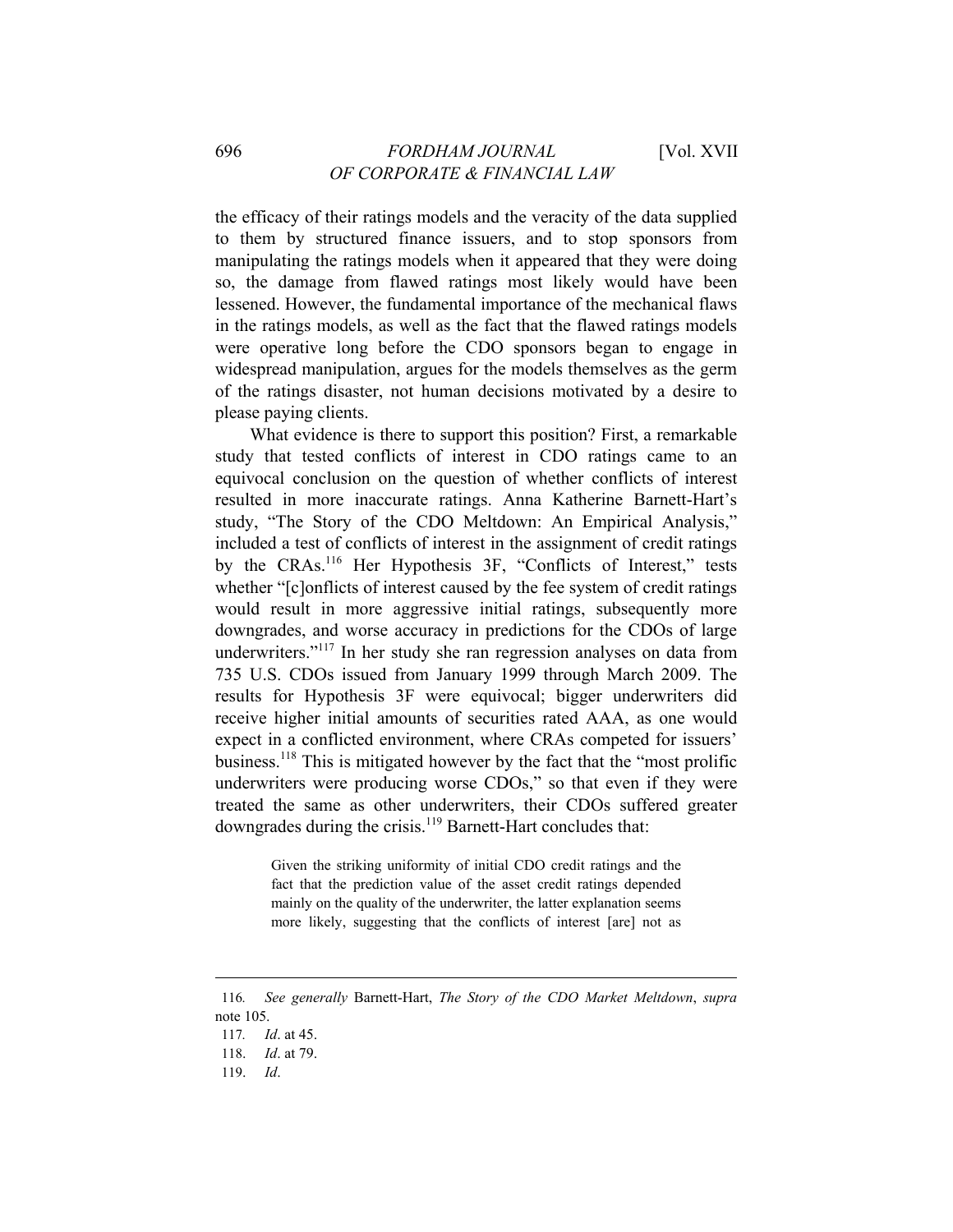much to blame as simply a failure to distinguish among underwriter quality.120

Among Barnett-Hart's advisors at Harvard were Efraim Benmelech and Jennifer Dlugosz, who themselves carried out an interesting study of 3,912 collateralized loan obligation tranches with the provocative title "*The Alchemy of CDO Credit Ratings*."121 Benmelech and Dlugosz found that 70.7% of the securities by dollar value possessed a credit rating of AAA, while the weighted average credit rating of the collateral supporting these securities was only  $B^{+}$ .<sup>122</sup> Furthermore, they observed a deterioration of credit quality over time, with 2006 and 2007 vintage CDOs having lower quality collateral.<sup>123</sup> Benmelech and Dlugosz conclude that "[a]s is typical in structured finance products, there is a gap between the credit ratings on the notes issued by CDOs and the credit quality of the underlying collateral."<sup>124</sup> The ratings models were the mechanism by which this alchemical transformation occurred. The comments of Federal Reserve Bank economist Adam Ashcraft on Benmelech and Dlugosz's study are noteworthy.<sup>125</sup> While not ruling out "dishonest mistakes" on the part of the CRAs, Ashcraft believes the nature of structured finance instruments themselves contributed to the errors the CRAs made and that "honest mistakes go a long way towards explaining how we got into this mess."<sup>126</sup> Ashcraft points out that because mortgage-backed securities are a static pool, as opposed to a dynamic corporate enterprise, systemic economic factors such as home price appreciation and employment levels assume much greater importance in assessing their risk than with a single corporate enterprise. Any errors relating to macroeconomic forecasting and the ratings

<sup>120</sup>*. Id*. For an article in the legal literature coming to a similar conclusion, see Clair A. Hill, *Why Did Rating Agencies Do Such a Bad Job Rating Subprime Securities?*, 71 U. PITT. L. REV. 585 (2010). Professor Hill argues that the conventional conclusion that conflicts of interest caused the CRAs to issue flawed ratings "cannot be correct or even nearly so." The alternative account she offers instead is that the ratings agencies "drank the Kool-Aid," really believing that the new structured finance securities constructed by the "quants" at the investment banks conquered risk. *Id*. at 597-598.

<sup>121.</sup> Benmelech & Dlugosz, *supra* note 41, at 618, 626-29*.*

<sup>122</sup>*. Id*. at 628.

<sup>123</sup>*. Id*.

<sup>124</sup>*. Id*.

<sup>125.</sup> Adam B. Ashcraft, *Discussion of Alchemy of CDO Ratings*, 56 J. MONETARY ECON. 635 (2009).

<sup>126</sup>*. Id*. at 636.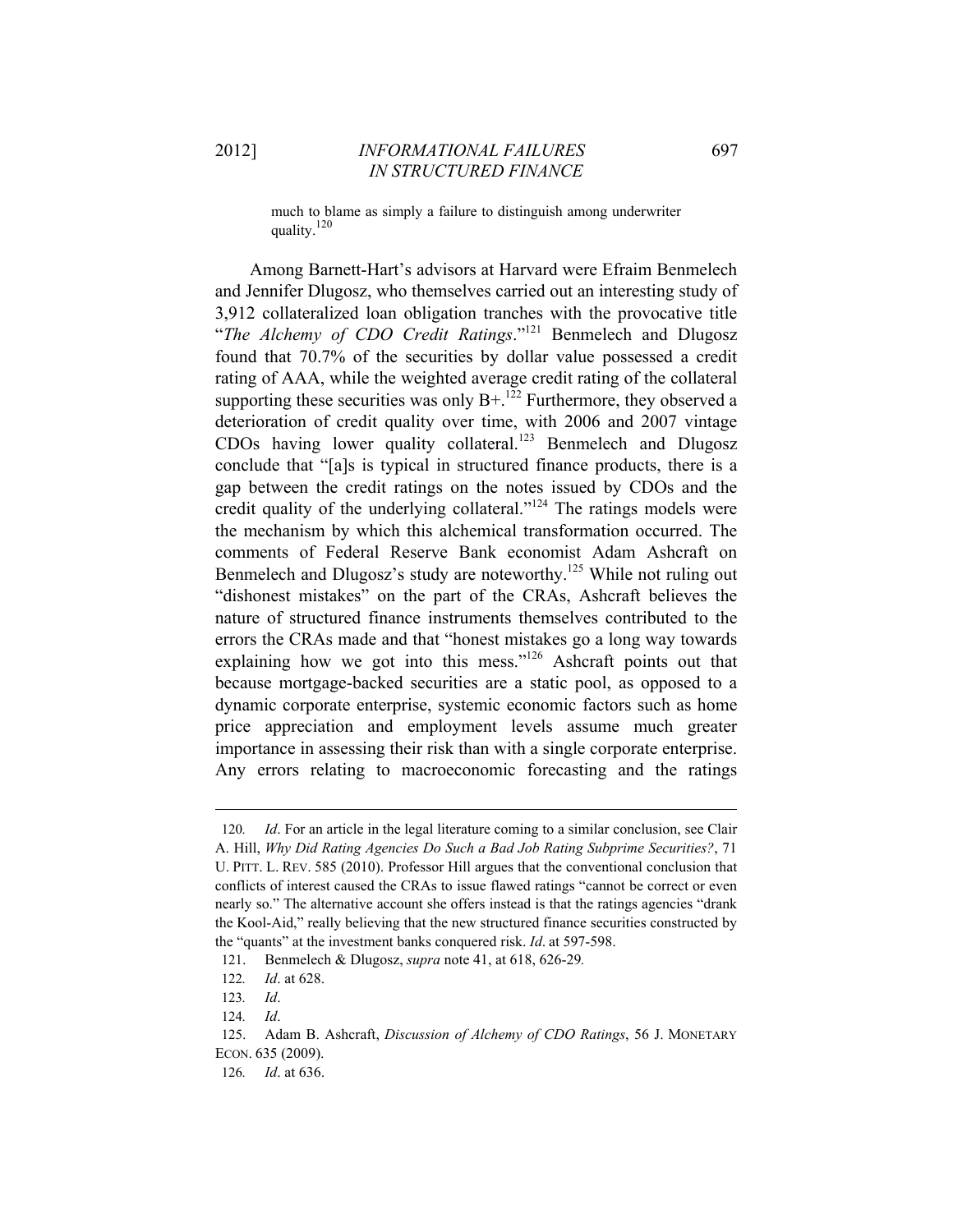models thus have great effect on the credit ratings, while analyst judgment is not so important.

Within this universe of errors, three stand out as crucial failures, which, operating in conjunction with one another, appear strong enough to explain ratings failure.

### *1. Collateral Quality*

As discussed above in Part I.C.1, "Risky Collateral," the credit quality of the collateral in CDOs backed by residential real estate suffered a great decline, particularly at the peak of the housing boom, in 2006 and 2007. Subprime issuance in 2001 stood at \$190 billion, out of a total of \$2.1 trillion total mortgage loans, or  $8.9\%$ <sup>127</sup> Subprime issuance peaked in 2005 at \$625 billion, out of a total of \$2.7 trillion mortgage loans, or 22.5%. Of these subprime loans, the percentage of full documentation loans fell from  $76\%$  in 2001 to  $63\%$  in 2005.<sup>128</sup> Mortgages without full documentation of pay stubs and income history would be much more likely to be subject to fraud and misreporting than mortgages issued in a traditional lending setting with rigorous screening of applicants. As noted above, The Financial Crisis Inquiry Commission reported substantial pressure on mortgage brokers to originate loans in order for their companies to feed to the structured finance operations of the Wall Street investment banks, and the SEC found significant evidence of fraud in the mortgages underlying CDOs when it conducted a study of CDO collateral cited in its 2008 Summary Report on the  $CRAs.<sup>129</sup>$  In addition to the pressure on brokers to originate loans, which incentivized mortgage fraud, structural differences between subprime and traditional fixed-rate mortgages made subprime mortgages relatively riskier than fixed-rate mortgages, as Gary Gorton details.<sup>130</sup> The combination of mortgage fraud, possible indications of credit quality going unnoticed because of different levels of information gathered by lenders and mortgage purchasers and structural sensitivity to macroeconomic conditions combined to create risky collateral. It is

<sup>127</sup>*. See* Ashcraft & Schuermann, *supra* note 51, at 2 (Table 1, "Origination and Issue of Non-Agency Loans").

<sup>128</sup>*. See* Demyanyk & Van Hemert, *supra* note 62, at 7 (Table 1, "Loan Characteristics at Origination for Different Vintages").

<sup>129</sup>*. See supra* note 66 and accompanying text.

<sup>130</sup>*. See supra* text accompanying notes 67-71.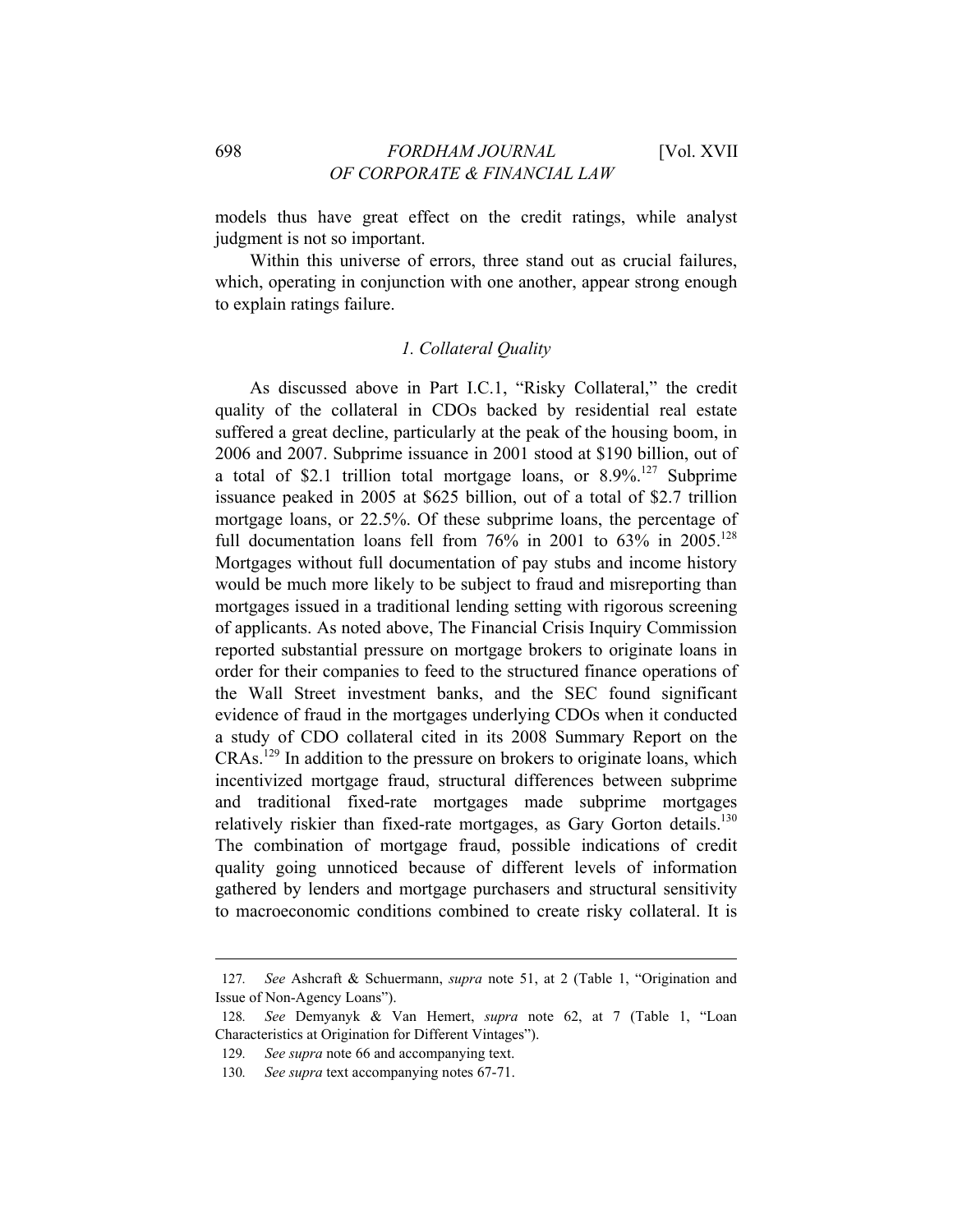now apparent that the CRAs were either unable to identify or ignored these weaknesses.

#### *2. Faulty Correlation Figures*

Along with default probability and recovery rates, correlation is one of the key parameters to assessing the credit risk of any pooled investment. "Correlation" is the likelihood that one asset in the collateral pool will default in the event another one does; if the likelihood that B will default if A does is 50%, correlation will equal 0.50, but if it is certain that B will default in the event A does, correlation will equal  $1.^{131}$ . Underestimation of the correlation figures in the asset pools of structured finance securities therefore was a critical error, as it meant that the likelihood that one borrower would default on his mortgage when his neighbor across the street did so was underestimated.

How did the CRAs and investment banks compute correlation for the assets in the asset pools of structured finance securities, and why did they underestimate it? The story of the computation of correlation figures is a crucial element of the explosion of structured finance on Wall Street during the first decade of the 2000s. The formulation and dissemination of an easily usable correlation formula allowed investment banks and credit rating agencies to price structured finance tranches much more effectively—or so it seemed at first.<sup>132</sup> In 2000, David X. Li, a banker with a Ph.D. in actuarial science working at the Canadian Imperial Bank of Commerce, published *On Default Correlation: A Copula Function Approach* in the Journal of Fixed Income.<sup>133</sup> Li proposed a method of using statistical price data to estimate the likelihood of default correlations between assets that used a Gaussian copula approach.<sup>134</sup> For assets such as residential mortgages, the formula allowed the price of insurance on such mortgages—in the form of credit default swaps on RMBS bonds—to substitute for actual

<sup>&</sup>lt;u> 1989 - Johann Stein, marwolaethau a bhann an t-Amhain an t-Amhain an t-Amhain an t-Amhain an t-Amhain an t-A</u> 131. See the illuminating discussion of correlation in Salmon, *Recipe for Disaster*, *supra* note 5.

<sup>132</sup>*. See* Salmon, *Recipe for Disaster, supra* note 5; TETT, FOOL'S GOLD, *supra* note 104, at 120-122.

<sup>133</sup>*. See* Li, *supra* note 17.

<sup>134</sup>*. See generally* Donald MacKenzie, *End-of-the-World Trade*, LONDON REV. BOOKS, May 8, 2008, at 24-26.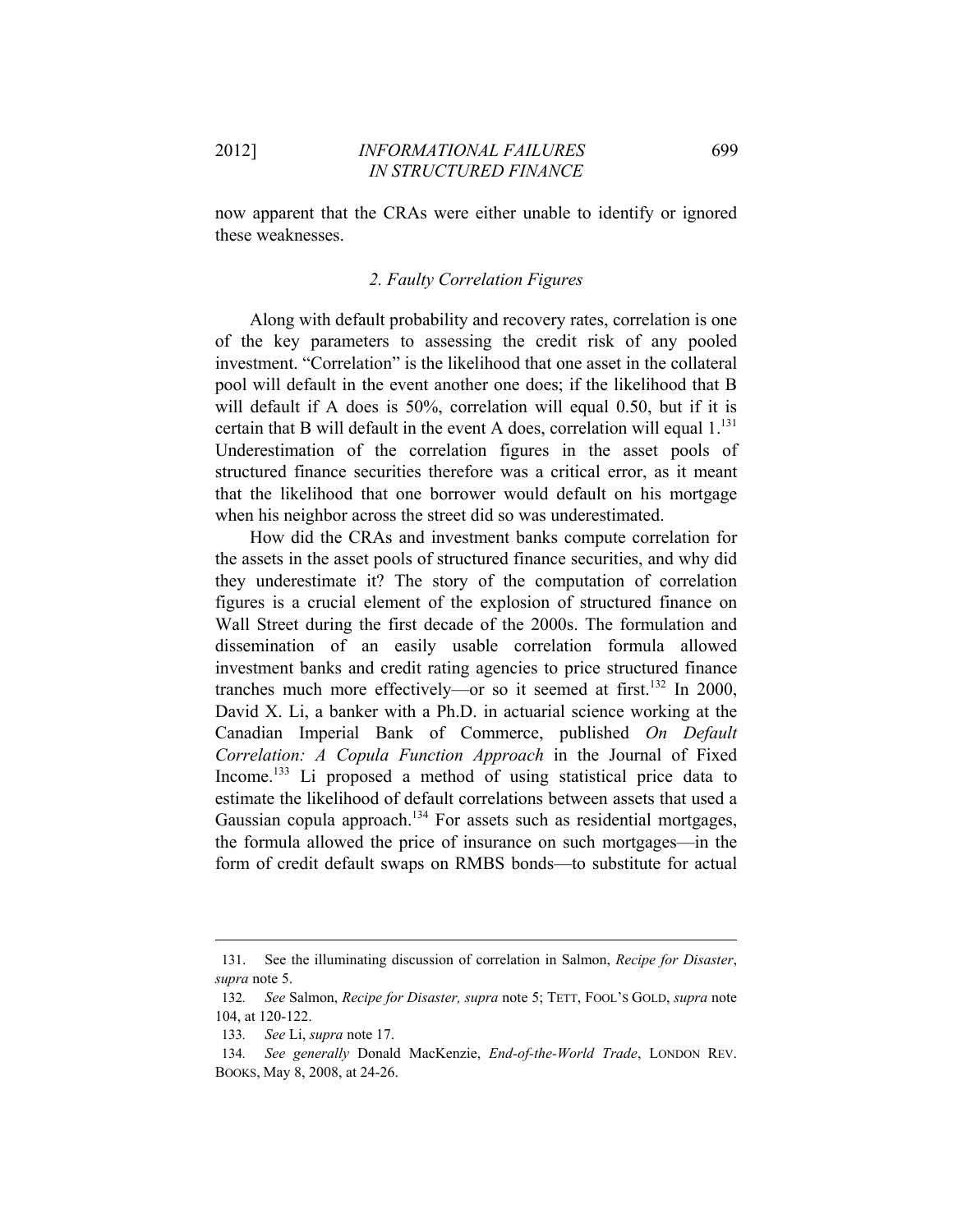data on defaults.135 Insurance on such defaults was a useful proxy because of the lack of historical data on mortgage defaults.

Several flaws to this approach eventually undermined it. First, the CDS data that was available stretched back only to the 1990s, when CDSs began to be sold on RMBSs.136 During this short time frame, home prices had only risen on a national basis, not fallen, and in a rising market the amount of defaults will be lower than in a stagnant or falling one.137 The cost of insurance on such mortgages would be low, reflecting a relatively low risk of default. In addition, this data preceded the development of newer forms of mortgages such as ARMs or IOs, which allowed riskier borrowers to own a home.<sup>138</sup> But the structure of these mortgages differed in key ways from the traditional fixed-rate mortgage, as noted above.<sup>139</sup> As a result, the risk inherent in the subprime and Alt-A mortgages that proliferated during the housing boom was much greater than in the bulk of the mortgages that had been used until then.

A second glaring flaw connected to the use of the Guassian copula approach came with the development of synthetic CDOs at the height of the boom, in 2005 and 2006.<sup>140</sup> At this point, demand for mortgages was so voracious that sponsors could not find enough collateral to put in the pools.141 To replicate the payouts from RMBSs, sponsors took to selling CDSs referencing the mortgage bonds.<sup>142</sup> The CDS seller would receive, in return for agreeing to cover any losses on the reference asset, an upfront payment as well as periodic payments thereafter; essentially, payments for insuring the bond.<sup>143</sup> Because the payments were keyed to

<sup>135</sup>*. See* Salmon, *Recipe for Disaster, supra* note 5.

<sup>136</sup>*. See id*.

<sup>137</sup>*. See* Zimmerman, *supra* note 63, at 8-10; GORTON, SLAPPED BY THE INVISIBLE HAND, *supra* note 2, at 81.

<sup>138.</sup> While subprime lending developed on a wide scale in the 1990's, newer mortgage forms such as ARMs and IOs were introduced after 2000 in order to meet the affordability challenge that rising home prices presented to buyers. *See* Zimmerman, *supra* note 63, at 8-10; *see also* Coval et al., *The Economics of Structured Finance*, *supra* note 15, at 15.

<sup>139</sup>*. See supra* notes 67-71 and accompanying text.

<sup>140</sup>*. See generally* Whitehouse, *supra* note 18, at A1.

<sup>141.</sup> See TETT, FOOL'S GOLD, *supra* note 104, at 299 (quoting former J.P. Morgan lawyer Andrew Feldstein); Crouhy et al., *supra* note 44, at 17.

<sup>142.</sup> Crouhy et al., *supra* note 47, at 17; *see also* the FCIC REPORT, *supra* note 1, at 142-143.

<sup>143</sup>*. See CDOs in Plain English*, *supra* note 40, at 5.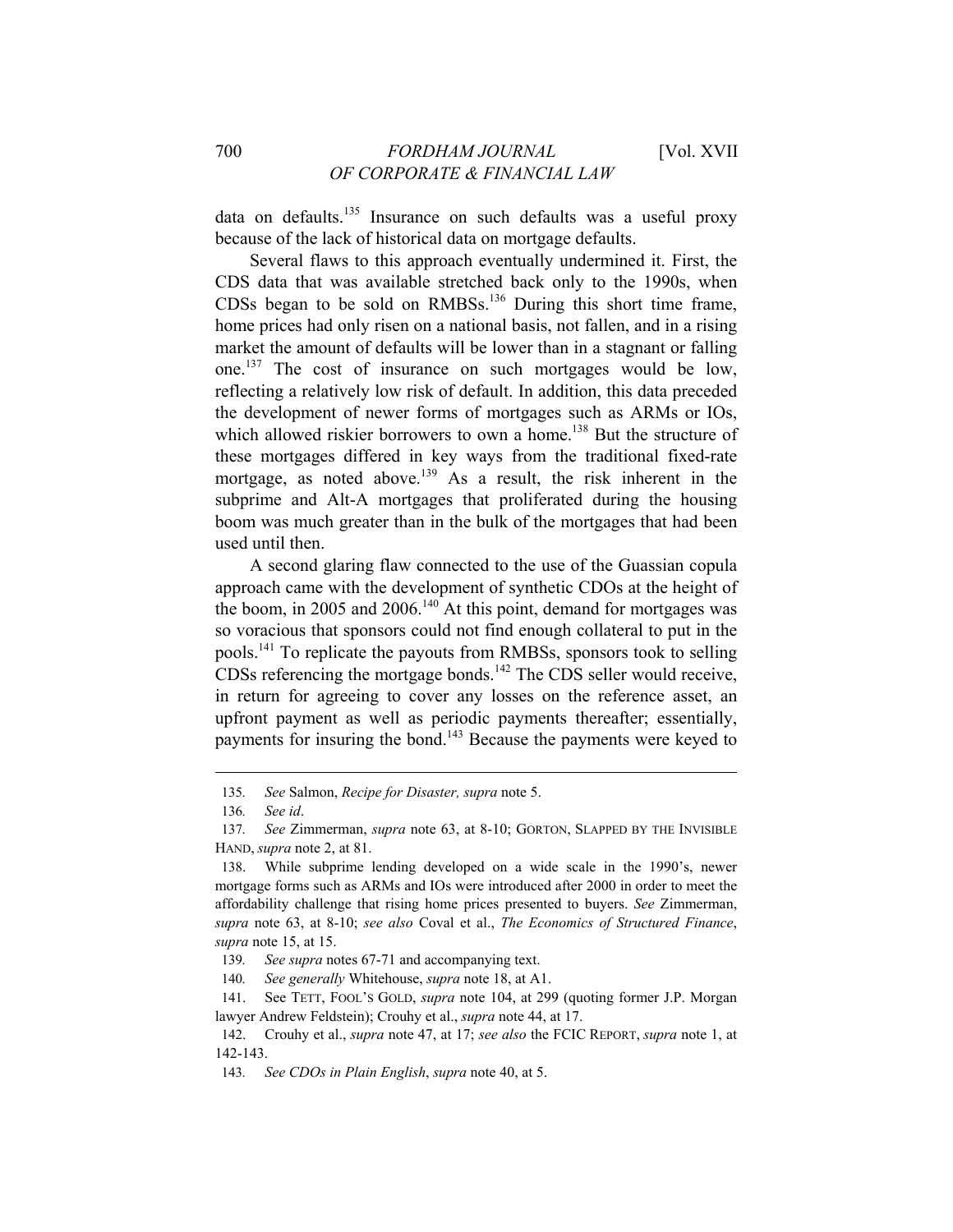the health of the reference asset, a "synthetic" CDO could be constructed with CDSs substituting for actual bonds in the collateral pool. The effect of widespread selling of CDSs on RMBS and other structured finance securities, however, would have been to drive down the price of CDSs.<sup>144</sup> When such prices were used in correlation formulae, they would underestimate the riskiness of such assets, as this insurance was in effect sold too cheaply.<sup>145</sup> On multiple levels therefore, the data used in the correlation formulae underestimated the risk of default.

The Guassian copula formula thus appears to be an example of a model that ends up shaping financial reality in its attempt to measure it.146 By ignoring the limitations of the formula's approach, which its author and others were well aware of, $147$  banking and CRA personnel further inflated the housing bubble by underpricing the risk inherent in the very securities they were rating, and consequently pricing, as they used the Gaussian copula approach to do so.

# *3. Ratings Arbitrage*

The overoptimistic correlation figures used in the ratings formulae are a purely mechanical, quantitative cause of flawed ratings. They are so important that a number of commentators focus on them as the key to ratings failures.<sup>148</sup> The flaws in the underlying collateral that went into first-tier structured finance securities, which were then re-securitized in

<sup>144</sup>*. See* Colleen Marie O'Connor, *Synthetic ABS Indexes Attracting a Crowd Introduction of CMBX Offers Another Way to Take Punts on Real Estate*, INV. DEALERS' DIG., Mar. 13, 2006 (the effect of collateral managers investing in ABX.HEtype indices would have to be taken into account in CDO ratings). For general discussions of the credit expansion during the housing boom and its effect on perceived risk, see Bruce I. Jacobs, *Tumbling Tower of Babel: Subprime Securitization and the Credit Crisis*, 65(2) FIN. ANALYSTS' J. 17, 23 (2009) (internal citation omitted), and Hyun Song Shin, *Securitisation and Financial Stability*, 119 THE ECON. J. 309 (2009).

<sup>145</sup>*. See* Whitehouse's prescient discussion, *supra* note 18, about the temptations to hedge fund managers and others to sell credit default swaps for use in CDOs without fully understanding the risk involved. AIG also fell into this trap with sales of CDSs on CDOs by its infamous Financial Products unit. *See* TETT, FOOL'S GOLD, *supra* note 104, at 72-73; Mollenkamp et al., *supra* note 56.

<sup>146</sup>*. See* DONALD MACKENZIE, AN ENGINE, NOT A CAMERA: HOW FINANCIAL MODELS SHAPE MARKETS 12-35 (MIT Press 2006).

<sup>147</sup>*. See* Whitehouse, *supra* note 18 (quoting David Li and Darrell Duffie).

<sup>148</sup>*. See supra* note 93.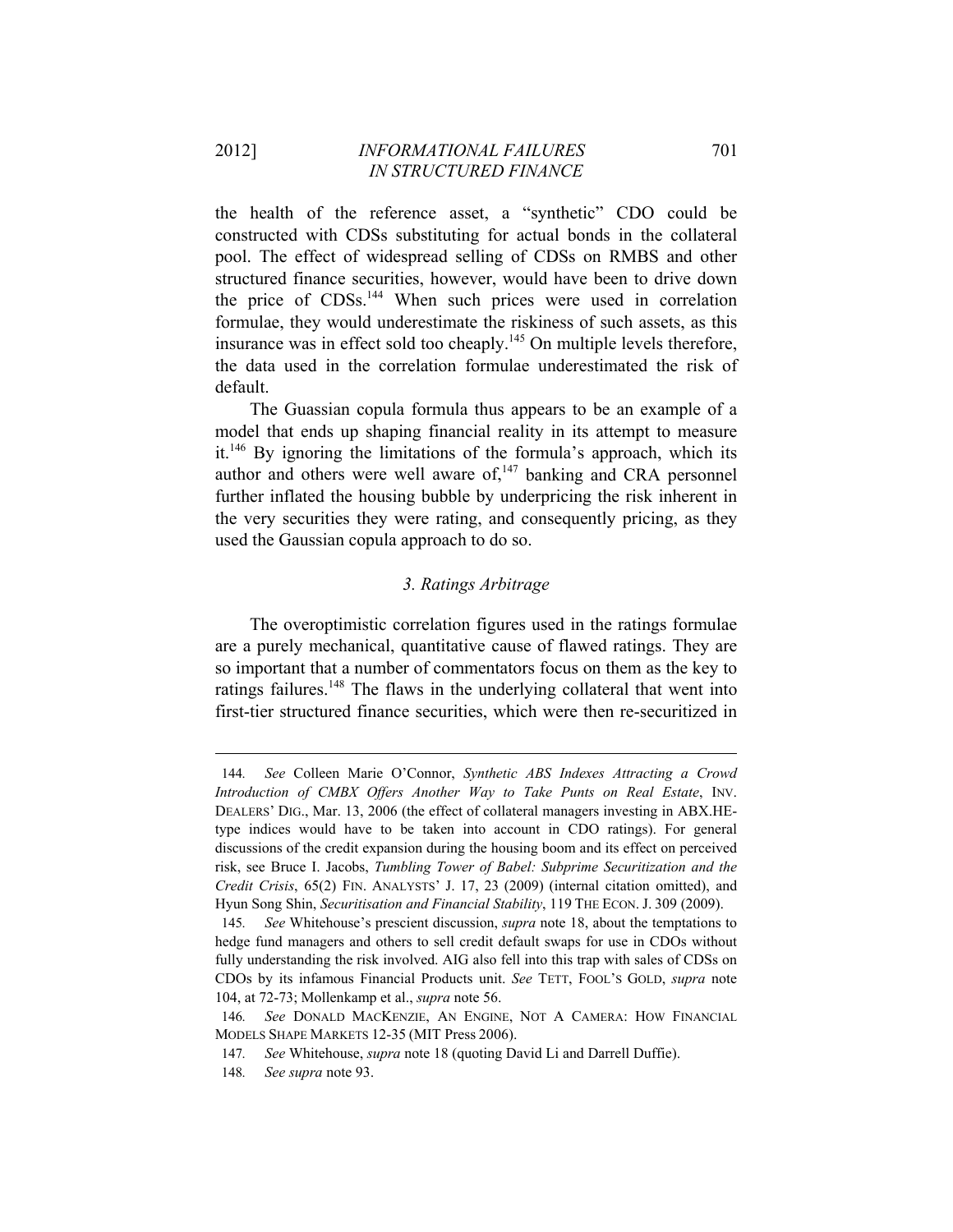CDOs backed by RMBS, are primarily attributable to the mortgage brokers and then the investment banks which placed the assets into collateral pools, not the CRAs. At least until widespread doubts began to surface concerning whether the American real estate market was in fact in a bubble, then, it seems to me that the CRAs are guilty only of failing to examine the mortgages and other collateral backing the complex securities they rated and of being complacent about their ratings methods, i.e., turning away from any rigorous examination of the assumptions and data used in their models. In early years of the 2000s, on the other hand, they do not appear to have consciously colluded with sponsors to produce overoptimistic ratings. $149$  Faulty correlation figures and low collateral quality themselves could fundamentally skew the validity of ratings to such a degree as to make them unreliable. In addition to these two failings, however, the first of which was purely mechanical, CDO sponsors actively engaged in a process of arbitrage.

The third central quantitative flaw of the ratings system, ratings arbitrage, arose when CDO sponsors realized that the value of certain assets as categorized by the ratings models differed from the value of the same assets in the financial markets or as packaged in different structured finance vehicles. The ratings models therefore offered CDO sponsors valuable arbitrage opportunities. As with the flaws in the underlying collateral discussed above, the CRAs do not appear to bear primary responsibility for the ratings arbitrage that fundamentally corrupted the ratings system insofar as they merely constructed models

<sup>149.</sup> As I go on to emphasize, this is not to deny that there were incidents reported during 2005 and after which suggest the CRAs turned a blind eye to suspicions that sponsors were gaming their models, or even that they enabled sponsors to do so in the later stages of the real estate bubble. *See*, *e.g*., the emails discussed in the SEC 2008 SUMMARY REPORT, *supra* note 51, at 12-14, 24-26. The only emails from 2004 discussed in this SEC report concern awareness that a particular agency was taking actions that could jeopardize its market share in structured finance ratings. For allegations that the CRAs were in fact colluding with the investment banks prior to 2005, see Abu Dhabi Commercial Bank v. Morgan Stanley & Co., 651 F. Supp. 2d 155, 178 (S.D.N.Y. 2009) (ratings for Cheyne SIV issued in summer 2004). I simply argue that both the temporal and causal origins of the flawed ratings are in the flawed quantitative systems, not any predetermined plan to collude with sponsors to produce securities with high ratings that the parties knew would fail. After flawed ratings began to produce massive revenue streams for both sponsors and the CRAs, the temptation to game the system on the one hand, and to enable this manipulation on the other, was too great to resist. Therefore, conflicts of interest are a contributing secondary cause of ratings failure.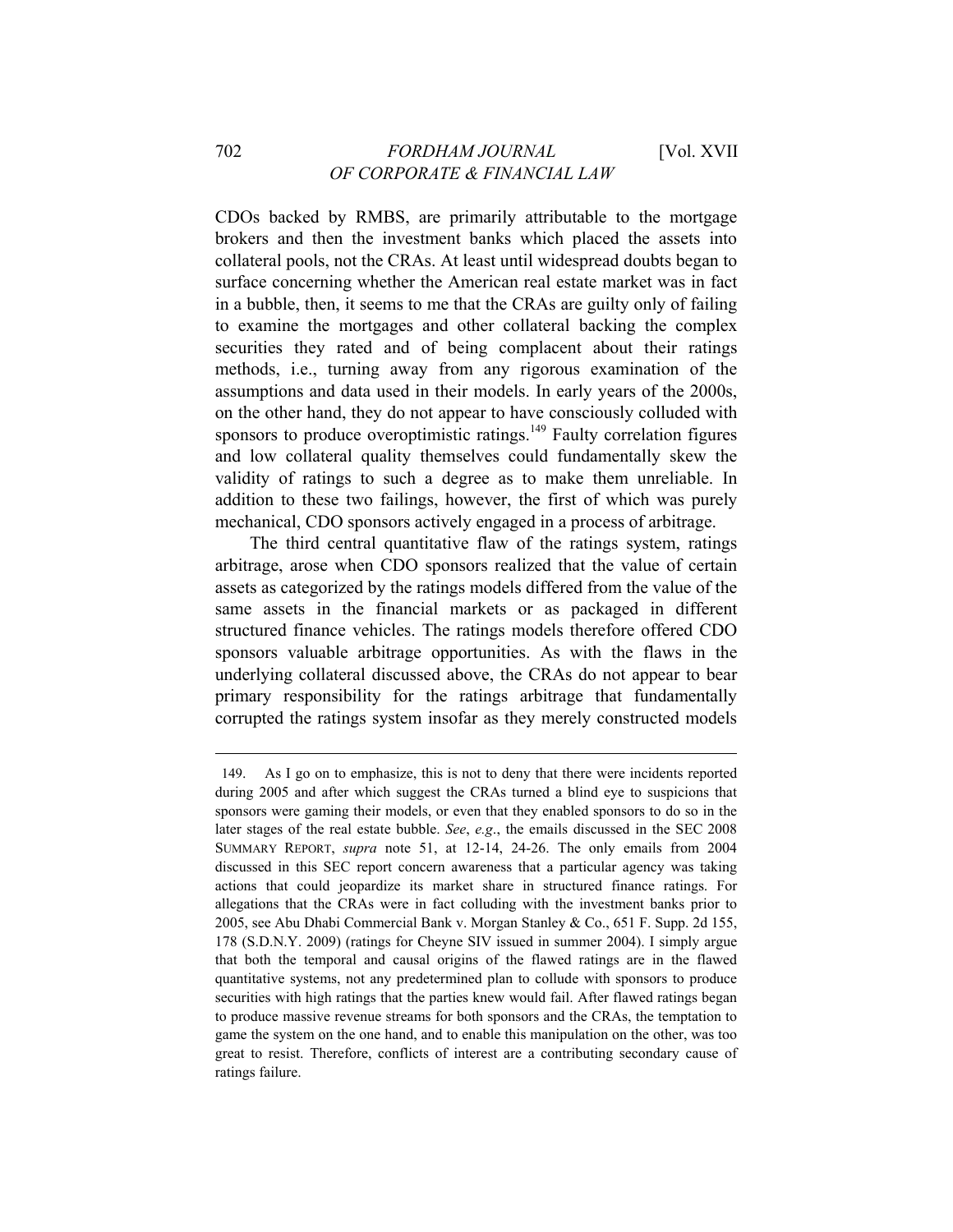attempting to gauge the riskiness of complex securities. It was the investment banks sponsoring the transactions that first discovered how to game the system and began to do so.<sup>150</sup> That said, the CRAs eventually came to realize that sponsors were gaming the ratings models and appear to have facilitated such activity.<sup>151</sup> If this view of ratings arbitrage is correct, conflicted behavior after the point at which the CRAs had become aware that their models offered their clients valuable arbitrage opportunities would bear responsibility for flawed ratings. In order to achieve an accurate understanding of the ratings fiasco, though, it is important to emphasize that ratings arbitrage and the CRAs conflicted response to it was 1) an opportunistic exploitation of an underlying mechanical flaw in the ratings systems, and 2) was subsequent in time to the pre-existing flawed operation of the ratings system.

How did ratings arbitrage take place? It appears to have operated on both "gross" and "fine" levels. First, the most basic type, gross aribitrage, arose out of variances in default probabilities across asset categories, as captured in the following chart put out by Nomura based on data by Standard & Poor's: $152$ 

<u> 1989 - Johann Barn, mars ar breithinn ar chuid ann an t-Alban ann an t-Alban ann an t-Alban ann an t-Alban a</u>

<sup>150</sup>*. See, e.g.*, Louise Storey, *Prosecutors Ask if 8 Banks Duped Ratings Agencies*, N.Y. TIMES, May 13, 2010, at A1 (discussing allegations that ratings arbitrage began with the investment banks).

<sup>151</sup>*. See* Lowenstein, *supra* note 88 (quoting a former Moody's employee as saying that "[e]very agency has a model available to bankers that allows them to run the numbers until they get something they like and send it in for a rating."); *see also* Benmelech & Dlugosz, *supra* note 41, at 632 (Figure 7, reproducing page from S&P's CDO Evaluator Handbook, Version 3.0 (2006) that states, in reference to Excess Collateral, "[t]his tells what percentage of asset notional needs to be eliminated (added) in order for the transaction to provide *just enough* (i.e. ROC equal to 100%) support at a given level.").

<sup>152.</sup> Mark H. Adelson, *Bond Ratings Confusion*, NOMURA FIXED INCOME RESEARCH 8, (June 29, 2006), *available at* www.securitization.net/pdf/Nomura/Nomura\_Bond\_

Rating Confusion Update.pdf (Exhibit 4, "Default Probabilities Used in S&P Ratings Criteria"). Mason & Rosner also use this chart to support their discussion of ratings arbitrage, *supra* note 36, at 66-68 ("Ratings Arbitrage: CDO Ratings Methods Are Looser than RMBS Ratings Methods, Even When CDOs are Solely made up of RMBS").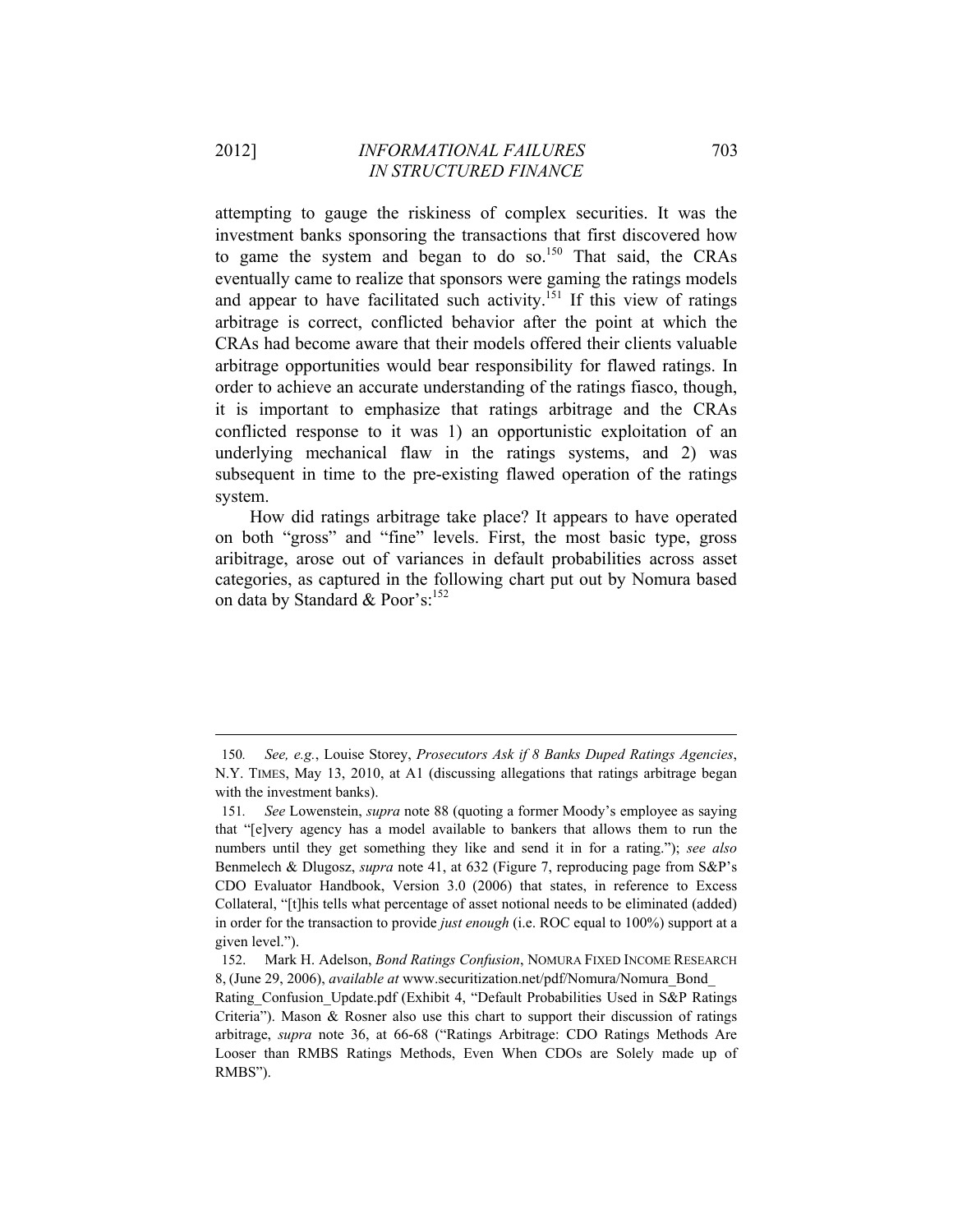

FIGURE 27: DEFAULT PROBABILITIES USED IN S&P CDO RATING CRITERIA

Source: Nomura, Bond Rating Confusion, June 29, 2006.

The chart above illustrates that, for a given rating, asset-backed securities (first-tier SF securities) had the lowest default probabilities, followed by corporate bonds and then CDOs. This discrepancy in the meaning of the same ratings as applied to different types of bonds meant that converting one type of bond to another could result in a different, and potentially more lucrative, rating for the same underlying assets. In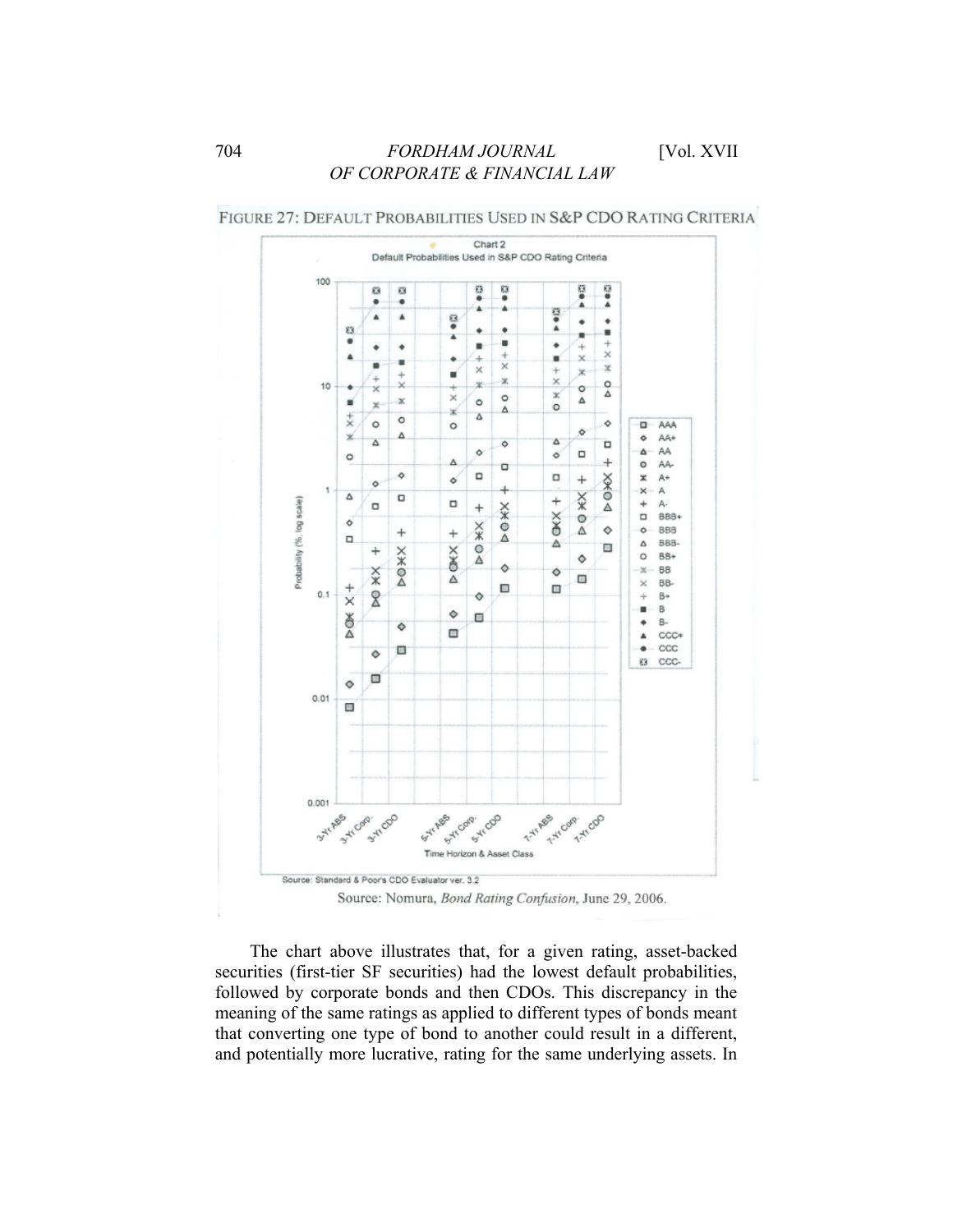particular, converting short-term ABSs to long-term CDOs resulted in a substantial increase in the credit rating. For example, in the chart above, a 3-year ABS with a credit rating of BBB would have an estimated default probability of 0.7%, but if packaged into a 7-year CDO, it could garner a rating of AA, which has an estimated default probability of 0.8%. In their discussion of ratings arbitrage, Mason & Rosner conclude that the "ability to repackage financial securities and call them something else, with no fundamental change to their risk characteristics, in order to achieve an improved bond rating is the fundamental source of ratings arbitrage."<sup>153</sup>

The second type of arbitrage operated in a more subtle manner, where there was a mismatch between the rating assigned to a particular asset and its price. Because the ratings for structured finance tranches relied on the ratings of the assets in the asset pool, if the marketplace recognized that an asset was distressed in some way, yet the ratings agencies did not (they were often slow to downgrade bonds, for example), CDO sponsors could convert that mismatch into value. Frank Partnoy discusses the example of GM and Ford bonds, which sold at low prices relative to their credit ratings in May 2005 because financial markets recognized their distress before the CRAs did.<sup>154</sup> The mismatch allowed CDO sponsors to convert low quality collateral to higher quality CDO tranches because investors were fooled by the package these assets came in—the CDO securities with ratings attached. The mismatch allowed CDO sponsors to select assets with prices reflecting their flaws but which had not (yet) been downgraded, place them into CDOs and then pocket the difference. The ratings given by the CRAs functioned as seals of approval for low quality assets.

Ratings arbitrage was primarily the result of issuers learning how to game the system set in place by the CRAs. Yet eventually, the CRAs appear to have done more than turn a blind eye to ratings arbitrage: they likely encouraged it. First, the ratings process was iterative—sponsors approached the agencies with the details of a proposed transaction, including the tranches to be issued, payment waterfalls and attachment points, types and amounts of collateral, the collateral manager and other important details of a CDO.<sup>155</sup> The CRAs would then issue preliminary

<u> 1989 - Johann Barn, mars ar breithinn ar chuid ann an t-Alban ann an t-Alban ann an t-Alban ann an t-Alban a</u>

<sup>153.</sup> Mason & Rosner, *supra* note 36, at 68.

<sup>154.</sup> Partnoy, *How And Why Credit Ratings Agencies Are Not Like Other Gatekeepers*, *supra* note 26, at 80 (citing Whitehouse, *supra* note 18).

<sup>155</sup>*. See* Gretchen Morgenson & Lousie Storey, *Rating Agencies Shared Data, And Wall St. Seized Advantage*, N.Y. TIMES, Apr. 24, 2010, at A1 (describing the extent to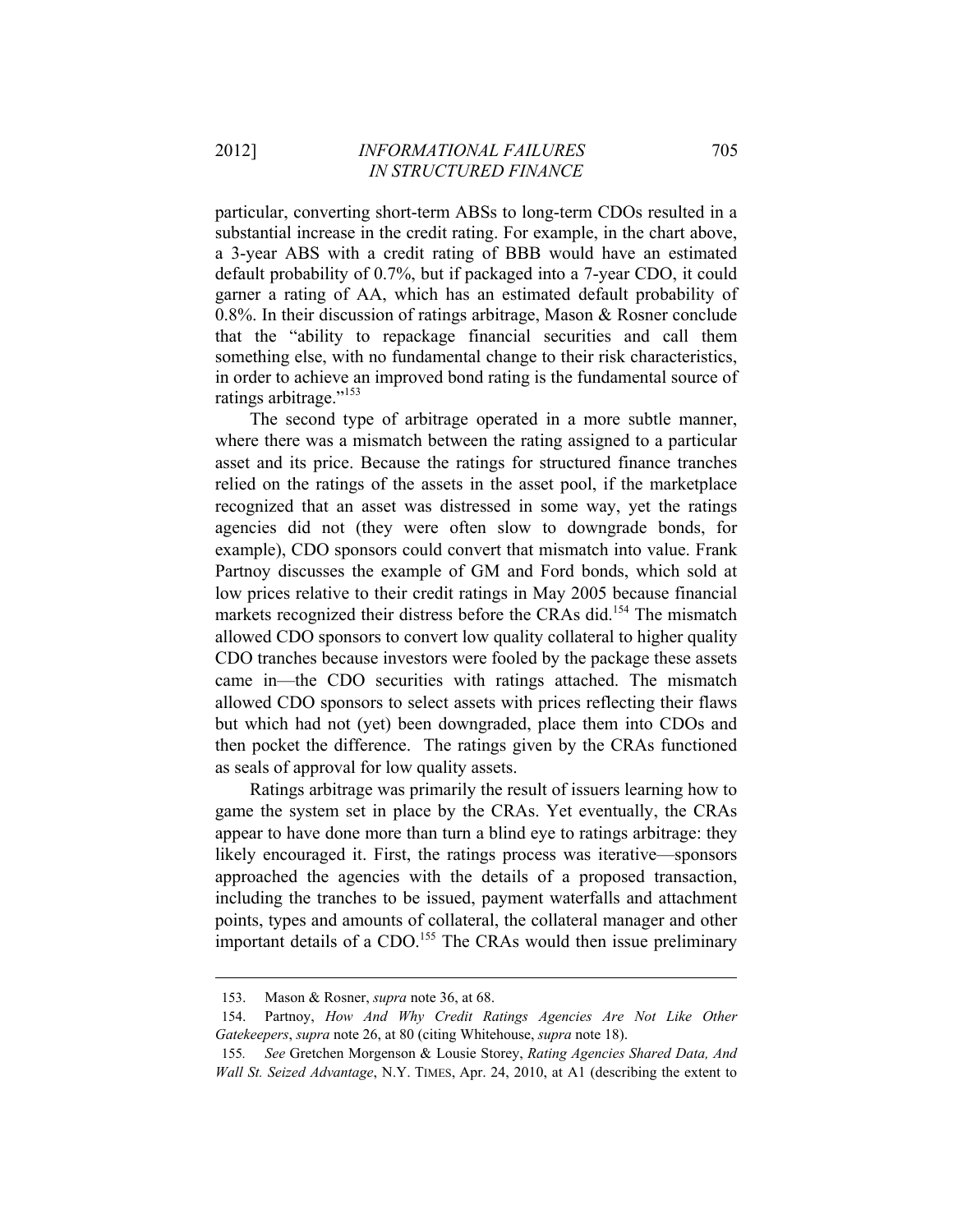ratings.156 These preliminary ratings functioned as a guide to the sponsors in constructing a CDO that also allowed them to maximize the difference between the cost of the collateral and the value of the tranches of CDO securities to be issued, engaging in the second type of arbitrage. Indeed, the CRAs appear to have understood this, as an excerpt from Standard & Poor's CDO Evaluator Handbook, Version 3.0, indicates. Next to the heading "Excess Collateral," which provides crucial credit enhancement in a CDO, but which is costly for the sponsor to provide, Standard & Poor's states: "This tells what percentage of asset notional needs to be eliminated (added) in order for the transaction to provide *just enough* (i.e. ROC equal to 100%) support at a given rating level."<sup>157</sup> At this point it appears the CRAs were guiding their structured finance clients in gaming the ratings system they had constructed. It was widely known that the investment banks were engaging in ratings arbitrage, as personnel at the banks labelled the practice as such, and it would be unlikely that CRA personnel were unaware of the opportunities their models offered to clever bankers.<sup>158</sup>

Here we reach the point at which the primary cause of flawed quantitative models and data bleeds over into the secondary cause of conflicts of interest at the CRAs. It could be argued that since the reaction to any purely mechanical flaws ultimately determined whether or not flawed ratings were produced, conflicts of interest are actually the root cause of ratings failure. An argument against this view is that the ratings systems and structured finance industry developed organically over the course of a decade, with certain developments and changes leading to further responses in a pattern of mutual interaction. For example, David X. Li's Guassian copula function enabled structured finance to take off in the first years of the decade. Low interest rates in the wake of September 11, 2001 gave further fuel to rising housing

<u> 1989 - Johann Barn, mars ar breithinn ar chuid ann an t-Alban ann an t-Alban ann an t-Alban ann an t-Alban a</u>

which the CRAs collaborated with CDO arrangers); Mason & Rosner, *supra* note 36, at 13 ("[I]n structured finance, the rating agency is an active part of the structuring of the deal."); Partnoy, *How And Why Credit Ratings Agencies Are Not Like Other Gatekeepers*, *supra* note 26, at 79 (investment banks structuring the CDO run the mathematical models and then present CRAs with results).

<sup>156</sup>*. See supra* text accompanying notes 85-86.

<sup>157.</sup> Benmelech & Dlugosz, *supra* note 41, at 632 (Figure 7, reproducing page from S&P's CDO Evaluator Handbook, Version 3.0 (2006)) (emphasis in original).

<sup>158</sup>*. See* Storey, *supra* note 150 (discussing use of the term "ratings arbitrage" at Goldman Sachs); *see also* James Lumley, *Barclays Used Credit Ratings 'Arbitrage' for CDOs, Court Told,* BLOOMBERG BUSINESSWEEK, Mar. 19, 2011.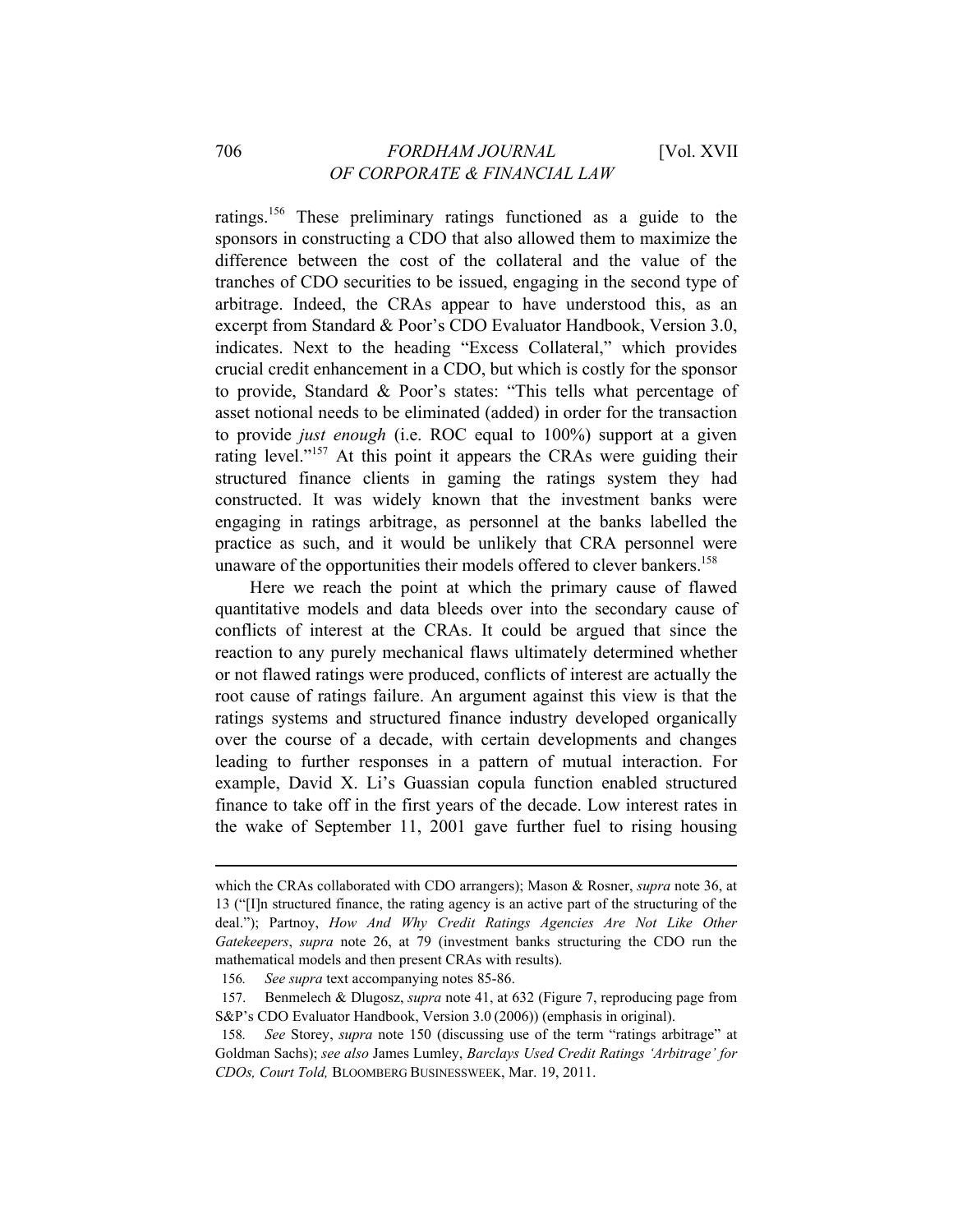prices, as mortgage interest rates were lowered.<sup>159</sup> By 2005, the shortage of mortgage bonds in the marketplace led to the explosion of synthetic CDOs referencing real estate bonds. It is likely that within this pattern, sponsors discovered commercial advantages such as discrepancies between the marketprice and the value of a rating assigned to the same asset in a gradual process of trial and error, and then began to exploit them. Furthermore, it is likely that when correlation numbers were first generated using CDS prices only going back to the 1990s, since there was no other data available, this was a plausible technique that seemed to generate a reliable figure. On the other hand, when the CRAs were using the same techniques six years years later at the height of the spectacular boom in structured finance issuances and the American real estate market, it is implausible that they were unaware of the ways in which their ratings systems were being manipulated to create such a massive bubble.

Part II considers the implications of this view for IRCRA. Part I.E next inquires into the theoretical and practical implications of the informational failures of CDOs and their ratings.

### E. THE IMPLICATIONS OF CDOS AS INHERENTLY FLAWED

Given the difficulties in obtaining an accurate picture of the true risk embodied in a CDO's collateral pool, it is now clear that investors were purchasing securities they believed were much less risky, and hence more valuable, than they really were. In economic terms, investors possessed incomplete information concerning the assets they purchased. Because these securities were relatively new, and very complex—at least in the forms proliferating in the past decade, such as CDOs backed by subprime RMBSs, CDOs-squared, and synthetic CDOs—financial markets participants lacked the experience necessary to properly understand them; in particular, there was no track record indicating how the new securities would perform under declining conditions in the housing market and the economy as a whole.<sup>160</sup> The events of 2007 and 2008 illustrate that real estate-backed CDOs required not only that home prices not fall, but that they continue to rise, i.e.,

<sup>&</sup>lt;u> 1989 - Johann Barn, mars ar breithinn ar chuid ann an t-Alban ann an t-Alban ann an t-Alban ann an t-Alban a</u> 159*. See* Brunnermeier, *supra* note 2, at 77; the FCIC REPORT, *supra* note 1, at 5, 88, 443 (dissenting statement of P. Wallison and A. Burns).

<sup>160</sup>*. See* Salmon, *Recipe for Disaster*, *supra* note 5; Coval et al., *The Economics of Structured Finance*, *supra* note 15, at 15.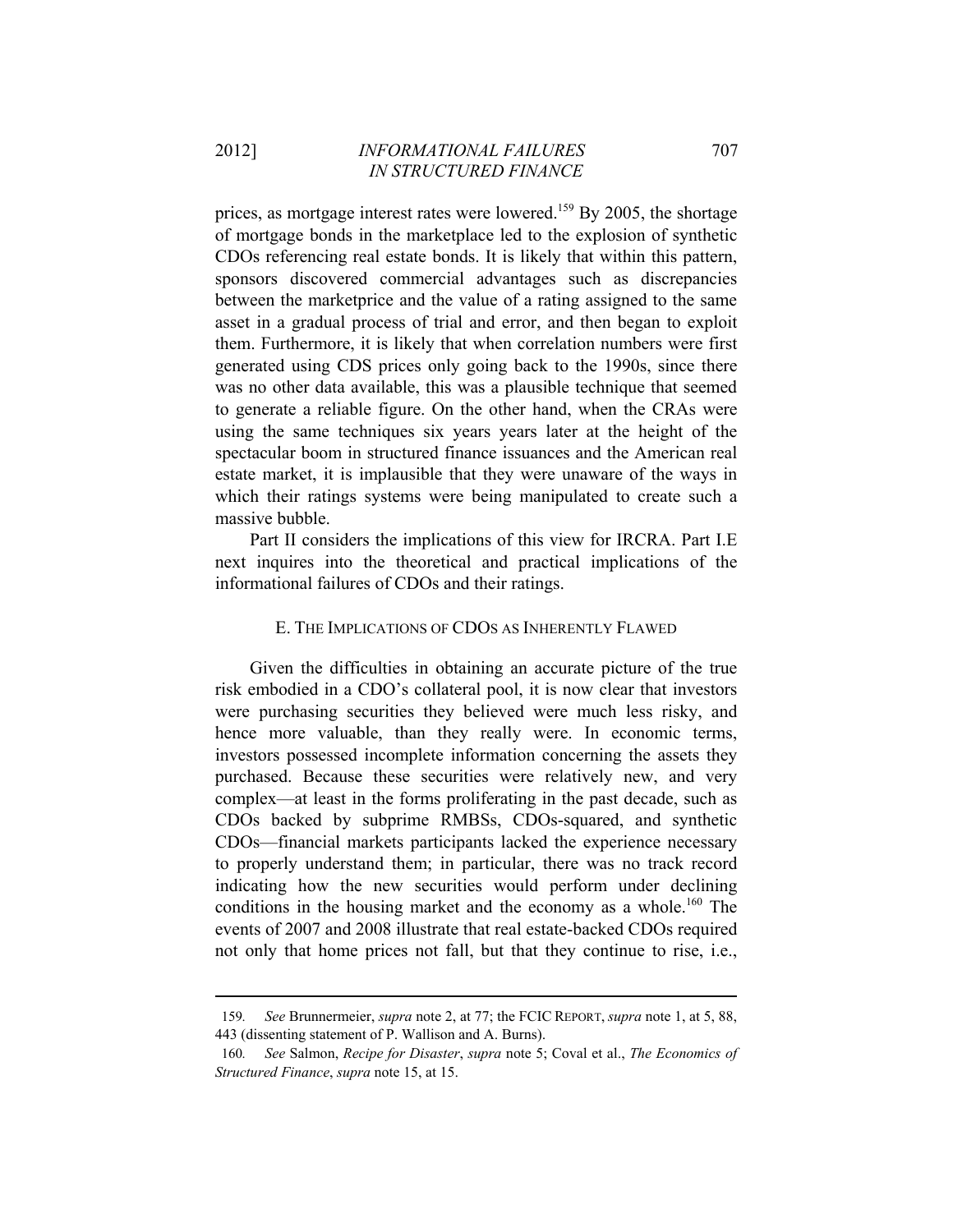these CDOs were only viable in the context of an inflating housing bubble that would support their collateral.<sup>161</sup> Investors were not aware of this at the time of course, and so they embraced a wide variety of structured finance products, many of which, the real estate-backed CDO tranches in particular, soon experienced severe price declines.<sup>162</sup> Due to their complexity and the tendancy for information to get lost within them, in hindsight real-estate backed CDOs at least were fundamentally flawed investments.

Within economics the study of the problem of informational failures stems from George Akerlof's famous paper *The Market for Lemons: Quality Uncertainty and the Market Mechanism*. 163 Looking at the markets for structured finance securities in the wake of their crash, this section presents the following analysis: CDOs embody a substantial lemons problem, but until the financial crisis buyers were not aware of this problem. Rather, CDOs were what I term "lemons in disguise." Contrary to pre-crisis explanations for CDOs, which theorize that structured finance securities overcome a lemons problem, in hindsight it is clear the informational problems inherent in certain types of CDOs (e.g., CDOs backed by subprime mortgages) swamp whatever informational problems they may solve or other economic efficiencies they offer.164 The CDO structure embodies a potential lemons problem

<u> 1989 - Johann Barn, mars ar breithinn ar chuid ann an t-Alban ann an t-Alban ann an t-Alban ann an t-Alban a</u>

<sup>161</sup>*. See supra* notes 67-71 and accompanying text.

<sup>162</sup>*. See* David Reilly, *Merrill Bites Credit Bullet; Thain's CDO Sale Could Inspire Peers to Join Bloodletting*, WALL ST. J., July 30, 2008, at C.16.

<sup>163. 84(3)</sup> Q. J. ECON. 488 (1970).

<sup>164.</sup> As discussed below, this analysis differs substantially from sunnier explanations for CDOs offered prior to the crisis, where CDOs were thought to overcome a lemons problem. *See, e.g*., Peter M. DeMarzo, *supra* note 27, at 2-3. *See generally* Peter M. DeMarzo & Darrell Duffie, *A Liquidity-Based Model of Security Design*, 67 ECONOMETRICA 65; Hayne Leland & David Pyle, *Informational Asymmetries, Financial Structure, and Financial Intermediation*, 32 J. FIN. 371 (1977). In the legal literature, *see generally* Claire Hill, *Securitization: A Low-Cost Sweetener for Lemons*, 74 WASH. U. L.Q. 1061 (1996); Edward M. Iocabucci & Ralph Winter, *Asset Securitization and Asymmetric Information*, 34 J. LEGAL STUD. 161 (2005); Engle & McCoy, *supra* note 48, at 2054-63. The pooling and tranching structure was thought to overcome the lemons problem of individually flawed assets in a CDO's asset pool. What economists and legal scholars as well as investors were unaware of prior to the crisis is the extent to which flawed correlation figures, ratings arbitrage and flawed collateral corrupted the entire process, creating massive systemic risk that would swamp whatever risk from individual bad mortgages that CDOs were thought to overcome in these pre-crisis analyses.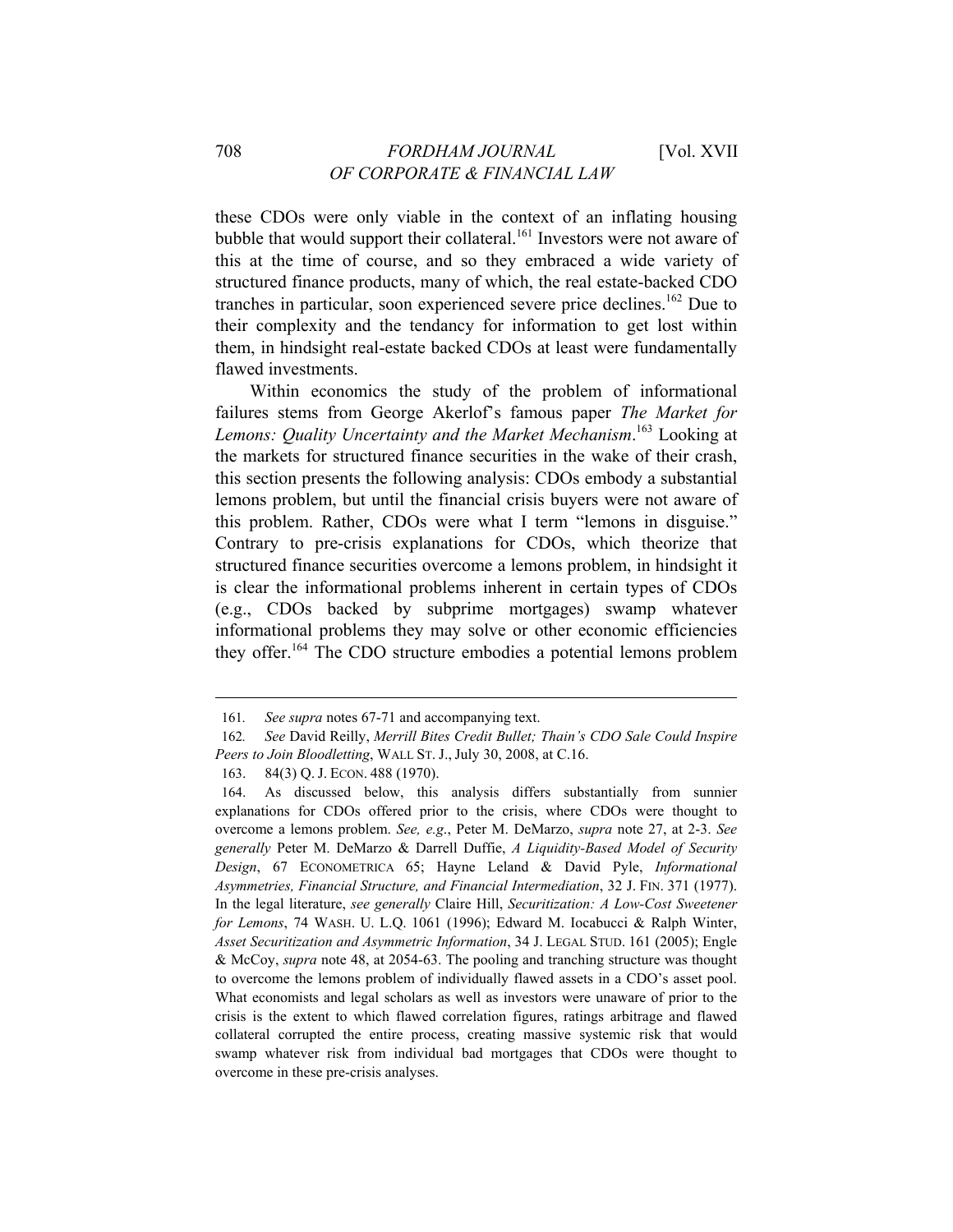itself because it is impossible on a practical level for investors to know the true credit risk of CDO securities.

Given the likelihood that this lemon problem is real, due to the severity of the informational flaws discussed in Parts I.C and I.D, it may be that certain segments of the structured finance marketplace will never return now that investors are aware of them. While as of Spring 2011 many segments of the American capital markets have returned to levels close to those before the credit crisis, structured finance issuances (with the notable exception of plain vanilla ABSs backed by governmentinsured mortgages) are a shadow of their former levels. Indeed, the worst affected category, U.S issuances of RMBSs not backed by the U.S. government ("Non-Agency" RMBSs), has fallen to a mere \$12.1 billion for 2010, or 0.016% of its high of \$ 740.2 billion in 2005.<sup>165</sup>

# *1. Theoretical Implication: Real Estate-Backed CDOs as "Lemons in Disguise"*

Part I.A above details the growth of the housing bubble and structured finance, and Part I.B sets forth the structural elements of the CDO. Information asymmetries are inherent in this story: mortgage lenders knew much more about the mortgages they offered than their borrowers did, particularly the ill-informed or disadvantaged borrowers in the subprime sector. In the CDO rating process itself, sponsors either turned a blind eye to the quality of the collateral they purchased from mortgage originators, or purposefully sought out the lowest quality, least expensive collateral that would still support a desired rating for a CDO's tranches as a whole.166 Of course, purchasers of the CDO tranches were unaware of these activities. At all the important stages in the CDO construction process prior to purchase, sellers had a much clearer understanding of the product on offer than buyers.

This situation is similar to the classic lemons problem that Akerlof explores in *The Market for Lemons*, with one crucial difference: until the real estate bubble popped, and the financial community gradually realized that real estate-backed CDOs were dependent on a rising market, not just a stable one, buyers do not appear to have been aware

<u> 1989 - Johann Barn, mars ar breithinn ar chuid ann an t-Alban ann an t-Alban ann an t-Alban ann an t-Alban a</u>

<sup>165</sup>*. U.S. Mortgage-Related Securities Issuance*, SIFMA, http://www.sifma.org/ research/statistics.aspx (last visited May 2, 2011).

<sup>166</sup>*. See supra* Part I.D.3 (discussing ratings arbitrage).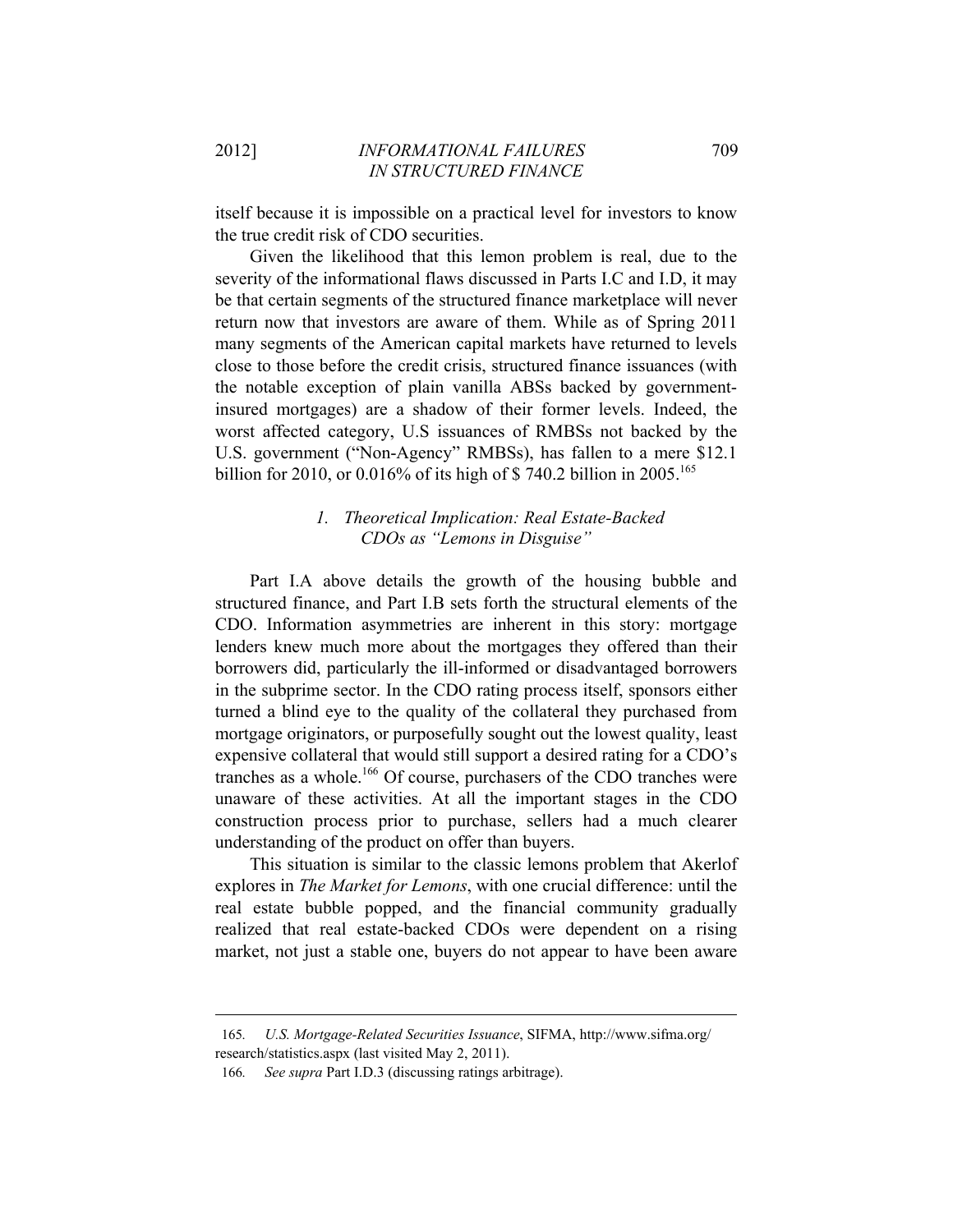that some of the many products on offer were in fact lemons.<sup>167</sup> What is more, not all the sellers were aware of this, even though the astute ones were. As Gary Gorton points out, big players such as Citibank, UBS and Merrill Lynch suffered extensive losses in the subprime disaster.<sup>168</sup> On the other hand, hedge funds and investment banks that realized in 2005 and 2006 that the securitization of subprime would end in disaster profited handsomely, including Deutsche Bank, Goldman Sachs, John Paulson and others.<sup>169</sup>

In his discussion of information asymmetries, Akerlof explains that in a market where sellers, but not buyers, have knowledge that some of the products on offer are worthless, trading in that market will cease. Imagine a used car market where 25% of the cars are worthless (value of \$0), while 75% have a value of \$4,000. The average value of a car will therefore be \$3,000, or \$4,000 x .75. If buyers are aware that 25% of the cars are worthless, but not which specific ones, they will be willing to pay \$3,000 for a car in this market. According to Akerlof, sellers will not be willing to sell in such a market<sup>170</sup>: a seller with a car worth \$4,000 will not be willing to let it go for \$3,000. As a result, trading in such markets will dry up.<sup>171</sup> Of course, in the real world used cars do sell, though at a steep discount from their prices when new on the dealership lot. Sales only occur when the seller values the asset at a lower price than the buyer, despite the "lemons discount."

Before the credit crisis, financial economists posited that structured finance securities existed as a mechanism to overcome a lemons problem. In *The Pooling and Tranching of Securities: A Model of Informed Intermediation*, Peter DeMarzo theorized that tranched securities solve the problem that an intermediary in the financial markets faces when it wants to sell numerous assets about which it has private

<sup>167</sup>*. See generally*, Frank Partnoy, *Ivar Kreuger, the Credit-Rating Agencies, and Two Theories about the Function, and Dysfunction, of Markets*, 26 YALE J. ON REG. 431 (2009); *see also* the FCIC REPORT, *supra* note 1, at 133; sources cited *infra* note 307..

<sup>168.</sup> GORTON, SLAPPED BY THE INVISIBLE HAND, *supra* note 2, at 138.

<sup>169.</sup> Kate Kelly, Gregory Zuckerman & Carrick Mollenkamp, *Ducking the Subprime Hit*, WALL ST. J., Nov. 14, 2007, at C1; Gregory Zuckerman, *Trader Made Billions on Subprime*, WALL ST. J., Jan. 15, 2008, at A1.

<sup>170.</sup> Akerlof, *supra* note 163, at 490.

<sup>171</sup>*. See* Akerlof, *supra* note 163, at 491.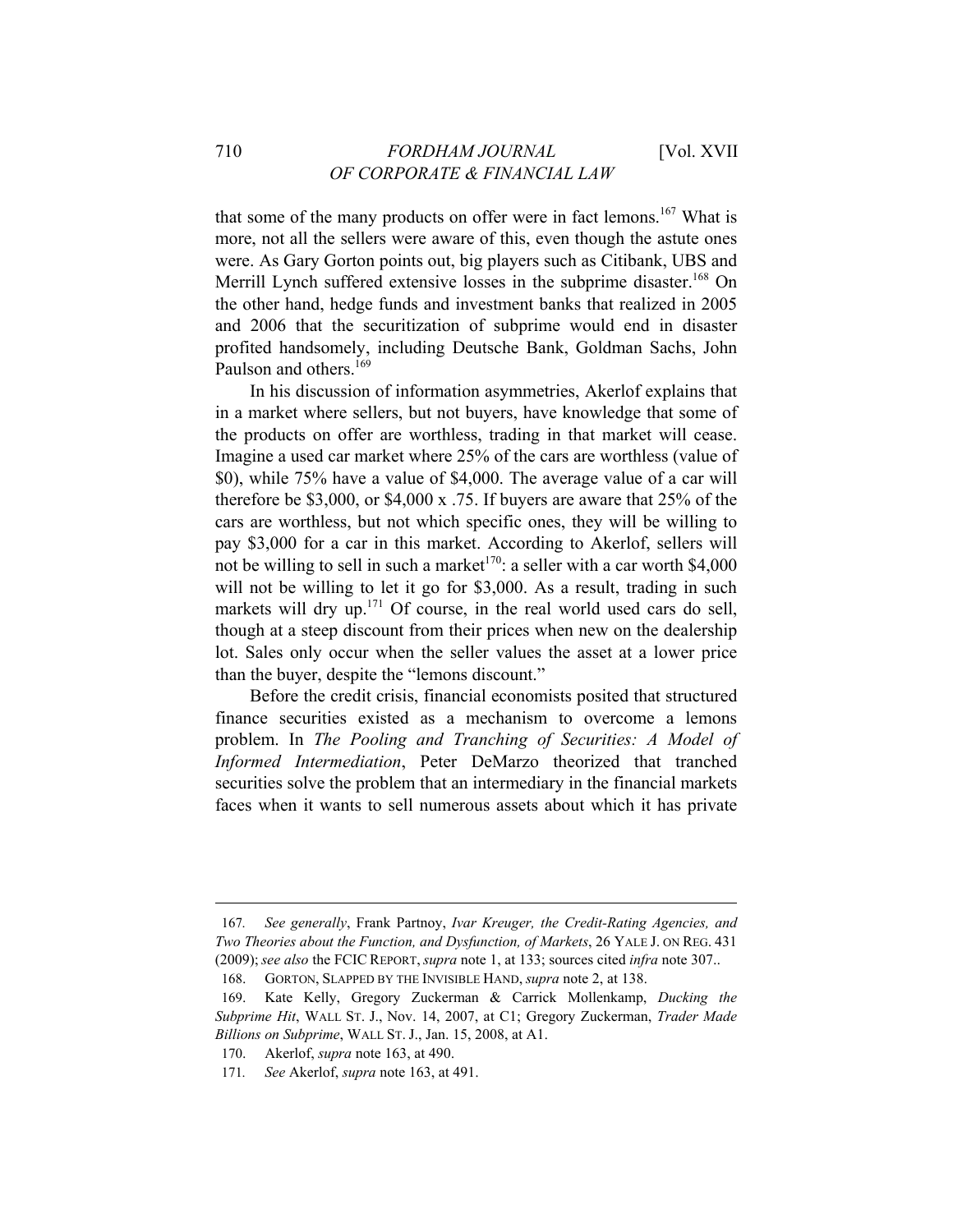information but the buyers do not, and the buyers know this. $172$ According to DeMarzo, the greater the amount of assets the intermediary wants to sell, the lower the average price it will receive for them, as buyers demand a lemons discount.<sup>173</sup> From the buyer's perspective, pooling the assets into a single-tranche security (such as a pass-through MBS) mitigates this, as the risk of buying any particular bad asset decreases. This is disadvantageous to the intermediary, as the value of any private information it holds is done away with, taking away the seller's option "regarding how aggressively to sell each asset."<sup>174</sup> DeMarzo terms this the "information destruction effect." If the intermediary tranches the payouts from the asset pool, however, a countervailing "risk diversification effect" arises as buyers realize the senior tranche(s) will contain very little credit risk, since the lower tranches will absorb all losses in ordinary economic circumstances.175 The risk diversification effect will dominate over the information destruction effect as the asset pool grows, and sellers can further signal their faith in the securities by retaining a portion of the lower tranche securities.<sup>176</sup> The risk diversification effect is particularly strong where information the sponsor possesses is general to all assets in the pool, as opposed to knowledge specific to particular assets in the pool. DeMarzo's model of "informed intermediation" therefore explains the ABS structure as a mechanism that overcomes the information asymmetry between sellers and buyers of discrete financial obligations which are difficult for buyers to properly evaluate.<sup>177</sup>

More recent theoretical and empirical studies call into question the "informed intermediation" model, however. Reflecting on the inherent complexity of actual CDOs, a group of computer scientists and an economist from Princeton University theorize that if buyers actually possess limited computational ability to investigate the make-up of the assets placed in the asset pools, as is true of real-world investors, the use

<sup>172</sup>*. See* DeMarzo, *supra* note 27, at 2-3. In this paper, DeMarzo draws on his earlier work with Darrell Duffie, as well as the work of Leland & Pyle. *See* DeMarzo & Duffie, *supra* note 164; Leland & Pyle, *supra* note 164.

<sup>173.</sup> DeMarzo, *supra* note 27, at 2 ("given its superior information, the intermediary faces a 'lemons' problem when it attempts to resell the assets, resulting in illiquidity: the price the intermediary receives for the assets is decreasing in the quantity sold.")

<sup>174</sup>*. Id*. at 3, 10.

<sup>175</sup>*. See id*. at 10-11.

<sup>176</sup>*. Id.* at 30.

<sup>177</sup>*. Id.* at 30-31.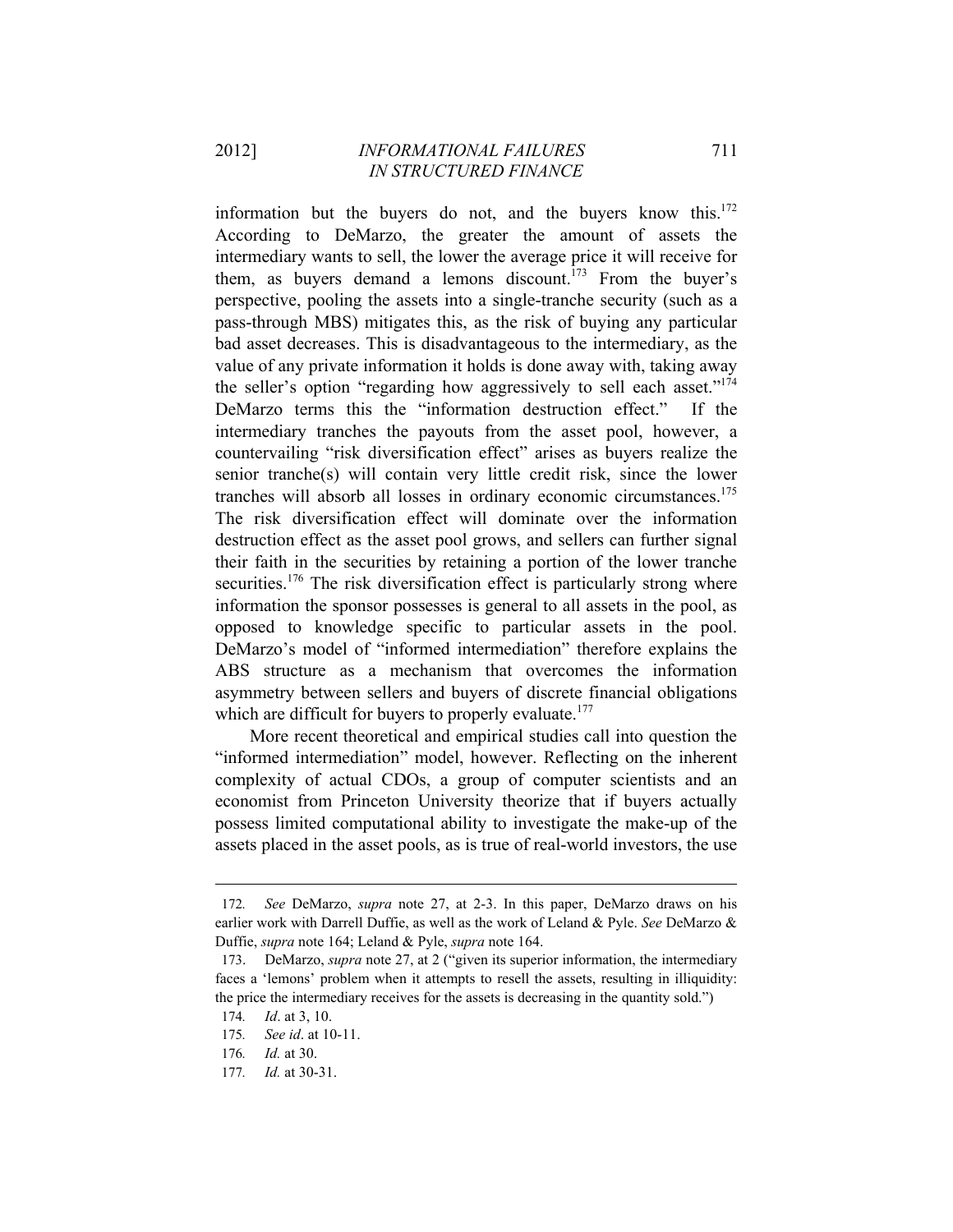of CDOs may actually increase lemons costs.178 Using concepts from computer science, in *Computational Complexity and Information Asymmetry in Financial Products*, Sanjeev Arora, Boaz Barak, Markus Brunnermeier & Rong Ge argue that it is impossible for computationally limited buyers to detect when CDO sellers "cherry pick" inferior assets to place in the asset pools.<sup>179</sup> Assuming sellers are constructing multiple CDOs, and can select the assets most likely to default from a larger potential asset pool, the assets actually selected will create a "dense subgraph" of connection points. Arora et al. begin by drawing a "bipartite graph" to map out the relation between a set of tranched securities and a set of assets:<sup>180</sup>



Arora, et al., Figure 1

In this bipartite graph, the top row represents *M* vertices corresponding to the individual CDOs, and the bottom row represents *N* vertices corresponding to the assets. The lines connecting them represent the reference of an asset (or inclusion in a collateral pool) by a CDO.

In a bipartite graph, a "dense subgraph" occurs where there is a higher-than-usual amount of nodal pairs or "edges."<sup>181</sup> A nodal pair represents a connection between the top line of the bipartite graph, representing an individual CDO along a line of CDOs, and a particular asset class (with a value known to the seller but not the buyer) on the bottom line of the graph; and so an edge indicates the selection of an asset for a CDO's asset pool. When assets are selected at random from

<sup>178.</sup> Sanjeev Arora, Boaz Barak, Markus Brunnermeier & Rong Ge, *Computational Complexity and Information Asymmetry in Financial Products* (Working Paper, Oct. 19, 2009), *available at* http://www.cs.princeton.edu/~rongge/derivative.pdf.

<sup>179.</sup> *Id.* at 3.

<sup>180</sup>*. Id.* at 8.

<sup>181.</sup> Dense subgraphs can arise at random, but they will not occur with high probability. *Id.* at 9.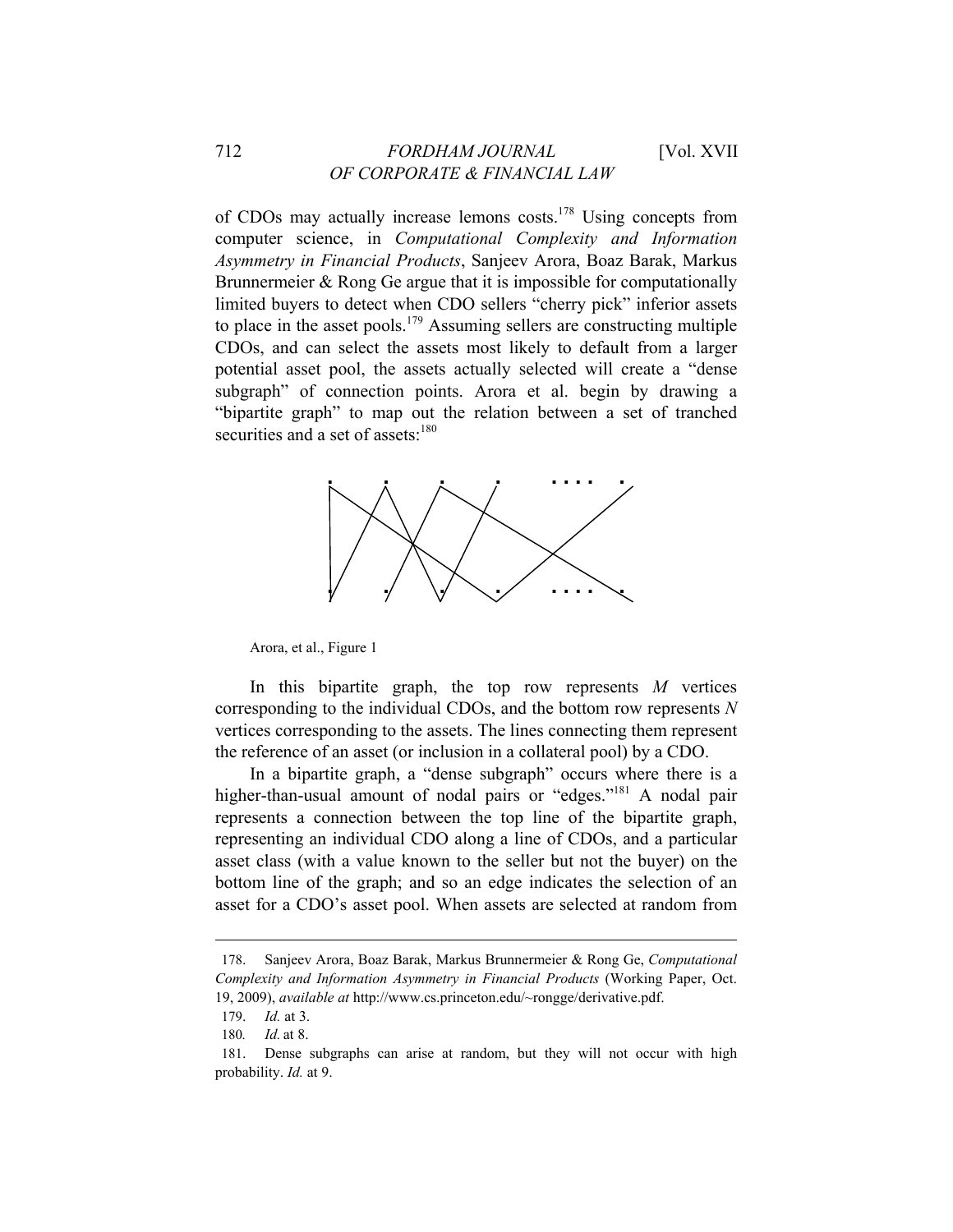the larger set of possible assets, dense subgraphs may arise at random, but in cases of cherry-picking of assets from certain asset classes, such dense subgraphs will arise much more frequently. Arora et al. go on to demonstrate that buyers with "exponential" time to investigate the assets placed in asset pools will be able to discover the resulting dense subgraphs, but buyers with limited "polynomial" computational abilities will find the problem of uncovering these dense subgraphs computationally intractable: A fully rational, or unbounded, mind would be able to investigate all possible subsets of assets in a particular structured finance security to make sure that none were overrepresented in the collateral pool, which would indicate cherry-picking on the part of the seller.<sup>182</sup> A buyer on the other hand "restricted to feasible (i.e. polynomial time) computation . . . *cannot verify* that the CDO was properly constructed."183

If Arora and his colleagues are correct, because real-world CDO investors are restricted in their computational abilities, CDOs allow their creators to select cheaper, lower quality assets as collateral, all the while hiding behind the inherent complexity of the structured finance vehicle. If CDO sponsors actually use them for this purpose, CDOs will in fact increase, not decrease, lemons costs, *contra* DeMarzo.<sup>184</sup> Such a result is a manifestation of investors' bounded rationality, here seen in the inability of even sophisticated investors to carry out the computations necessary to uncover cherry-picking.

In addition to the theoretical reconsideration of whether the ABS model reduces lemons costs, there is also recent empirical evidence that MBSs in fact do add lemons costs. In *Is the Mortgage-Backed Securities Market a Market for Lemons?,* financial economists Chris Downing, Dwight Jaffee and Nancy Wallace studied Freddie Mac Gold Participation Certificates ("PCs"), MBSs backed by mortgages guaranteed by the government-sponsored Freddie Mac and Fannie Mae.<sup>185</sup> The PCs are MBSs that contain between 25 and 125

<sup>182.</sup> *Id.* at 4.

<sup>183</sup>*. Id.* at 5 (emphasis in original).

<sup>184.</sup> Note that Arora et al. discuss DeMarzo's theory of informed intermediation, stating that in the case where an intermediary was selling only a single security, as opposed to many, and the buyer possessed the ability to perform exponential time computations, the tranched security would in fact reduce the costs of asymmetrical information. *See id*. at 7.

<sup>185.</sup> Chris Downing, Dwight Jaffee & Nancy Wallace, *Is the Market for Mortgage-Backed Securities a Market for Lemons*?, 22(7) REV. FIN. STUD. 2457 (2009).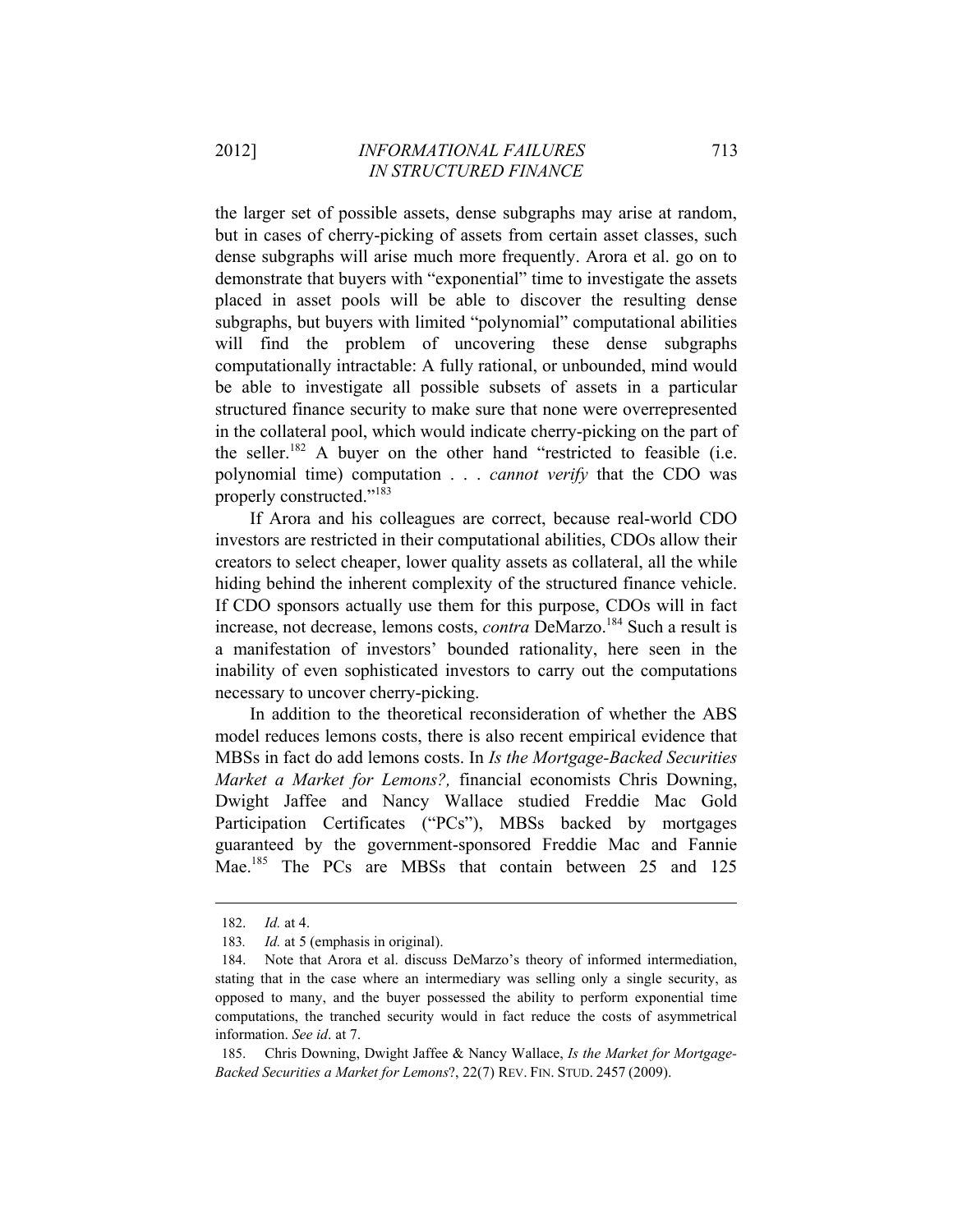# 714 *FORDHAM JOURNAL* [Vol. XVII *OF CORPORATE & FINANCIAL LAW*

mortgages.186 PCs are assembled by mortgage originators, who bundle the mortgages together into single-tranche MBSs and then obtain CUSIP numbers for the securities.<sup>187</sup> Since mortgage originators possess extensive knowledge concerning the individual borrowers which buyers of the PCs do not, including factors indicating whether or not they are likely to efficiently (from the borrower's perspective) pre-pay the mortgage, there is an important information asymmetry present; in the event borrowers prepay, investors realize lower returns. After the PCs are formed, they can either be held by the originators or sold to other investors for use as collateral in tranched MBSs known as REMICs (real estate mortgage investment conduits).<sup>188</sup> Sales occur in the "to be announced" market, where the PCs to be delivered to purchasers are specified solely in terms of their average maturity and coupon of the underlying mortgages; some of the PCs purchased by investors are then repackaged into REMICs. By comparing price data from 1992 to 2002 on the PCs that were repackaged into REMICs and those that were not, Downing et al. found that PCs sold were priced in the range of \$0.27 to \$0.55, or an average of \$0.39 less per \$100.00 of principal than those not sold.189 The authors interpret this as evidence of a lemons market: PC buyers knew that the sellers possessed information concerning the underlying mortgages that was not available to them, so buyers expected delivery of the lower-quality mortgages (which from the lenders' standpoint were ones that would not be refinanced efficiently) and they priced their bids accordingly.<sup>190</sup>

<sup>186.</sup> *Id.* at 2462.

<sup>187.</sup> *Id.* A security's "CUSIP" number refers to its 9-digit alphanumeric code used for clearing securities transactions in North America. The acronym "CUSIP" stands for the Committee on Uniform Security Identification Procedures.

<sup>188.</sup> *Id.* at 2458.

<sup>189</sup>*. Id*. at 2487.

<sup>190</sup>*. See id.* at 2458. Supporting this conclusion is evidence that MBS underwriters exploited inside information when trading on their MBSs in the secondary markets. *See* Steven Drucker & Christopher Mayer, *Private Information and Market Making in Secondary Mortgage Markets* (Working Paper, Jan. 6, 2008), *available at* http://www4. gsb.columbia.edu/null/download?&exclusive=filemgr.download&file\_id=16547; *see also* Benjamin J. Keys, Tanmoy Mukherjee, Amit Seru & Vikrant Vig, *Did Securitization Lead to Lax Screening? Evidence From Subprime Loans*, 125 Q. J. ECONOMICS 307 (2010) (finding that "[c]onditional on being securitized, the portfolio with greater ease of securitization defaults by about 10-25% more than a similar risk profile group with a lower probability of securitization.").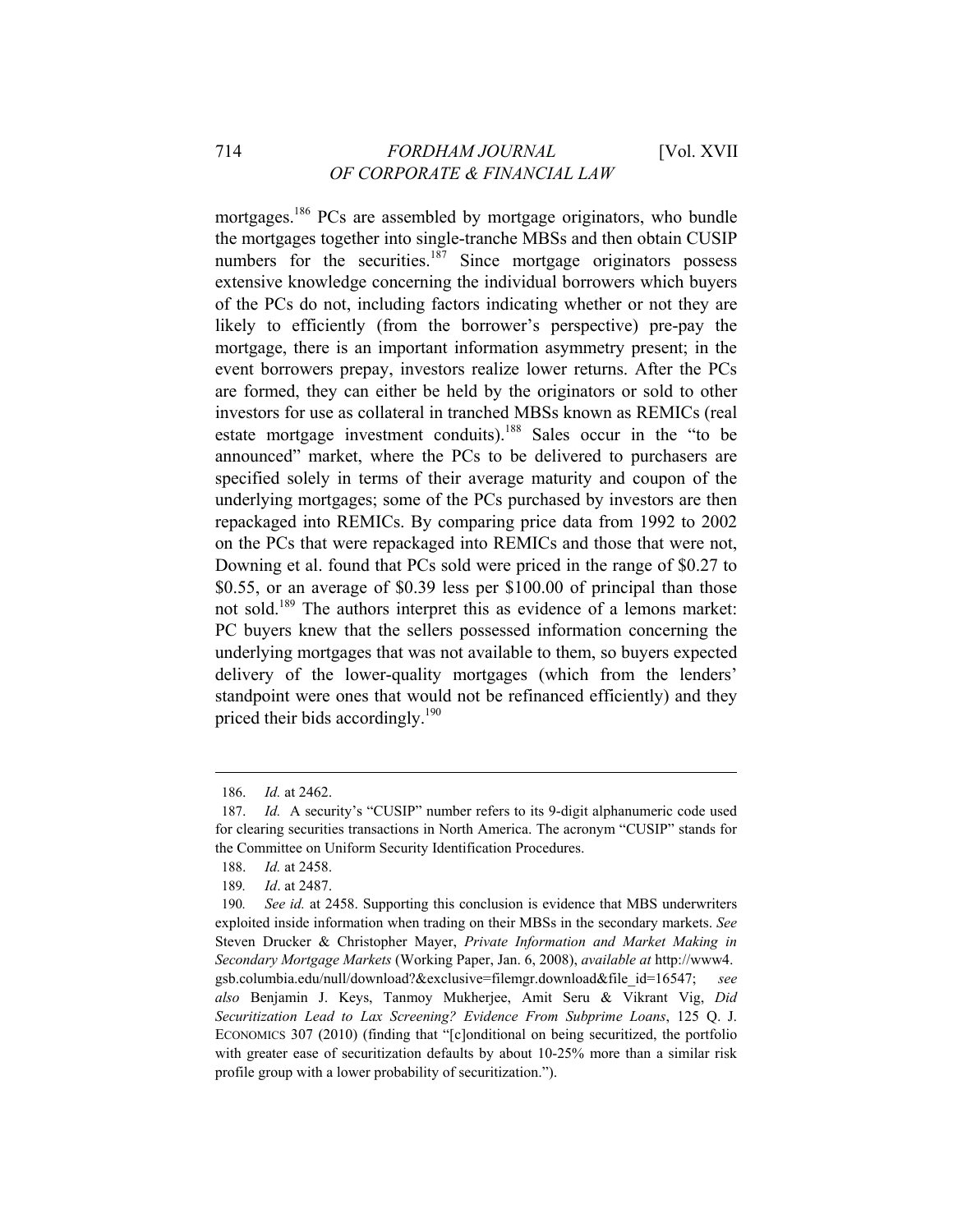What significance do these reconsiderations of the pre-crisis explanations of structured finance securities have for the story of ratings failure? First, it is important to note that the position of Downing et al. is only a development of DeMarzo's theory. In positing that pooling and tranching is a mechanism to *overcome* a lemons problem, DeMarzo still begins from the fact that a lemons problem is central to the existence of CDOs. Nonetheless, his theory is optimistic in the sense that he sees the risk diversification effect as triumphing over the information destruction effect. Downing et al. can be seen as on the one hand merely developing this analysis by documenting the defects in the underlying collateral and demonstrating empirically that buyers perceive a risk in the mortgage pools that are offered for sale. On the other hand, by focusing on lemons costs that persist, Downing et al. draw attention to the defects in the underlying collateral. As discussed above, collateral quality deteriorated sharply as the housing boom matured.<sup>191</sup> Buyers should have been skeptical of the goods on sale. The buyers in Downing et al.'s study were structured finance insiders, though, and the data studied was from 1992 to 2002.

In Downing et al.'s perspective there is a substantial lemons problem, and in the more radical perspective of Arora et al. there is an overwhelming one, on the level of the CDO itself. The CDO exacerbates an already-existing information asymmetry by allowing sponsors to unload faulty collateral. Since buyers do not possess detailed information on each asset in the asset pool, practically speaking they cannot independently assess the creditworthiness of the asset pools. (It even appears that the CRAs themselves often did not have access to the underlying loan data on the mortgages bundled into RMBSs that were then re-securitized in CDOs.<sup>192</sup>) And even if purchasers possessed such information, in Arora et al.'s model, they could not determine whether the sponsors had purposefully chosen lesser quality assets from the entire universe of possible assets. While Downing et al. present evidence that certain Freddie Mac-backed MBSs already embodied a lemons cost, more research remains to be done on whether other structured finance securities include such a cost. In Akerlof's model of a lemons market, as

<sup>191</sup>*. See supra* Parts I.C.1, I.D.1.

<sup>192.</sup> Consider, for example, the well-known anecdote of Frank Raiter, a S&P employee who was told by his supervisor, Richard Gugliada, that his request to see the underlying loan information on the collateral in a CDO was "totally unreasonable!!!" Gretchen Morgenson, *House Panel Scrutinizes Rating Firms*, N.Y. TIMES, Oct. 23, 2008, at B1.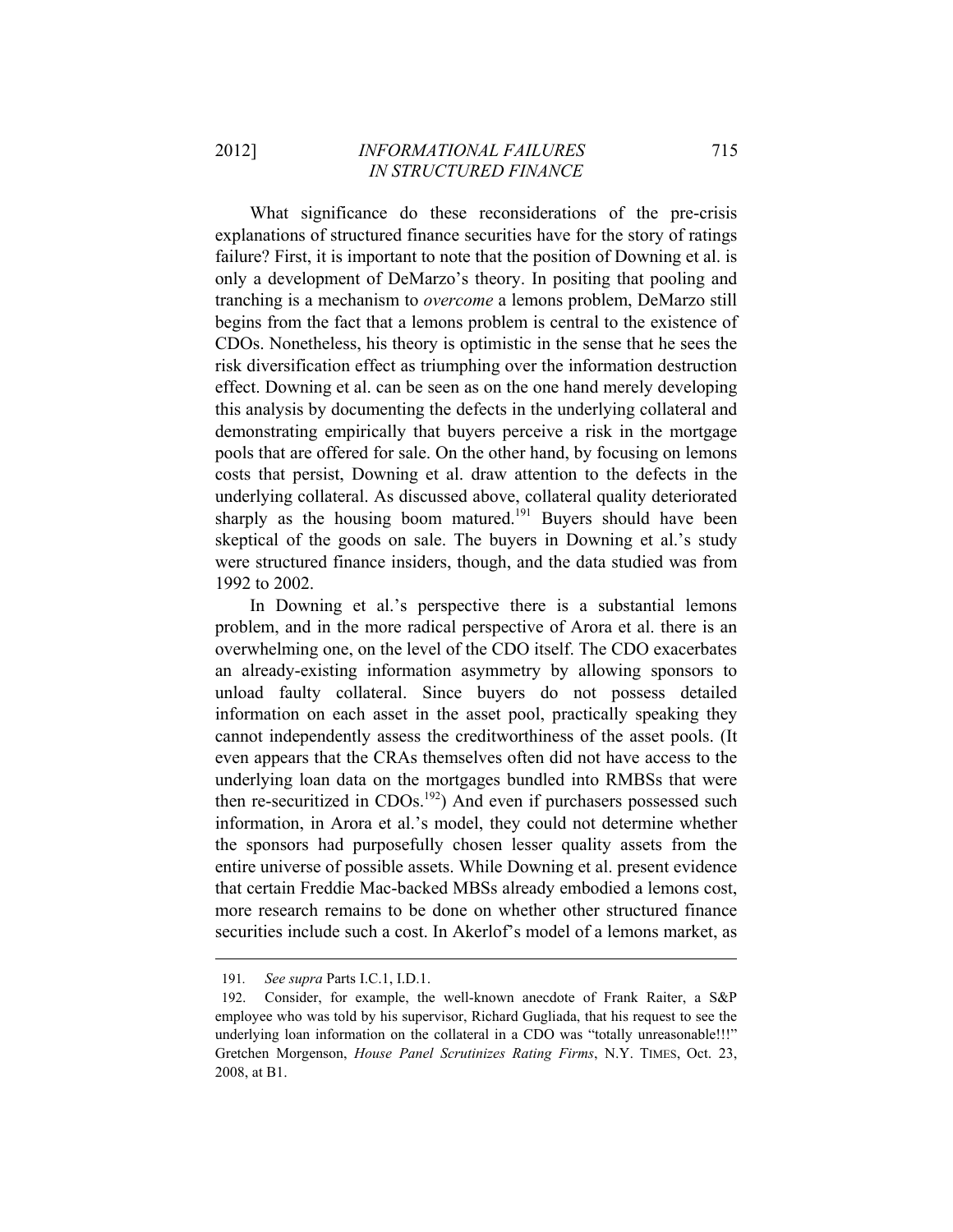well as that of DeMarzo and Downing et al., lemons-costs arise when buyers and sellers possess unequal information about assets, and *buyers are aware* of this information asymmetry and demand an appropriate lemons discount.

The implications of Arora et al.'s paper are more radical: if we consider the general world of investors purchasing structured finance securities, who, unlike the purchasers of Freddie Mac PCs in Downing et al.'s paper, were not structured finance or real estate insiders, there is no intimation they suspected they were buying securities whose asset pools contained a large amount of default-prone assets. On the level of CDOs as a general asset class, it is now obvious that real estate-backed CDOs were lemons, but before the credit crisis they were lemons in disguise, so to speak. Buyers of these CDOs should have demanded a significant lemons discount, but they were unaware of the substantial information asymmetry embedded in them and failed to realize the opportunities for mischief that CDOs offered their sponsors. A partial explanation for the credit crisis then is the shock to the financial system as parties holding real estate-backed CDOs became aware of the informational flaws embedded within them.

# *2. Practical Implication: The Current Market for Structured Finance Securities*

Turning to the financial markets in the wake of the crash, is there evidence that ABS CDOs were lemons in disguise? If investors were originally unaware of their flaws, after such information becomes widely disseminated, buyers should either demand an appropriate lemons discount for the class of securities containing a certain amount of lemons, or, if the price including the lemons discount falls below what sellers are willing to offer the securities at, trade will cease. Current evidence from the structured finance markets<sup>193</sup> supports the following propositions: 1) Real estate-backed ABS CDOs were so fundamentally flawed that no market in them will continue to function now that investors have become aware of their flaws. This means that the degree of ratings arbitrage, miscalculation of correlation and/or mortgage fraud in the collateral underlying real estate-backed CDOs was either so great that the economic benefits to sponsors and other supply-side market participants from these flaws were either the sole or

<sup>193.</sup> See *infra* notes 195-204 and accompanying text.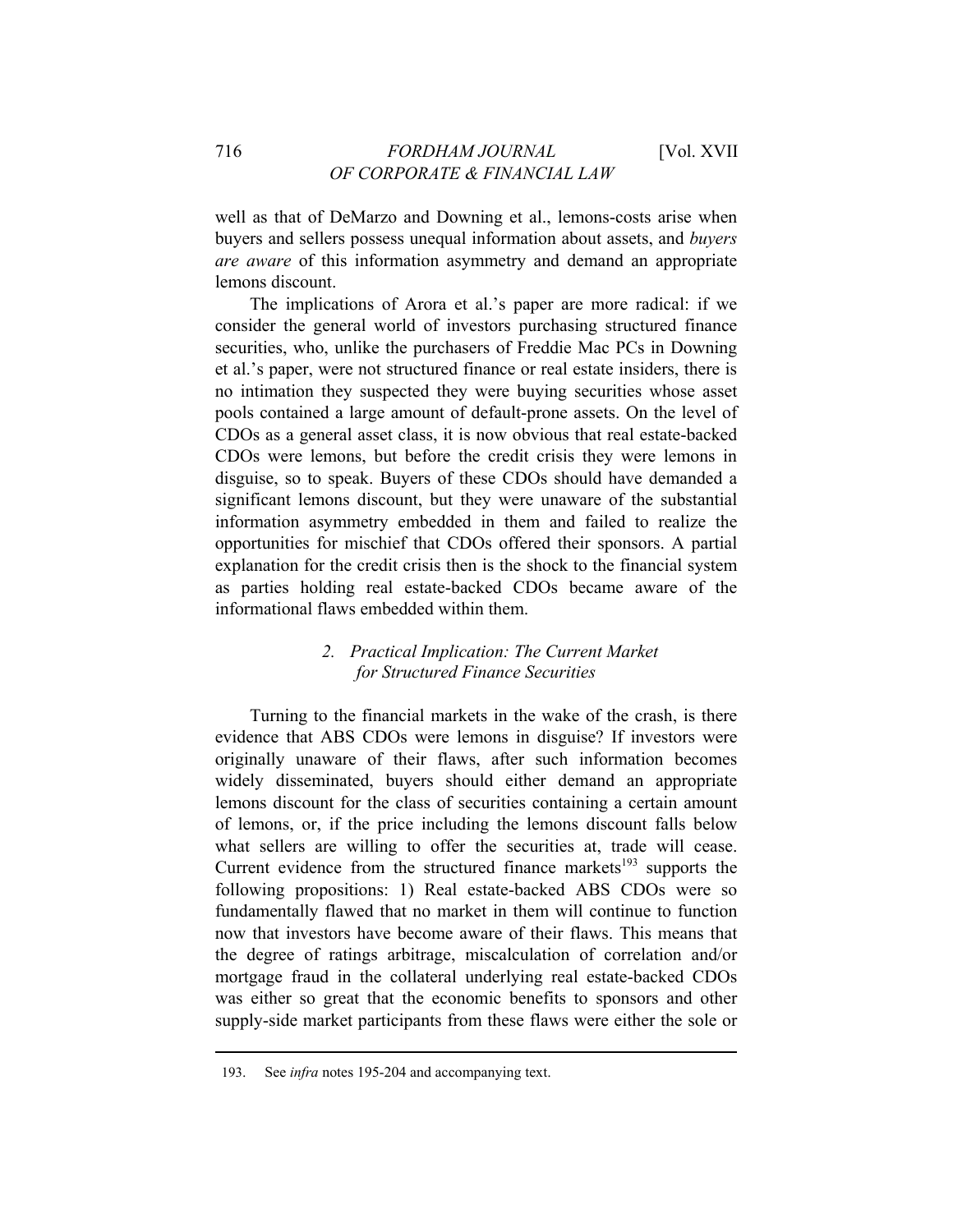the dominant explanation for their existence, or the crash in value has made investors so skittish that they are not willing to even bid in the market for new real estate-backed CDOs. 2) Ratings arbitrage, however, does not explain the existence of structured finance securities in general, as certain areas of the structured finance markets continue to function, despite the radical drop-off in global CDO issuance as illustrated below. The three traditional accounts for pooling and tranching reviewed by DeMarzo then appear to possess some explanatory power, with structured finance securities accomplishing one or more of the following tasks: allowing access to markets, overcoming transaction costs or overcoming information asymmetries.<sup>194</sup> With phenomena as complex as structured finance securities, it may be the case that they accomplish multiple goals for market participants, at the same time that in the case of real estate-backed ABS CDOs, sponsors were able to game the rating system and exploit other weaknesses to such a degree that a fourth explanation, ratings arbitrage (and other forms of activity benefiting parties involved in the construction of CDOs, to the detriment of investors), swamped the effects of the first three with respect to this specific category of ABS.

Almost three years after the onset of the credit crisis, the issuance of structured finance securities outside of ABS securities of government-backed mortgages is miniscule compared to the amounts that flooded the market in the boom years of 2004-2007. Global CDO issuance is captured in the following chart of SIMFA data: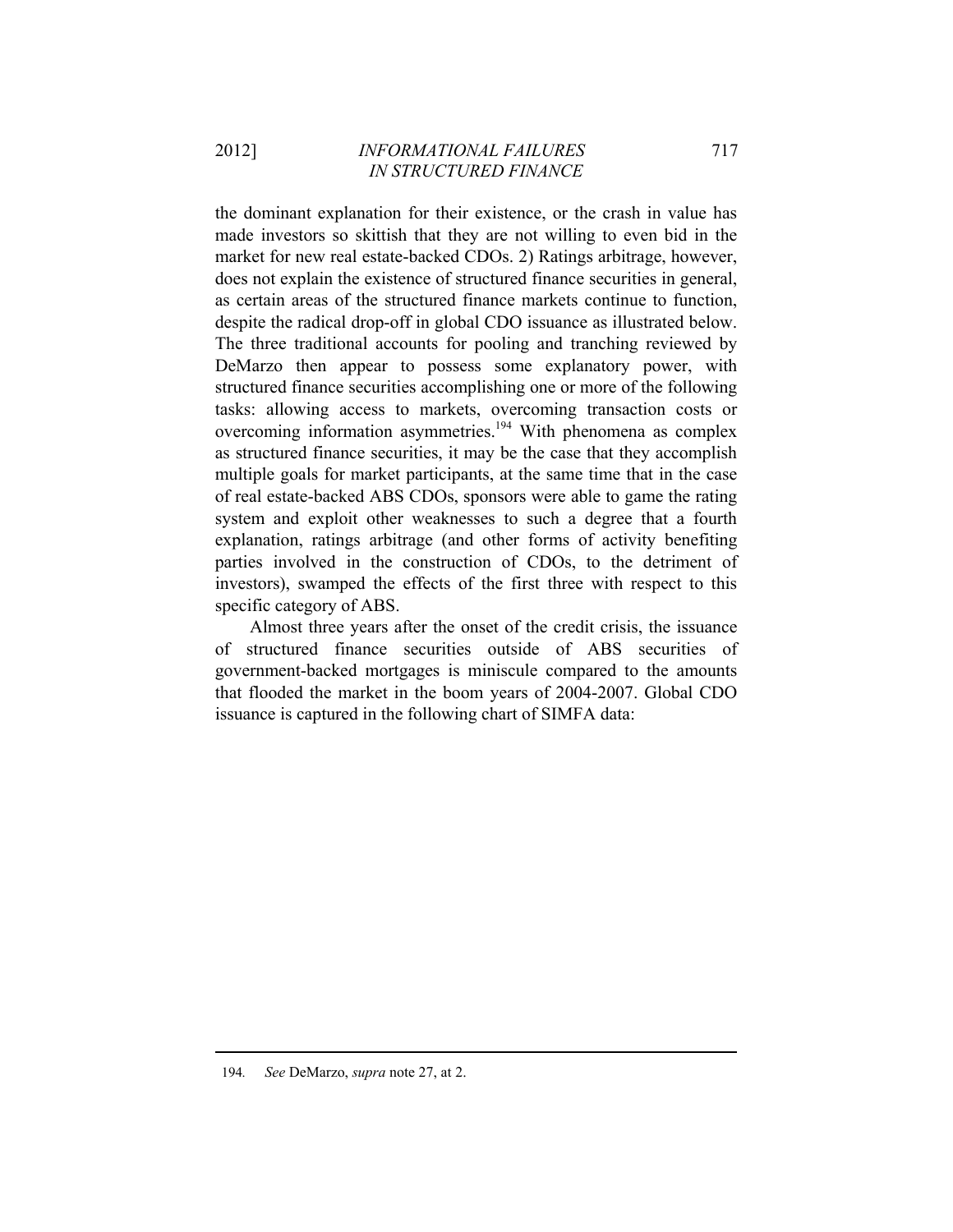

**Global CDO Issuance, in Billions of US Dollars**  Source: SIFMA Global CDO Issuance<sup>195</sup>

This chart illustrates that while not completely extinct, global CDO issuance of \$7.68 billion in 2010 is a mere 1.4% of the \$520.64 billion issued in 2006 when the market peaked. Of course it should be remembered that the term "CDO" here is used in its narrower meaning, signifying just a structured finance securitization that holds other structured finance securities (ABSs), CDSs (synthetic CDOs) or assets such as corporate loans or bonds.<sup>196</sup> Most importantly, global CDO issuance does not include first-tier securitizations of mortgages, either government-backed or 'private label' securities.

CDO issuance is therefore nearly, though not entirely, extinct.<sup>197</sup> Asset-backed securitization on the other hand exists at significant levels

<sup>&</sup>lt;u> 1989 - Johann Barn, mars ann an t-Amhain ann an t-Amhain an t-Amhain an t-Amhain an t-Amhain an t-Amhain an t-</u> 195. SIFMA compiles data on activity in the financial markets. Data is available at www.sifma.org/research/statistics.aspx.

<sup>196</sup>*. See* Global CDO Issuance tbl. 1.4, SIFMA, www.sifma.org/research/

statistics.aspx (Global CDO Issuance – Collateral). Collateral includes high-yield bonds, high-yield loans, investment grade bonds, mixed collateral, other, other swaps and structured finance, www.sifma.org/research/statistics.aspx (last visited March 31, 2012).

<sup>197.</sup> For more detail on the current CDO marketplace, see Katy Burne, *Global Finance: With a Deal From UBS, Signs of Life in Synthetic CDOs,* WALL ST. J., Nov. 26, 2010, at C3, and Ruth Simon, *Return of the 'Private Label'—Market for Nontraditional Mortgage Securities Stirs, but Don't Call It a Revival*, WALL ST. J., Apr. 2, 2010, at C1.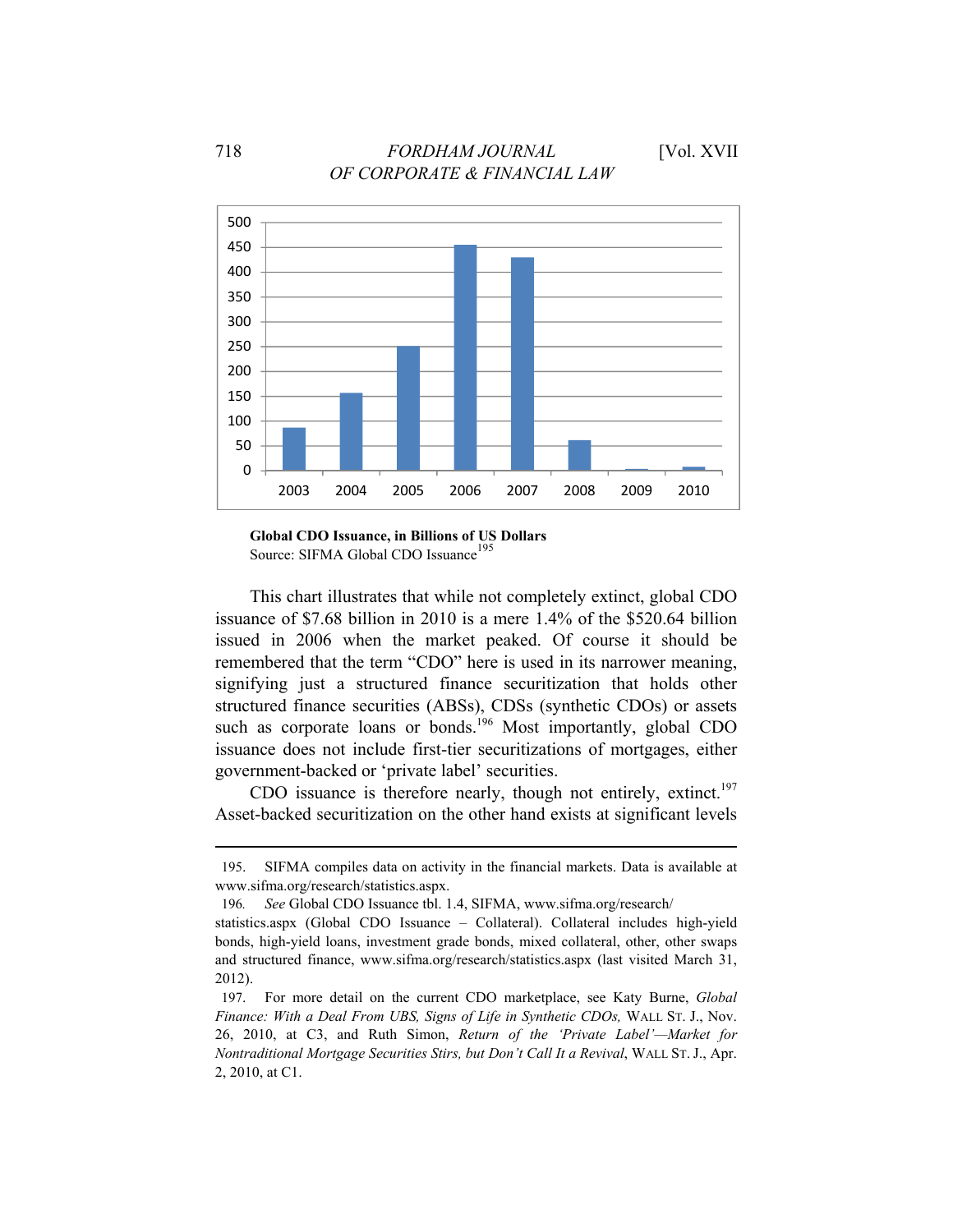in the marketplace, though at steep dropoffs from the 2005-2007 period. SIFMA reports that total U.S. ABS issuance stood at \$107.49 billion in 2010, down from \$753.87 billion in the peak year of 2006, or 14.2% of the  $2006$  amount.<sup>198</sup> Of the  $2010$  collateral subcategories, auto loans stood at \$57.86 billion, student loans at \$17.72 billion, with credit cards, equipment loans and other loans making up the rest; home equity loans contributed only \$3.51 billion or  $3.26\%$  of the total.<sup>199</sup> In 2006, by contrast, home equity amounted to 64.19% or \$483.91 billion of the ABS collateral.

Separate from ABSs in the SIFMA reporting categories are MBSs, including securities backed by GNMA and FNMA loans, CMOs and non-government backed private label securities including both CMBSs and RMBSs. Here, issuance of government agency-backed MBSs has actually exploded in the wake of the recession, with \$2.02 trillion in agency MBSs issued in 2009 and \$1.92 trillion in 2010, up from \$1.24 trillion in 2006.<sup>200</sup> After the financial crisis, investor interest in privatelabel MBSs is low; from a peak of \$909.40 billion in 2006 (and \$765.9 billion in 2007), private-label MBS issuance collapsed to \$18.10 billion in 2009 (a stunning 98.01% decrease!), recovering to \$34.60 billion in 2010.201

These figures illustrate that securitization of U.S. real estate obligations not backed up by the U.S. government is far below its peak, and the more complex securities, CDOs, have nearly vanished. Conversely, categories of ABS not tied to real estate are still significant, though down considerably. Investors are obviously scared away from the categories of investments that caused so much carnage in the collapse, but healthy areas of securitization remain. Additional confirmation of the continued viability of securitization comes from SIFMA's "European Securitisation Issuance" chart.<sup>202</sup> Total European securitizations stood at \$514.92 billion for 2010, down only slightly from the 2006 level of \$566.36 billion though under half of the 2008

<sup>198</sup>*. See* U.S. ABS Issuance and Outstanding, SIFMA, www.sifma.org/research/ statistics.aspx.

<sup>199.</sup> *Id.* 

<sup>200</sup>*. See* U.S. Agency Mortgage-Backed Securities Issuance and Outstanding, SIFMA, www.sifma.org/research/statistics.aspx.

<sup>201.</sup> See U.S. Mortgage-Related Issuance, SIFMA, www.sifma.org/research/stat istics.aspx.

<sup>202</sup>*. See* Europe Structured Finance Issuance and Outstanding, SIFMA www.sifma. org/research/statistics.aspx.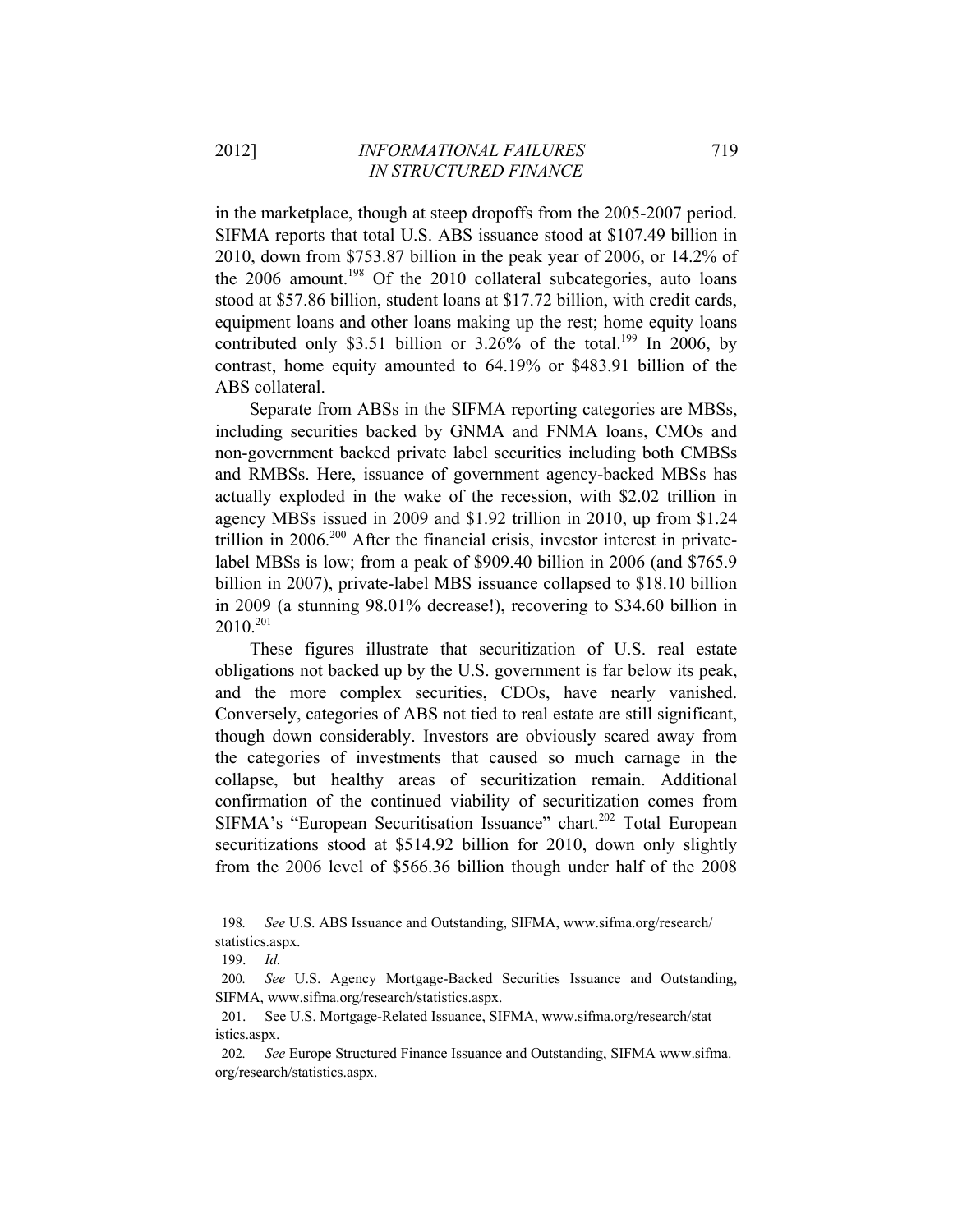peak of \$1.095 trillion.<sup>203</sup> RMBSs stood at \$367.92 billion, down from 2008's \$790.74 billion.<sup>204</sup>

What conclusions does this economic data point to? First, at least investors in U.S. securities do not trust real estate-backed securitizations not backed by the U.S. government. While other explanations are possible, such as the continued uncertainty about the proper prices of U.S. real estate and the health of the American economy in the near, medium and long terms, it is probable that investors mistrust the rating agencies that rated such debt and the sponsors and collateral managers purchasing collateral. The practices of ratings arbitrage and stuffing collateral pools with poor quality mortgages appear to have shuttered these markets. That said, the fact that securitization markets continue to function at significant levels indicates that ratings arbitrage wasn't the sole purpose of securitization. The misdeeds and mistakes of the past decade were manipulations of a very complex system that caused it to crash, but they appear to have been parasitic growths upon an already malfunctioning securitization market rather than its very raison d'etre.<sup>205</sup>

# **II. THE RESPONSE: "IMPROVEMENTS TO THE REGULATION OF CREDIT RATING AGENCIES"**

Given the huge losses in the U.S. and global economies as a result of the collapse of the housing bubble, flawed ratings came in for severe criticism as soon as the crisis began to unfold.<sup>206</sup> Reform at the CRAs therefore became one of the central objectives of the drafters of the financial reform legislation in 2009. Ironically, while inflated ratings were a necessary if not sufficient cause of the credit crisis, a ratings

<sup>203.</sup> *See id.*

<sup>204.</sup> *See id.*

<sup>205.</sup> For a discussion of the commercial mortgage-backed securities market, and how investor behavior there may differ from other structured finance markets, see Robert A. Brown, *Financial Reform and the Subsidization of Sophisticated Investors' Ignorance in Securitization Markets,* 7 N.Y.U. J. L. & BUS. 105 (2010).

<sup>206</sup>*. See, e.g.*, Julie Creswell & Vikas Bajaj, *Bond Raters Make Effort to Repair Credibility*, N.Y. TIMES, Feb. 8, 2008, at C1; Gretchen Morgenson, *Debt Watchdogs: Tamed or Caught Napping?*, N.Y. TIMES, Dec. 7, 2008, at A1; Arthur Levitt, Jr., *Conflicts and the Credit Crunch*, WALL ST. J., Sept. 7, 2007, at A15; Kara Scannell & Aaron Lucchetti, *Crisis on Wall Street: SEC Tightens Rules for Ratings Firms*, WALL ST. J., Dec. 4, 2008, at C3.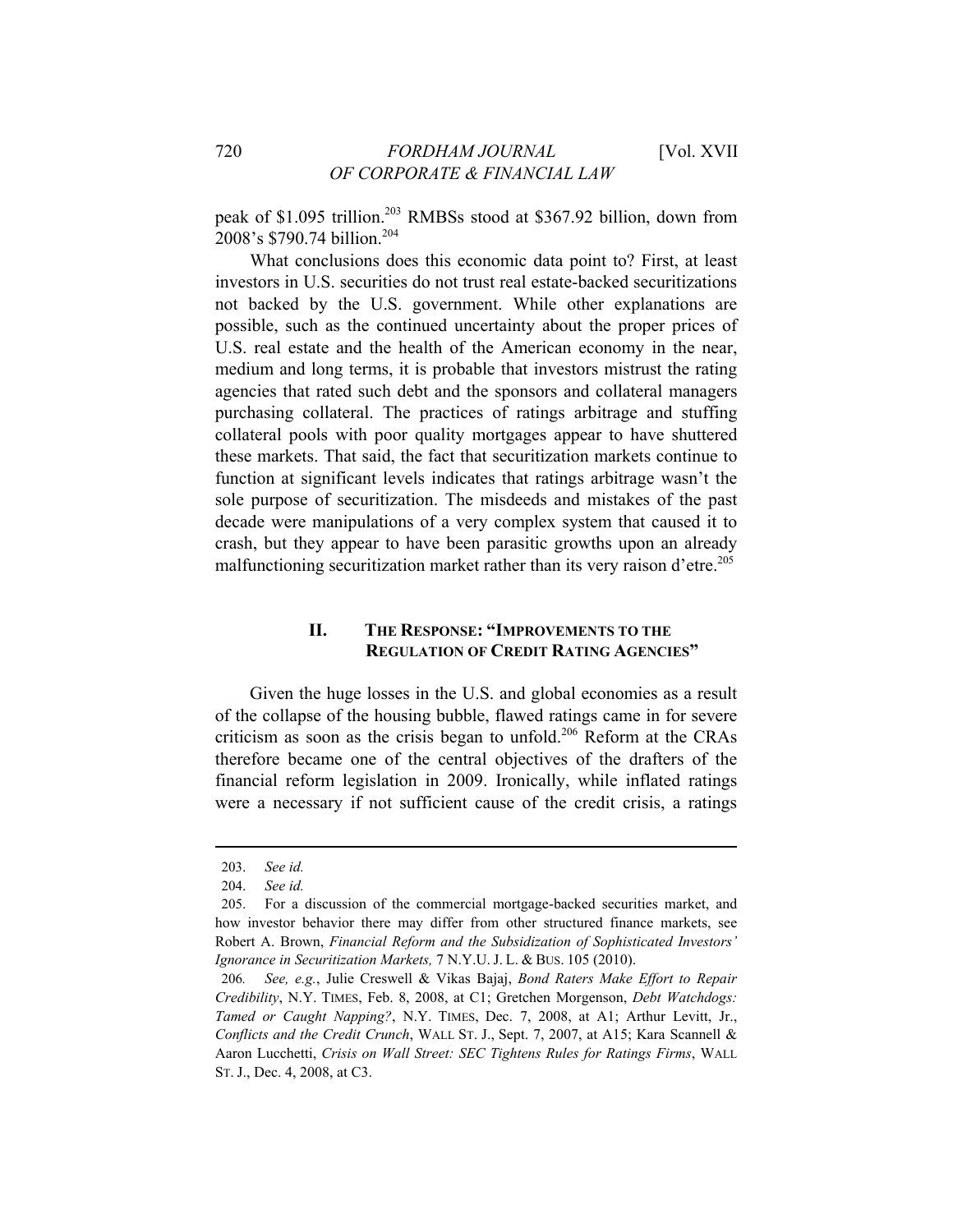reform bill had just been passed in 2006 in the wake of Enron's collapse and other accounting scandals of the early 2000s, when the agencies had maintained investment grade ratings on Enron debt until days before its bankruptcy.<sup>207</sup> The "Credit Rating Agency Reform Act of 2006" ("CRARA"), 208 which added Section 15E ("Registration of Nationally Recognized Statistical Rating Organizations") to the Securities Exchange Act of 1934, was meant to improve the ratings system primarily by regularizing the process of becoming a NRSRO, and thereby spurring competition in the ratings industry.<sup>209</sup> CRARA also prohibited some of the more objectionable practices of the rating agencies, such as threatening to retaliate against issuers that did not use an agency for an issuance by downgrading other securities of that issuer, but it did not mandate fundamental change. Congress drew the line at regulating the actual methods used by agency analysts to rate securities, forbidding the SEC from regulating "the substance of credit ratings or the procedures and methodologies by which any NRSRO determines credit ratings,"210 and likewise refused to consider any legislative mandates that would offer fundamental reordering of the credit rating industry or its business model.

Despite the national trauma of Enron, Worldcom and the other accounting scandals that led to the passage of Sarbanes-Oxley and CRARA, the consequences of the second wave of ratings failures in 2007-2008 were much more severe and the root causes much more complex. As argued in the previous section, activity in the current structured finance markets leads to the conclusion that multiple explanations for the existence of CDOs are likely to be valid, with ratings arbitrage dominating in CDOs backed by RMBSs, and the precrisis, conventional explanations holding sway in other areas of structured finance where activity remains at significant, albeit reduced, levels.211 Congress consequently faced a considerably more difficult task

<sup>207</sup>*. See* Arthur Levitt, Jr., *Conflicts and the Credit Crunch*, *supra* note 206, at A15. 208. The Credit Rating Agency Reform Act, Pub. L. No. 109-291, 120 Stat. 1327 (2006) (codified as amended at 15 U.S.C. § 78o-7(c)(2) (2006)) (adding Section 15E to the Securities Exchange Act of 1934).

<sup>209.</sup> The preamble to CRARA states that it is "[a]n Act . . . [t]o improve ratings quality for the protection of investors and in the public interest by fostering accountability, transparency, and competition in the credit rating agency industry." Preamble of the Credit Rating Agency Reform Act.

<sup>210. 15</sup> U.S.C. § 78o-7(c)(2).

<sup>211</sup>*. See supra* Part I.E.2, text accompanying notes 195-204.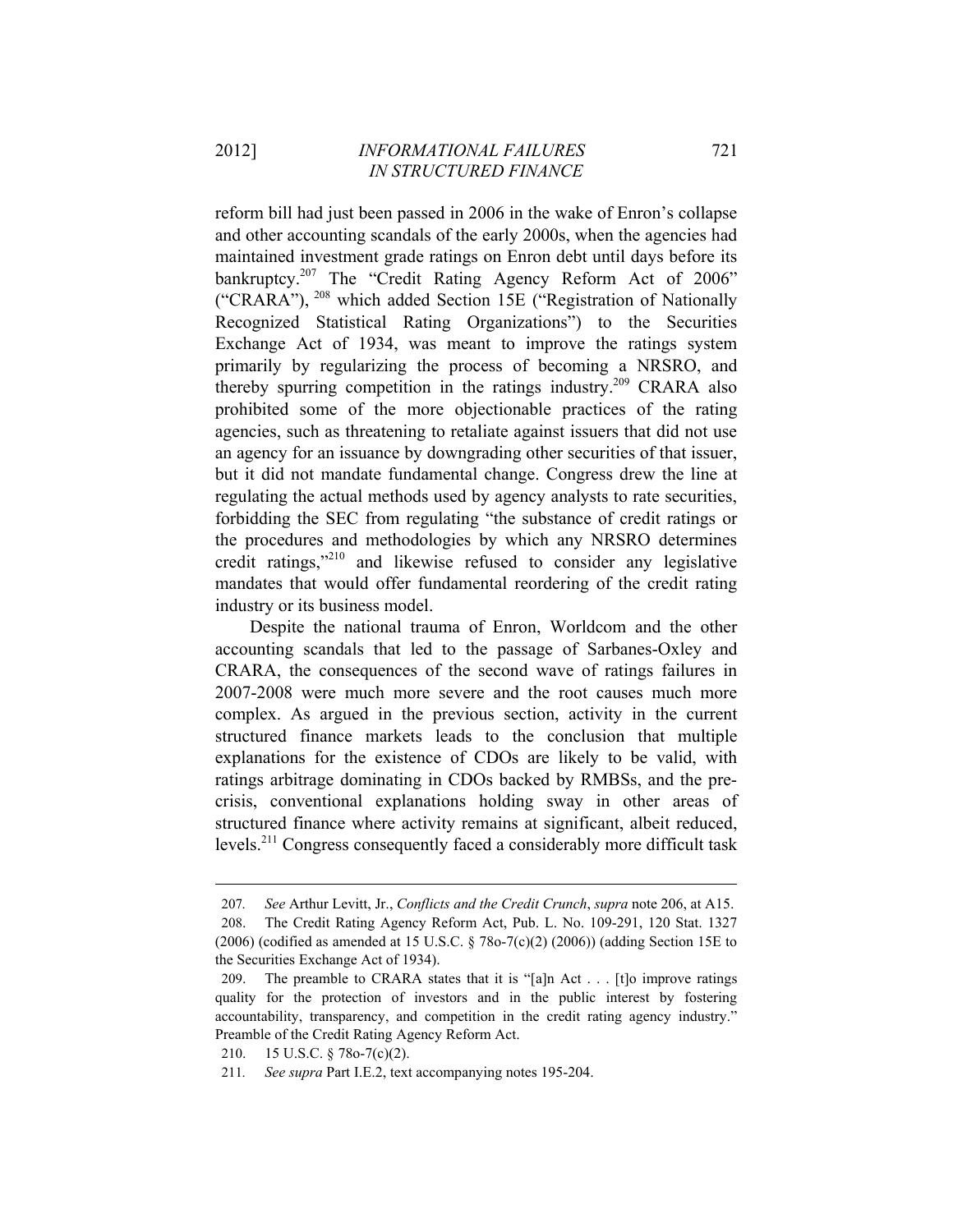in 2009 when it returned to the issue of credit ratings, that of providing regulation to a hyper-complex system which very few individuals, including many with considerable financial experience, really understood, and which possessed the power to cast the U.S. economy into severe recession or even depression in the event of sustained malfunction. The result of Congress's efforts is Title IX, Subtitle C of the Dodd-Frank Act, "Improvements to the Regulation of Credit Rating Agencies."212 Part II provides an overview of IRCRA, focusing on provisions responding to the failures outlined in Part I.C above, and concludes with some reflections on the wider significance of the regulatory strategies IRCRA adopts.

While IRCRA goes further than CRARA in many important respects, like CRARA it does not fundamentally change the nature of the ratings industry, although the studies and proposals it requires of the SEC and the Government Accounting Office have the potential to do so should they lead to changes in the law. Instead of a fundamental reordering, at this point IRCRA should be seen as a further step along the road of oversight of the agencies. Indeed, its most important provisions do not even apply to the rating agencies directly: Section 939 removes references to credit ratings issued by NRSROs from six major provisions of federal financial law, and Section 939A calls for every federal agency to review its regulations and substitute its own standards of credit-worthiness for references to "credit ratings" within a year.<sup>213</sup> Should these provisions be definitively implemented, the resulting shift in the regulatory landscape will deprive the rating agencies of their ability to profit by granting "regulatory licenses," approvals necessary for issuers to sell debt securities that can be held by a wide range of investors, such as pension and mutual funds. It is also important the IRCRA does not attempt a direct assault on the root cause of ratings failure, the quantitative models that produced flawed ratings.

The mandates applicable to the rating agencies fall into three general categories: 1) Management of conflicts of interest; 2) enhanced disclosure; and 3) increased exposure to litigation risk. Part II reviews them in turn.

<sup>212.</sup> Dodd-Frank Act, §§ 931-939H.

<sup>213</sup>*. Id.* § 939.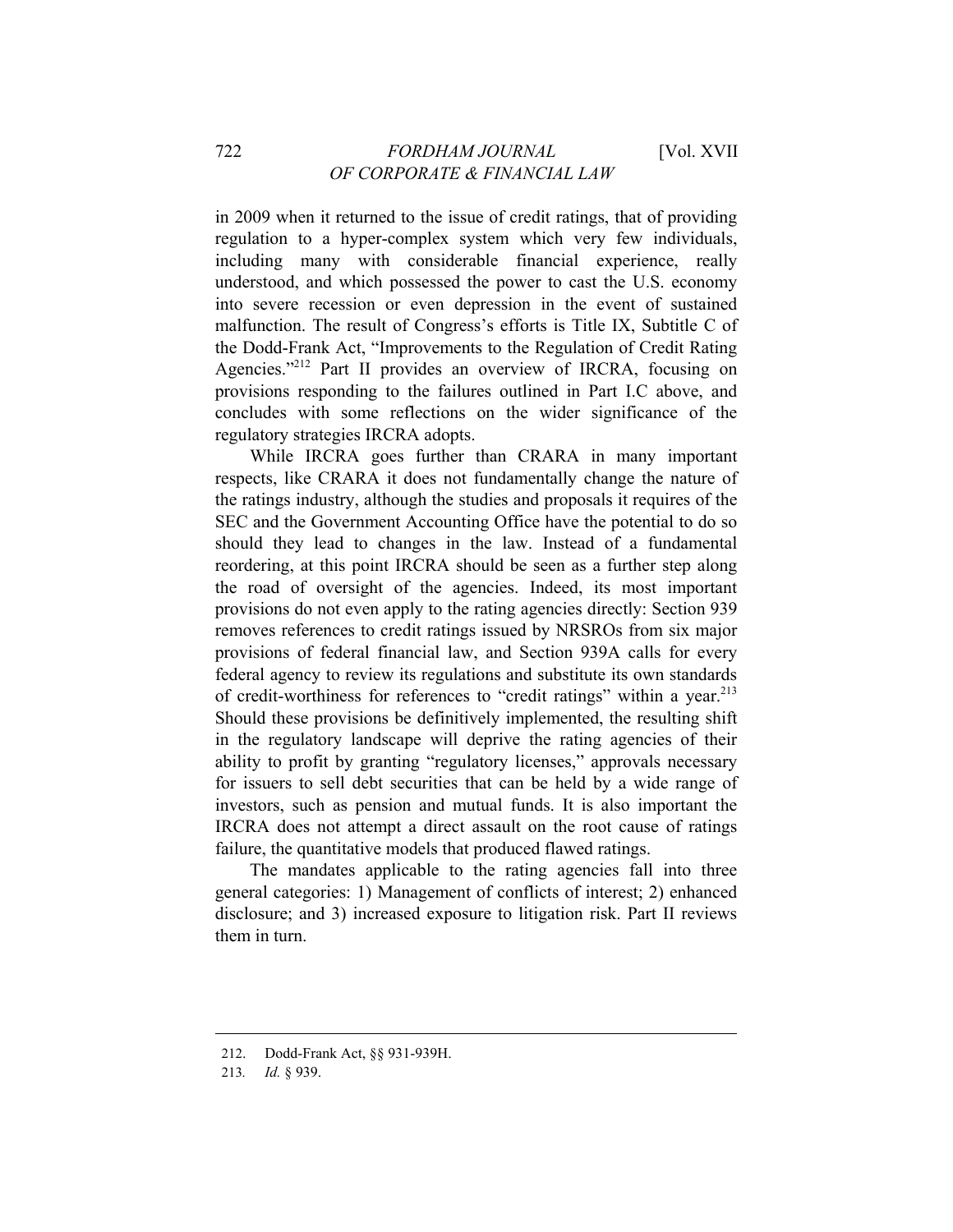## 2012] *INFORMATIONAL FAILURES* 723 *IN STRUCTURED FINANCE*

#### A. MANAGEMENT OF CONFLICTS OF INTEREST

It is clear that the drafters of Dodd-Frank believed conflicts were central to the problems of the rating agencies, as the statement of Congressional findings at the beginning of Subtitle C includes them, and Subtitle C ends with a declaration that the SEC should do more to control them. Section 931(4), which details Congress's findings, states that:

> In certain activities, particularly in advising arrangers of structured financial products on potential ratings of such products, credit rating agencies face conflicts of interest that need to be carefully monitored and that therefore should be addressed explicitly in legislation in order to give clearer authority to the Securities and Exchange Commission<sup>214</sup>

And the final section of IRCRA, section 939H, "Sense of Congress," states that:

> It is the sense of Congress that the Securities and Exchange Commission should exercise the rulemaking authority of the Commission under section 15E(h)(2)(B) of the Securities Exhange Act of 1934 . . . to prevent improper conflicts of interest arising from employees of nationally recognized statistical rating organizations providing services to issuers of securities that are unrelated to the issuance of credit ratings, including consulting, advisory, and other services.<sup>215</sup>

The Dodd-Frank Act therefore attempts to police conflicts at the rating agencies in an effort to eliminate the conflicts that contributed to the issuance of flawed ratings. The most important of the conflicts provisions are contained in Section 932, "Enhanced Regulation, Accountability, and Transparency of Nationally Recognized Statistical Rating Organizations."216

First, Section  $932(a)(4)$  mandates the separation of ratings activities from sales and marketing activities undertaken by a NRSRO. The SEC is required to "issue rules to prevent the sales and marketing considerations of a nationally recognized statistical rating organization from influencing the product of ratings by the nationally recognized

<sup>214</sup>*. Id.* § 931(4) (to be codified at 15 U.S.C. § 78o-7).

<sup>215</sup>*. Id.* § 939H.

<sup>216</sup>*. Id.* § 932.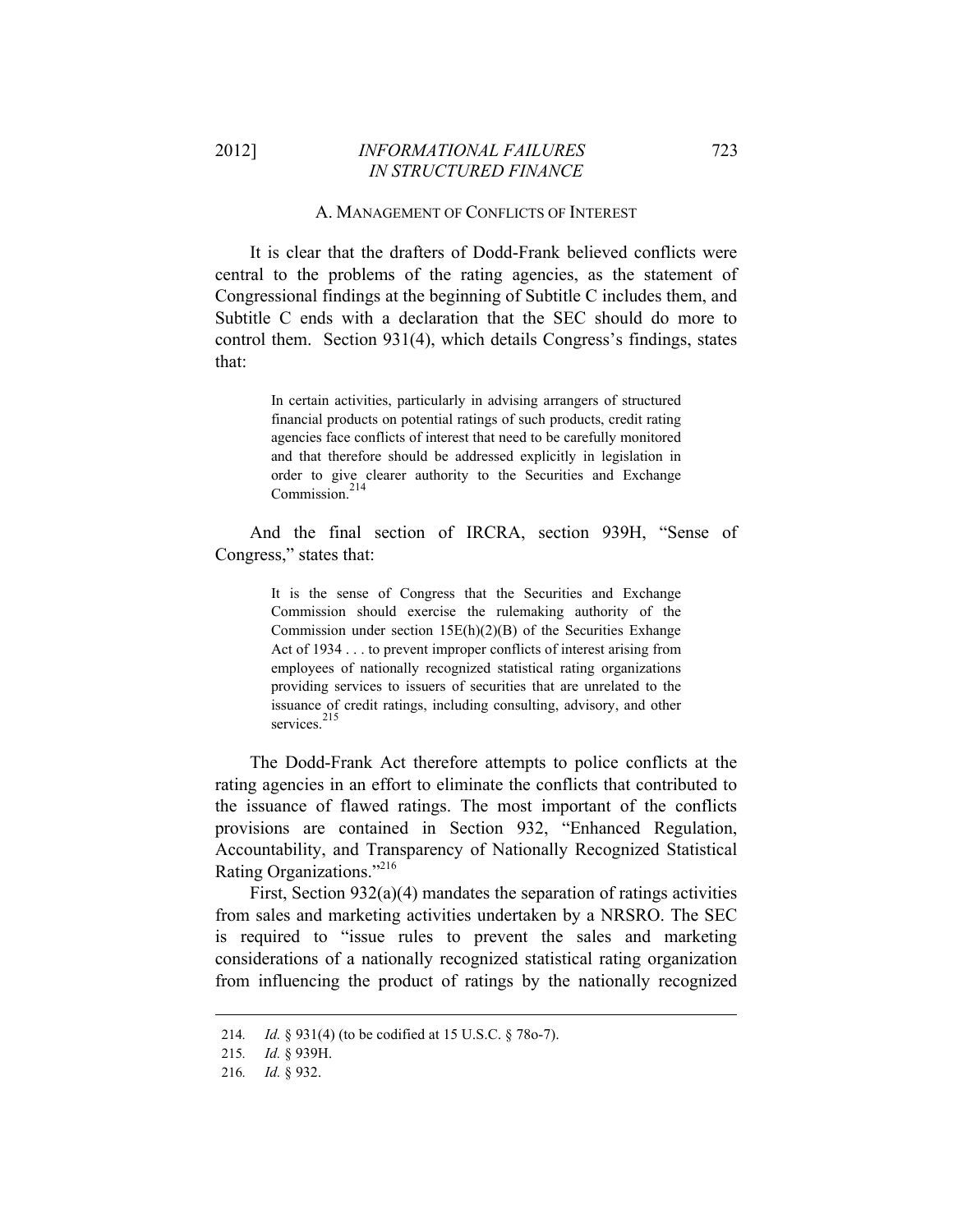statistical rating organization."<sup>217</sup> These rules are intended to separate the business services provided by a "gatekeeper" from its necessary marketing efforts as an independent organization in a free-market environment, and are a response to a number of instances of marketing concerns influencing decisions concerning ratings of structured finance securities, as detailed in the SEC's 2008 Summary Report.<sup>218</sup>

In addition to sales considerations influencing the ratings process, IRCRA also takes aim at conflicts of interest arising from the desire of rating agency employees to attain potentially much more lucrative positions with issuers and certain other financial markets employers. Section  $932(a)(4)$ 's "look-back requirement" mandates that in the event that any employee of a NRSRO leaves for employment with an "issuer, underwriter, or sponsor of a security or money market instrument" subject to a credit rating by the NRSRO, the NRSRO must review whether any conflict of interest influenced the rating, and revise such rating in the event that there was a conflict.<sup>219</sup> Furthermore, Section 932 adds Section 5 to 15E(h), requiring NRSROs to report to the SEC on certain employees obtaining employment with "any obligor, issuer, underwriter, or sponsor of a security or money market instrument" for whom the NRSRO has issued a credit rating in the past year.<sup>220</sup> This new reporting requirement includes all employees within the past five years who directly participated in determining credit ratings for their new employers, those who supervised employees who did so and all senior officers. These employment-related provisions respond to the reports of numerous rating agency analysts leaving for much more highly compensated positions with other financial institutions, and the pressures and temptations facing those working for the rating agencies.<sup>221</sup> The look-back provision of new Section 15E(h)(4) also mandates SEC review of NRSRO compliance with the look-back requirement, as well as annual reviews of the codes of ethics and conflicts of interest policies of the NRSROs.<sup>222</sup>

New Section (p) of 15E establishes an "Office of Credit Ratings" within the SEC which has among its many duties an obligation to

<sup>217</sup>*. Id.* § 932(a)(4) (to be codified at 15 U.S.C. § 78o-7(h)(3)(A)).

<sup>218.</sup> SEC 2008 SUMMARY REPORT, *supra* note 51, at 23-29.

<sup>219.</sup> Dodd-Frank Act § 932(a)(4) (to be codified at 15 U.S.C. § 78o-7(h)(4)(A)).

<sup>220</sup>*. Id.* § 932(a)(4) (to be codified at 15 U.S.C. § 78o-7(h)(5)(A)).

<sup>221</sup>*. See* Lucchetti, *supra* note 84, at A1; Storey, *supra* note 150, at A1.

<sup>222.</sup> Dodd-Frank Act § 932(a)(4) (to be codified at 15 U.S.C. § 78o-7(h)(4)(B)).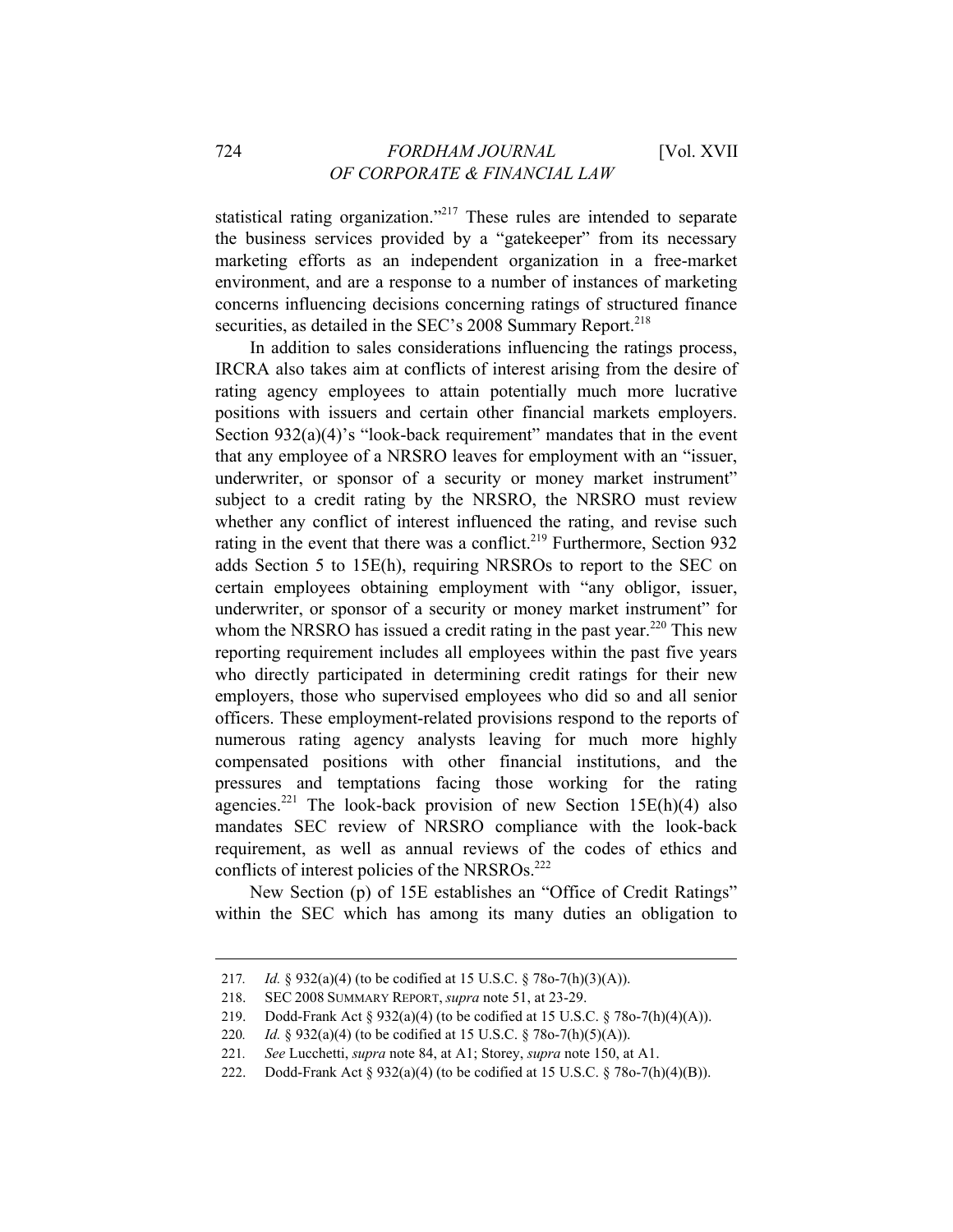actively monitor conflicts of interest: included within the items required for the annual review of each NRSRO is "the management of conflicts of interest" by the NRSRO.<sup>223</sup> The Commission is also charged with issuing new rules mandating disclosure concerning the transparency of ratings performance, $224$  including a rule requiring that an NRSRO include "an attestation with any credit rating it issues affirming that no part of the rating was influenced by any other business activities, that the rating was based solely on the merits of the instruments being rated, and that such rating was an independent evaluation of the risks and merits of the instrument."<sup>225</sup> Finally, new Section (s) requires each NRSRO to disclose on a new form accompanying each credit rating "information relating to conflicts of interest" of the particular  $NRSRO<sup>226</sup>$ 

All the above provisions relate to disclosure of information concerning conflicts of interest, both to users of credit ratings and to the SEC. Like Sarbanes-Oxley, IRCRA also includes new mandates concerning corporate governance at the ratings agencies, which attempt to instill independence at the rating agency level itself. New Section (t), "Corporate Governance, Organization, and Management of Conflicts of Interest," requires that at least one half of the board of directors of an NRSRO be independent, and that a user of ratings is included among the independent board members.<sup>227</sup> In addition, the compensation of board members is not to "be linked to the business performance of the" NRSRO, and among the prescribed duties of the board is "the establishment, maintenance and enforcement of policies and procedures to address, manage, and disclose any conflicts of interest[.]"<sup>228</sup>

Section 932 then contains the new disclosure and governance provisions which are meant to police conflicts of interest at the CRAs. These provisions employ a common strategy of U.S. securities law, by mandating disclosure in the belief that investors and others in the financial markets can make their own investment decisions based upon the information revealed to them, as well as the more aggressive tactic of Sarbanes-Oxley, by actively interfering in the internal corporate

<sup>223</sup>*. Id.* § 932(a)(8) (to be codified at 15 U.S.C. § 78o-7(p)).

<sup>224</sup>*. Id.* § 932 (a)(8) (to be codified at 15 U.S.C. § 78o-7(q)(1)).

<sup>225</sup>*. Id*. § 932(a)(8) (to be codified at 15 U.S.C. § 78o-7(q)(2)(F)).

<sup>226</sup>*. Id.* § 932(a)(8) (to be codified at 15 U.S.C. § 78o-7(s)).

<sup>227</sup>*. Id.* § 932(a)(8) (to be codified at 15 U.S.C. § 78o-7(t)).

<sup>228</sup>*. Id.*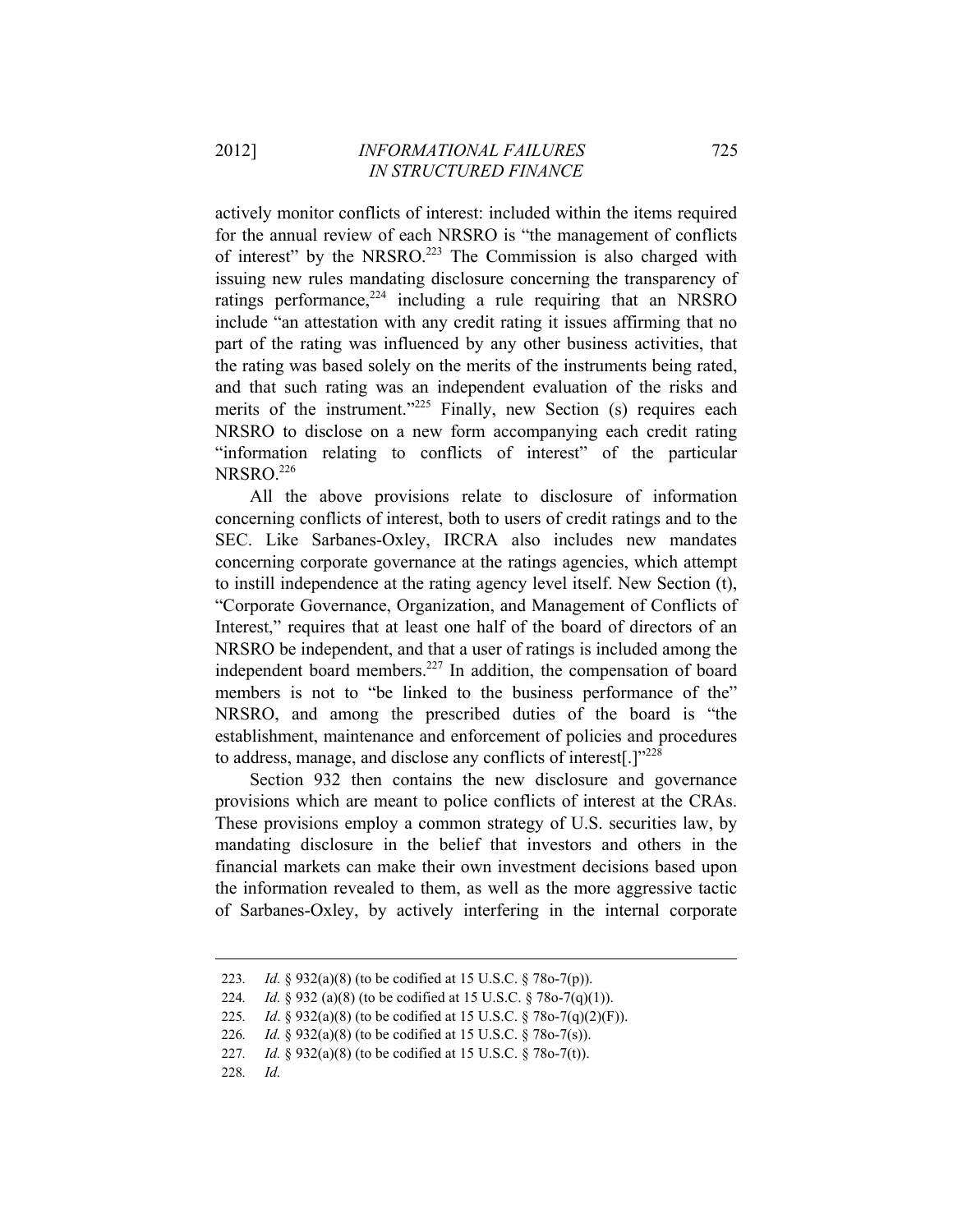governance of the  $CRAs.<sup>229</sup>$  Three additional provisions concerning conflicts of interest are important to note. Sections 939C, 939D and 939F all mandate studies of possible alternative ways of providing credit information to the markets which had been discussed and proposed in the run-up to the passage of Dodd-Frank.<sup>230</sup> Section 939C requires the SEC to study the independence of the CRAs and how independence, or the lack of it, affects the CRAs' performance. The SEC is to report its findings to Congress within three years, along with any recommendations for improving the integrity of ratings. Section 939D requires the Government Accounting Office ("GAO") to study alternative means of compensating the CRAs for their services and to report back to Congress within  $18$  months.<sup>231</sup> The GAO study is meant to explore alternatives to the "issuer pays" business model, the most glaring example of a conflict of interest in the current ratings system.<sup>232</sup> Finally, Section 939F requires, among other things, the SEC to study "the feasibility of establishing a system in which a public or private utility or a self-regulatory organization assigns" ratings to the individual NRSROs.<sup>233</sup> This is the descendant of the "Franken Amendment" proposed by Senator Al Franken which would have established such a ratings assignment system.<sup>234</sup> This report is due within two years of Dodd-Frank's passage. If such a system was to be adopted, it would obviously have major effects on the provision of credit ratings; however, the feasibility of such a system is open to question.<sup>235</sup>

<sup>229.</sup> Disclosure as a central focus of U.S. securities law is expressed in the Supreme Court's statement that the fundamental purpose of the Securities Exchange Act of 1934 is to implement a "philosophy of full disclosure." Santa Fe Industries, Inc. v. Green, 430 U.S. 462, 477-478 (1977); *see generally* Elisabeth Keller & Gregory Gehlmann, *A Historical Introduction to the Securities Act of 1933 and the Securities Exchange Act of 1934*, 49 OHIO ST. L.J. 329 (1988). The Sarbanes-Oxley Act of 2003 represents a significant federalization of the law governing corporate entities. *See*, *e.g*., Roberta S. Karmel, *Realizing the Dream of William O. Douglas—The Securities and Exchange Commission Takes Charge of Corporate Governance*, 30 DEL. J. CORP. L. 79 (2005).

<sup>230</sup>*. See, e.g*., Aline van Duyn, *Dilemmas of reforming the rating agencies*, FIN. TIMES, June 11, 2010, at 23; Levitt, *supra* note 207; Mendales, *supra* note 19.

<sup>231. 15</sup> U.S.C. § 78o-9, Note; Dodd-Frank Act § 939D.

<sup>232</sup>*. See* Lynn Bai, *On Regulating Conflicts of Interest in the Credit Rating Industry*, 13 N.Y.U. J. LEGIS. & PUB. POL'Y 253, 261 (2010).

<sup>233.</sup> Dodd-Frank Act § 939F.

<sup>234</sup>*. See* Coffee, *Ratings Reform*, *supra* note 54, at 32.

<sup>235</sup>*. See id*. at 34-35.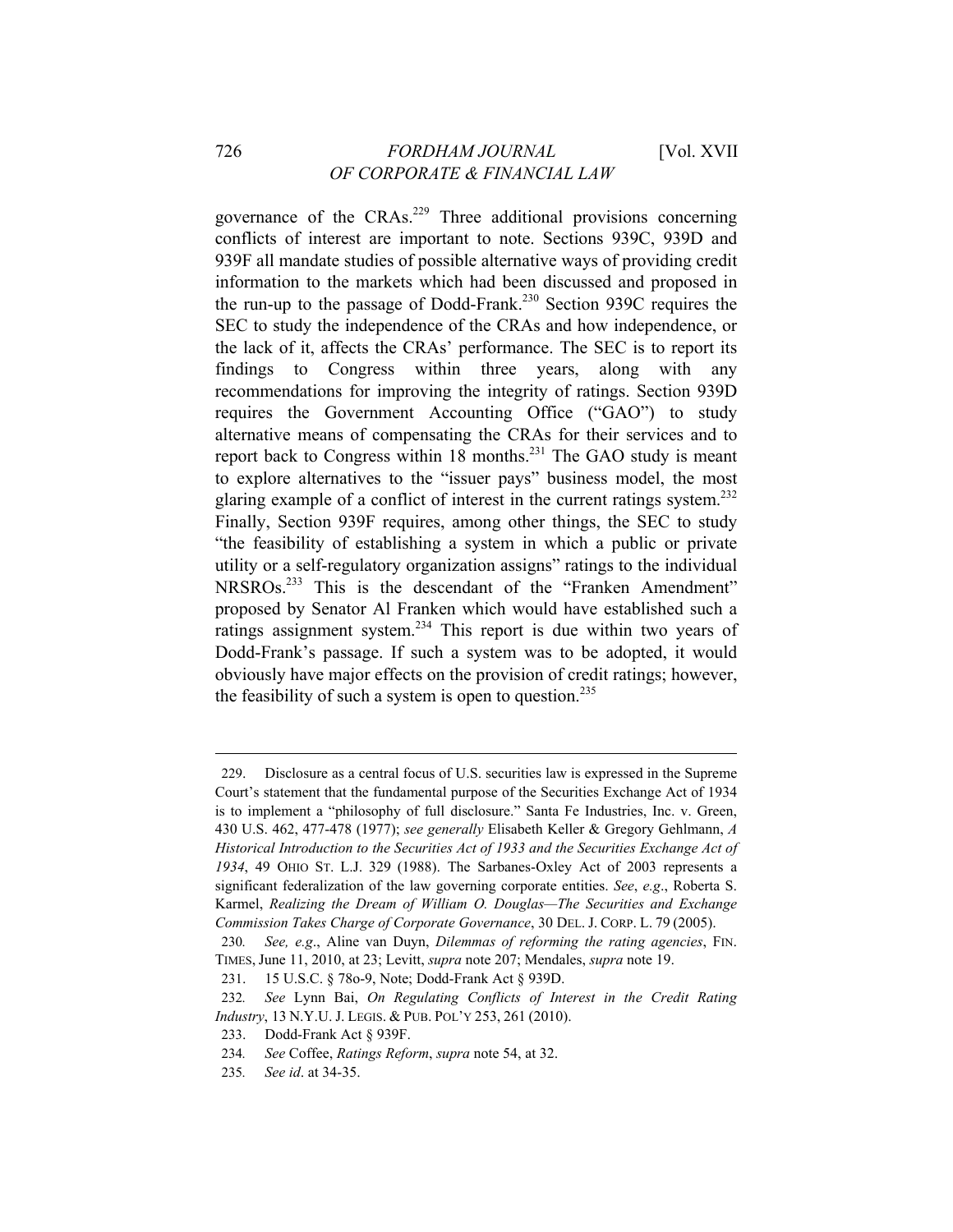This review of IRCRA's provisions relating to conflicts of interest shows that reducing their effects was a central goal of the legislation.<sup>236</sup> Given the analysis of flawed ratings presented in Parts I.C and I.D above, however, management of conflicts of interest will likely not be sufficient to prevent ratings failure in the future, as conflicts of interest were not the primary cause of the ratings disaster. Proper response to conflicts of interest will have significant beneficial effects, though, helping insulate the CRAs from improper responses to technical problems that arise in complex ratings systems, and incentivizing the production of objective ratings in the first place.

## B. NEW DISCLOSURE REQUIREMENTS

As disclosure is a pillar of U.S. securities regulation, it is not surprising that IRCRA contains numerous new disclosure requirements concerning the ratings process, in addition to the new disclosure requirements for asset-backed securities contained in Subtitle D of Title IX of Dodd-Frank, "Improvements to the Asset-Backed Securitization Process."<sup>237</sup> The fundamental premise behind the new requirements is the rationale for disclosure requirements in general: investors and users of ratings are sophisticated actors, and requiring issuers, or in this case, issuers of credit ratings, to disclose crucial information concerning the security that investors are contemplating purchasing, or the rating they may rely on, is essential to the efficient functioning of the financial markets. As long as issuers and ratings agencies provide the required information, and that information is truthful and complete, the responsibility shifts to the potential investor to evaluate it. The conflict of interest provisions requiring disclosure are set in the larger context of the following general disclosure requirements.

## *1. Office of Credit Ratings Annual Reports on NRSROs*

New subsection (p) of 15E requires that the newly created Office of Credit Ratings ("OCR") within the SEC conduct yearly examinations of each NRSRO.<sup>238</sup> These examinations cover a number of facets of the

<sup>236.</sup> Professor Coffee notes that the Dodd-Frank Act "straddles the gap" between reducing conflicts of interest and reducing the reliance of federal financial regulation on credit ratings as two primary avenues of reform. *See id.* at 3.

<sup>237.</sup> Dodd-Frank Act §§ 941-946.

<sup>238</sup>*. Id.* § 932(a)(8) (to be codified at 15 U.S.C. § 78o-7(p)).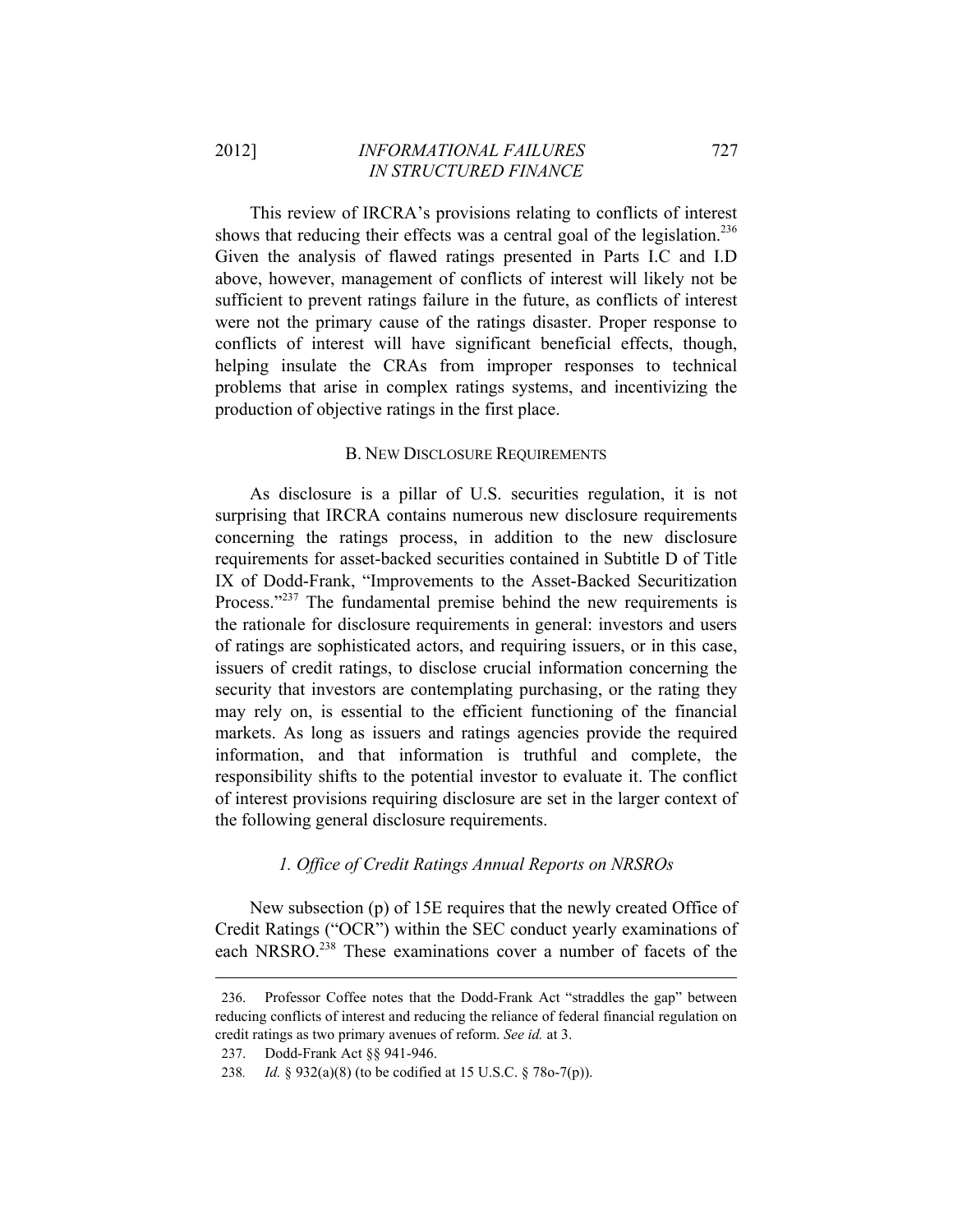rating agency's operations, including whether it is conducting business according to its stated policies, procedures and ratings methodologies; implementation of its ethics policy; corporate governance; the management of conflicts of interest; and internal supervisory controls, among other things.<sup>239</sup> New section 15E(p)(3)(C) requires that the OCR issue an annual report to the public summarizing the findings of the examinations conducted, any response from the NRSRO concerning any material deficiency identified, and whether the NRSRO has addressed any deficiencies identified in previous annual examinations.<sup>240</sup>

## *2. Transparency of Ratings Performance*

New rule 15E(q), "Transparency of Ratings Performance," requires each NRSRO to issue detailed public disclosure concerning each obligor, security and money market instrument it rates, as well as all subsequent changes to those ratings. $^{241}$  Rules issued by the SEC shall require that disclosures are comparable across NRSROs to ensure comparability; are clear enough to be used by investors with varying degrees of sophistication; include performance information from a wide variety of types of credit ratings, including ratings that have been withdrawn; and be published on the NRSRO's website as well as made available in writing.<sup>242</sup> Furthermore, each credit rating will now be required to include an attestation affirming that the rating was not influenced by other business activities of the NRSRO, that it was based solely on the merits of the instrument rated, and that it was an independent evaluation of such instrument. $243$ 

### *3. Disclosure of Changes in Ratings Methodologies*

New Section 15E(r) requires the SEC to promulgate rules concerning the methodologies NRSROs use to rate securities.<sup>244</sup> These new rules however will simply require approval by the board of directors of the ratings methods used by a NRSRO and that they be compatible with the stated policies of the NRSRO. Exchange Act

<sup>239</sup>*. Id.* § 932(a)(8) (to be codified at 15 U.S.C. § 78o-7(p)(3)(B)).

<sup>240</sup>*. Id.* § 932(a)(8) (to be codified at 15 U.S.C. § 78o-7(p)(3)(C)).

<sup>241</sup>*. Id.* § 932(a)(8) (to be codified at 15 U.S.C. § 78o-7(q)(3)).

<sup>242</sup>*. Id.* § 932(a)(8) (to be codified at 15 U.S.C. § 78o-7(q)(2)).

<sup>243</sup>*. Id.* § 932(a)(8) (to be codified at 15 U.S.C. § 78o-7(q)(2)(F)).

<sup>244</sup>*. Id.* § 932(a)(8) (to be codified at 15 U.S.C. § 78o-7(r)).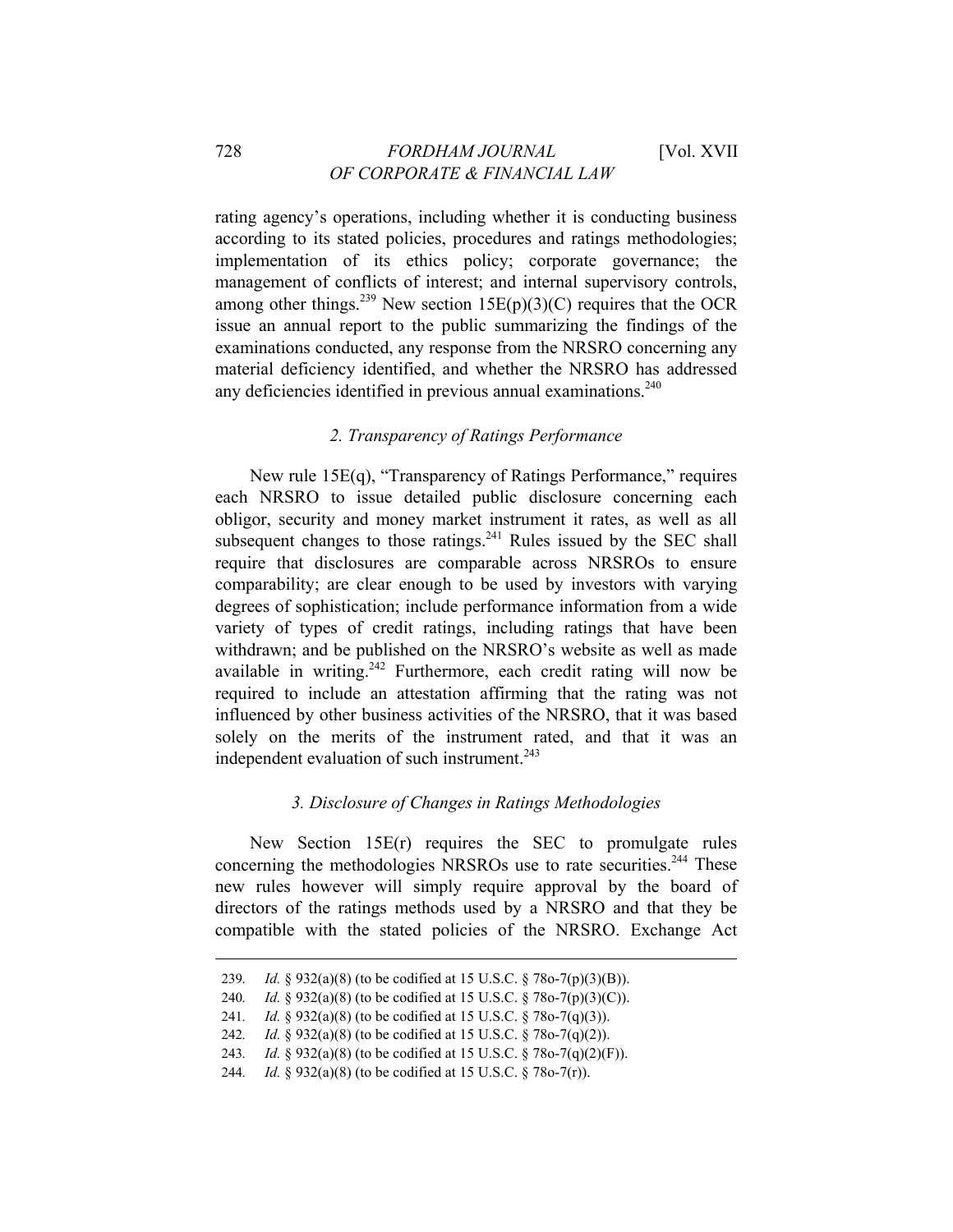Section  $15E(c)(2)$  remains in force, and the SEC does not have the power to actually dictate the "substance of credit ratings" or the methodologies used to generate them. NRSROs must also disclose to ratings information users the method used to generate any ratings, material changes to ratings methodologies, and discoveries of significant errors in a procedure or methodology or when a material change to a procedure or methodology is likely.245 This provision responds to a wellpublicized incident concerning an error in the computer codes used by Moody's to rate a very sophisticated type of CDO, the constant proportion debt obligation or "CPDO."<sup>246</sup> Upon discovering the error, Moody's changed the ratings procedure on a going-forward basis, without however adjusting the flawed ratings already issued.

# *4. Transparency of Credit Ratings Methodologies and Information Reviewed*

New section 15E(s) requires that each NRSRO issue a form with each credit rating which provides key information behind the rating and how it was produced, i.e, "the assumptions underlying the credit rating procedures and methodologies" and "the data relied on" to produce the rating.<sup>247</sup> The format and content of the information report track closely central concerns with ratings of structured finance securities. First, in addition to being "easy to use and helpful," the form must present its content "in a manner that is directly comparable across types of securities."<sup>248</sup> This requirement speaks to the well-documented realization that identical credit ratings implied different default rates with different categories of securities. In the phenomena of "ratings" drift," a specified rating for a CDO tranche had a higher default probability than a corporate debt security of the same rating, which in turn had a higher default probability than a first-tier structured finance security of the same rating.<sup>249</sup> By requiring ratings symbols to be directly comparable, Congress is attempting to shut down one of the key flaws in the ratings system for structured finance securities that both led

<sup>245</sup>*. Id.* § 932(a)(8) (to be codified at 15 U.S.C. § 78o-7(r)(3)).

<sup>246</sup>*. See* Sam Jones, Gillian Tett & Paul Davies, *CPDOs Expose Ratings Flaw at Moody's*, FIN. TIMES, May 21, 2008, at 43; Sam Jones, *When Junk was Gold – Part 2*, FIN. TIMES MAG., Oct. 18, 2008, at 16.

<sup>247.</sup> Dodd-Frank Act § 932(a)(8) (to be codified at 15 U.S.C. § 78o-7(s)(1)(A)).

<sup>248</sup>*. Id.* § 932(a)(8) (to be codified at 15 U.S.C. § 78o-7(s)(2)).

<sup>249</sup>*. See supra* Part I.D.3.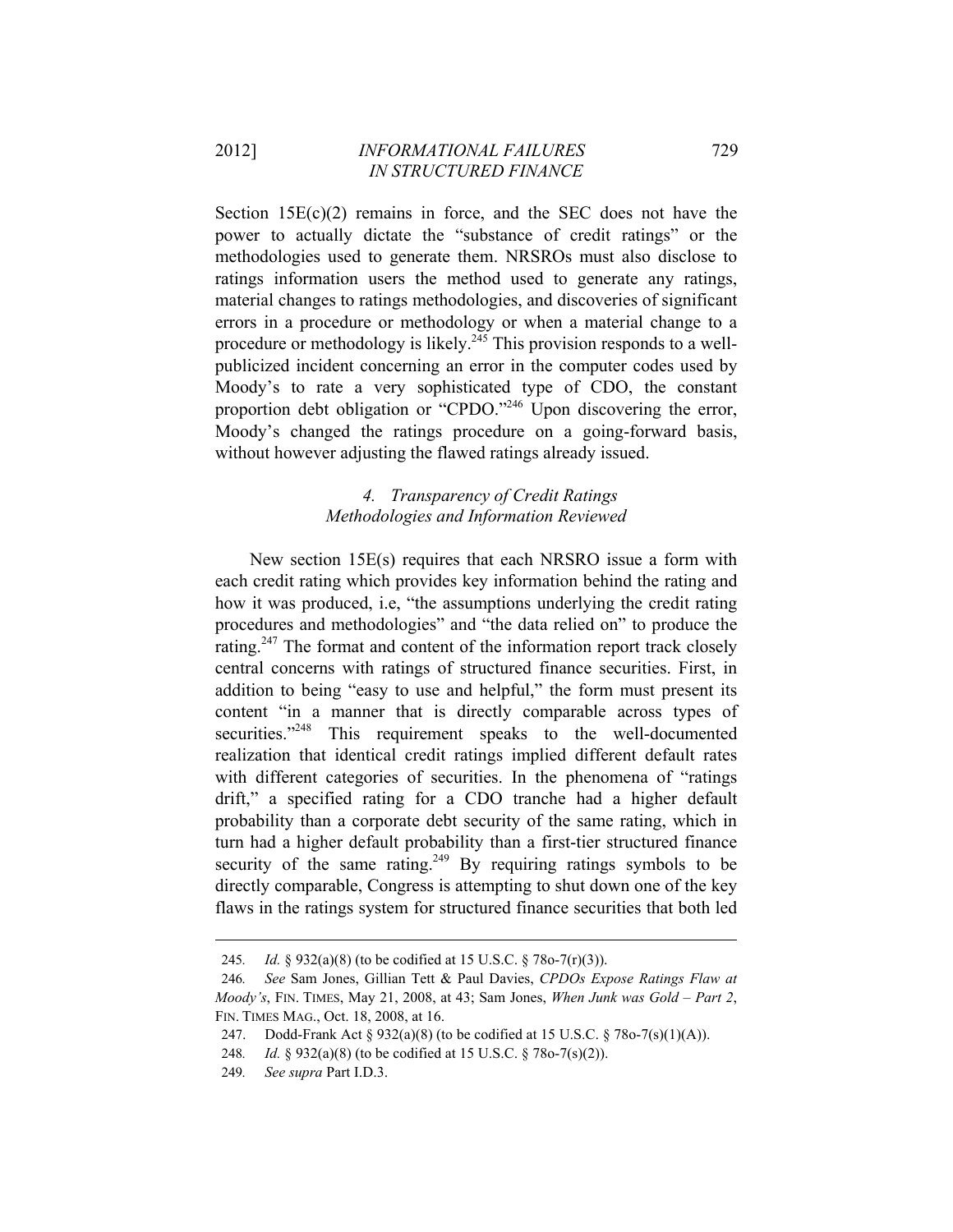users of ratings to underestimate the risk involved in complex securities and, more perniciously, allowed sponsors to arbitrage the ratings system. In addition to the new disclosure form, IRCRA Section 938, "Universal Ratings Symbols," prohibits the use of the same rating symbols with different types of securities where different default probabilities apply.<sup>250</sup> The SEC must promulgate rules requiring that CRAs apply any ratings symbol "in a manner that is consistent for all types of securities and money market instruments for which the symbol is used."<sup>251</sup>

New section 15E(s) also requires disclosure of key qualitative factors behind a rating. "[T]he main assumptions and principles used in constructing procedures and methodologies" must now be disclosed, "including qualitative methodologies and quantitative inputs and assumptions about the correlation of defaults across underlying assets used in rating structured products."<sup>252</sup> As discussed above, wildly inaccurate correlation figures were essential to the ratings process.253 NRSROs must also list the potential limitations of their ratings and the risks they did not consider in producing a rating,<sup>254</sup> disclose information concerning the uncertainty of a rating, including the reliability, accuracy and quality of the data relied on, and discuss the limits and reliability of historical data and the NRSRO's ability to access documents and other information that would produce a better credit rating.<sup>255</sup> These requirements obviously respond to failures in the data relied on to produce correlation figures used in structured finance ratings—because actual data on defaults of mortgages was not available, correlation equations acted as a substitute credit default swap prices on RMBSs. However, since these prices were only available from the past two decades, during times of rising home prices, default potentials were masked.256

Third, new Section  $15E(s)(3)(A)(v)$  requires information concerning the use of due diligence services by NRSROs, and Section  $15E(s)(4)$  requires issuers and underwriters to make such information publicly available and require the due diligence service provider to certify that it has "conducted a thorough review of the data,

<sup>250.</sup> Dodd-Frank Act § 938 (to be codified at 15 U.S.C. § 78o-8).

<sup>251</sup>*. Id.* § 938(a)(3) (to be codified at 15 U.S.C. § 78o-8(a)(3).

<sup>252</sup>*. Id.* § 932(a)(8) (to be codified at 15 U.S.C. § 78o-7(s)(3)(A)(ii)).

<sup>253</sup>*. See supra* Part I.D.2.

<sup>254.</sup> Dodd-Frank Act § 932(a)(8) (to be codified at 15 U.S.C. § 78o-7(s)(3)(A)(iii)).

<sup>255</sup>*. Id.* § 932(a)(8) (to be codified at 15 U.S.C. § 78o-7(s)(3)(A)(iv)).

<sup>256</sup>*. See supra* notes 132-139 and accompanying text.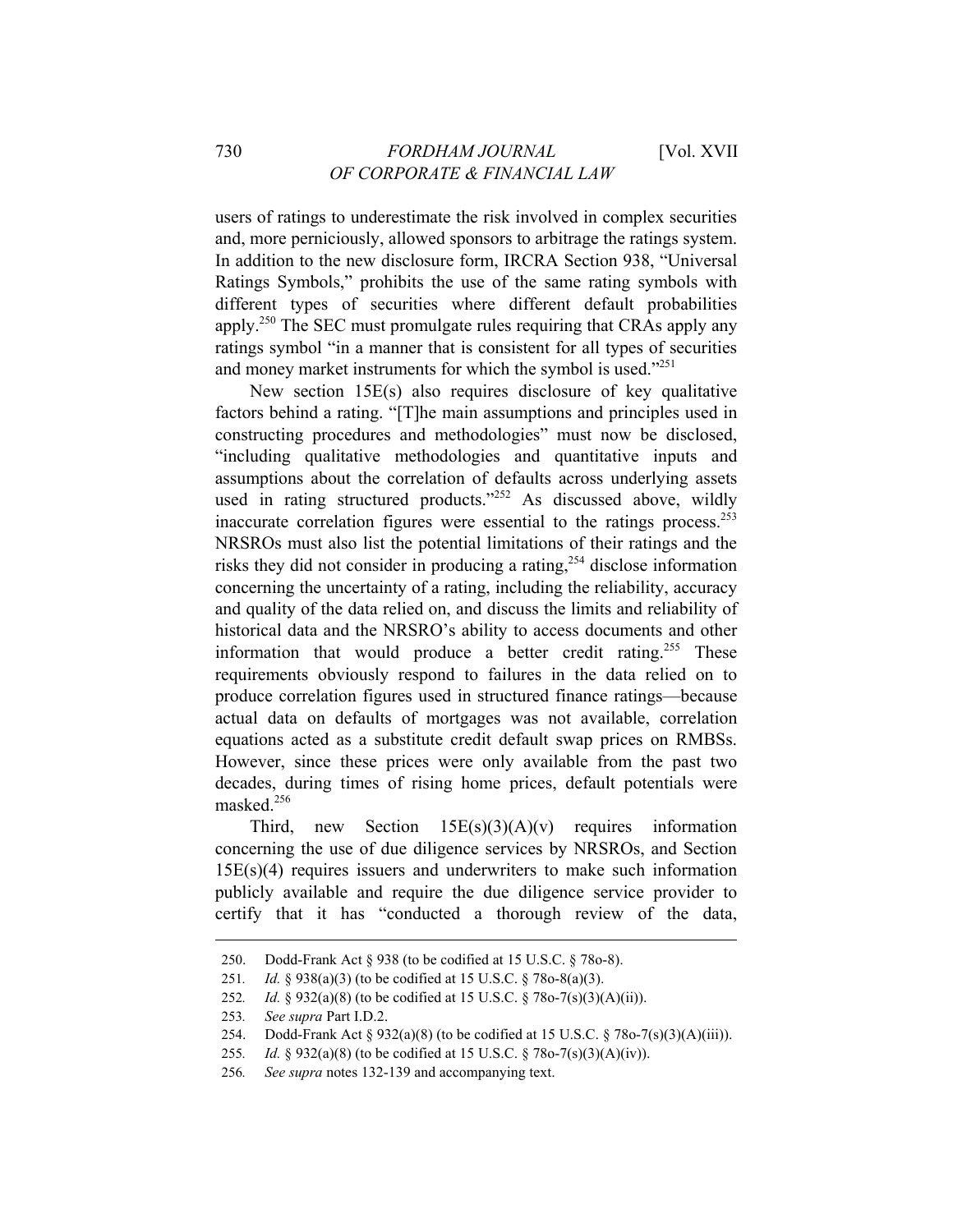documentation and other relevant information necessary" to produce an accurate credit rating.<sup>257</sup> This requirement responds to the welldocumented lack of investigation of the creditworthiness of the assets underlying many real estate-backed structured finance securities and the lack of interest many investment banks and CRAs had in actually conducting such investigations.<sup>258</sup> Finally, a NRSRO must provide an explanation of measure of the potential volatility of a rating, information on the historical performance of the rating and its expected default probability, as well as the sensitivity of the rating to the assumptions made by the NRSRO in producing it.<sup>259</sup>

In sum, new Section 15E(s) is a critical element of IRCRA, as it requires disclosure of information concerning many of the key categories of data that are now recognized to have been at the root of the flawed ratings system. Arguably, had such information been available to investors in structured finance securities many would have been much more wary of them, assuming they would, and could, incorporate such data into their decision-making.

#### C. THE LITIGATION LANDSCAPE

The third arrow in IRCRA's quiver is the modification of the liability the CRAs face concerning claims brought by private plaintiffs under federal securities laws. While IRCRA makes a number of important changes to the legal landscape, its effects are still uncertain in some areas and likely to be equivocal in others. Professor John Coffee, who was involved in drafting Section 933 of IRCRA, "State of Mind in Private Actions," indicates that while new Section 21D(b)(2) of the Exchange Act lowers the pleading requirements with respect to scienter for plaintiffs filing securities claims against the CRAs, the provision's ultimate purpose is to encourage greater due diligence by CRAs, not to expose them to claims related to their structured finance activities that could result in crippling damages.<sup>260</sup> The overall thrust of IRCRA with

<sup>257.</sup> Dodd-Frank Act § 932(a)(8) (to be codified at 15 U.S.C. § 78o-7(s)(4)(C)).

<sup>258</sup>*. See* SEC 2008 SUMMARY REPORT, *supra* note 51, at 18; Coffee, *Ratings Reform*, *supra* note 54, at 11-12 (observing that lack of verification of creditworthiness of mortgages "appears to have been driven less by the desire to economize on expenses than by a desire to supress the 'red flags' that factual investigations would uncover . . .").

<sup>259.</sup> Dodd-Frank Act § 932(a)(8) (to be codified at 15 U.S.C. § 78o-7(s)(3)(B)).

<sup>260</sup>*. See* Coffee, *Ratings Reform*, *supra* note 54, at 46-47.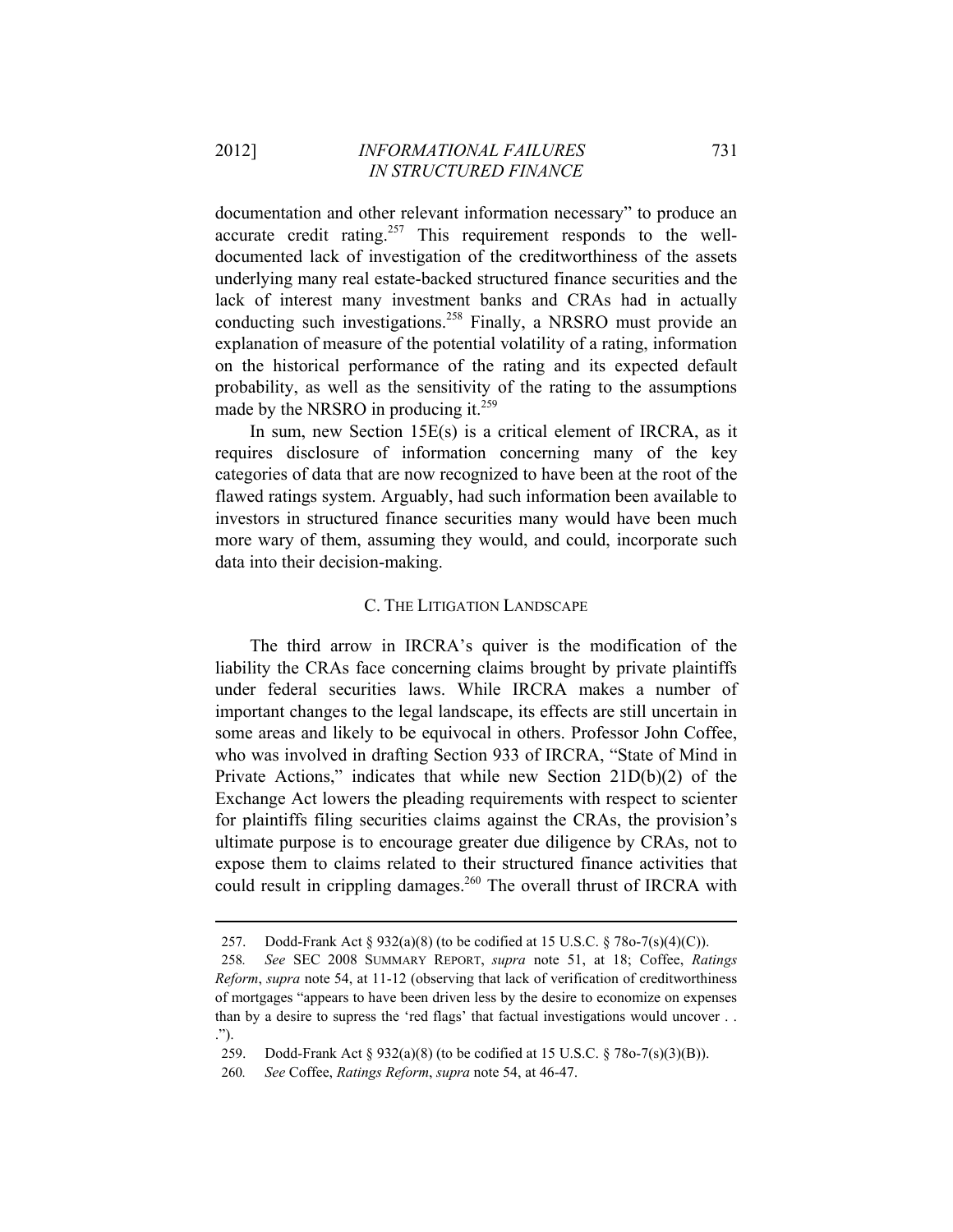regard to litigation therefore is complex; evaluation of the new landscape must take into account the existing provisions of federal securities law and the institutional context of the structured finance markets, as well as the possible final line of defense, the protection offered to the CRAs under the First Amendment as issuers of "opinions." Part II.C.1 first reviews the basic framework of laws the CRAs operated in prior to the Dodd-Frank Act, and Part II.C.2 outlines the changes IRCRA makes to this framework.

## *1. The Pre-Existing Legal Framework*

The CRAs have proven remarkably resistant to legal attacks relating to their role in the subprime crisis. While numerous lawsuits have been launched against them, and cracks have appeared in their First Amendment defense, as of the time of this writing there have been no judgments against them for their conduct in issuing structured finance ratings. Their ability to avoid liability rests on a few key provisions of federal law, as well as the difficulty of bringing state law claims for fraud or negligent representation in this context. Prior to the Dodd-Frank Act, there were two primary avenues through which a rating agency could potentially be found liable for its activities: Section 10 (and Rule 10b-5) of the Exchange Act and state law claims relating to fraud or negligent misrepresentation.<sup>261</sup> In addition, Section 11 of the Securities Act presented a third conceivable path to liability, but as Securities Act Rule 436(g) exempted ratings from the definition of "registration statement," the likelihood of success was remote.<sup>262</sup> Plaintiffs bringing claims on any of these theories face hurdles none have yet been able to overcome, although in one case motions for summary judgment filed by the CRAs have been dismissed and the claims are proceeding.<sup>263</sup> IRCRA offers significant modifications of the law with respect to the first and third avenues, at the same time that it does not address the CRAs'

<sup>261</sup>*. See* Bethel et al., *supra* note 78, at 35-36, 58-60; David J. Grais & Kostas Katsiris, *Not the "World's Shortest Editorial": Why the First Amendment Does Not Shield the Credit Ratings Agencies From Liability for Overrating CDOs*, BLOOMBERG LAW REPORTS, Nov. 2007.

<sup>262</sup>*. See infra* text accompanying notes 272-280.

<sup>263.</sup> Anschutz Corp. v. Merrill Lynch & Co., Inc., 785 F. Supp. 2d 799, 827-28 (N.D. Cal. 2011) (denying motion to dismiss based on allegations that ratings of auction rate securities were false and misleading).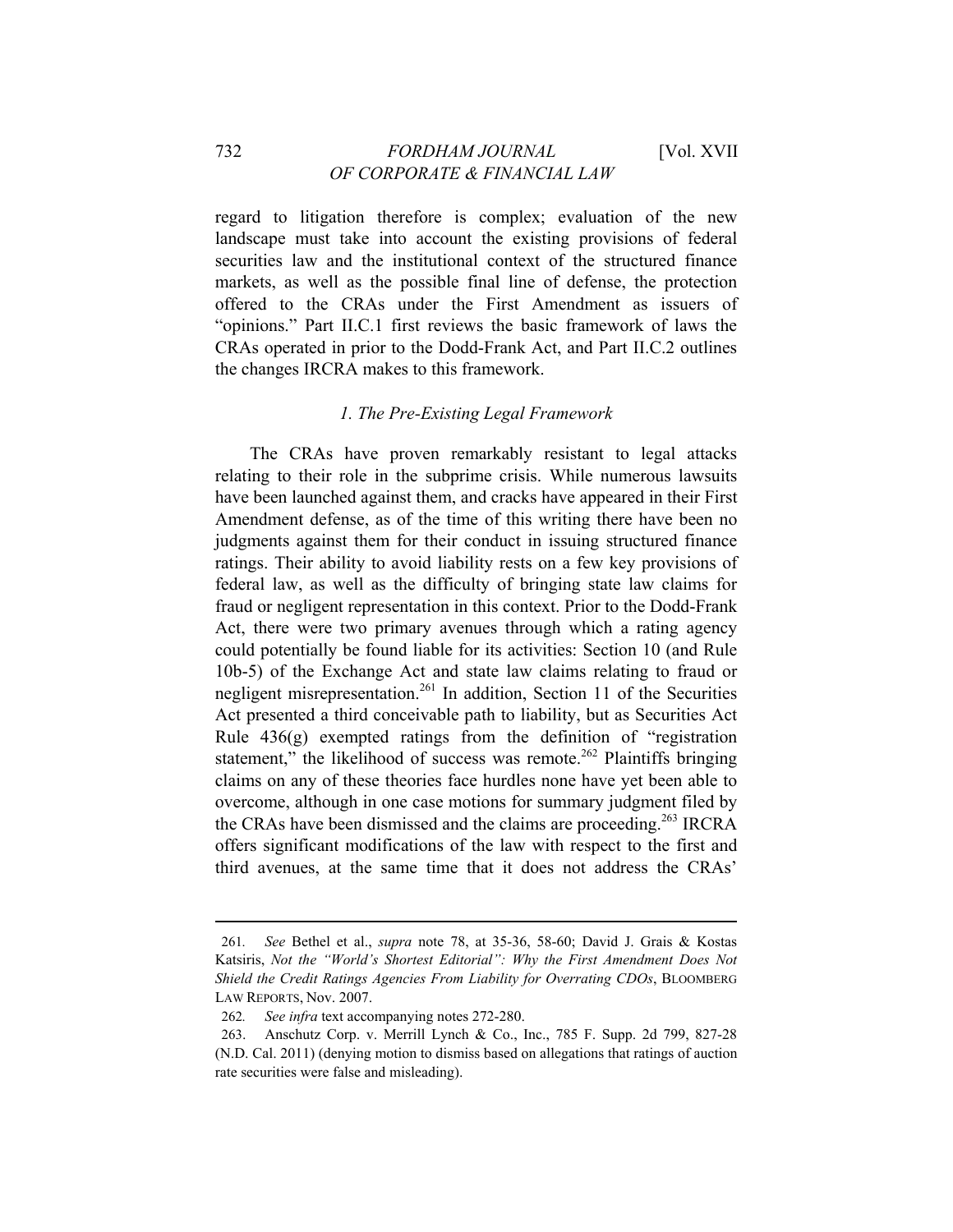traditional line of defense under the First Amendment, thereby leaving its application to structured finance unsettled.

Rule 10b-5 of the Exchange Act states that:

It shall be unlawful for any person . . . (a) To employ any device, scheme, or artifice to defraud, (b) To make any untrue statement of a material fact or to omit to state a material fact necessary in order to make the statements made, in the light of the circumstances under which they were made, not misleading, or (c) To engage in any act, practice, or course of business which operates or would operate as a fraud or deceit upon any person, in connection with the purchase or sale of any security.<sup>264</sup>

In order for a fraud claim to succeed under Rule 10b-5, plaintiffs must allege that the defendant

> 1) Made misstatements or omissions of material fact; 2) with scienter, 3) in connection with the purchase or sale of securities; 4) upon which the plaintiffs relied; and 5) that the plaintiffs' reliance was the proximate cause of its injury.<sup>265</sup>

Furthermore, prior to IRCRA, under Section 21D(b)(2) of the Exchange Act, private plaintiffs bringing a case against the CRAs were required to "state with particularity facts giving rise to a strong inference that the defendant acted with the required state of mind" just as any other plaintiff subject to the Private Securities Litigation Reform Act would be.<sup>266</sup> To bring a successful claim against a CRA for securities fraud then, a plaintiff would have to demonstrate that the defendant intended to defraud investors by issuing inflated ratings to structured finance securities. And in *Tellabs, Inc*. v. *Makor Issues & Rights, Ltd*., the Supreme Court specified that such an inference of scienter must be "more than merely plausible or reasonable—it must be cogent and at least as compelling as any opposing inference of nonfraudulent intent." $267$  While such a claim is theoretically possible, collecting evidence of such a fraud would be very difficult, and absent a "smoking gun" such as an email between a rating agency and a client discussing a

<sup>264. 17</sup> C.F.R. § 240.10b-5 (2011).

<sup>265.</sup> Lentell v. Merrill Lynch & Co., Inc., 396 F.3d 161, 172 (2d Cir. 2005) (citing *In re* Int'l Bus. Machines Corporate Sec. Litig., 163 F. 3d 102, 106 (2d Cir. 1998)).

<sup>266. 15</sup> U.S.C. § 78u-4(b)(2)(A) (2006).

<sup>267.</sup> Tellabs, Inc. v. Makor Issues & Rights Ltd., 551 U.S. 308, 314 (2007).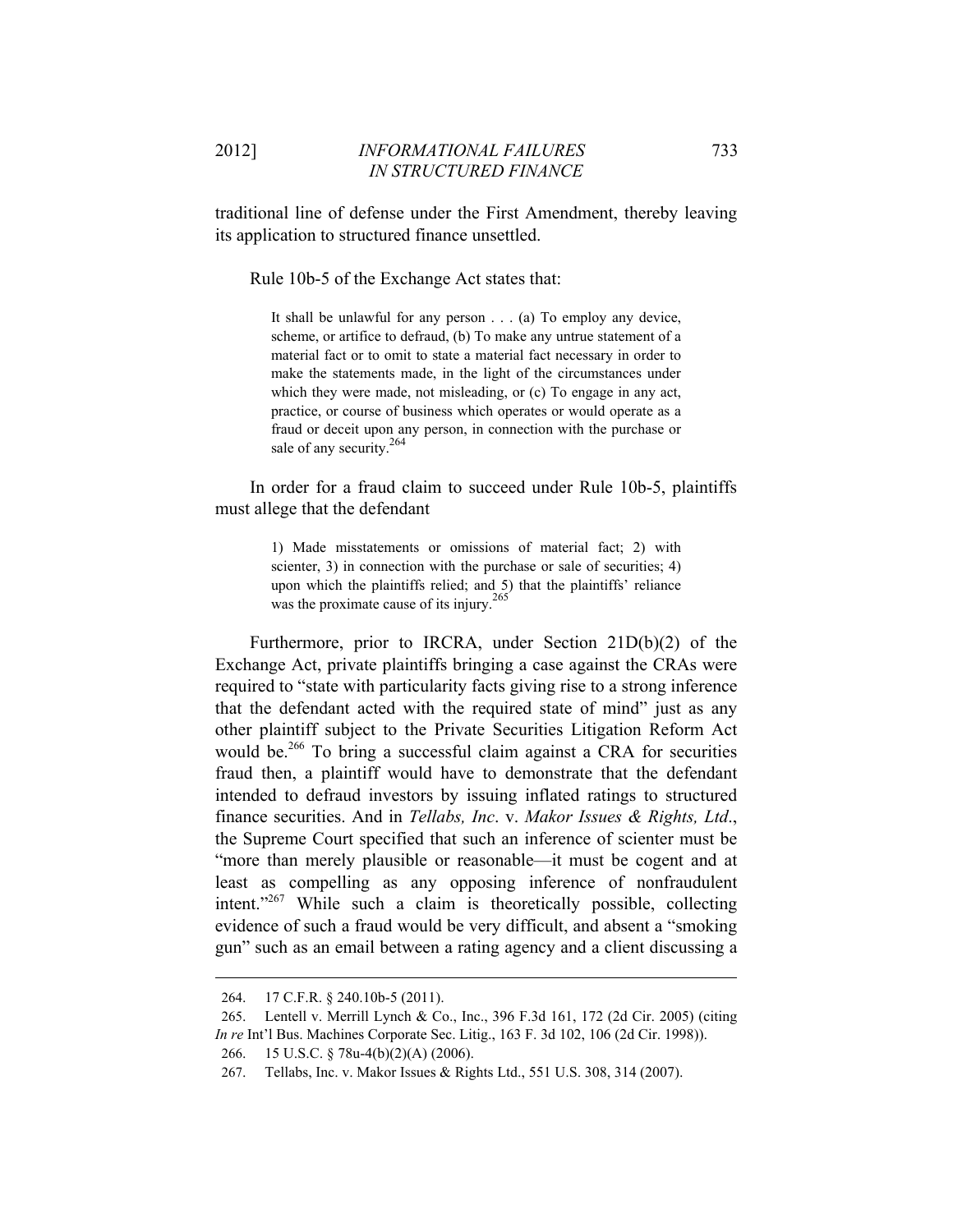plan to defraud through the issuance of inflated ratings, it would seem difficult, if not impossible, to prove. In any event, there have as of yet been no successful claims against the CRAs under either Rule 10b-5 or state common law fraud causes of action, while one such common law fraud claim has failed.<sup>268</sup>

State common law negligent misrepresentation doctrines also provide a possible cause of action against the CRAs. While there have as of yet been no final judgments on these claims, courts have come to different preliminary rulings in the cases filed so far. In *In re Merrill Lynch Auction Rate Securities Litigation*, the Southern District of New York dismissed a state law negligent misrepresentation claim on the grounds that ratings were opinions, and opinions are not actionable under negligent misrepresentation; the court also ruled that common law tort claims in the securities context are preempted by the Martin Act in New York, citing *Abu Dhabi*. 269 In *Anschutz v. Merrill Lynch*, on the other hand, the Northern District of California allowed a claim of negligent misrepresentation to proceed under California law.270 In denying the CRAs' motion to dismiss for failure to state a claim under F.R.C.P 12(b)(6), the court rejected Moody's, Standard & Poor's and Fitch's arguments that the state law claim was preempted by CRARA and that the First Amendment should shield them from all liability. In particular, the *Anschutz* court distinguished ratings given to structured finance securities, which were disseminated to a "limited group of investors," from those concerning matters of "public concern," which deserved the protection of the "actual malice" standard.<sup>271</sup>

The third possible claim against the CRAs is far weaker and was recently rejected by the Second Circuit in *In re Lehman Brothers Mortgage-Backed Securities Litigation*. 272 Securities Act Section 11 provides for civil liability for untrue statements of material fact

<sup>268.</sup> Abu Dhabi Commercial Bank v. Morgan Stanley & Co., 651 F. Supp. 2d 155, 171 (S.D.N.Y. 2009) (finding that the common law fraud claim fails and that a Rule 10b-5 analysis should be followed under N.Y. law).

<sup>269</sup>*. In re* Merrill Lynch Auction Rate Sec. Litig., No. 09 Civ. 9888 (LAP), 2011 U.S. Dist. LEXIS 14053, at \*36 n.6, \*39 (S.D.N.Y. Feb. 9, 2011).

<sup>270.</sup> Anschutz Corp. v. Merrill Lynch & Co. Inc., 787 F. Supp. 2d 799, 821-22 (N.D. Cal. 2011).

<sup>271</sup>*. Id*. at 831 (citing *Abu Dhabi Commercial Bank*, 651 F. Supp. 2d at 175; *see also* California Pub. Emps' Ret. Sys. v. Moody's Corp., No. CGC-09-490241, 2010 BL 316863, at \*8-9 (Cal. Sup. Ct. July 9, 2009) (rejecting First Amendment claims)). 272. 650 F.3d 167, 175-85 (2d Cir. 2010).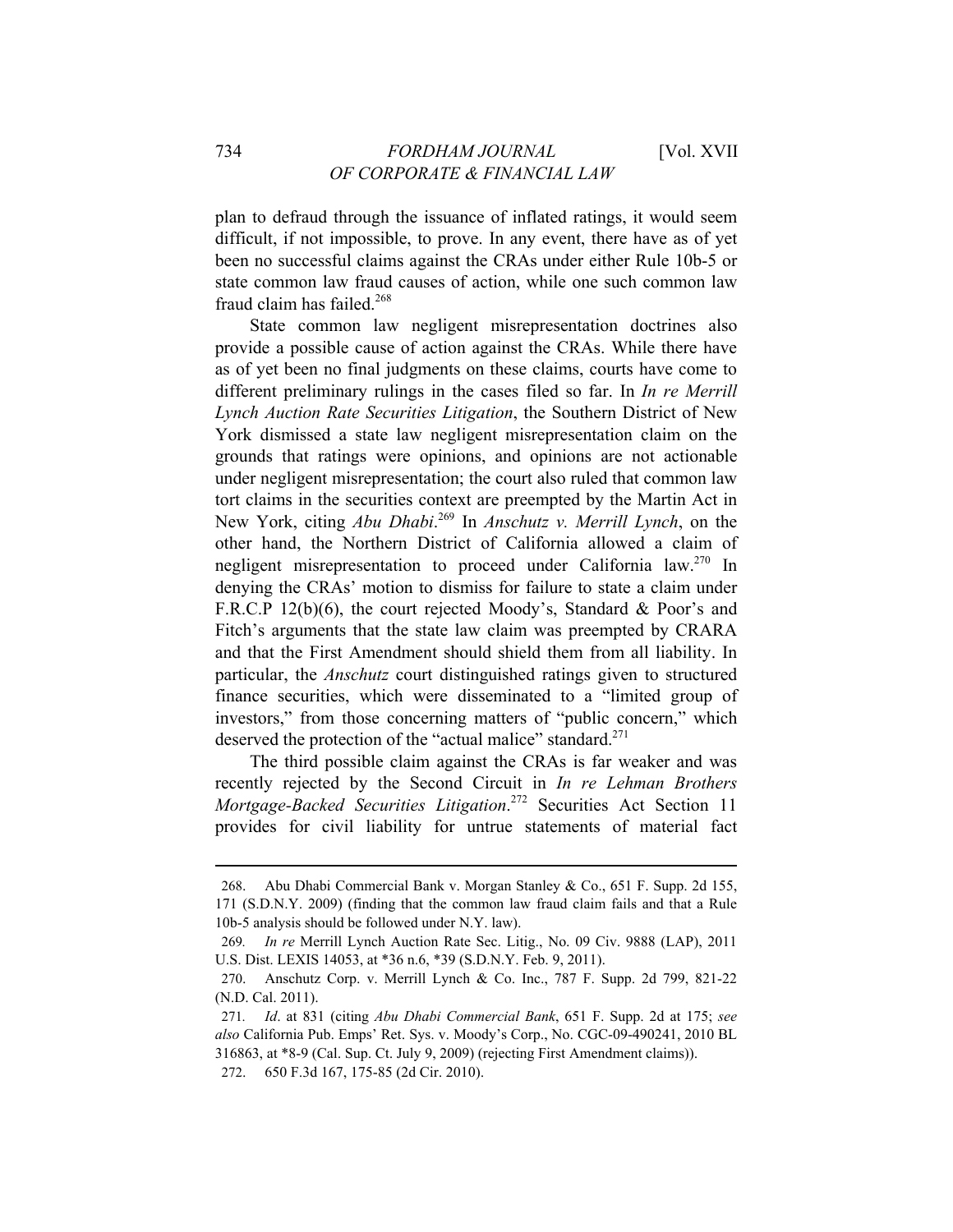contained in a registration statement, or omissions of such facts, on the part of signers of the registration statement, directors or partners of the issuer, persons named in the registration statement as becoming a director or partner, experts furnishing opinions to be used in the registration statement and underwriters.<sup>273</sup> There are two obvious hurdles to the application of Section 11 to the CRAs. First, the vast bulk of CDOs (in the narrow sense in which this term is used in this article) were issued under Rule 144A and traded in the OTC markets.<sup>274</sup> This leaves publicly-traded MBSs as possible targets of a Section 11 claim, as they were the class of structured finance securities that had Section 11 registration statements in order to be publicly traded.<sup>275</sup> Second, and more importantly, even in the case of registered MBSs, the obvious application of Section 11 against the CRAs was (and still is) blocked by Rule 436(g) of the Securities Act, which exempts credit ratings from being considered part of the registration statement.<sup>276</sup>

Because Rule 436(g) blocks plaintiffs from attacking the CRAs as experts under Section 11, the third path relies on the argument that the active involvement of the CRAs in structuring complex securities makes them statutory "underwriters" under the definition provided in Securities Act Section  $2(a)(11)$  and attendant case law.<sup>277</sup> Section  $2(a)(11)$ specifies that "[t]he term 'underwriter' means any person who has purchased from an issuer with a view to, or offers or sells for an issuer in connection with, the distribution of any security, or participates or has a direct or indirect participation in such undertaking, or participates or has a participation in the direct or indirect underwriting of any such undertaking  $\ldots$   $^{3278}$  While plaintiffs attempted to rely on seemingly expansive case law definitions of "underwriter" to support their claims in taking an active role in the structuring of securities, they faced the basic hurdle that even taking an active role in the structuring process that the CRAs allegedly engaged in did not approach the commonly

 $\overline{a}$ 

276. 17 C.F.R. § 230.436(g).

278. 15 U.S.C. § 77b(a)(11).

<sup>273. 15</sup> U.S.C. § 77k(a) (2006).

<sup>274.</sup> *See* Bethel et al., supra note 78, at 35.

<sup>275</sup>*. Id*. at 40.

<sup>277</sup>*. See In re Lehman Bros*., 650 F.3d at 184 n.11 (2d Cir. 2010) ("Perhaps it is because  $[Rule 436(g)]$ , still in effect at the time the plaintiffs brought the instant lawsuits, prevented plaintiffs from suing the Rating Agencies under the 'expert' prong, that they urged new theories of liability under the 'underwriter' and 'control person' provisions.").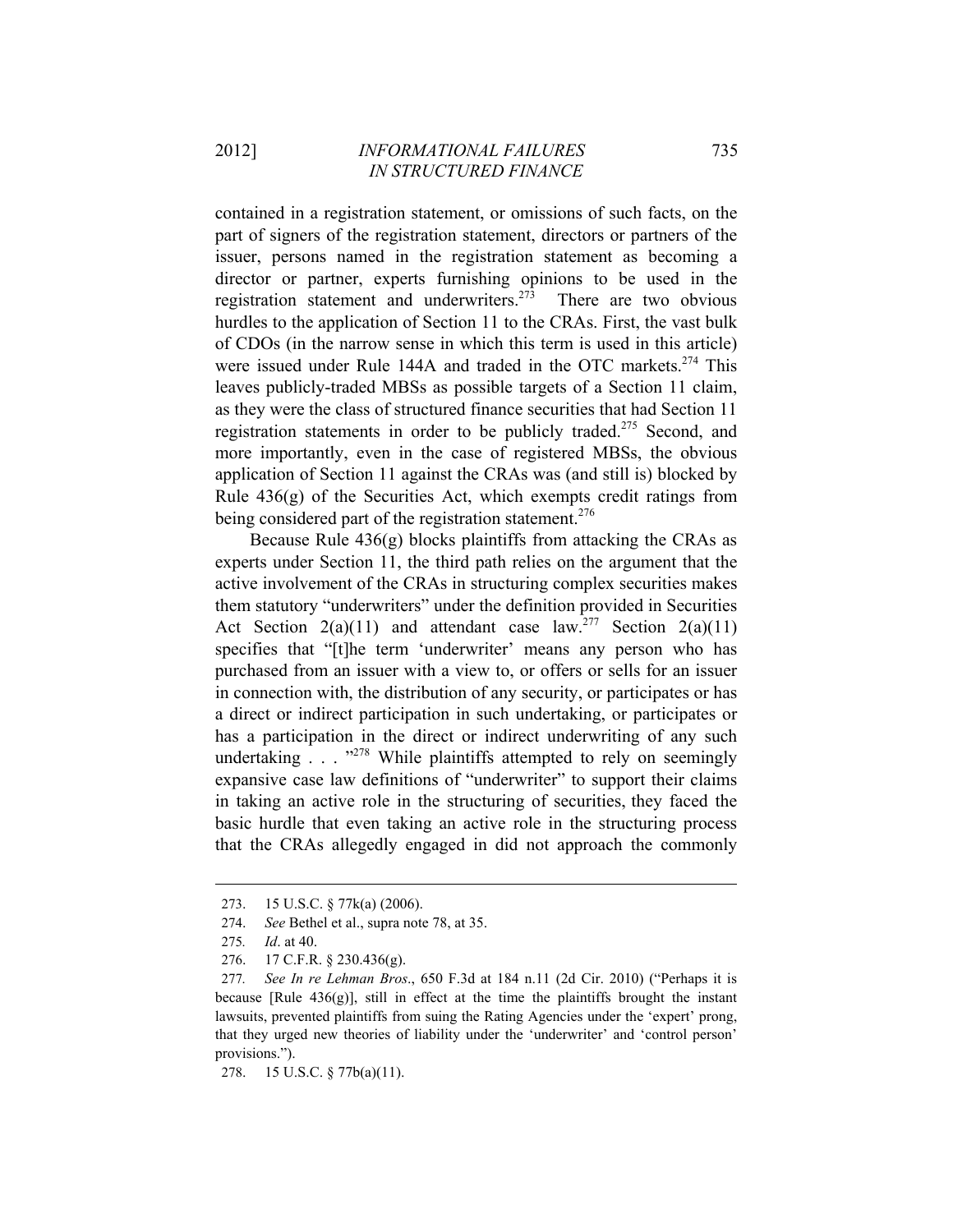understood role of the underwriter as one who purchases securities from an issuer with a view to resale.<sup>279</sup> As a result, the Second Circuit rejected the argument that the CRAs were statutory underwriters, as has every other court faced with this argument.<sup>280</sup>

This brief review illustrates that the federal statutes and regulations in place prior to the passage of the Dodd-Frank Act, as well as the relevant case law, offer significant protection to the CRAs. In addition to the uphill battle plaintiffs face under the statutes and case law, the First Amendment may provide an additional defense should a plaintiff succeed in bringing an otherwise viable claim. In a number of cases prior to the credit crisis, the CRAs have successfully argued that the "actual malice" standard, which protects journalistic statements concerning public figures under the First Amendment, also protects issuing credit ratings.<sup>281</sup> Since they concern companies of widespread interest to investors and others, the argument runs, and because they are

<sup>279.</sup> The plaintiffs in *In re Lehman Bros*. used language from SEC v. Kern, 425 F.3d 143, 152 (2d Cir. 2005) (quoting SEC v. Chinese Consul. Benevolent Ass'n., 120 F.2d 738, 741 (2d Cir. 1941)) (stating that the term "underwriter" should be understood broadly "to 'include any person who is 'engaged in steps necessary to the distribution of security issues.'"). Despite the creative attempt to fit the CRAs in the  $2(a)(11)$ definition of "underwriter," the Second Circuit rejected the contention that "any persons playing an essential role in a public offering—including the Rating Agencies defendants—may be liable as underwriters." *In re Lehman Bros.*, 650 F.3d at 177. Looking at both the language of the statute and case law, the Second Circuit determined that underwriters must play some role in "the distribution of securities, either through the purchase of securities from an issuer with a view towards distribution, the sale or offer of such securities by an issuer, or the underwriting of such undertakings." *Id.* at 180.

<sup>280.</sup> For other cases rejecting the argument that the CRAs should be considered Section 11 underwriters, see Plumbers' Union Local No. 12 Pension Fund v. Nomura Asset Acceptance Corp., 632 F.3d 762, 776-77 (1st Cir. 2011); *In re* IndyMac Mortg.- Backed Sec. Litig., 09 Civ. 4583 (LAK), 2010 U.S. Dist. LEXIS 63993, at \*6 (S.D.N.Y. Feb. 5, 2010); N.J. Carpenters Vacation Fund v. Royal Bank of Scot. Grp., PLC, 720 F. Supp. 2d 254, 267-68 (S.D.N.Y. 2010); Public Emps.' Ret. Sys. of Miss. v. Merrill Lynch & Co., 714 F. Supp. 2d 475, 481-82 (S.D.N.Y. 2010).

<sup>281</sup>*. See* Compuware Corp. v. Moody's Investors Servs, Inc., 499 F.3d 520 (6th Cir. 2007), Jefferson Cnty. Sch. Dist. v. Moody's Investor's Servs., Inc., 175 F.3d 848, 852- 54 (10th Cir. 1999); First Equity Corp. of Fla. v. Standard & Poor's Corp., 690 F. Supp. 256 (S.D.N.Y. 1988). In testimony to the U.S. Senate Committee investigating the rating agencies in the wake of the Enron scandal, the Fitch's general counsel, Charles Brown, stated that the ratings his agency issues are the "world's shortest editorial." *See* REP. OF THE STAFF TO THE S. COMM. ON GOVERNMENTAL AFFAIRS 96 (Oct. 8, 2002), *available at* hsgac.senate.gov/100702watchdogsreport.pdf.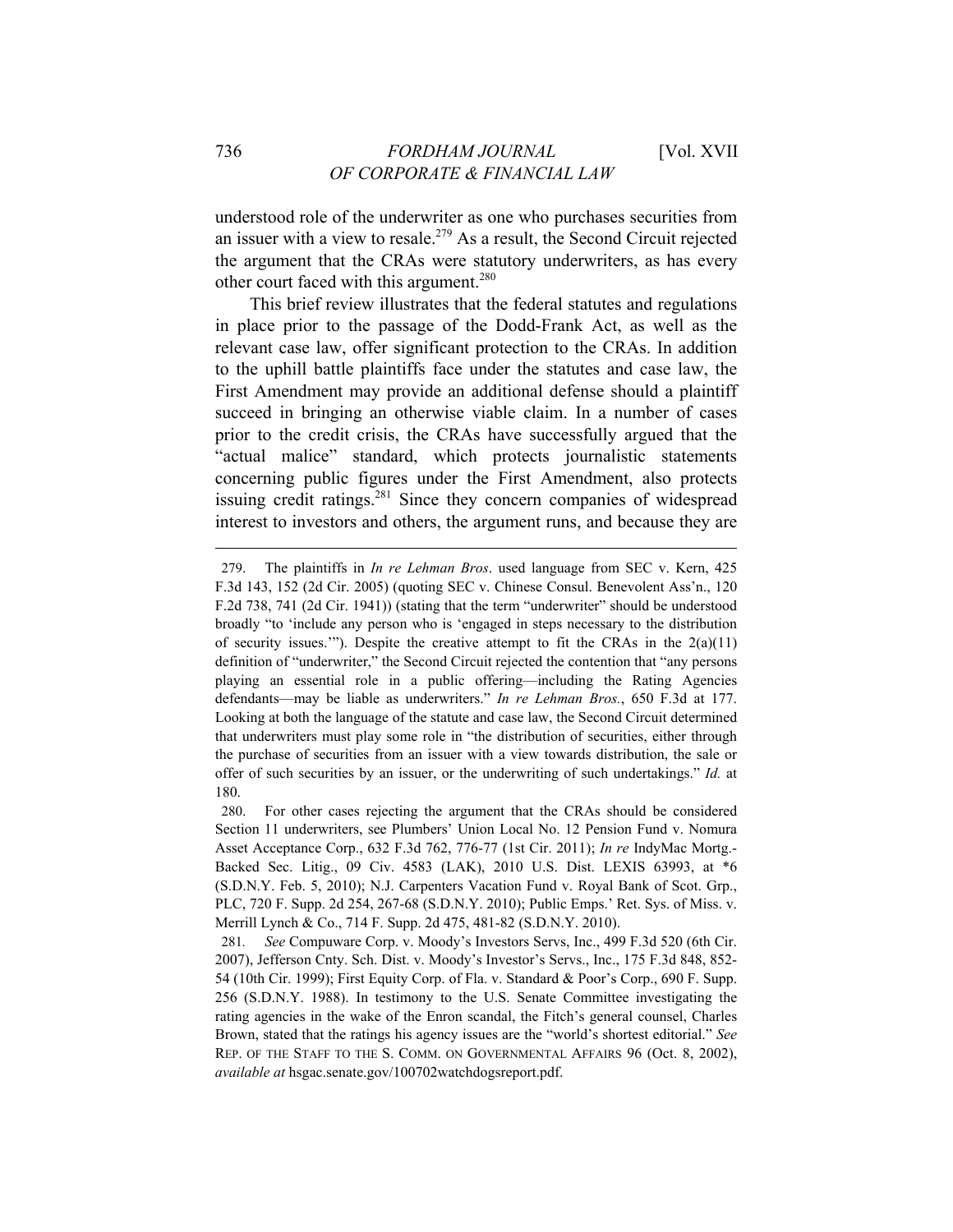fundamentally opinions and not falsifiable statements of fact, credit ratings are protected by the First Amendment. This understanding of credit ratings is commensurate with the pre-1970s business model of the CRAs, wherein ratings were published in manuals paid for and distributed to subscribers.<sup>282</sup> The CRAs have claimed that this understanding of ratings should also apply to their structured finance activities, $283$  but at least two courts so far have recognized important distinctions between ratings of structured finance vehicles and those at issue in the earlier cases where ratings activity was protected. First, and most importantly, the courts in *Abu Dhabi* and *Anschutz* rejected the argument that ratings of structured finance securities should be protected as "opinions" under First Amendment doctrine because these ratings, unlike those of the debt securities of publicly traded corporations, are not widely distributed.<sup>284</sup> Second, the quantitative nature of the ratings process may call into question whether structured finance ratings are so indefinite as to qualify as opinions: the *Anschutz* court stated that

<sup>282.</sup> In fact, in *Jefferson City County School District* and *First Equity Corporation of Florida*, the ratings are distributed in a similar fashion. *See Jefferson Cnty. School Dist.*, 175 F.3d at 850*; First Equity Corp. of Fla.*, 650 F. Supp. at 256.

<sup>283</sup>*. See*, *e.g*., CONSTITUTIONAL ANALYSIS OF THE STAFF OUTLINE OF KEY ISSUES FOR A LEGISLATIVE FRAMEWORK FOR THE OVERSIGHT AND REGULATION OF CREDIT RATING AGENCIES 2 (Prepared by Cahill Gordon & Reindel LLP on behalf of Standard & Poor's, a division of The McGraw-Hill Companies, Inc.) (discussing "the wellestablished First Amendment protections of S&P and other rating agencies engaged in the business of publishing non-personalized opinions around the world about matters of important public concerns, i.e., the creditworthiness of public companies and marketable securities.").

<sup>284.</sup> Abu Dhabi Commercial Bank v. Morgan Stanley & Co., 651 F. Supp. 2d 155, 171, 176 (S.D.N.Y. 2009) ("[W]here a rating agency has disseminated their ratings to a select group of investors rather than to the public at large, the rating agency is not afforded the same [First Amendment] protection . . . .") (quoting Dun & Bradstreet, Inc. v. Greenmoss Builders, Inc. 472 U.S. 749, 761-62 (1985) (holding that a credit report issued to five parties did not qualify as a matter of public concern)); *Anschutz Corp*., 2011 U.S. Dist. LEXIS 31691, at \*82 (For purposes of a summary judgment motion by defendants, that plaintiff is not required to meet "the 'actual malice' standard for its misrepresentation claims" as ratings were only issued to a "select group of QIBs."); *see also In re* Nat'l Century Fin. Enters., 580 F. Supp. 2d 630, 639-40 (S.D. Ohio 2008). On the other hand, in rejecting the possibility of a claim of negligent misrepresentation made against the CRAs under California law, the Southern District of New York stated that since the ratings "were intended for QIBs generally," they were not made to a "'narrow and circumscribed"' group of individuals as required by a California negligent misrepresentation claim. *See In re* Merrill Lynch Auction Rate Sec. Litig., No. 09 Civ. 9888 (LAP), 2011 U.S. Dist. LEXIS 14053, at \*37 n.6 (S.D.N.Y. Feb. 9, 2011).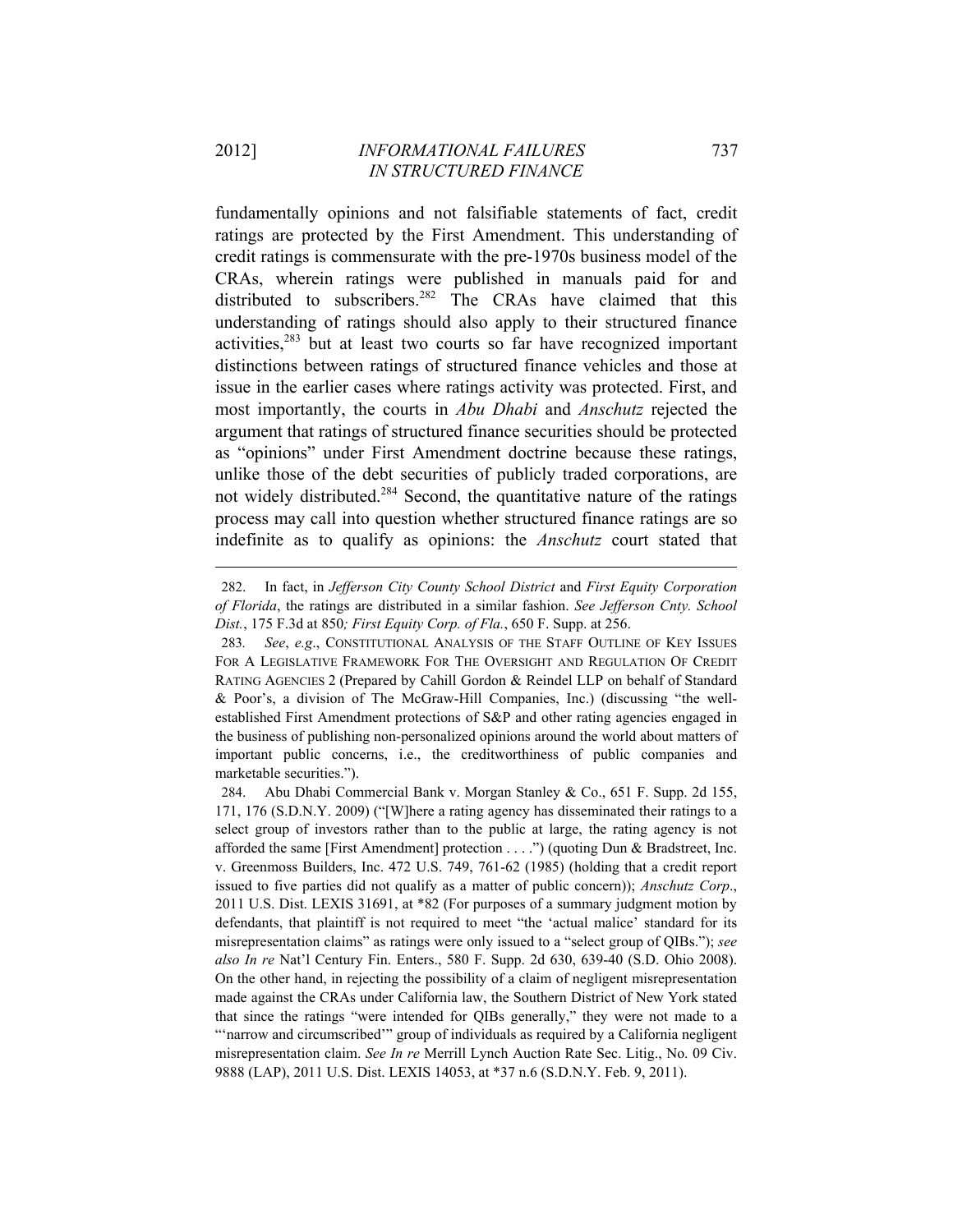# 738 *FORDHAM JOURNAL* [Vol. XVII *OF CORPORATE & FINANCIAL LAW*

"nothing in the record at this stage suggests that the structured ARS ratings at issue are, in fact, predictive opinions by their nature 'too indefinite' to imply a false statement of fact."285 In sum, the status of the First Amendment defense is uncertain as applied to structured finance ratings. Cracks have appeared, notably the rejections of motions for summary judgment in *Abu Dhabi* and *Anschutz*. As Professor Coffee notes, the question of whether the First Amendment protects the CRAs in this context will only be conclusively settled by the U.S. Supreme Court.286

## *2. Increased Exposure to Litigation Risk?*

IRCRA makes two changes to the litigation landscape outlined above: First, Section 933, "State of Mind in Private Actions," lowers the pleading bar to securities fraud suits against the CRAs and simultaneously offers the CRAs a safe harbor from such suits. Second, Section 939G nullifies Securities Act Rule  $436(g).^{287}$  While these two provisions each have the potential to bring about important changes in the practice of generating credit ratings for structured finance securities, at this point neither provision appears to actually increase the litigation exposure the CRAs face. This is because in the case of Section 933, the safe harbor offered counterbalances any effects on the CRAs of the lowered pleading requirements, and in the case of Section 939G, the CRAs themselves have acted to prevent its implementation, at least temporarily.288 Should Section 939G be implemented, its potential consequences are great.

As discussed above, prior to the passage of the Dodd-Frank Act any claim against a rating agency was subject to the heightened pleading

<sup>285</sup>*. Anschutz Corp*., 2011 U.S. Dist. LEXIS 31691, at \*80. Again, there is contrary precedent on this point: the First Circuit states in *Plumbers' Union* that as opinions, ratings are not actionable if they are honestly held when formed and later turn out to be inaccurate, or if the CRAs could have formed "better" opinions. *Plumbers' Union*, 632 F.3d at 775. Although the First Circuit is discussing federal securities law claims, and does not invoke the First Amendment, its discussion is still relevant to the question of whether a structured finance rating is fundamentally a factual statement that can be right or wrong, or an "opinion."

<sup>286.</sup> Coffee, *Ratings Reform*, *supra* note 54, at 27.

<sup>287.</sup> Dodd-Frank Act § 939G.

<sup>288</sup>*. See infra* notes 296-299 and accompanying text.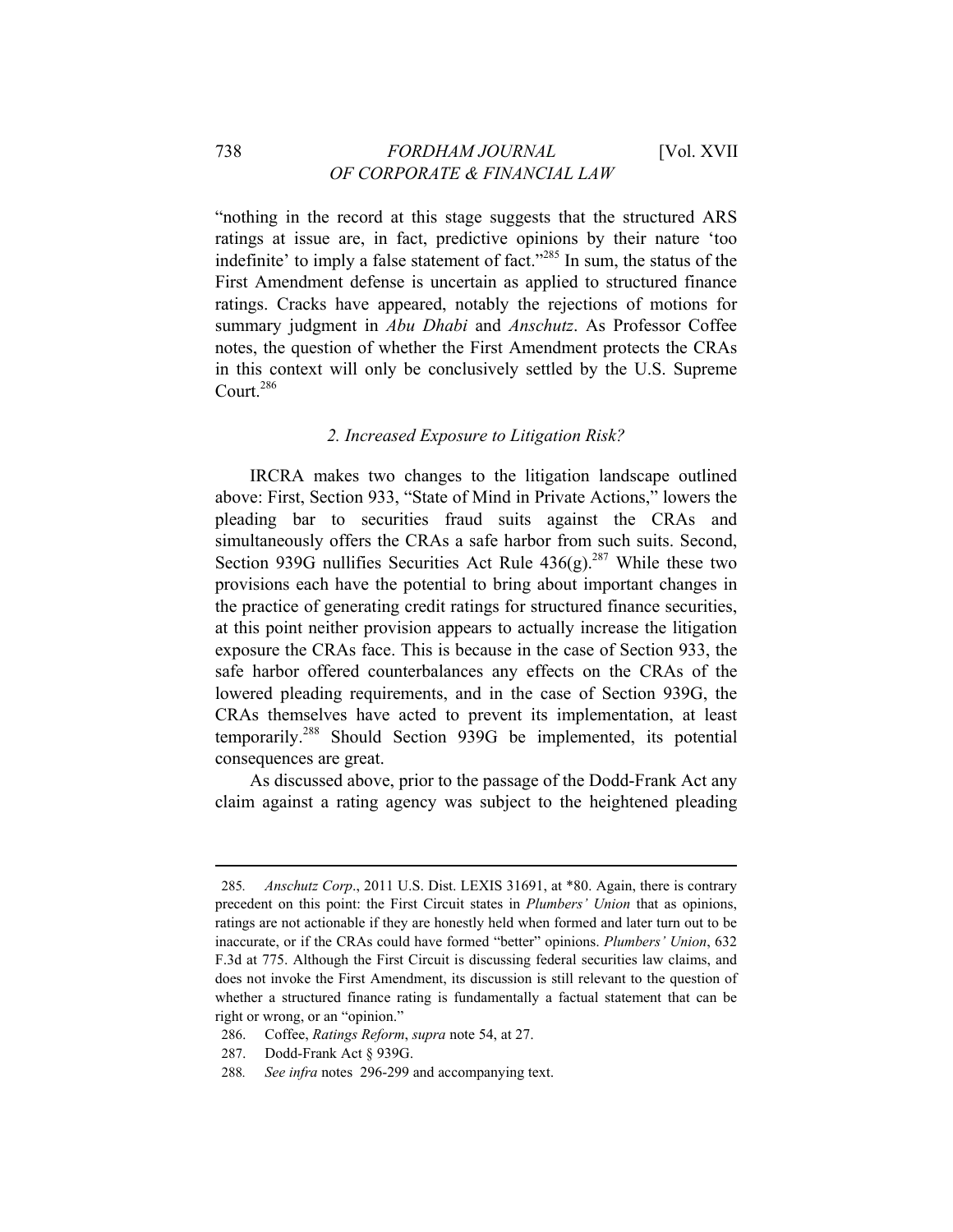standards of the Private Securities Litigation Reform Act ("PSLRA").<sup>289</sup> Section 21D of the Exchange Act, enacted by the PSLRA, specifies that, for any claim seeking money damages "only on proof that the defendant acted with a particular state of mind, the complaint shall, with respect to each act or omission alleged to violate this title, state with particularity facts giving rise to a strong inference that the defendant acted with the required state of mind."290 Section 933 of IRCRA, "State of Mind in Private Actions," now carves out an exception to the heightened pleading requirement of 21D(b)(2), adding the following provisions applicable to CRAs alone:

> (B) Exception.—In the case of an action for money damages brought against a credit rating agency or a controlling person under this title, it shall be sufficient, for purposes of pleading any required state of mind in relation to such action, that the complaint state with particularity facts giving rise to a strong inference that the credit rating agency knowingly or recklessly failed—

> > (i) to conduct a reasonable investigation of the rated security with respect to the factual elements relied upon by its own methodology for evaluating credit risk; or

> > (ii) to obtain reasonable verification of such factual elements (which verification may be based on a sampling technique that does not amount to an audit) from other sources that the credit rating agency considered to be competent and that were independent of the issuer and the underwriter.<sup>291</sup>

This new pleading requirement for securities fraud cases against the CRAs has a dual effect: on the one hand, the level of scienter a plaintiff is required to demonstrate in a Rule 10b-5 complaint against a CRA is lowered dramatically. Instead of being required to paint a picture of specific intent to defraud, now all a plaintiff must show in a complaint is a knowing or reckless failure to examine the creditworthiness of the underlying assets in a structured finance security.<sup>292</sup> On the other hand, by listing two specific failures, either of which is sufficient for a

<sup>289.</sup> Pub. L. 104-67, 109 Stat. 737 (1995) (codified at scattered sections of 15 U.S.C.); *see supra* note 266 and accompanying text.

<sup>290. 15</sup> U.S.C. § 78u-4(b)(2)(A) (2006).

<sup>291</sup>*. Id.* § 78u-4(b)(2)(B).

<sup>292.</sup> *Id.*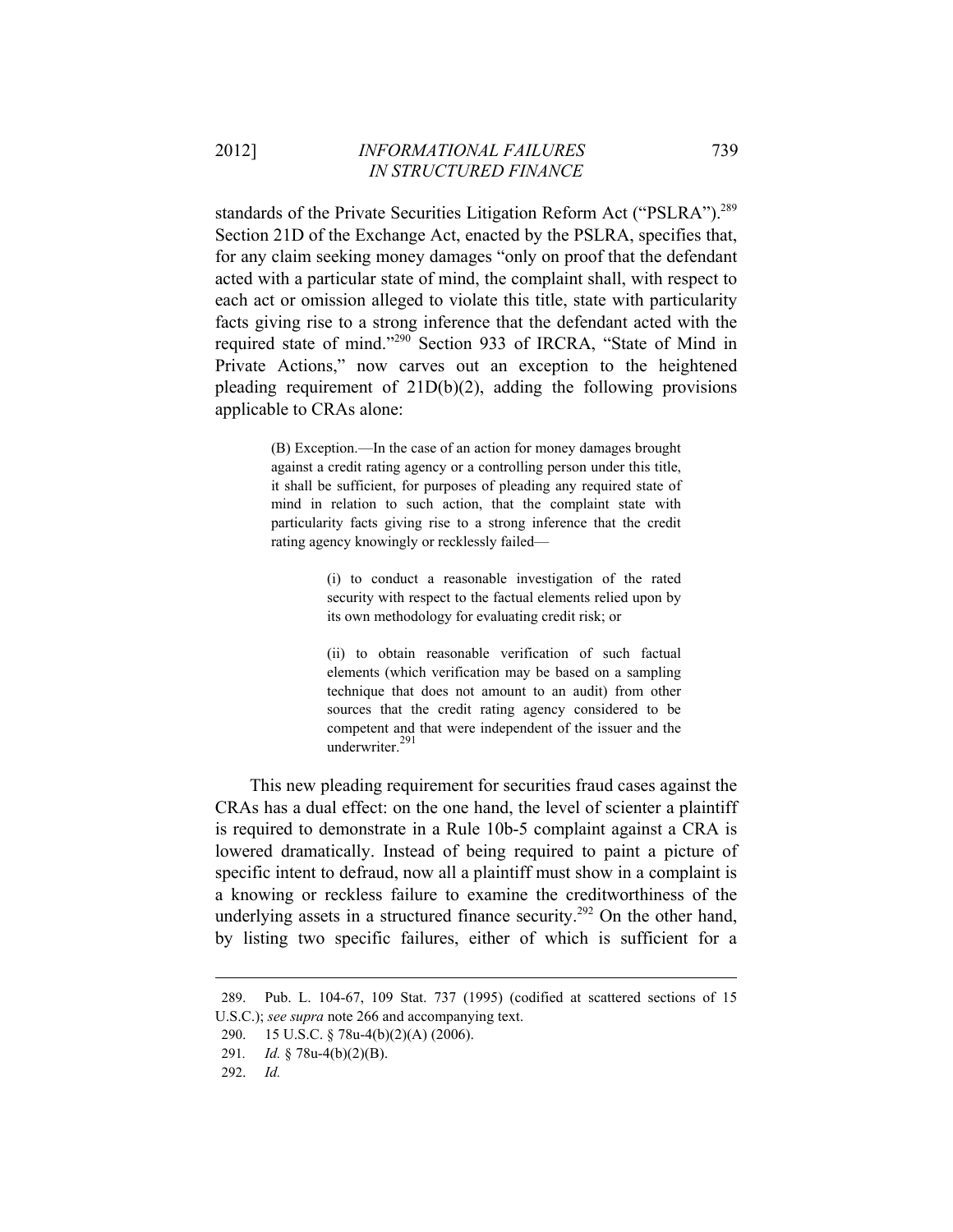plaintiff to overcome a motion to dismiss, IRCRA offers the CRAs a safe harbor against such complaints: by documenting its due diligence efforts, such as obtaining a due diligence report from a firm such as Clayton Holdings, Inc. or the Bohan Group, Inc., a CRA can avoid being drawn into a securities fraud suit. As Professor Coffee notes, this provision functions as a safe harbor meant to incentivize more rigorous examination of the assets underlying a structured finance security.<sup>293</sup> Section 933 therefore gives with one hand what the other takes away, lowering the bar to securities fraud actions against the CRAs while simultaneously providing them a valuable safe harbor from such suits.

The second major change IRCRA institutes with respect to litigation exposure is potentially much more far-reaching. Section 939G of the Dodd-Frank Act, "Effect of Rule 436(G)," nullifies Rule 436(g) of the Securities Act, which states that credit ratings "shall not be considered a part of the registration statement prepared or certified by a person within the meaning of sections 7 and 11 of the Act."294 Section 939G furthers the policy of placing the CRAs on an equal footing with other experts in the offering process who function as gatekeepers to the capital markets, a policy expressed in Congressional Finding (3) to IRCRA, that "the activities of credit ratings are fundamentally commercial in character and should be subject to the same standards of liability and oversight as apply to auditors, securities analysts, and investment bankers."<sup>295</sup> While repeal of  $436(g)$  is not revelant to the vast market of private offerings under Rule 144A where private offering memoranda are used for disclosure purposes, it does cover all public offerings using ratings disclosed in registration statements under the Securities Act, such as the publicly-offered MBSs discussed above. As a result, the effect of repeal of  $436(g)$  is to expose the CRAs to lawsuits under Section 11 of the Securities Act, which subjects issuers, underwriters and experts to civil liability for misstatements or omissions in registration statements, using a strict liability standard.

Because of the far-reaching effects of Rule 436(g) nullification, the CRAs acted immediately upon passage of the Dodd-Frank Act to prevent its implementation. In the days prior to July 21, 2010, when President Obama signed the bill into law, the CRAs made it known that they would not consent to the inclusion of their ratings in ABS

<sup>293</sup>*. See* Coffee, *Ratings Reform*, *supra* note 54, at 27.

<sup>294. 17</sup> C.F.R. § 230.436(g) (2011).

<sup>295.</sup> Dodd-Frank Act § 931(3).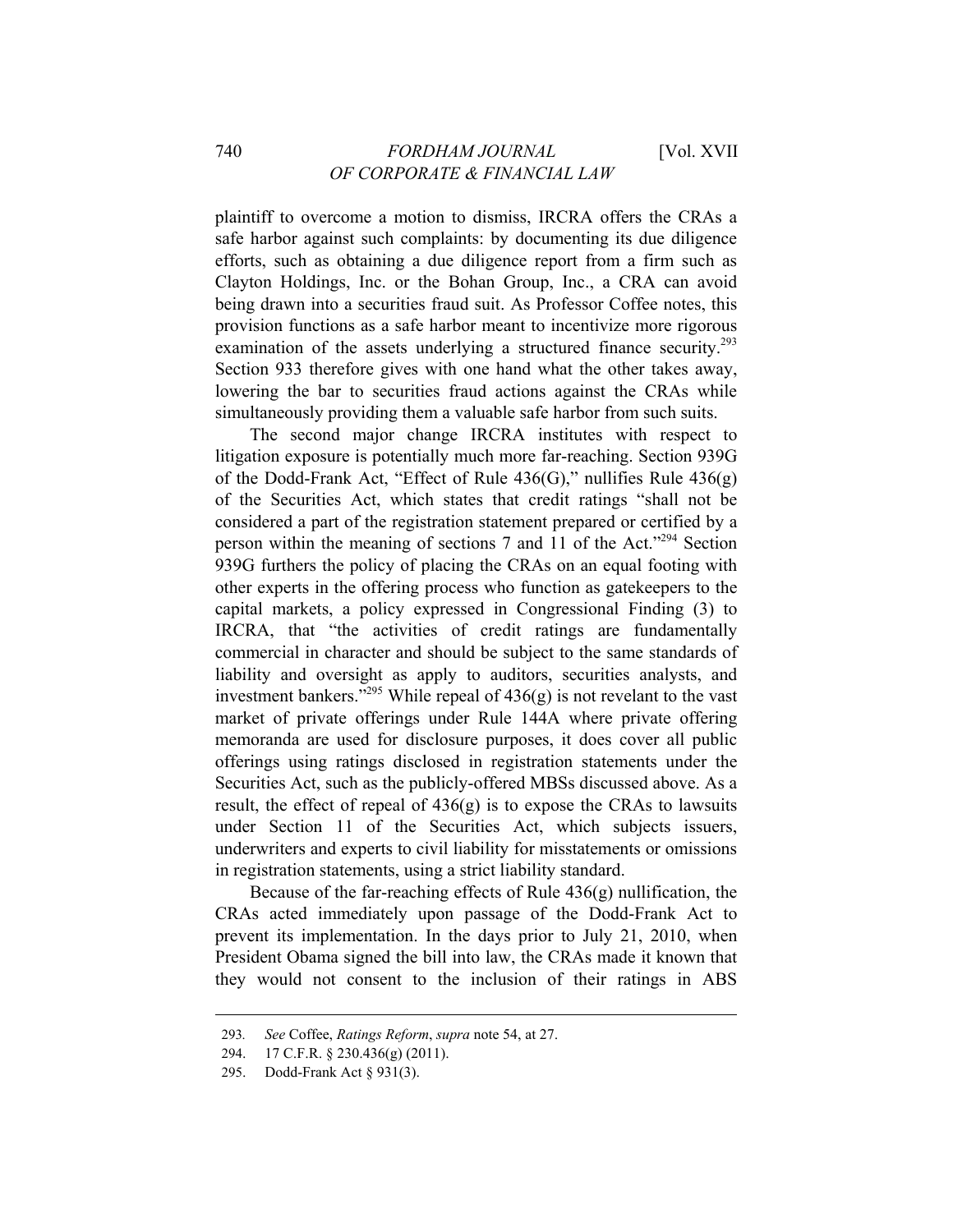registration statements.296 This had the effect of bringing the market for publicly-offered ABSs to a standstill because Regulation AB requires issuers to disclose the minimum ratings to be assigned to particular tranches, as well as the identity of the CRAs that will issue them.<sup>297</sup> The SEC quickly backed down from a fight when the Ford Motor Company temporarily halted a planned issuance on July 20, with the director for corporation finance, Meredith Cross, issuing a statement that the SEC would not require consents of the CRAs to be included in registration statements, as Regulation AB requires.<sup>298</sup> The no-action letter dated the same day was extended indefinitely on November 23,  $2010^{299}$  The current stay of the full consequences of  $436(g)$  repeal indicates the power the CRAs hold over important sectors of U.S. capital markets, and ultimately uncertainty over whether fundamental changes to the regulatory structure involving credit ratings can actually be implemented.

The long-term effect of IRCRA's changes with respect to the liability faced by the CRAs is therefore uncertain. Due to the safe harbor offered by Section 933<sup>300</sup>, the CRAs should not expect an increase in liability for ratings under securities fraud actions; instead, they will most likely carefully document their investigation of the underlying assets their ratings are intended to assess, or ensure that the firm with which they contract to perform due diligence on the assets does so. Repeal of  $436(g)$  is a more difficult issue, and presents a significant question for financial markets regulators: to what extent should, and can, the

<sup>296</sup>*. See* A. Shrivastava, *Ford Scuttles Debt Deal as Overhaul Chills Market*, WALL ST. J., July 21, 2010, at C.1.

<sup>297</sup>*. See* Regulation AB, 17 C.F.R. §§ 229.1103(a)(9), 229.1120.

<sup>298.</sup> Statement by SEC Staff: Statement Regarding the Registered Asset-Backed Securities Market, by Meredith Cross, July 22, 2010, *available at* http://www.sec.gov/news/speech/2010/spch072210mc.htm. The SEC also issued six compliance and disclosure interpretations ("CD&Is") to accompany the no-action letter. *See generally* D. Carbone, *The Impact of the Dodd-Frank Act's Credit Rating Agency Reform on Public Companies*, 24(9) INSIGHTS 19 (Sept. 2010); *see also* A. Shrivastava, *SEC Breaks Impasse With Rating Firms,* WALL ST. J., July 23, 2010, at C1; A. Shrivastava, *The SEC Steers Ford Back to ABS Market*, WALL ST. J., July 27, 2010, at C.7.

<sup>299.</sup> SEC Response of the Office of Chief Counsel Division of Corporation Finance, *Re: Ford Motor Company LLC, Ford Credit Auto Receivables Two LLC, Incoming Letter Dated July 22, 2010*, *available at* http://www.sec.gov/divisions/corpfin/cfnoaction/2010/ford072210-1120.htm.

<sup>300.</sup> Dodd-Frank Act § 933(b) (to be codified at 15 U.S.C. § 78o-7(m)).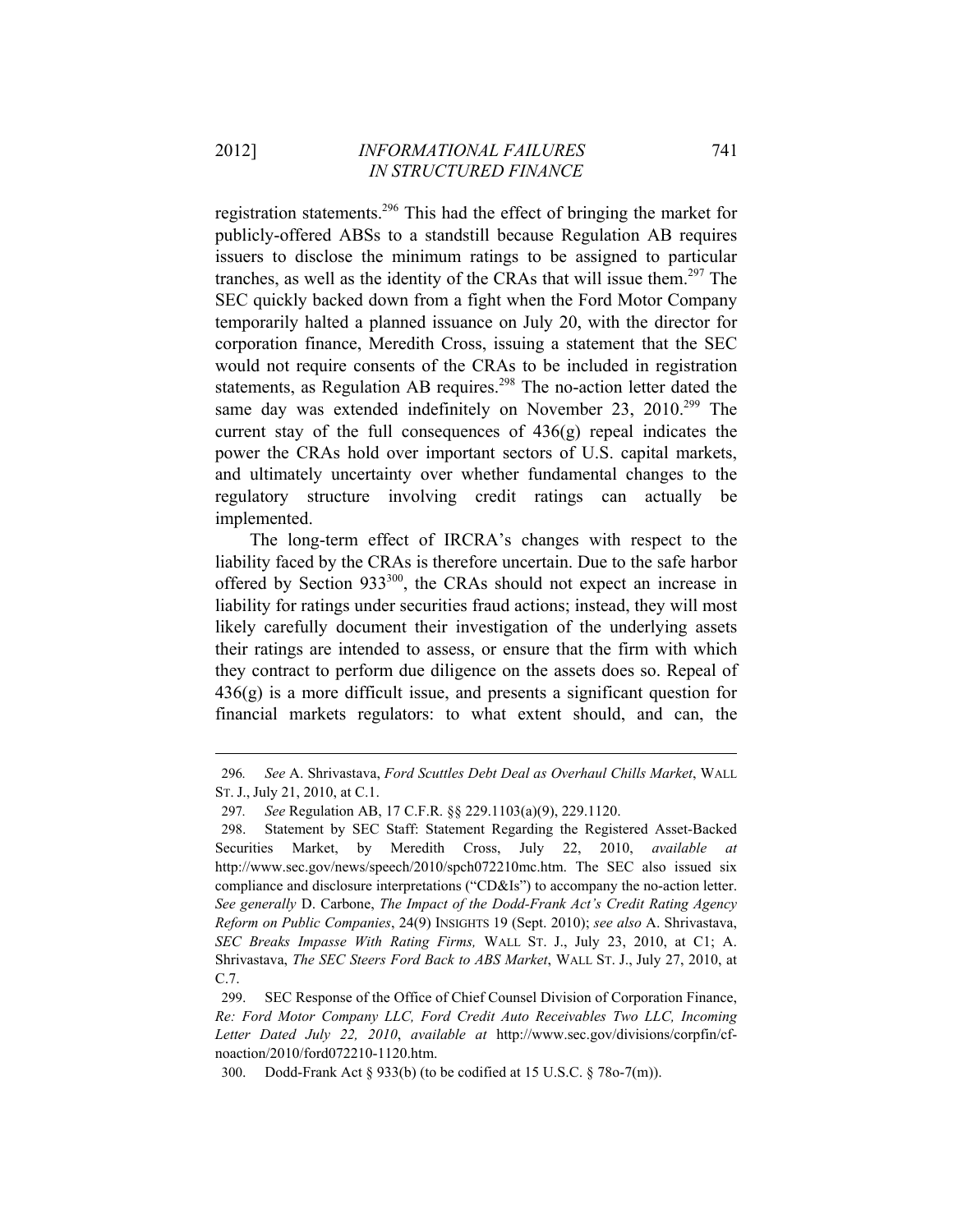government expose information service providers in the capital markets to liability for forecasts of future events? Given the failure of the ratings models detailed above in Parts I.C and I.D, it is clear the CRAs were at the very least negligent in allowing faulty quantitative models to be used by issuers; more likely, they turned a blind eye to signs of manipulation, and in some cases even aided their clients in such manipulative ratings arbitrage. What is not clear is the degree of danger that exposing the CRAs to massive liability for "expert" opinions under Securities Act Section 11 poses. Despite the failures of the CRAs, there are strong arguments that they provide a valuable service to the capital markets that would be impossible or grossly inefficient for even sophisticated individual investors to attempt to carry out inhouse. $301$ 

#### D. IRCRA AS A RESPONSE TO INFORMATIONAL FAILURE

Part I above argues that the structured finance ratings fiasco was primarily a result of flawed ratings models that failed to take into account crucial problems with their data and assumptions, and the ability of CDO sponsors to arbitrage various differences between types of assets, as well as the value of assets in the open market versus their value supporting tranched securities. It also argues that it now appears the flaws embedded in real estate-backed CDOs were so great that a functioning lemons market will not arise, and that these CDOs can therefore be understood as "lemons in disguise." Given this understanding of ratings failure, what is the significance of IRCRA? Part II.D concludes by considering IRCRA as a response to the failures discussed above, and suggesting the larger reasons its authors may have pursued an indirect approach.

## *1. IRCRA and the Technical Failures of the Ratings Process*

With the passage of IRCRA, Exchange Act 15E is now a complex thicket of rules governing the CRAs. While the length and detail of the statute is significant, it is important to note that a number of even more complicated but arguably useful reform proposals put forward by

<sup>301</sup>*. See*, *e.g*., Coffee, *Ratings Reform*, *supra* note 54, at 54 (reminding advocates for reform "that credit rating agencies can play a socially useful and economically efficient role as informational intermediaries.").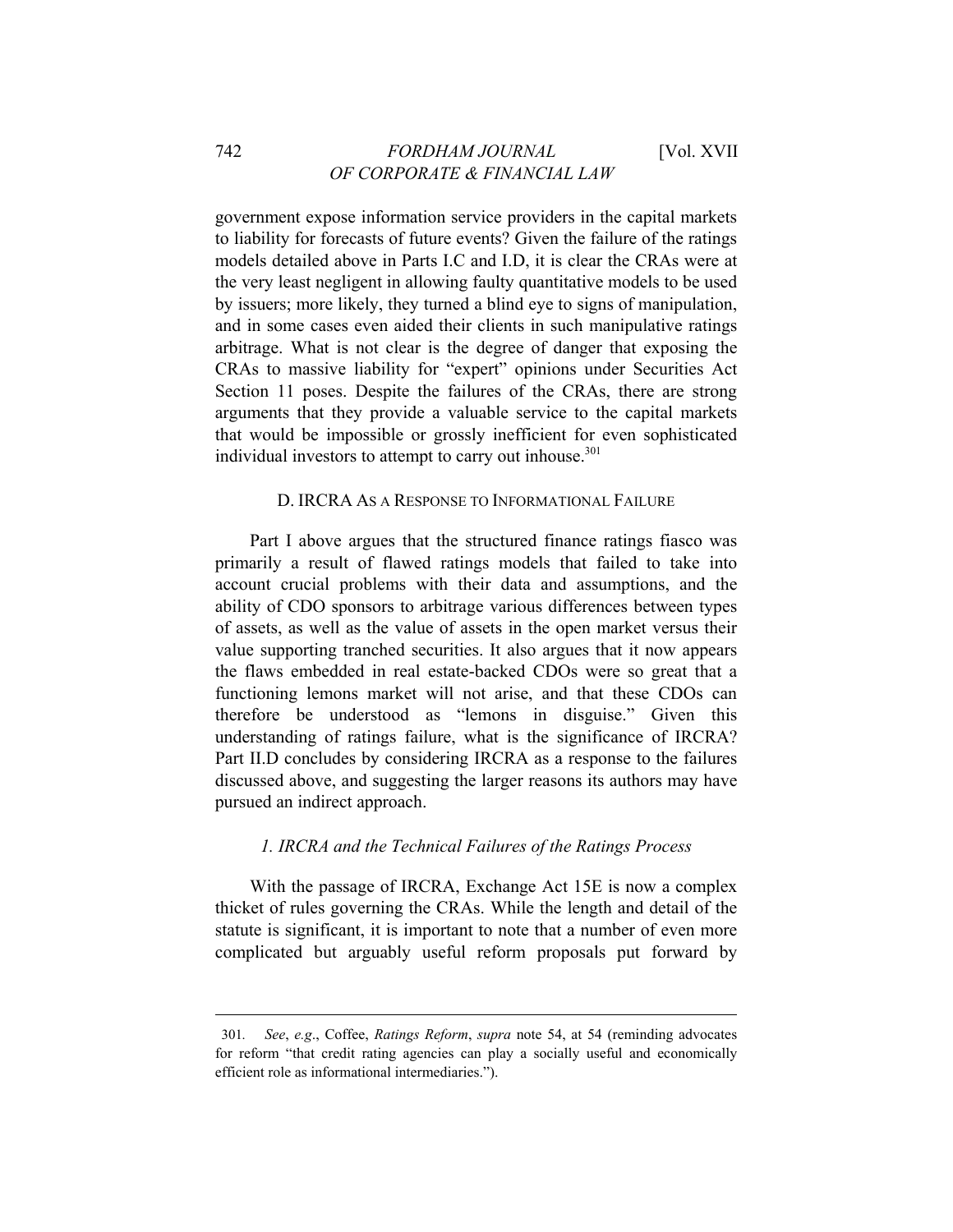commentators have not been adopted by Congress. $302$  Despite their detail, the provisions reviewed above are fairly straightforward and should be possible to implement if the SEC is able to provide the necessary resources. Most importantly, the new rules do not cross the line set forth in CRARA, that the SEC is not to dictate the "substance of credit ratings."303 They instead pursue traditional securities law strategies of disclosure and liability, as well as new corporate governance mandates a là Sarbanes-Oxley, to prompt the CRAs to generate accurate ratings. How then will they remedy the three central flaws that generated the ratings failures? Is it likely that IRCRA can prevent a repeat of the ratings fiasco? And what does their response tell us about the regulatory strategy of the drafters of the bill?

The first major source of the flawed ratings was the flawed collateral filling the collateral pools of RMBSs and the CDOs holding RMBS tranches in turn. IRCRA contains a number of provisions to both incentivize the CRAs or their agents to actively assess the creditworthiness of the underlying assets. First, as just discussed, the CRAs are provided with a due diligence safe harbor regarding claims of scienter in securities fraud pleadings if they either "conduct a reasonable investigation of the rated security with respect to the factual elements relied upon by its own methodology for evaluating credit risk" or "obtain reasonable verification of such factual elements" from an independent source.<sup>304</sup> Documentation of these processes now provides a safe harbor from such claims. Secondly, the form required to accompany credit ratings under new section 15E(s), "Transparency of credit rating

303. Credit Rating Agency Reform Act § 4; 15 U.S.C. § 78o-7(c)(2).

<sup>302</sup>*. See*, *e.g*., John Crawford, *CDO Ratings and Systemic Instability: Causes and Cure*, 7 N.Y.U. J. L. & BUS. 1 (2010) (proposing a ceiling on CDO ratings, either through an outright ban on the highest ratings or through linking the rating to the weighted average rating of the underlying collateral); Kia Dennis, *The Ratings Game: Explaining Rating Agency Failures in the Build Up to the Financial Crisis*, 63 U. MIAMI L. REV. 1111 (2009) (suggesting additional liability due to insufficient effect of reputational concerns on CRAs); Hunt, *supra* note 33 (proposing a quality-based approach, as opposed to a liability approach, to incentivize accurate ratings, including disgorgement of profits for inaccurate ratings); Yair Listoken & Benjamin Taibleson, *If You Misrate, Then You Lose: Improving Credit Rating Accuracy Through Incentive Compensation*, 27 YALE J. ON REG. 91 (2010) (advocating compensating CRAs in part through the debt they rate, with cash flows keyed to the accuracy of the ratings assigned).

<sup>304.</sup> Dodd-Frank Act § 933(b).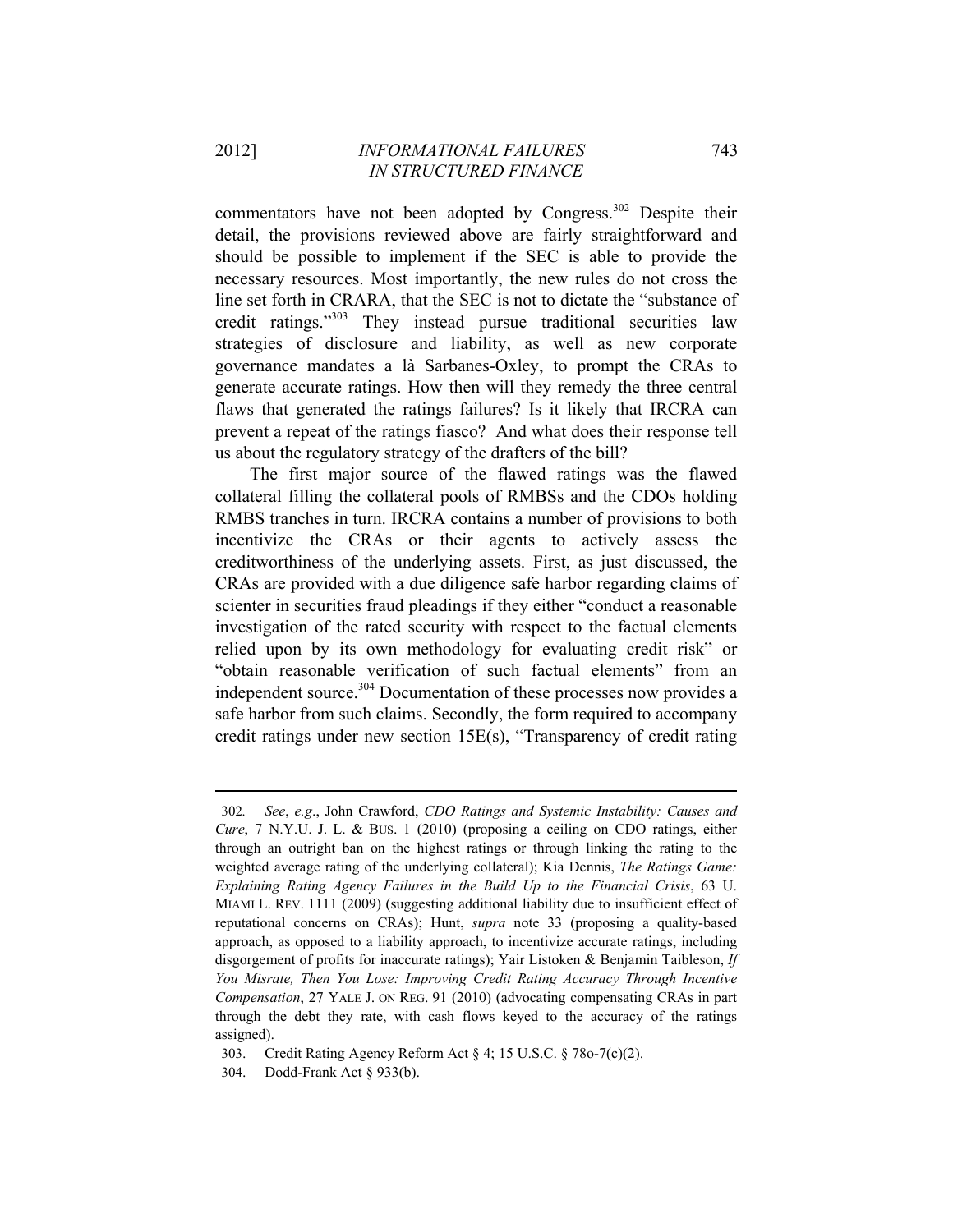# 744 *FORDHAM JOURNAL* [Vol. XVII *OF CORPORATE & FINANCIAL LAW*

methodologies and information reviewed,"305 requires disclosure of information on the quality of data reviewed as well as any limits on accessing such data that might affect the uncertainty of the rating, as well as whether third party due diligence services were employed, and a description of their findings or conclusions. Finally, 15E(s)(4) requires ABS issuers to make public "the findings and conclusions" of any third party due diligence report, and the due diligence provider must provide a written certification that ensures that the firm conducts a "thorough review of the data, documentation, and other relevant information necessary for a nationally recognized statistical rating organization to provide an accurate rating."306

While these provisions do not guarantee that flawed collateral will not go into CDOs, they should incentivize due diligence on the part of the CRAs. Given the benefit of the scienter safe harbor, it is likely firms will document carefully their due diligence activities. On the part of investors, the disclosure requirements are meant to stimulate demand for disclosure of data related to underlying assets. If the experience of the past decade is a useful guide, it is less certain that investors will demand such information—there was clearly a willingness on the part of investors to accept the imprimatur of a credit rating without asking further questions.<sup>307</sup> Nonetheless, IRCRA attempts to prompt complete disclosure by creating investor demand for information concerning due diligence on the collateral and increased exposure to litigation risk if this is not carried out.

<sup>305</sup>*. Id.* § 932(a)(8).

<sup>306</sup>*. Id.*

<sup>307.</sup> In hindsight it appears that many investors simply relied on the judgment of the CRAs when they purchased CDO securities, without doing any due diligence themselves or even in some cases understanding the structure of these investments. *See* Mendales, *supra* note 19, at 1361 ("unregulated ratings for asset-backed securities became proxies for the full disclosure required by securities law."). There also appears to have been a significant psychological element in investors' reliance on ratings. *See* Frank Partnoy, *Historical Perspectives on the Financial Crisis: Ivar Kreuger, the Credit Rating Agencies, and Two Theories about the Function, and Dysfunction, of Markets*, 26 YALE J. ON REG. 431, 438 (Spring 2009); Steven L. Schwarcz, *Regulating Complexity in Financial* Markets, 87 WASH U. L. REV. 211, 222 (2009); *see also* Erik Gerding, *Code, Crash, and Open Source: The Outsourcing of Financial Regulation to Risk Models and the Global Financial Crisis*, 84 WASH U. L. REV. 127 (2009) (on the tendency in various areas of financial regulation to rely on complex risk models as a contributing factor to the financial crisis).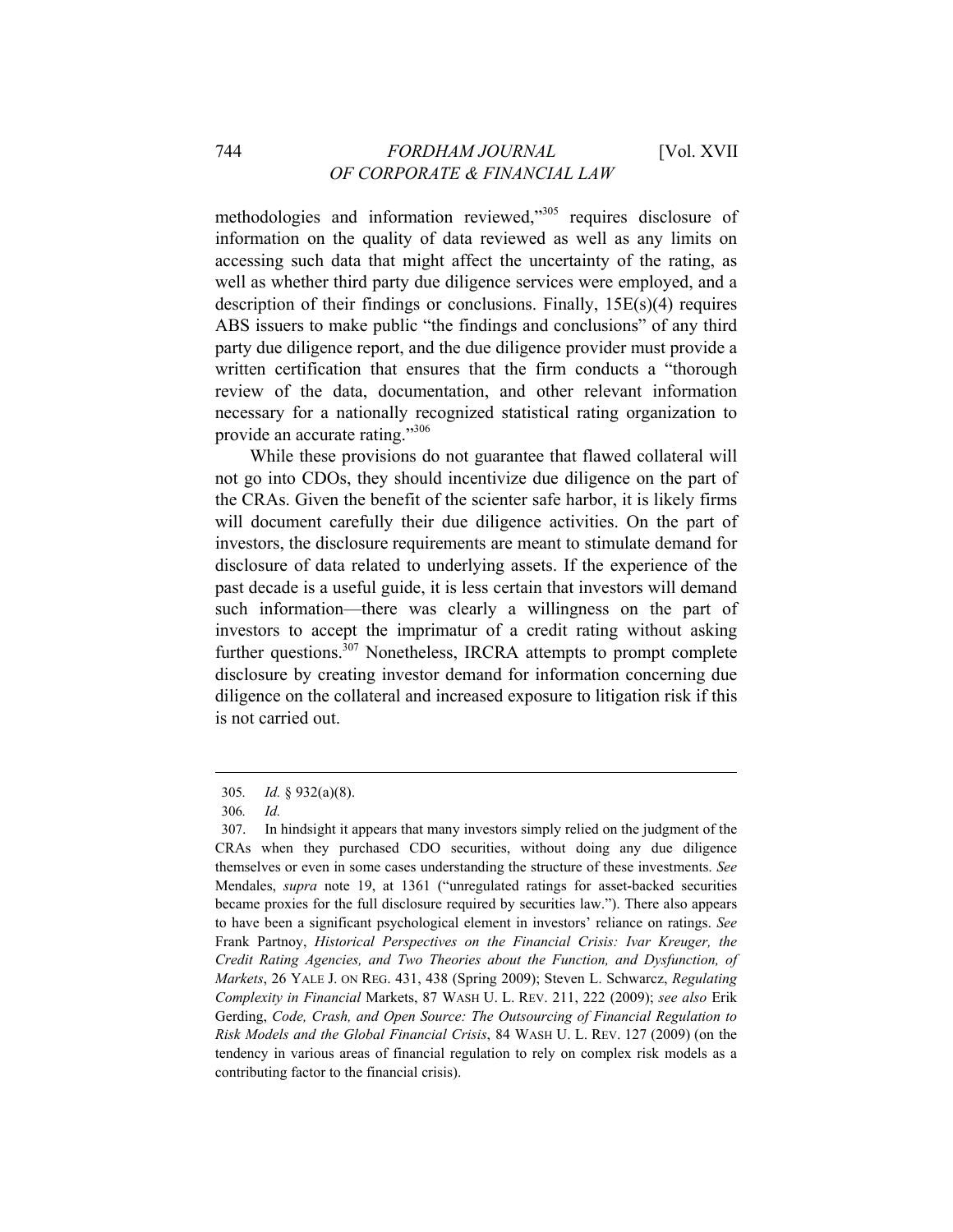The second key flaw discussed in Part I.D concerns correlation data. While this was likely the single most important technical flaw with the ratings models, IRCRA attempts to remedy it only through the rubric of disclosure: New Section 15E(s) requires that the form accompanying each rating include quantitative content relating to "the main assumptions and principles used in constructing procedures and methodologies, including qualitative methodologies and quantitative inputs and assumptions about the correlation of defaults across underlying assets<sup>"308</sup> and "a statement relating to the extent to which data essential to the determination of the credit rating were reliable or limited, including  $\ldots$  any limits on the scope of historical data."<sup>309</sup> Such disclosure specifically targets the failings of the correlation figures generated by the Gaussian copula formula.

Unlike its approach to the problem of flawed collateral, which incentivizes the CRAs themselves to investigate the underlying assets by offering a safe harbor from a heightened threat of litigation if they do so, here IRCRA only requires disclosure. At the same time, on the understanding of flawed ratings presented in Part I, technical flaws in the ratings models are the very germ of the ratings crisis. We will discuss below the possible wider significance of IRCRA's failure to address the heart of the problem directly. It is important to note that IRCRA preserves CRARA's injunction that the government may not "regulate the substance of credit ratings or the procedures and methodologies by which" ratings are generated, $310$  and there may be good reasons for doing so, or at least reasons deeply embedded in the fabric of American financial regulation.

IRCRA's approach to the third major problem, that the ratings models created significant arbitrage opportunities for sponsors, is likewise rather mild. The only provision which directly attacks ratings arbitrage is Section 938, "Universal Ratings Symbols."311 In mandating that all ratings symbols be applied "in a manner that is consistent for all types of securities and money market instruments for which the symbol is used," IRCRA should forestall the most basic type of arbitrage, where repackaging of assets alone yields higher value securities because of "ratings drift" across different classes of assets. On the other hand,

<sup>308.</sup> Dodd-Frank Act § 932(a)(8).

<sup>309</sup>*. Id.*

<sup>310</sup>*. See supra* note 210 and accompanying text.

<sup>311.</sup> Dodd-Frank Act § 938.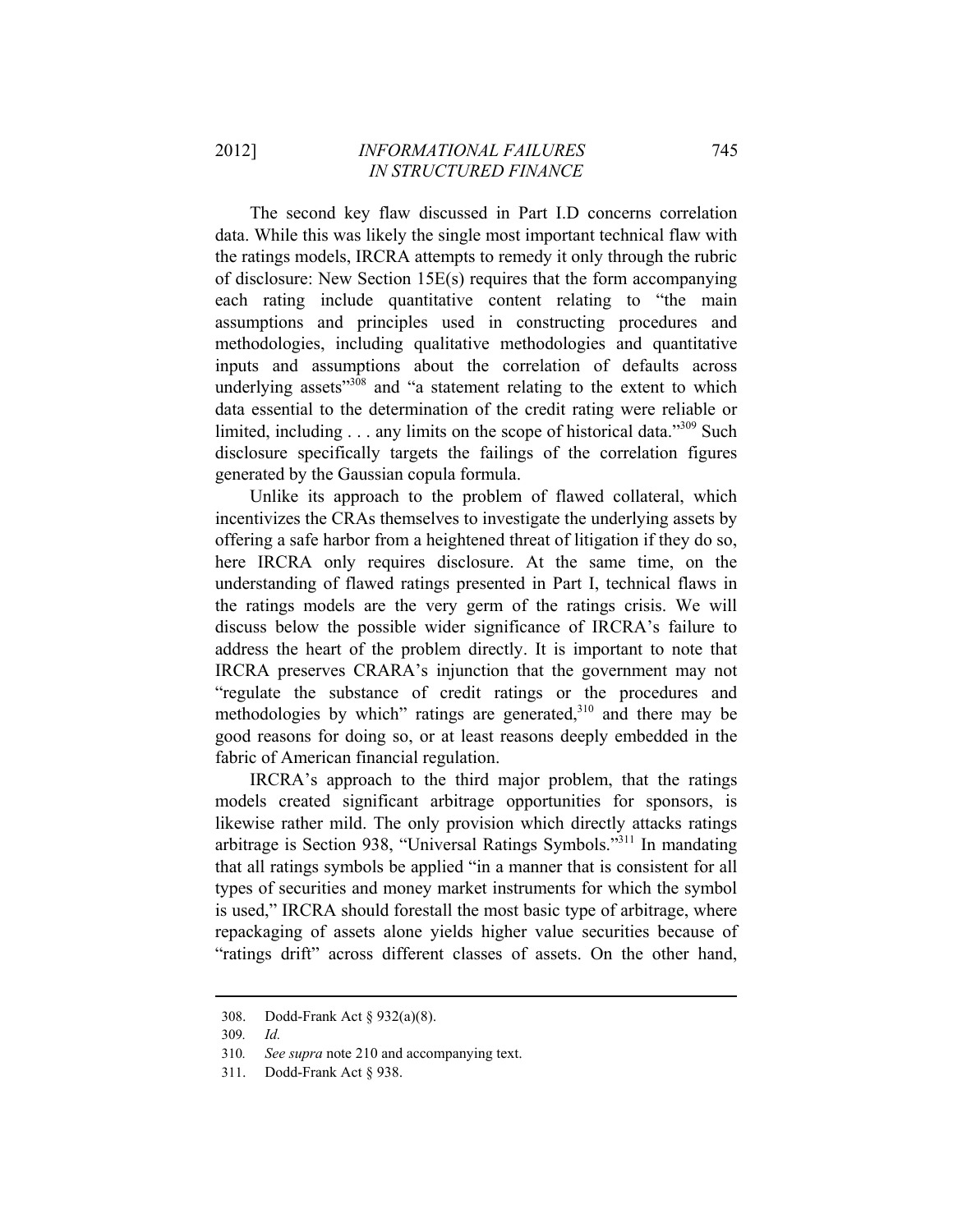IRCRA does not address the more subtle type of arbitrage, whereby assets that the market recognizes as distressed are purchased and then used in structured finance vehicles because they carry a credit rating at variance with their market price.<sup>312</sup> New section  $15E(q)$ , "Transparency" of Ratings Performance,"313 would conceivably capture such activity over time, as the performance of ratings eventually should reflect arbitrage activity, with sponsors profiting at the expense of investors as the assets in CDOs are downgraded or fail to yield the payments expected. But there is no direct attack on ratings arbitrage other than the requirement that ratings symbols carry with them consistent default probabilities.<sup>314</sup>

## *2. The Nature of IRCRA's Response to Informational Failure*

What sort of response to informational failure does IRCRA offer, then? IRCRA approaches only the first of the three central problems from the side of both the CRAs and investors; it deals with the second, flawed correlation assumptions, through disclosure alone and the third, ratings arbitrage, through a mandate that covers only the simple variety of the problem. IRCRA's response to the informational failures generated by the quantitative models used to rate complex securities is mild and ultimately indirect, offering far more carrot than stick. While this may be unsatisfying to the harsher critics of the CRAs, it is arguably the proper approach to take. In addition, many critics have focused on conflicted behavior on the part of the CRAs and the negative unintended consequences of the NRSRO designation, and they should be satisfied by the attention IRCRA focuses on these two very real problems.<sup>315</sup> It is

<sup>312</sup>*. See supra* Part II.C.3, text accompanying note 154.

<sup>313.</sup> Dodd-Frank Act § 932(a).

<sup>314</sup>*. Id.* § 938.

<sup>315.</sup> Examples of critics focusing on conflicts of interest include: Coffee, *Ratings Reform, supra* note 54; Dennis, *supra* note 302, at 1133; Timothy Lynch, *Deeply and Persistently Conflicted: Credit Rating Agencies in the Current Regulatory Environment*, 59 CASE W. RES. L. REV. 227 (2009); Joseph Stiglitz, *The Economic Crisis,* VANITY FAIR, Jan. 2009; *see also* SEC 2008 SUMMARY REPORT, *supra* note 51. Frank Partnoy is perhaps the most well-known critic of the NRSRO designation itself, see Partnoy, *Overdependence on Credit Ratings Was a Primary Cause of the Crisis*, *available at* http://ssrn.com/abstract=1430653), but others include Calomiris, see *supra* note 55.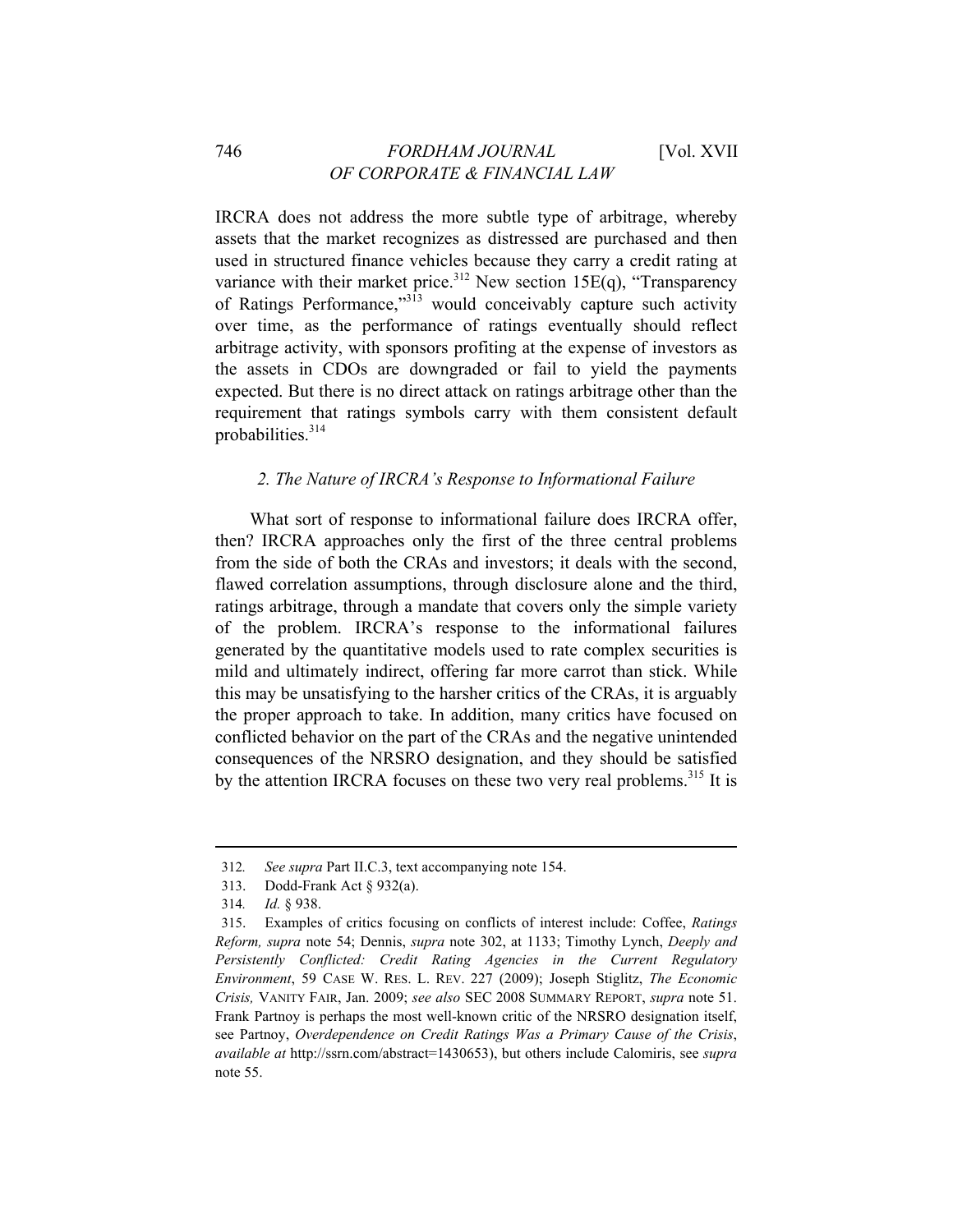$\overline{a}$ 

important to emphasize, however, that in focusing on conflicts and the NRSRO designation, IRCRA neglects the root cause of ratings failure.

Why might the drafters have avoided a direct approach to the problem of flawed ratings? While an indirect approach might be thought to show a lack of determination to deal with a complex but very real problem, there are several strong reasons in its favor. First, to directly attack hypertechnical quantitative problems through legislation would seem to involve mandating the "substance of credit ratings." A general policy behind American securities regulation is to offer as much leeway as possible to commercial activity and to police only behaviors that lead to fraud, market failure or otherwise create dangerous risks for the public.316 Commensurate with this approach is the belief that investors bear a large measure of responsibility for the risks they assume, particularly those sophisticated investors who purchased the vast bulk of complex securities. While the story of the failure of structured finance does challenge the policy of caveat emptor even for QIBs and other sophisticated parties,<sup>317</sup> and the Dodd-Frank Act represents on the whole a massive extension of financial regulation, it remains of a piece with the general policies of American financial regulation. These policies entail the belief that information in the financial markets is most effectively provided by private actors, who themselves become key financial markets participants.

A second reason IRCRA fails to deal directly with the causes of ratings failure is that complex ratings models are arguably beyond the competence of legislators and regulators to govern.<sup>318</sup> One of the central challenges of regulating the contemporary financial system is its intrinsic complexity and the concomitant problem of specialization. Due to hypercomplexity, relatively few individuals possess in-depth

<sup>316</sup>*. See generally* James Landis, *The Legislative History of the Securities Act of 1933*, 28 GEO. WASH. L. REV. 29 (1959).

<sup>317.</sup> Professor Schwarcz points out that it was QIBs "who lost the most money in the recent financial crisis, much of it through bad investing." Steven L. Schwarcz, *Essays from the Weil, Gotshal & Manges Roundtable on the Future of Financial Regulation, Yale Law School, February 13, 2009: Conflicts and Collapse: The Problem of Secondary-Management Agency Costs*, 26 YALE J. ON REG. 457, 469 (2009). *See also* Robert G. Gucwa, *The 2007 Collapse in Securitization: A Case for Regulatory Reform*, 14 N.Y.U. J. LEGISL. & PUB. POL'Y 245 (2011).

<sup>318</sup>*. See* Schwarcz, *supra* note 307, at 240; Saule T. Omarova, *Wall Street As Community of Fate: Toward Financial Industry Self-Regulation*, 159 U. PA. L. REV. 411, 431-438 (2011).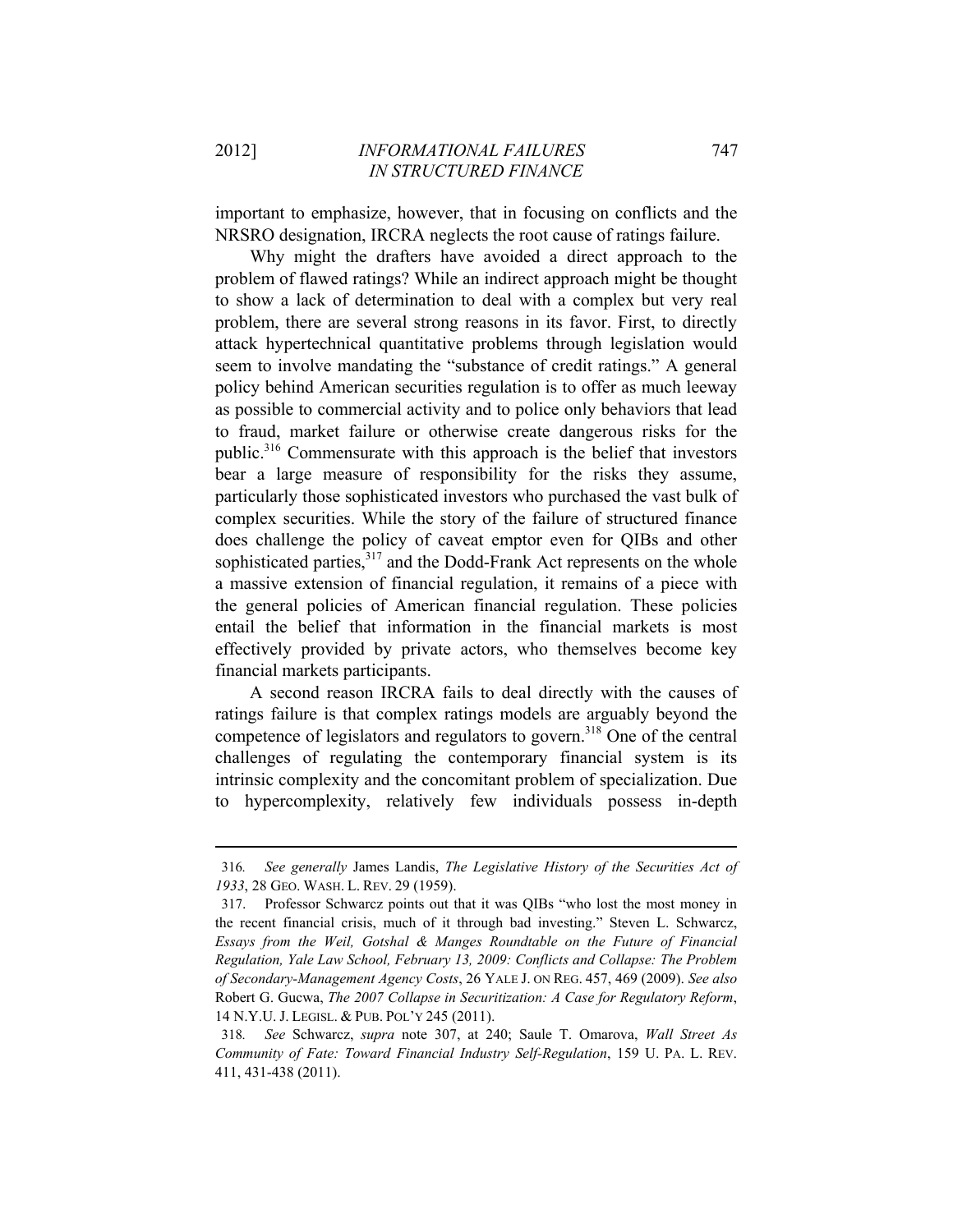understanding of its various technical subsystems, and even fewer have a solid understanding of how the various interconnected elements of the financial system operate as a whole. To expect legislators and even career employees of the SEC and other regulatory bodies to understand the financial system at the level required to draft comprehensive technical legislation and especially regulations to implement that legislation may be asking too much in a hypercomplex world.

Third, even if the proper technical expertise were assembled to regulate in this area, there may be a more general psychological reason why legislators did not do so: imputing the failure of ratings to flawed technical systems is profoundly unsatisfying psychologically, as well as incomplete. The picture of ratings failure sketched above is complex: technical flaws were the germ of the problem, with opportunistic behavior on the part of the sponsors and a conflicted response on the part of the CRAs greatly exacerbating it. As a result, the causes of ratings failure include both purely mechanical flaws and the intentional manipulation of the ratings models. And the entire demand for ratings took place within the context of a regulatory system that required NRSRO-issued ratings for a broad range of financial activities. In addition to the difficulty of understanding how such a complex system could lead to such great financial disaster, politicians and the wider public most likely have a psychological need to impute the disaster to human agency.<sup>319</sup> Indeed, a proper understanding of the credit crisis identifies villains, even if it is the case here that the villains acted opportunistically upon discovering pre-existing flaws in the system, as opposed to constructing the entire system out of whole cloth in some pre-meditated plot. Nevertheless, the drafters of IRCRA were not misguided in targeting conflicts and misguided regulatory incentives. The analysis offered here is that the problems IRCRA targets are real, and that they greatly exacerbated the effect of the flawed ratings, but that IRCRA fails to target the *root cause* of the problem.

<sup>319</sup>*. See* Adam Benforado, *Don't Blame Us: How Our Attributional Proclivities Influence the Relationship Between Americans, Business and Government*, 5 ENTREPREN. BUS. L. J. 509 (2010). Although Benforado focuses on the manipulation by business of our psychological tendency to attribute misfortune to willful wrongdoing on the part of individuals, such a mechanism can also be manipulated by politicians and others.